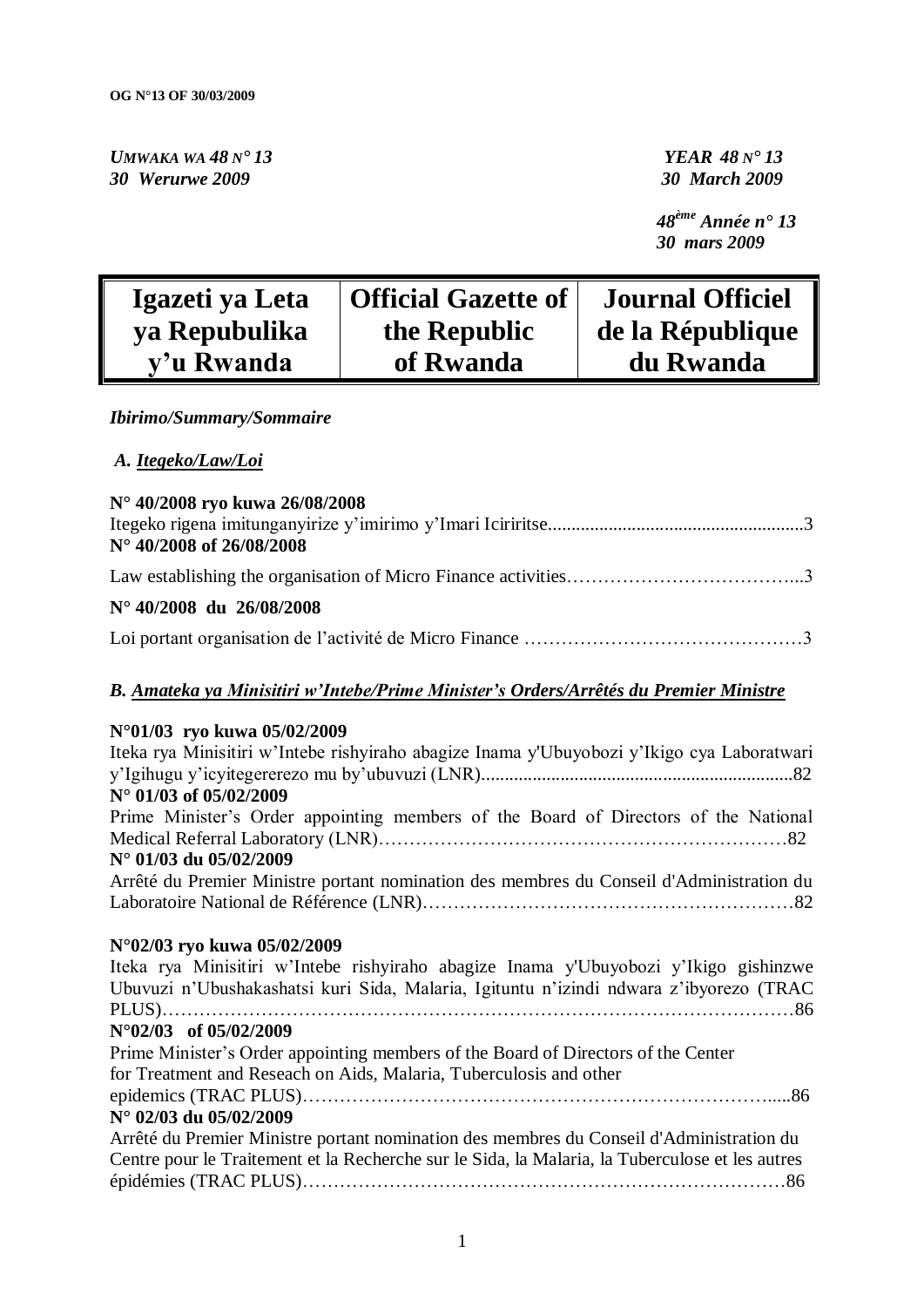#### **N°03/03 ryo kuwa 05/02/2009**

| Iteka rya Minisitiri w'Intebe rishyiraho abagize Inama y'Ubuyobozi y'Ikigo cy'Ubuvuzi cya  |
|--------------------------------------------------------------------------------------------|
|                                                                                            |
| N°03/03 of 05/02/2009                                                                      |
| Prime Minister's Order appointing members of the Board of Directors of the University      |
|                                                                                            |
| N°03/03 du 05/02/2009                                                                      |
| Arrêté du Premier Ministre portant nomination des membres du Conseil d'Administration du   |
|                                                                                            |
| N°04/03 ryo kuwa 05/02/2009                                                                |
| Iteka rya Minisitiri w'Intebe rishyiraho abagize Inama y'Ubuyobozi y'Ikigo cy'Igihugu cyo  |
| $N^{\circ}$ 04/03 of 05/02/2009                                                            |
| Prime Minister's Order appointing members of the Board of Directors of the National Centre |
| N°04/03 du 05/02/2009                                                                      |
| Arrêté du Premier Ministre portant nomination des membres du Conseil d'Administration du   |
|                                                                                            |
| C. Iteka rya Minisitiri / Ministerial Order / Arrêté Ministériel                           |

#### **N° 006/08/10/MIN ryo kuwa 14/11/2007**

Iteka rya Minisitiri rigena amafaranga yo gutunga uwamugariye ku rugamba utishoboye….98 **N° 006/08/10/MIN of 14/11/2007** Ministerial Order determining the subsistence allowance entitled to needy disabled former war combatant………………………………………………………………………………:98 **N° 006/08/10/MIN du 14/11/2007** Arrêté ministériel determinant les frais de subsistance de l"ex combattant handicapé de guerre démuni………………………………………………………………………………………..98

### *D. IBINDI*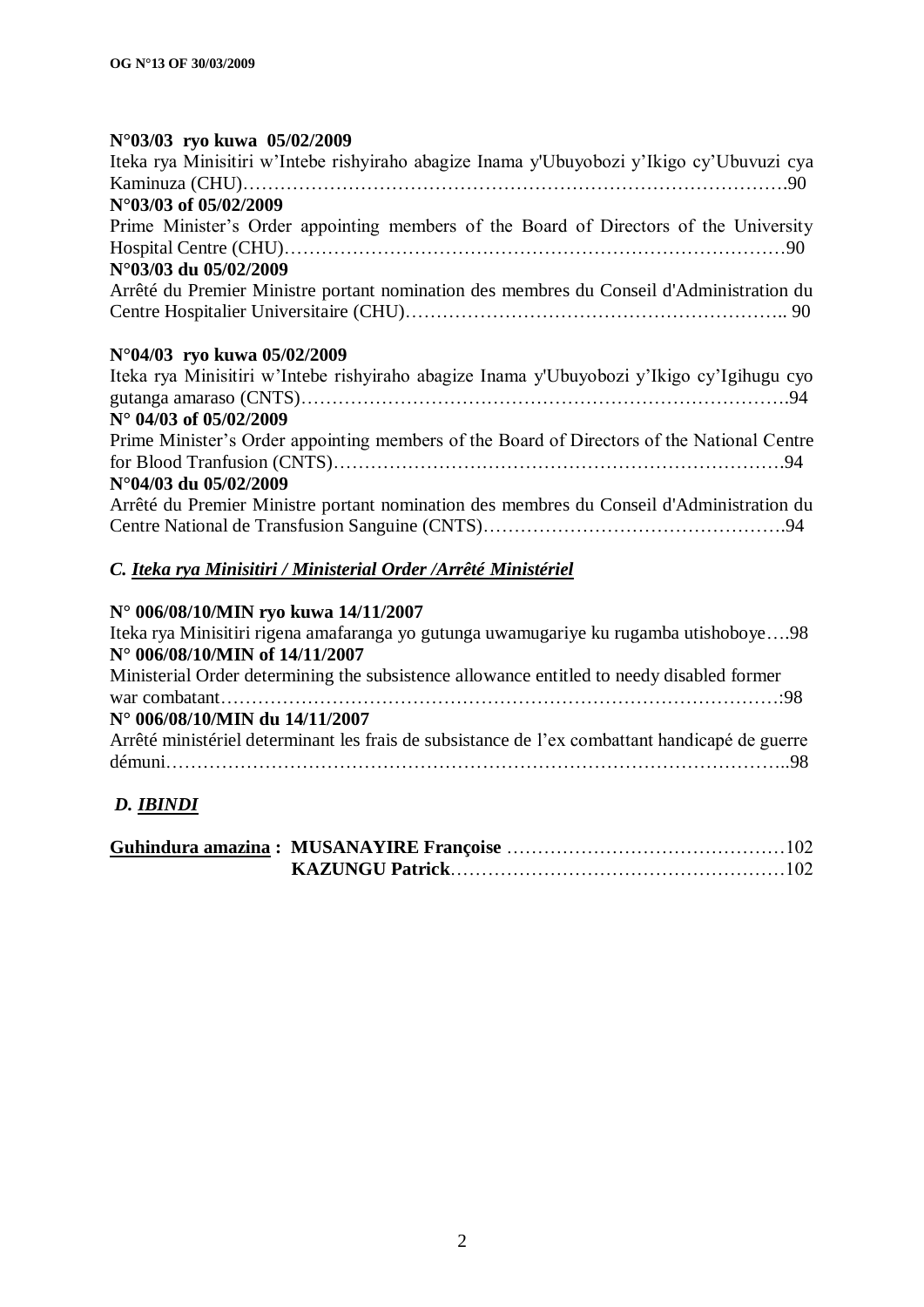| <b>ITEGEKO Nº 40/2008 RYO KUWA 26/08/2008</b><br>RIGENA IMITUNGANYIRIZE Y'IMIRIMO<br>Y'IMARI ICIRIRITSE | LAW N° 40/2008 OF 26/08/2008 ESTABLISHING LOI N° 40/2008 DU 26/08/2008 PORTANT<br>THE ORGANISATION OF MICRO FINANCE<br><b>ACTIVITIES</b> | ORGANISATION DE L'ACTIVITE DE MICRO<br><b>FINANCE</b>                          |
|---------------------------------------------------------------------------------------------------------|------------------------------------------------------------------------------------------------------------------------------------------|--------------------------------------------------------------------------------|
| <b>AMASHAKIRO</b>                                                                                       | <b>TABLE OF CONTENTS</b>                                                                                                                 | <b>TABLE DES MATIERES</b>                                                      |
| UMUTWE WA MBERE: INGINGO RUSANGE                                                                        | <b>CHAPTER ONE: GENERAL PROVISIONS</b>                                                                                                   | <b>DISPOSITIONS</b><br><b>CHAPITRE</b><br><b>PREMIER:</b><br><b>GENERALES</b>  |
| Ingingo ya mbere: Ikigamijwe n'iri tegeko                                                               | <b>Article One: Purpose of the Law</b>                                                                                                   | Article premier : Object de la Loi                                             |
| Ingingo ya 2: Isobanura ry'amagambo                                                                     | <b>Article 2: Definitions of terms</b>                                                                                                   | <b>Article 2 : Définitions des termes</b>                                      |
| <b>IMITUNGANYIRIZE</b><br>UMUTWE WA II:<br>Y'IMIRIMO Y'IMARI ICIRIRITSE                                 | CHAPTER II: MICRO FINANCE ACTIVITY<br><b>ORGANIZATION</b>                                                                                | <b>CHAPITRE</b><br>II: L'ORGANISATION DE<br><b>L'ACTIVITE DE MICRO FINANCE</b> |
| Icyiciro cya mbere: Ishyirwa mu byiciro<br>by'inzego z'imari iciriritse                                 | Section one: Micro finance institutions categories                                                                                       | Section première : Catégorisation des institutions<br>de micro finance         |
| Ingingo ya 3 : Ibyiciro by'inzego z'imari iciriritse                                                    | <b>Article 3: Categories of micro finance institutions</b>                                                                               | Article 3: Catégories des institutions de micro<br>finance                     |
| Ingingo ya 4 : Icyiciro cya mbere cy'inzego<br>z'imari iciriritse                                       | Article 4: First category of micro finance<br>institutions                                                                               | Article 4: Première catégorie des institutions de<br>micro finance             |
| Ingingo ya 5: Icyiciro cya kabiri cy'inzego<br>z'imari iciriritse                                       | Article 5: Second category of micro finance<br>institutions                                                                              | Article 5 : Deuxième catégorie des institutions de<br>micro finance            |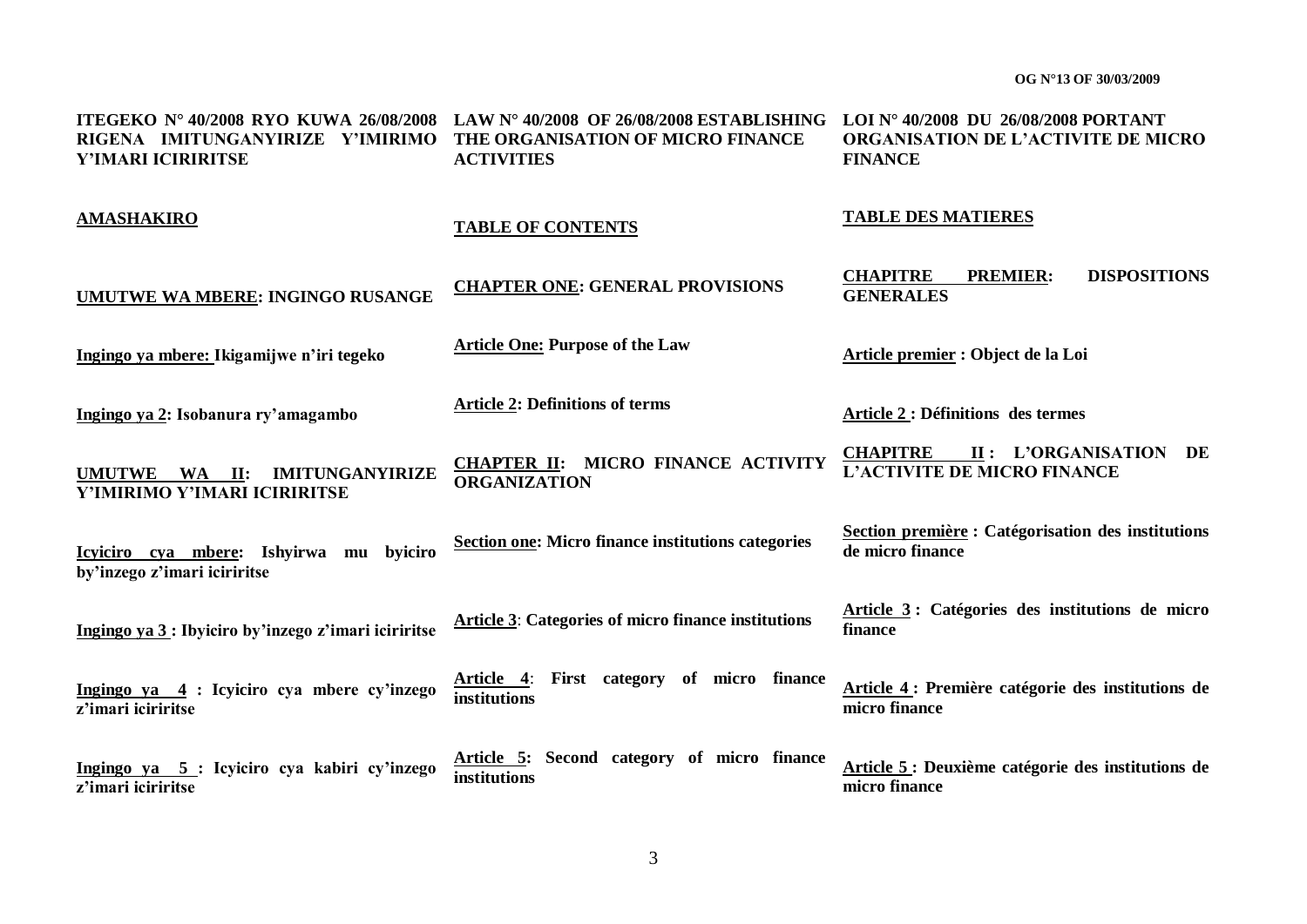| Ingingo ya 6: Icyiciro cya gatatu cy'inzego<br>z'imari iciriritse                                          | Article 6: Third category of micro finance Article 6: Troisième catégorie des institutions de<br>institutions | micro finance                                                                                            |
|------------------------------------------------------------------------------------------------------------|---------------------------------------------------------------------------------------------------------------|----------------------------------------------------------------------------------------------------------|
| iciriritse                                                                                                 | Ingingo ya 7: Icyiciro cya kane cy'inzego z'imari Article 7: Fourth category of micro finance<br>institutions | Article 7 : Quatrième catégorie des institutions de<br>micro finance                                     |
| <b>ICYICIRO</b><br><b>KWEMERERWA</b><br><b>CYA</b><br>$\mathbf{II}$ :<br><b>GUKORA</b>                     | <b>SECTION II: LICENSING</b>                                                                                  | <b>SECTION 2: AGREMENT</b>                                                                               |
| iciriritse                                                                                                 | Akiciro ka mbere: Gukora imirimo y'imari Sub section One: Operating micro finance<br>activities               | Sous section première : Exercice de l'activité de<br>micro finance                                       |
| iciriritse                                                                                                 | Ingingo ya 8: Ubwoko bw'ibigo by'imari Article 8: Legal status of micro finance institutions                  | Article 8: Forme juridique des institutions de<br>micro finance                                          |
| Ingingo ya 9: Gusaba kwemererwa                                                                            | <b>Article 9: Application for licensing</b>                                                                   | <b>Article 9: Demande d'agrément</b>                                                                     |
| Ingingo ya 10 : Kuva mu cyiciro cya kabiri ujya<br>mu cya gatatu kw'ibigo by'urwego rw'imari<br>iciriritse | <b>Article 10: Transfer of a micro finance</b><br>Institution from second to third category                   | Passage d'une institution de<br>Article 10 :<br>micro-finance de la deuxième à la troisième<br>catégorie |
| Ingingo ya 11: Iyigwa ry'ibitangwa mu gusaba<br>kwemererwa                                                 | <b>Article 11: Examination of licensing applications</b>                                                      | Article 11: Étude du dossier de demande<br>d'agrément                                                    |
| Ingingo ya 12 : Igihe cyo gusubiza usaba<br>kwemererwa                                                     | <b>Article 12: License application processing time</b>                                                        | Article 12 : Délai de réponse à une demande<br>d'agrément                                                |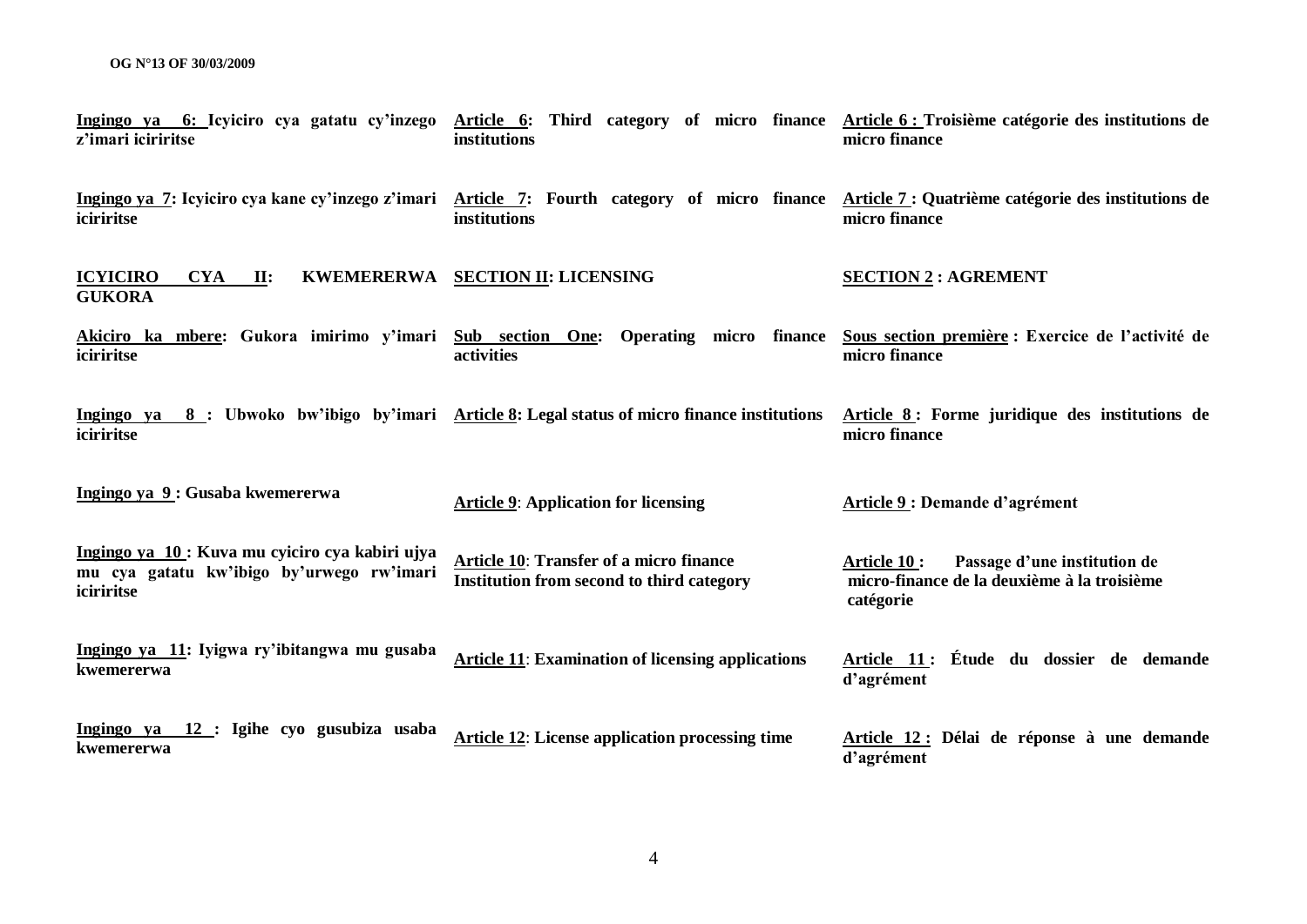| Kwemererwa ihindura<br><b>Ingingo</b><br>13:<br>ya<br>ry'imirimo                          | Article 13: Acceptance to alteration of the Article 13: Changement des conditions initiales<br>activities | d'agrément                                                                                        |
|-------------------------------------------------------------------------------------------|-----------------------------------------------------------------------------------------------------------|---------------------------------------------------------------------------------------------------|
| Ingingo ya 14: Ifungurwa n'ifungwa ry'ikigo-<br>ngereka, ishami, cyangwa biro             | Article 14: Opening and closing of branch office,<br>agency or bureau                                     | Article 14 : Ouverture et fermeture de succursale,<br>agence ou bureau                            |
| Akiciro ka 2: Ibikorwa bibujijwe                                                          | <b>Sub Section 2: Prohibited operations</b>                                                               | <b>Sous-section 2 : Opérations interdites</b>                                                     |
| Ingingo ya 15: Kudakora umurimo w'imari<br>iciriritse utaremererwa                        | <b>Article 15: Prohibition on exercising micro finance</b><br>activities without licensing                | Article 15 : Interdiction d'exercer l'activité de<br>micro finance sans agrément                  |
| utaremererwa                                                                              | Ingingo ya 16 : Kudakoresha amagambo runaka Article 16: Non use of certain terms before<br>licensing      | Article 16 : Interdiction d'utiliser certains termes<br>sans agrément                             |
| ICYICIRO CYA III: IBIKORWA N'IMIRIMO<br><b>BY'IMARI ICIRIRITSE</b>                        | <b>SECTION III: MICRO FINANCE OPERATIONS</b><br><b>AND SERVICES</b>                                       | <b>SECTION III: OPERATIONS ET SERVICES</b><br>DE MICRO FINANCE                                    |
| Ingingo ya 17 : Kwakira amafaranga abitswa                                                | <b>Article 17: Receiving deposits</b>                                                                     | Article 17 : Collecte de dépôts                                                                   |
| Ingingo ya 18: Gutanga inguzanyo                                                          | <b>Article 18: Granting credit</b>                                                                        | Article 18 : Octroi des crédits                                                                   |
| Ingingo ya 19: Imirimo ikorerwa rubanda<br>n'ibigendana nayo                              | Article 19: Similar activities and services to the Article 19 : Activités et services connexes<br>public  |                                                                                                   |
| <b>ICYICIRO</b><br><b>IMIYOBORERE</b><br><b>CYA</b><br>IV:<br>Y'INZEGO Z'IMARI ICIRIRITSE | SECTION IV: GOVERNANCE OF MICRO<br><b>FINANCE INSTITUTIONS</b>                                            | <b>DES</b><br><b>GOUVERNANCE</b><br><b>SECTION</b><br>IV:<br><b>INSTITUTIONS DE MICRO FINANCE</b> |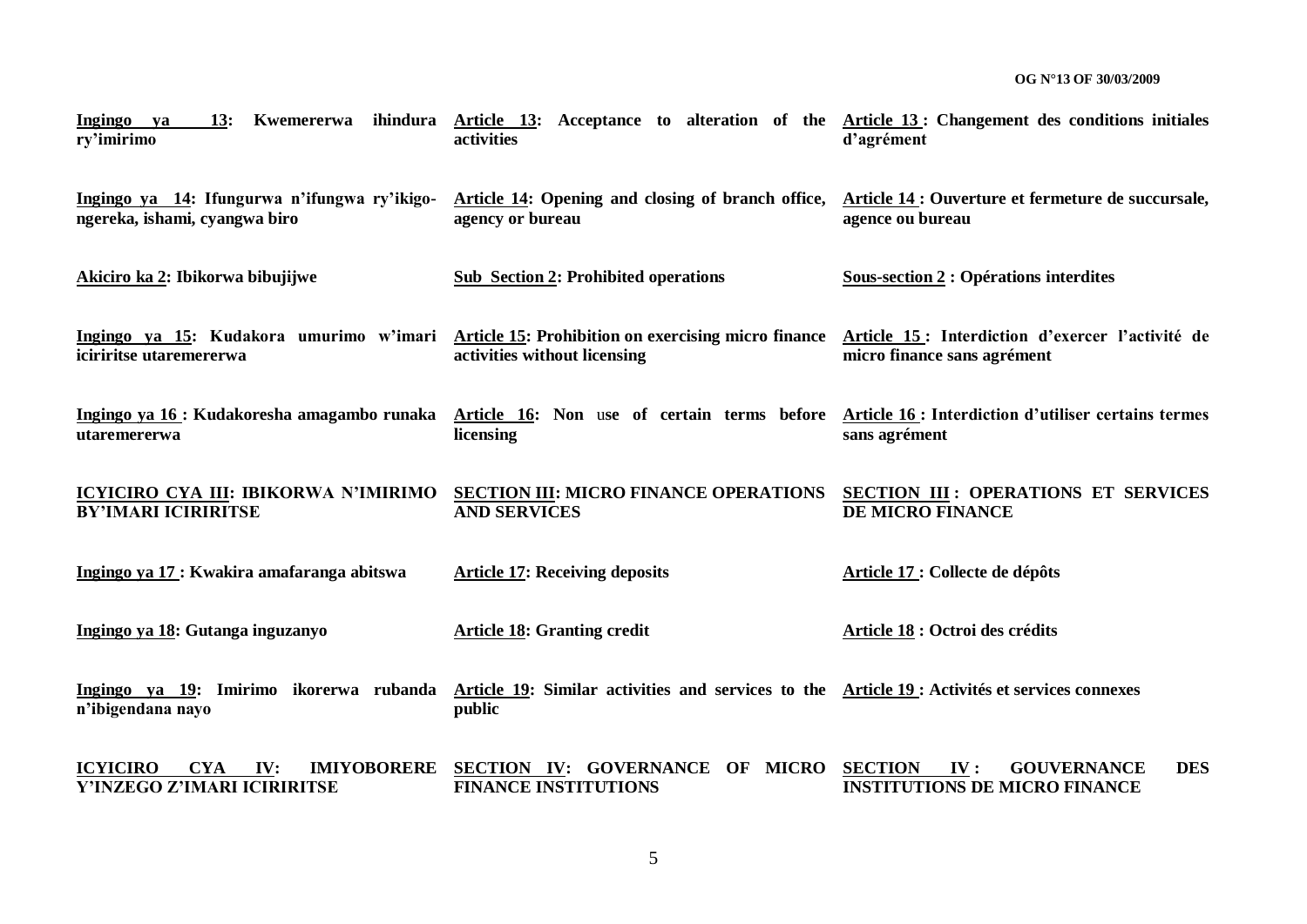| Ingingo ya 20: Amategeko y'imiyoborere                                                                                                                                | <b>Article 20: Good governance norms</b>                                                                                                | Article 20 : Normes de bonne gouvernance                                                                                           |
|-----------------------------------------------------------------------------------------------------------------------------------------------------------------------|-----------------------------------------------------------------------------------------------------------------------------------------|------------------------------------------------------------------------------------------------------------------------------------|
| Ingingo ya 21: Kwemererwa kw'abagize Inama<br>y'Ubuyobozi n'Ubuyobozi                                                                                                 | Article 21: Approval of members of the Board of<br><b>Directors and management</b>                                                      | Article 21 : Agrément des membres du Conseil<br>d'Administration et de la direction                                                |
| agire umurimo akora mu rwego rw'imari<br>iciriritse                                                                                                                   | Ingingo ya 22: Ibyangombwa kugira ngo umuntu Article 22: Requirements to perform an activity<br>within a micro finance institution      | Article 22 : Conditions pour exercer une activité<br>au sein d'une institution de micro finance                                    |
| Ingingo ya 23: Ibyaha bituma umuntu atagira<br>umurimo akora mu rwego rw'imari iciriritse                                                                             | Article 23: Offences which prevent the exercise of<br>an activity within a micro finance institution                                    | <b>Article 23: Infractions empêchant l'exercice</b><br>d'une activité au sein d'une institution de<br>micro finance                |
| Ingingo ya 24: Ikomatanywa ry'imirimo mu<br>rwego rw'imari iciriritse                                                                                                 | Article 24: Plurality of functions within a micro<br>finance institution                                                                | Article 24 : Cumul des fonctions au sein d'une<br>institution de micro finance                                                     |
| Ingingo ya $25$ :<br>Gutanga dosiye z'abayobozi<br>n'ibizigize                                                                                                        | Article 25: Submission of directors' files and their<br>contents                                                                        | Article 25 : Soumission des dossiers des dirigeants<br>et leur contenu                                                             |
| <b>ICYICIRO</b><br><b>CYA</b><br><b>AMATEGEKO</b><br>$\mathbf{V}$ :<br>Y'IMICUNGIRE MU BUSHISHOZI AREBA<br><b>INZEGO Z'IMARI ICIRIRITSE ZEMEREWE</b><br><b>GUKORA</b> | <b>PRUDENTIAL</b><br><b>SECTION</b> V:<br><b>RULES</b><br>OF<br>MANAGEMENT OF REGISTERED<br><b>MICRO</b><br><b>FINANCE INSTITUTIONS</b> | <b>SECTION</b><br><b>REGLES</b><br>V:<br>DE<br><b>GESTION</b><br>PRUDENTIELLES DES INSTITUTIONS DE<br><b>MICRO FINANCE AGREEES</b> |
| Akiciro ka mbere: Amafaranga yo gukoresha,<br>imari bwite, inguzanyo zitangwa n'inyungu ku<br>nguzanyo                                                                | <b>Sub Section One: Cash resources, capital, credit</b><br>and interest rates                                                           | Sous - section première : Liquidités, fonds<br>propres, crédit et taux d'intérêt                                                   |
| Ingingo ya 26: Igipimo cy'amafaranga ahari Article 26: Cash ratio<br>yahita yishyurwa                                                                                 |                                                                                                                                         | Article 26 : Ratio de liquidité                                                                                                    |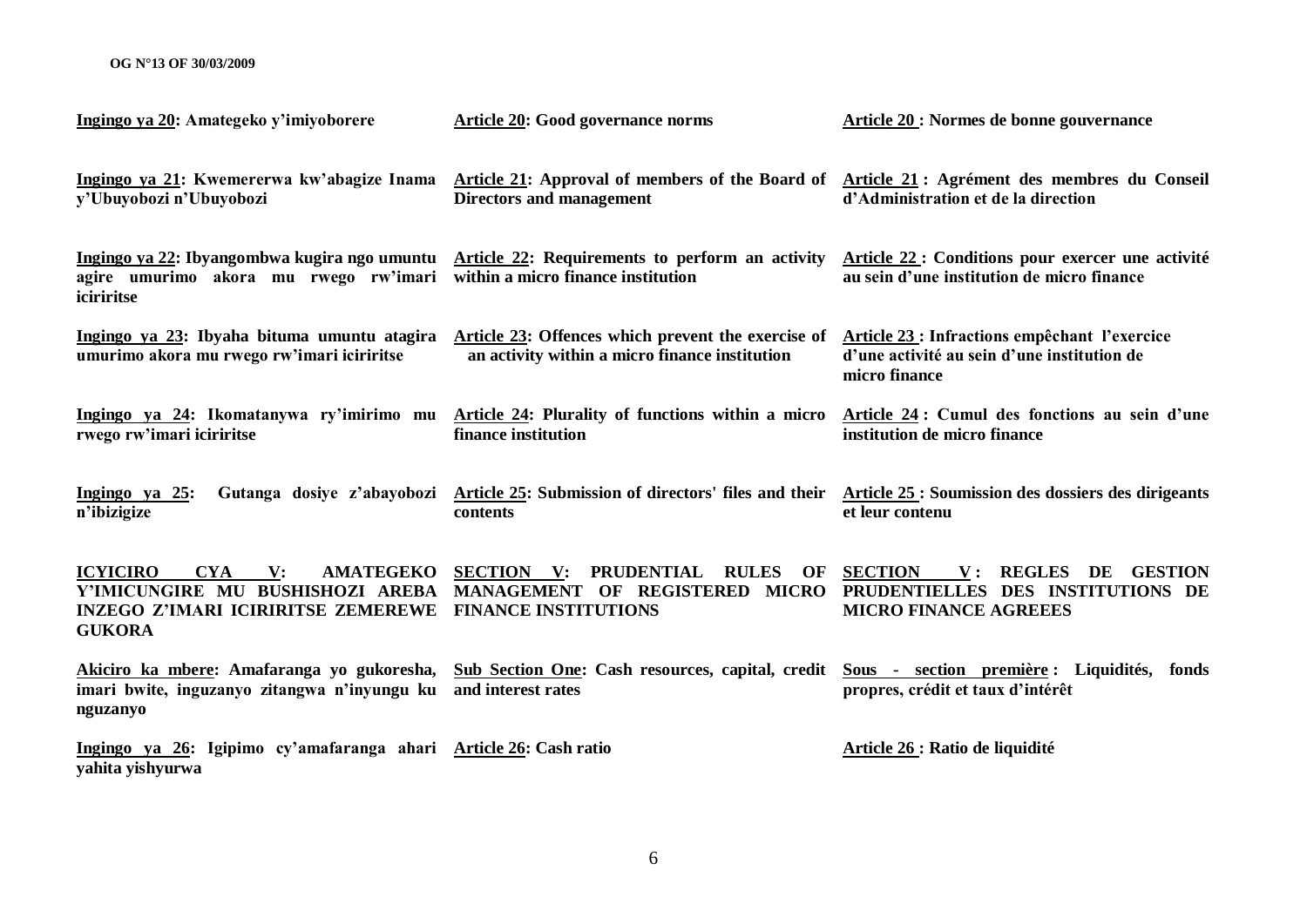| Ingingo<br>27:<br><b>Igipimo</b><br>ya<br>bw'ubwishyu                                            | cy'ubushobozi Article 27: Solvency ratio                                                                                      | Article 27 : Ratio de solvabilité                                                                     |
|--------------------------------------------------------------------------------------------------|-------------------------------------------------------------------------------------------------------------------------------|-------------------------------------------------------------------------------------------------------|
| Ingingo ya 28: Icyegeranyo cy'inyungu ku Article 28: Interest rate structure<br>nguzanyo         |                                                                                                                               | Article 28 : Structure de taux d'intérêt                                                              |
| Ingingo ya 29: Ibyangombwa mu itangwa<br>ry'inguzanyo n'inshingano yo kwishyurwa                 | Article 29: Conditions for credit and obligations<br>for reimbursement                                                        | Article 29 : Conditions de crédit et obligation de<br>le rembourser                                   |
| iciriritse zo mu cyiciro cya kabiri                                                              | Ingingo ya 30: Umwihariko ku nzego z'imari Article 30: Exceptions applicable to second<br>category micro finance institutions | <b>Article 30 : Dérogation applicable aux institutions</b><br>de micro-finance de deuxième catégorie. |
| Akiciro ka 2: Kubangamira igihombo ku<br>ngunzanyo no kuzigamira inguzanyo yatinze<br>kwishyurwa | <b>Sub Section 2: Limits on risks incurred</b><br>and reserves for delinquent loans                                           | <b>Sous Section 2 : Limites des risques d'engagement</b><br>et provisions pour créances en souffrance |
| Ingingo ya 31: Aho inshingano zitarenga                                                          | <b>Article 31: Limits on commitments made</b>                                                                                 | <b>Article 31 : Limites en matière d'engagement</b>                                                   |
| Ingingo ya 32: Imicungire y'igihombo cyaturuka<br>ku nguzanyo                                    | Article 32: Managing loan risk                                                                                                | Article 32 : Gestion du risque de crédit                                                              |
| ICYICIRO CYA VI: INGINGO ZEREKEYE<br><b>IMARI N'IBARURAMARI</b>                                  | SECTION VI: FINANCIAL AND ACCOUNTING<br><b>PROVISIONS</b>                                                                     | <b>SECTION VI: DISPOSITIONS FINANCIERES</b><br><b>ET COMPTABLES</b>                                   |
| Akiciro ka mbere: Raporo y'imari                                                                 | <b>Sub Section One: Financial statement</b>                                                                                   | <b>Sous-section première : Etats financiers</b>                                                       |
| Ingingo ya 33: Ibigize raporo y'imari y'umwaka                                                   | <b>Article 33: Composition of financial statements</b>                                                                        | Article 33: Composition des états financiers<br>annuels                                               |
| Ingingo ya 34: Ikorwa ry'ibaruramari                                                             | <b>Article 34: Accounting operations</b>                                                                                      | <b>Article 34 : Tenue de la comptabilité</b>                                                          |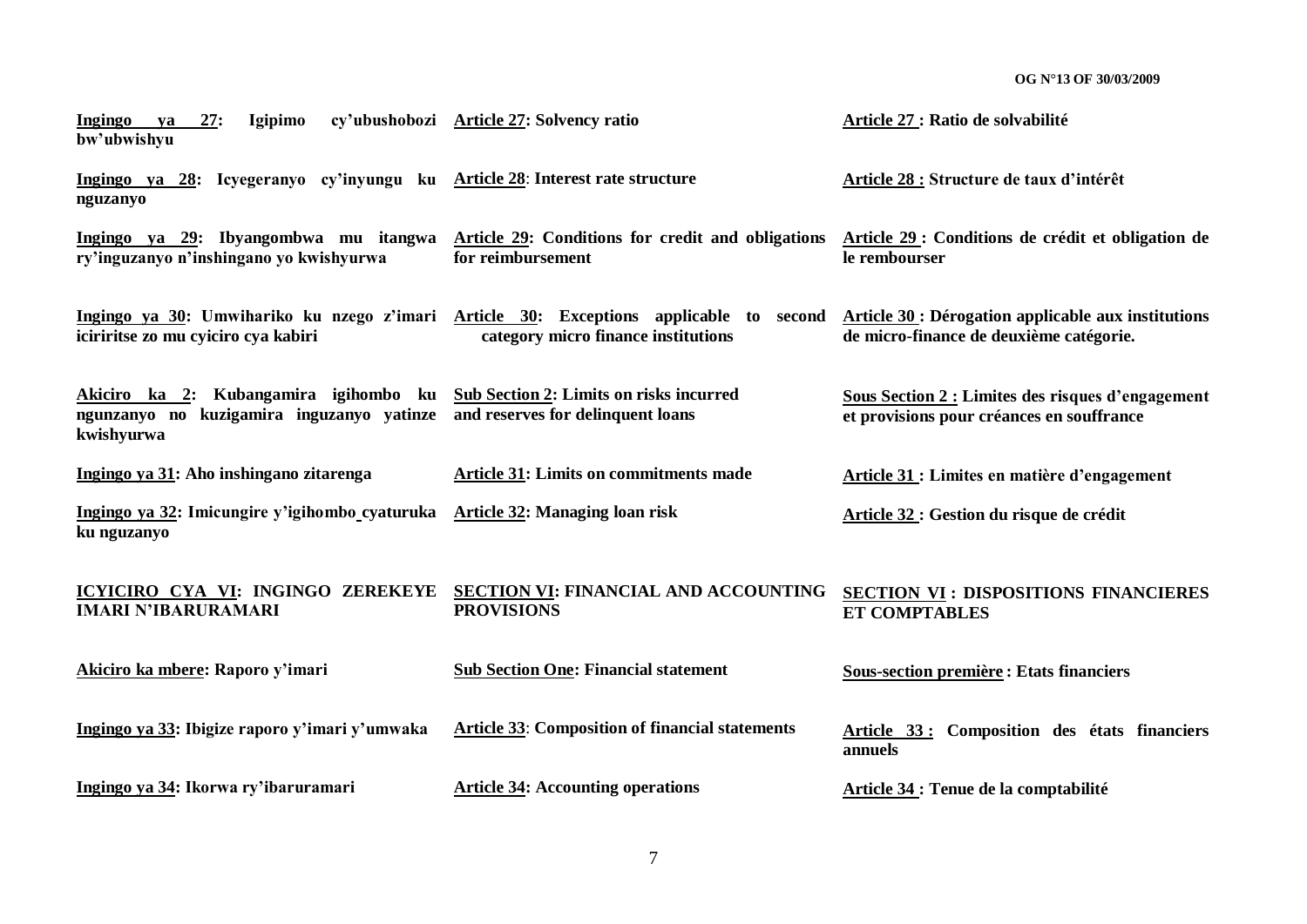| Ingingo ya 35: Gutanga ibaruramari                                                                                                   | <b>Article 35: Transmitting financial statements</b>                             | Article 35 : Transmission des états financiers                                                                                        |
|--------------------------------------------------------------------------------------------------------------------------------------|----------------------------------------------------------------------------------|---------------------------------------------------------------------------------------------------------------------------------------|
| Ingingo ya 36: Iyemezwa ry'ibaruramari<br>n'umugenzuzi uturutse hanze                                                                | <b>Article 36: Approval of financial statements</b><br>and external auditors     | Article 36: Certification des comptes par des<br>auditeurs externes                                                                   |
| Akiciro ka 2: Igenzura bwite                                                                                                         | <b>Sub Section 2: Internal control</b>                                           | Sous Section 2 : Contrôle interne                                                                                                     |
| Ingingo ya 37: Gahunda y'igenzura bwite                                                                                              | <b>Article 37: Internal control programme</b>                                    | Article 37 : Programme de contrôle interne                                                                                            |
| <b>UMUTWE</b><br><b>WA</b><br>$\mathbf{III}$<br><b>IKIGEGA</b><br><b>CY'UBUDAHUNGABANA</b><br><b>BW'INZEGO</b><br>Z'IMARI ICIRIRITSE | <b>CHAPTER III: STABILIZATION FUNDS FOR</b><br><b>MICRO FINANCE INSTITUTIONS</b> | <b>CHAPITRE III:</b><br><b>FONDS</b><br>DE<br><b>STABILISATION</b><br><b>DES</b><br><b>INSTITUTIONS</b><br>DE<br><b>MICRO FINANCE</b> |
| Ingingo ya 38: Intego y'ikigega cy'igihugu Article 38: Purpose of national stabilization fund<br>cy'ubudahungabana                   |                                                                                  | Article 38:<br>Objet du fonds national de<br>stabilisation                                                                            |
| Ingingo ya 39: Umunyamuryango w'Ikigega                                                                                              | Article 39: Membership of the Fund                                               | <b>Article 39 : Adhésion au Fonds</b>                                                                                                 |
| <b>UMUTWE</b><br>WA IV<br><b>UBUGENZUZI</b><br><b>BW'INZEGO Z'IMARI ICIRIRITSE</b>                                                   | <b>CHAPTER IV: SUPERVISION OF MICRO</b><br><b>FINANCE INSTITUTIONS</b>           | <b>CHAPITRE</b><br>IV:<br><b>SUPERVISION</b><br><b>DES</b><br><b>INSTITUTIONS DE MICRO FINANCE</b>                                    |
| Ingingo ya 40: Ububasha bwo guhagarikira,<br>kugenzura no kubitangira ububasha                                                       | Article 40: Powers to suspend, control and<br>delegation of authority            | Article 40 : Pouvoir de supervision, de contrôle et<br>sa délégation                                                                  |
| Ingingo ya 41: Inyandiko zigezwa ku bashinzwe Article 41: Documents to be submitted to auditors<br>umurimo w'igenzura                |                                                                                  | Article 41 : Documents à soumettre à la mission<br>de contrôle                                                                        |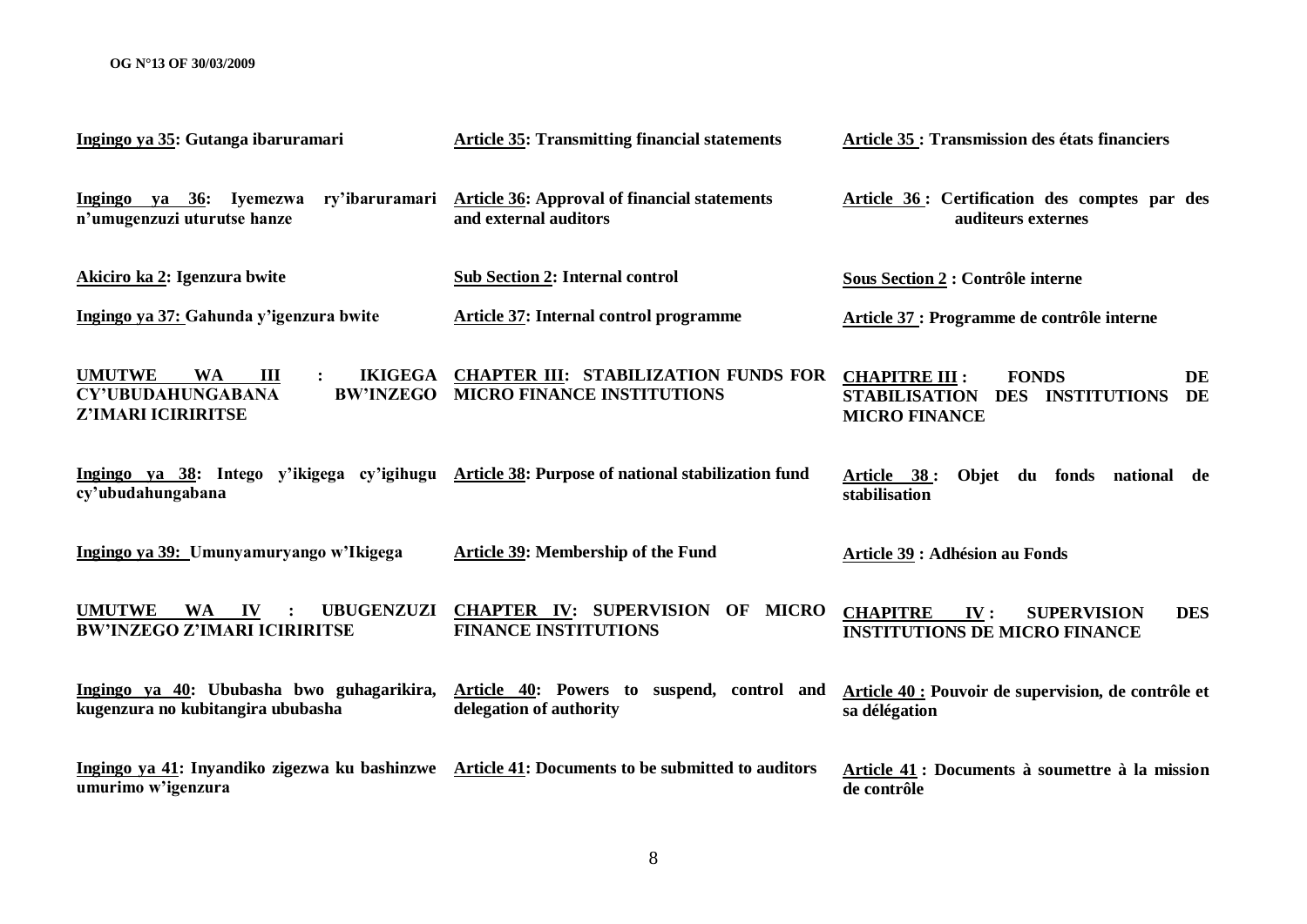| UMUTWE WA V : INGINGO ZIHARIYE KU<br><b>KUBITSA</b><br><b>MAKOPERATIVE</b><br>YO<br>NO.<br><b>GUTANGA INGUZANYO</b>                                      | <b>CHAPTER V: SPECIFIC PROVISIONS</b><br>TO<br><b>SAVINGS AND CREDIT COOPERATIVES</b>                                       | <b>CHAPITRE</b><br>V:<br><b>DISPOSITIONS</b><br>PARTICULIERES AUX COOPERATIVES<br><b>D'EPARGNE ET DE CREDIT</b>            |
|----------------------------------------------------------------------------------------------------------------------------------------------------------|-----------------------------------------------------------------------------------------------------------------------------|----------------------------------------------------------------------------------------------------------------------------|
| <b>ICYICIRO CYA MBERE: IMARI SHINGIRO</b><br>N'AMAFARANGA Y'IGICUMBI                                                                                     | <b>SECTION ONE:</b><br><b>SHARE</b><br><b>CAPITAL</b><br>AND<br><b>RESERVE FUNDS</b>                                        | <b>SECTION PREMIERE : CAPITAL SOCIAL ET</b><br><b>FONDS DE RÉSERVE</b>                                                     |
| Ingingo ya 42: Imigabane ya koperative yo<br>kuzigama no gutanga inguzanyo                                                                               | Article 42:<br>cooperative                                                                                                  | Shares in a savings and credit Article 42: Parts sociales d'une coopérative<br>d'épargne et de crédit                      |
| Kutagabana<br>amafaranga<br>Ingingo ya<br>43:<br>y'igicumbi                                                                                              | Article 43: Prohibition against sharing reserve Article 43: Interdiction du partage du fonds de<br>funds                    | réserve                                                                                                                    |
| Ingingo ya 44: Isaranganywa ry'umusaruro<br>w'ibyakozwe                                                                                                  | <b>Article 44: Allocation of operating surplus</b>                                                                          | Article 44: Affectation du produit d'exploitation                                                                          |
| INSHINGANO<br>ICYICIRO CYA 2:<br>MU<br><b>BY'IMARI Z'IHURIRO</b>                                                                                         | <b>SECTION 2: FINANCIAL RESPONSIBILITIES</b><br>OF A UNION                                                                  | <b>SECTION</b><br><b>RESPONSABILITES</b><br>2:<br><b>FINANCIERES DE L'UNION</b>                                            |
| y'Ihuriro<br>Ingingo ya 45:<br>Inshingano<br>V <sub>0</sub><br>gusibanganya igihombo<br>cya koperative yo<br>kuzigama no gutanga inguzanyo igize ihuriro | Article 45: Obligation of the union to cover the<br>operating deficit of a member savings and credit<br>cooperative         | Article 45 : Obligation de l'union de combler le<br>déficit d'opération d'une coopérative d'épargne et<br>de crédit membre |
| Ingingo ya 46: Gukurwa mu Ihuriro kwa<br>koperative                                                                                                      | Article 46: Disaffiliation of a savings and credit Article 46: Désaffiliation d'une coopérative<br>cooperative from a union | d'épargne et de crédit                                                                                                     |
| Ingingo ya 47: Urwego rw'imari rwisumbuye                                                                                                                | <b>Article 47: A higher financial organ</b>                                                                                 | <b>Article 47 : Organe financier supérieur</b>                                                                             |
| Ingingo ya 48: Ububasha bw'urwego rw'imari                                                                                                               | <b>Article 48: Powers of the financial organ</b>                                                                            | Article 48 : Compétence de l'organe financier                                                                              |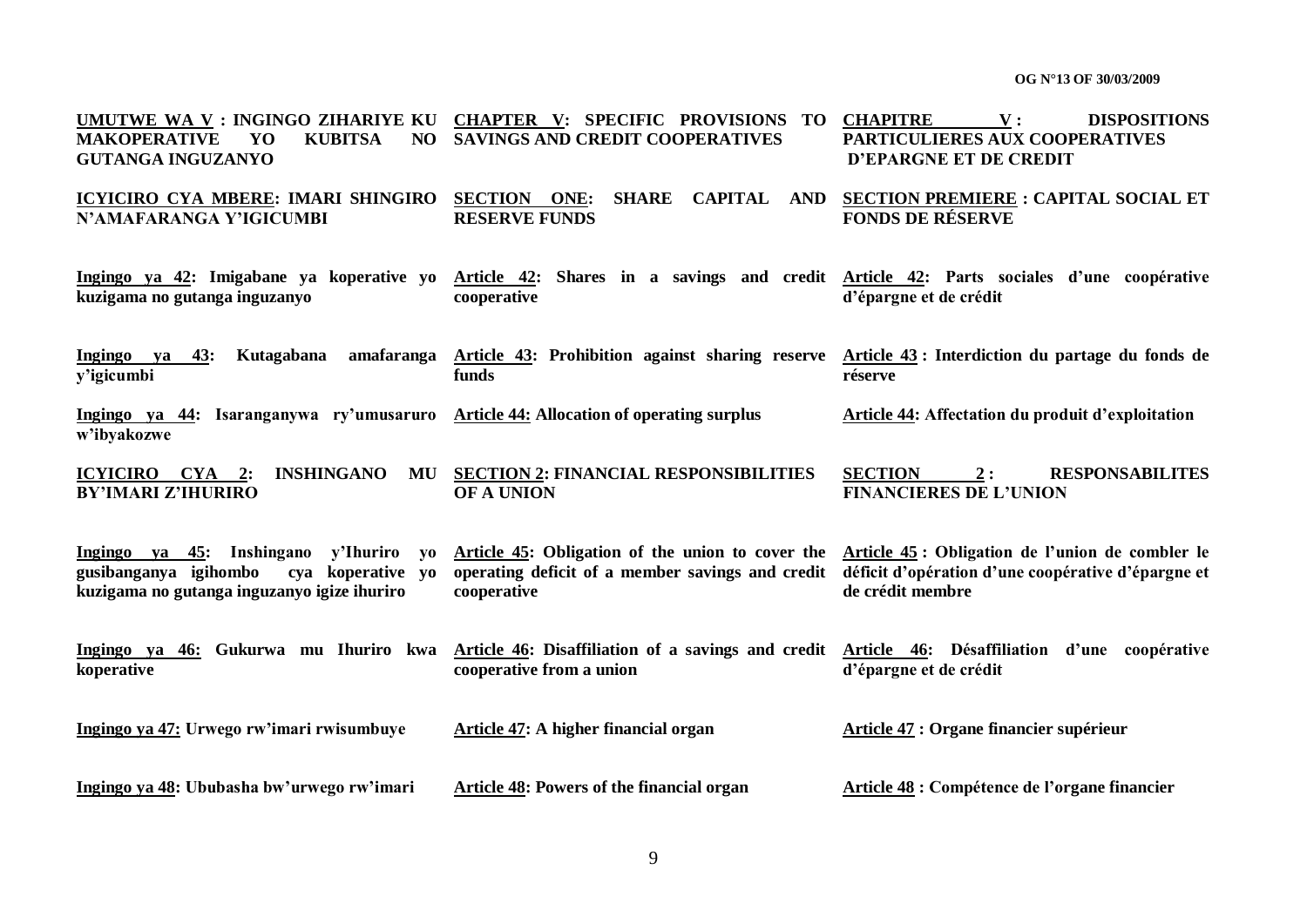| <b>UMUTWE</b><br>WA<br>VI:<br><b>IBYEMEZO</b><br>KU<br>MYITWARIRE, IBIHANO N'IJURIRA<br>KU<br><b>BIGO BY'IMARI ICIRIRITSE</b>    | CHAPTER VI: DISCIPLINARY MEASURES,<br>PENALTIES AND RECOURSE REGARDING<br><b>MICRO FINANCE INSTITUTIONS</b>     | <b>CHAPITRE VI: MESURES DISCIPLINAIRES</b><br><b>CORRECTIVES</b><br>ET<br><b>RECOURS</b><br>ET<br><b>APPLICABLES AUX</b><br><b>INSTITUTIONS</b><br>DE<br><b>MICRO FINANCE</b> |
|----------------------------------------------------------------------------------------------------------------------------------|-----------------------------------------------------------------------------------------------------------------|-------------------------------------------------------------------------------------------------------------------------------------------------------------------------------|
| Ingingo ya 49: Ibihano by'imyitwarire mibi                                                                                       | <b>Article 49: Disciplinary measures and recourse</b>                                                           | <b>Article 49 : Mesures disciplinaires</b>                                                                                                                                    |
| Ingingo ya 50: Kwamburwa kwemererwa                                                                                              | <b>Article 50: Licence withdrawal</b>                                                                           | Article 50: Retrait de l'agrément                                                                                                                                             |
| Ingingo ya 51 : Guhanagurwa ku rutonde                                                                                           | <b>Article 51: Removal from the list</b>                                                                        | <b>Article 51: Radiation sur la liste</b>                                                                                                                                     |
| Ingingo ya 52: Guhanwa kw'abayobozi                                                                                              | <b>Article 52: Sanctions for managers</b>                                                                       | <b>Article 52 : Sanctions à l'encontre des dirigeants</b>                                                                                                                     |
| Ingingo ya 53: Ibihano mu mafaranga bihabwa<br>ibigo by'imari iciriritse                                                         | Article 53: Monetary sanctions given to micro<br>finance institutions                                           | <b>Article 53: Sanctions pécuniaires</b>                                                                                                                                      |
| Ingingo ya 54: Kujuririra ibyemezo bya Banki<br><b>Nkuru</b>                                                                     | Recourse against Central Bank<br>Article 54:<br>decisions                                                       | Article 54: Recours contre les décisions de la<br><b>Banque Centrale</b>                                                                                                      |
| Ingingo ya 55: Gahunda yo kwivugurura                                                                                            | <b>Article 55: Restructuring Program</b>                                                                        | Article 55 : Plan de redressement                                                                                                                                             |
| <b>Ishyirwaho</b><br>ry'intumwa<br>Ingingo ya<br><u>56:</u><br>idasanzwe                                                         | Article 56: Appointment of a special commissioner                                                               | Article 56 : Nomination du Commissaire spécial                                                                                                                                |
| Ingingo ya 57: Ububasha bw'intumwa idasanzwe                                                                                     | Article 57: Powers of the special commissioner                                                                  | Article 57 : Compétence du Commissaire spécial                                                                                                                                |
| 58:<br>Ihinduka<br>ry'ubutumwa<br><b>Ingingo</b><br>va<br>bw'intumwa<br>idasanzwe,<br>ibihembo<br>bye no<br>kwifashisha impuguke | Article 58: Change of the mission of a special<br>commissioner, remuneration and recourse to<br>specific expert | Modification du mandat du<br>Article 58:<br>Commissaire spécial, sa rémunération et recours<br>à certaines expertises                                                         |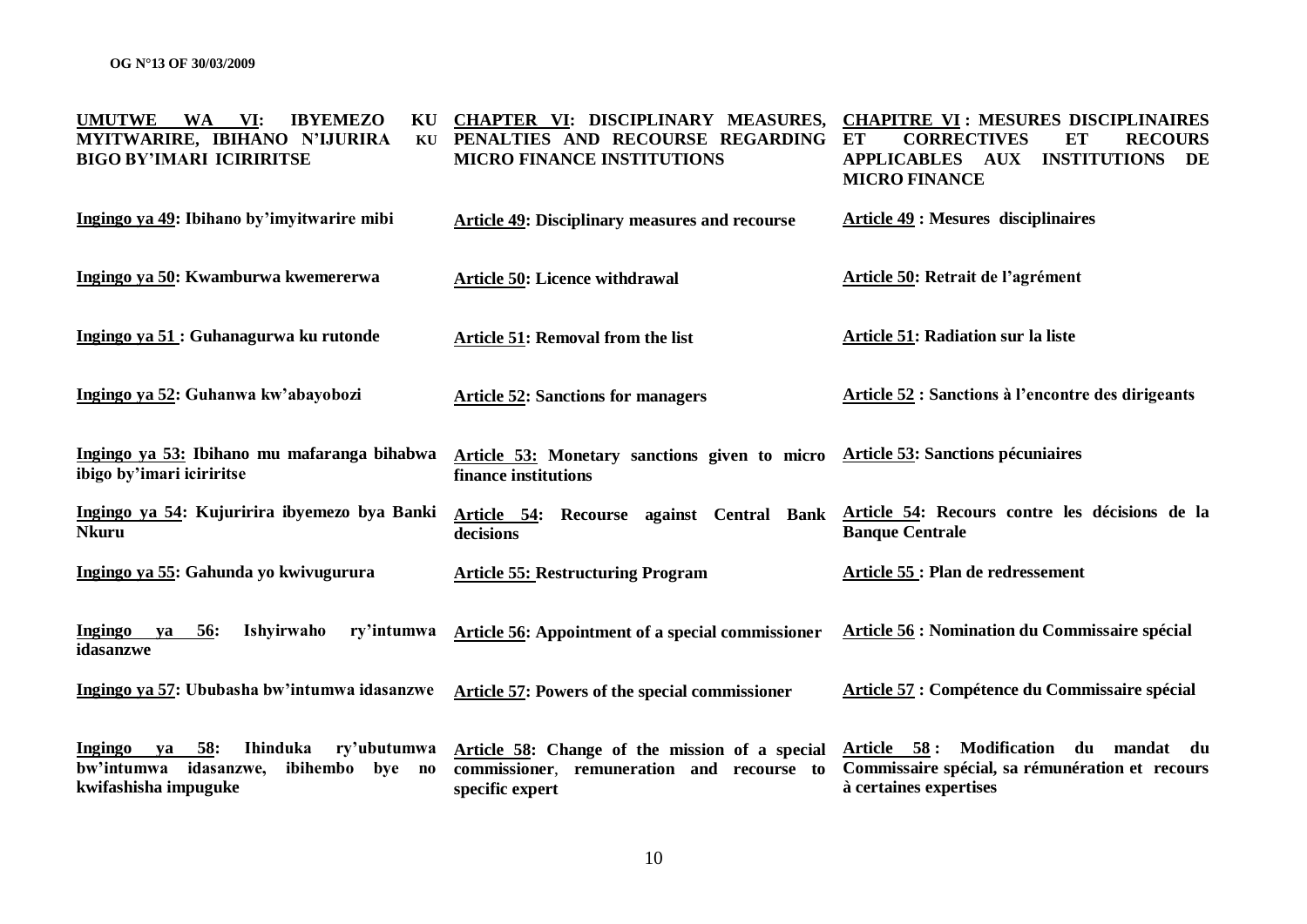| Ingingo ya 59: Ubutumwa bwo gukora iperereza                                                   | <b>Article 59: Mission to conduct inquiries</b>                                                                          | Article 59 : Mandat pour effectuer une enquête                                                                  |
|------------------------------------------------------------------------------------------------|--------------------------------------------------------------------------------------------------------------------------|-----------------------------------------------------------------------------------------------------------------|
| Ingingo ya 60: Ububasha bw'Intumwa idasanzwe<br>bwo kubanza kwemera ibyemezo bimwe na<br>bimwe | Article 60: Powers of the special commissioner for<br>prior approval of certain decisions                                | Article 60: Mandat du Commissaire spécial<br>d'approbation préalable de certains actes                          |
| Ingingo ya 61: Ububasha bw'intumwa idasanzwe<br>bwo gucunga ikigo cy'imari iciriritse          | Article 61: Powers of the special commissioner to<br>manage a micro finance institution                                  | Article 61 : Pouvoirs du Commissaire Spécial de<br>gérer l'institution de micro finance                         |
| Ingingo ya 62: Ubutumwa bwo kuvugurura ikigo<br>cy'imari iciriritse                            | Article 62: Mission to rehabilitate a micro finance<br>institution                                                       | Article 62: Mandat de réorganisation d'une<br>institution de micro finance                                      |
| Ingingo ya 63: Ihagarika ry'ubwishyu                                                           | <b>Article 63: Suspension of payments</b>                                                                                | Article 63 : Suspension de paiement                                                                             |
| Ingingo ya 64: Ububasha bwo gukuraho<br>ibyemezo byafashwe n'ikigo cy'imari iciriritse         | Article 64: Powers to cancel acts taken by a<br>micro finance institution                                                | Pouvoir d'annulation des actes<br><b>Article 64 :</b><br>pris par une institution de micro finance              |
| Ingingo ya 65: Aho ububasha bw'intumwa<br>idasanzwe bugarukira                                 | Article 65: Limits of the powers of the special<br><b>Commissioner</b>                                                   | <b>Article 65</b> : Limites dans l'exercice des pouvoirs<br>du Commissaire spécial                              |
| Ingingo ya 66: Raporo y'intumwa idasanzwe ku<br>buryo bwo kuzahura ikigo cy'imari iciriritse   | <b>Article 66: Report of the special Commissioner on</b><br>the procedures for revival of a micro finance<br>institution | Article 66: Rapport du Commissaire spécial sur la<br>possibilité de redresser l'institution de micro<br>finance |
| Ingingo ya 67: Gahunda y'izahurwa ry'ikigo<br>cy'imari iciriritse                              | Article 67: Plan for reviving a micro finance Article 67: Plan de redressement<br>institution                            |                                                                                                                 |
| Ingingo ya 68 : Kwemeza no gushyira mu<br>bikorwa gahunda y'izahurwa                           | Article 68: Approval and implementing the revival<br>plan                                                                | Article 68 : Approbation et exécution du plan de<br>redressement                                                |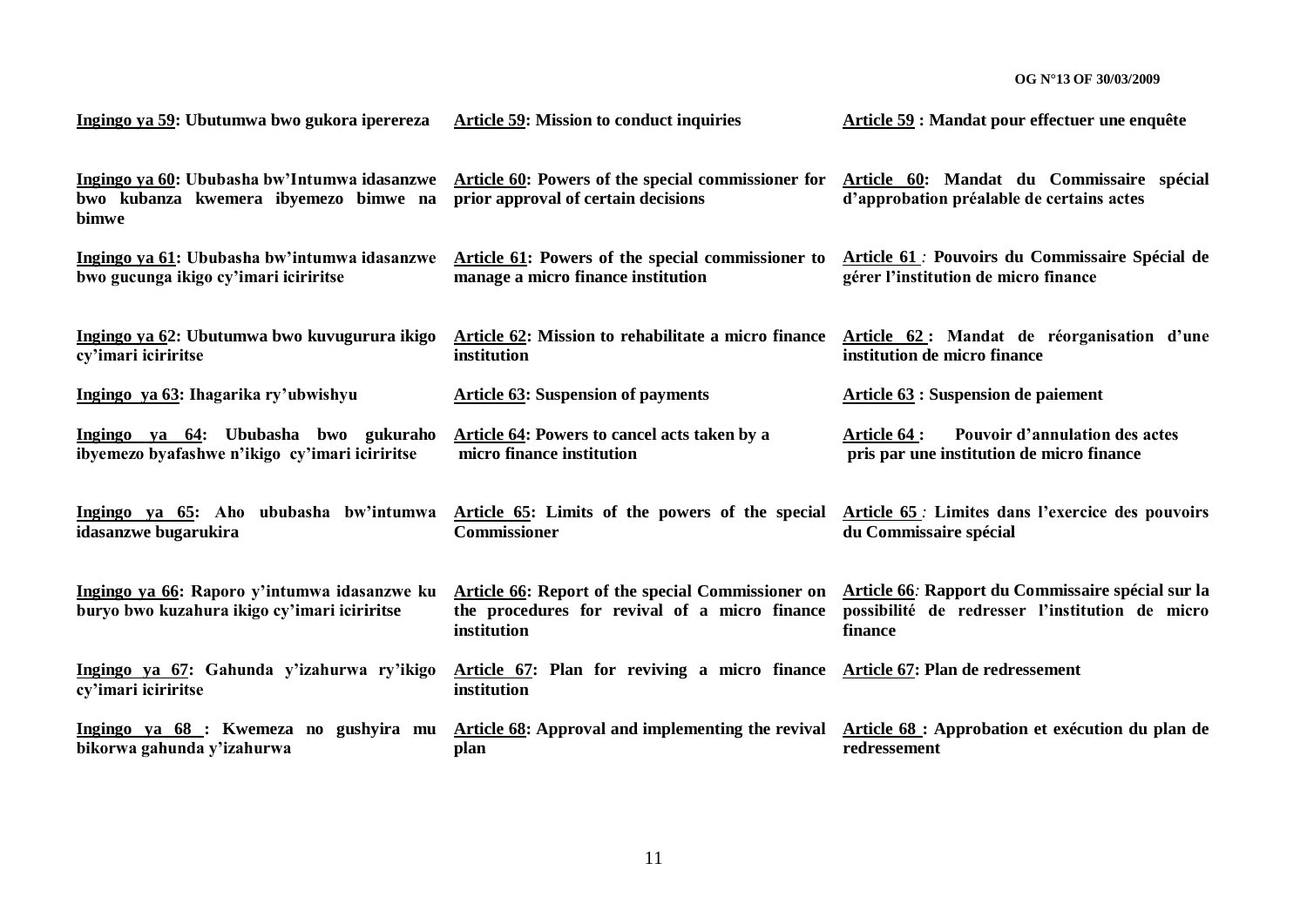| Ingingo ya 69 : Icyemezo cyo gusesa burundu<br>ikigo cy'imari iciriritse              | Article 69: Decision to liquidate the micro finance<br>institution                             | Article 69: Décision de liquidation d'une<br>institution de micro finance                                                                                                                                                                                                                                                                     |
|---------------------------------------------------------------------------------------|------------------------------------------------------------------------------------------------|-----------------------------------------------------------------------------------------------------------------------------------------------------------------------------------------------------------------------------------------------------------------------------------------------------------------------------------------------|
| Ingingo ya 70: Raporo y'irangiza ry'ubutumwa                                          | <b>Article 70: Report of mission accomplishment</b>                                            | <b>Article 70 : Rapport de mission</b>                                                                                                                                                                                                                                                                                                        |
| Ingingo ya 71 : Ibyerekeye ububasha bwo<br>kugena ishyirwa mu bikorwa ry'izahurwa     | Article 71: Powers determining modalities for<br>implementing revival plans                    | Article 71 : Pouvoir de réglementer les modalités<br>de mise en œuvre des mesures de redressement                                                                                                                                                                                                                                             |
| <b>UMUTWE WA VII: ISESWA</b>                                                          | <b>CHAPTER VII: LIQUIDATION</b>                                                                | <b>CHAPITRE VII: LIQUIDATION</b>                                                                                                                                                                                                                                                                                                              |
| <b>ICYICIRO CYA MBERE: ISESWA KU</b><br><b>BUSHAKE</b>                                | <b>SECTION ONE: VOLUNTARY LIQUIDATION</b>                                                      | <b>SECTION</b><br><b>LIQUIDATION</b><br><b>PREMIERE:</b><br><b>VOLONTAIRE</b>                                                                                                                                                                                                                                                                 |
| Ingingo ya 72 : Kubanza kwemererwa gusesa ku<br>bushake no gushyiraho ushinzwe iseswa | Article 72: Prior authorization for voluntary<br>liquidation and appointment of a liquidator   | Article 72: Autorisation préalable pour une<br>liquidation<br>nomination<br>volontaire<br>et and the set of the set of the set of the set of the set of the set of the set of the set of the set of the set of the set of the set of the set of the set of the set of the set of the set of the set of the set of the se<br>du<br>liquidateur |
| Ingingo ya 73 : Gahunda y'iseswa                                                      | <b>Article 73: Liquidation plan</b>                                                            | Article 73: Plan de liquidation                                                                                                                                                                                                                                                                                                               |
| Ingingo ya 74 : Ibitekerezo n'itakamba kuri<br>gahunda y'iseswa                       | Article 74: Views and claims<br>against the<br>liquidation plan                                | Article 74: Observations et réclamations au plan<br>de liquidation                                                                                                                                                                                                                                                                            |
| Ingingo ya 75 : Gusaba kwemererwa ibikorwa<br>bimwe bijyanye n'iseswa                 | Article 75: Request for authority to exercise<br>certain operations related to the liquidation | Article 75 :<br><b>Demande</b><br>d'autorisation<br>pour<br>exercer certaines opérations liées à la liquidation                                                                                                                                                                                                                               |
| Ingingo ya 76: Urutonde rw'uko ababerewemo<br>umwenda barihwa                         | <b>Article 76: Creditor relief ranking</b>                                                     | Article 76: Ordre de désintéressement des<br>créanciers                                                                                                                                                                                                                                                                                       |
| Ingingo ya 77: Kubika umutungo w'abafitiwe<br>imyenda batajyanye                      | <b>Article 77: Depositing funds and assets attributed</b><br>to creditors and not withdrawn    | Article 77: Dépôt des fonds et avoirs des<br>créanciers non retirés                                                                                                                                                                                                                                                                           |
| <u>78:</u><br>Ingingo<br><b>Irangira</b><br>ry'inshingano<br>ya<br>z'ushinzwe iseswa  | <b>Article 78: End of mission of the liquidator</b>                                            | Article 78 : Fin de la mission du liquidateur                                                                                                                                                                                                                                                                                                 |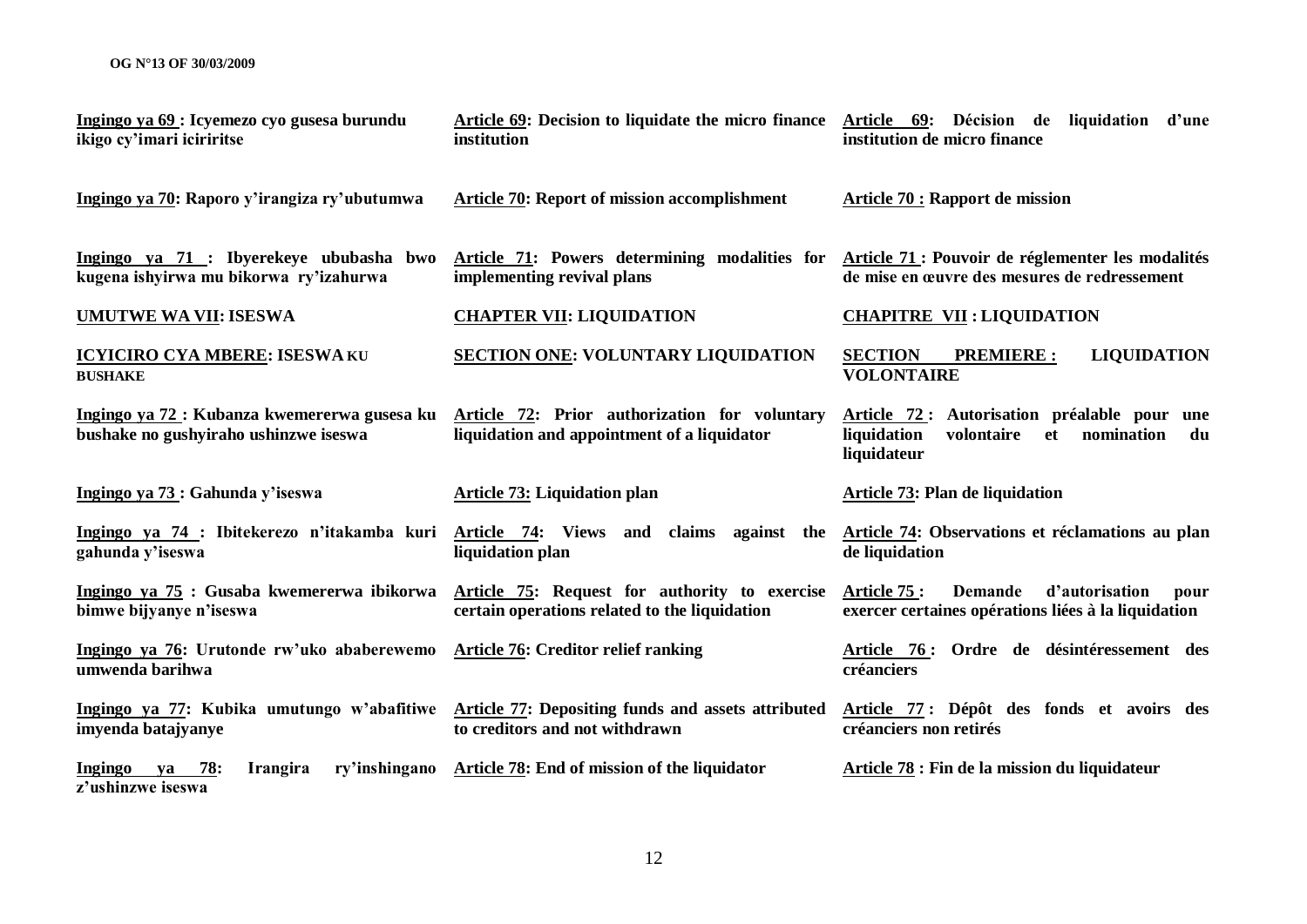| <b>ICYICIRO CYA 2: ISESWA RITEGETSWE</b>                                                                      | <b>SECTION 2: FORCED LIQUIDATION</b>                                                               | <b>SECTION 2: LIQUIDATION FORCEE</b>                                                         |
|---------------------------------------------------------------------------------------------------------------|----------------------------------------------------------------------------------------------------|----------------------------------------------------------------------------------------------|
| Ingingo ya 79: Impamvu z'iseswa ritegetswe                                                                    | <b>Article 79: Causes of forced liquidation</b>                                                    | <b>Article 79: Causes d'une liquidation forcée</b>                                           |
| Ingingo ya 80: Kwamburwa uburenganzira ku<br>mutungo                                                          | <b>Article 80: Depriving the right to property</b>                                                 | Article 80: Dessaisissement du droit à la<br>jouissance du patrimoine                        |
| Ingingo ya 81: Urwego rushinzwe iseswa                                                                        | <b>Article 81:</b> Agency in charge of liquidation                                                 | Article 81 : Organe chargé de la liquidation                                                 |
| Ingingo ya 82: Imenyekanisha ry'icyemezo<br>cy'iseswa ritegetswe                                              | <b>Article 82:</b> Publication of the decision to carry out<br>a forced liquidation                | Article 82 : Publication de la décision de la<br>liquidation forcée                          |
| Ingingo ya 83: Ibyo ushinzwe iseswa yemererwa<br>gukora na Banki Nkuru                                        | Article 83: Acts authorized to the liquidator by the<br><b>Central Bank</b>                        | Article 83 : Actes autorisés au liquidateur sur<br>approbation de la Banque Centrale         |
| Ingingo ya 84: Ibyo ushinzwe iseswa afitiye<br>ububasha atagombye kubyemererwa na Banki<br><b>Nkuru</b>       | Article 84: Acts authorized to the liquidator<br>without prior authorization from the Central Bank | Article 84: Actes reconnus au liquidateur sans<br>autorisation de la Banque Centrale         |
| Ingingo ya 85: Ibyo ushinzwe isesa akoraho Article 85: Power of investigation of a liquidator<br>iperereza    |                                                                                                    | Article 85 : Pouvoir du liquidateur de mener des<br>enquêtes                                 |
| Ingingo ya 86: Gutakaza uburenganzira bwo<br>gushingwa imirimo y'icungamutungo                                | Article 86: Loss of the eligibility for management<br>functions                                    | Article 86: Perte de la qualité d'éligibilité aux<br>fonctions de gestionnaire               |
| Ingingo ya 87: Igihe cyo gutakambira ushinzwe<br>iseswa                                                       | <b>Article 87:</b> Period for submitting claims to the<br>liquidator                               | Article 87: Délai pour soumettre les réclamations<br>au liquidateur                          |
| Ingingo ya 88: Igihe ntarengwa cyo gutanga<br>raporo y'imikoreshereze y'umutungo kugira ngo<br>hakorwe iseswa | Article 88: Period for submitting the financial<br>report for purposes of liquidation              | Article 88: Délai de soumission d'un rapport de la<br>valeur de l'actif avant la liquidation |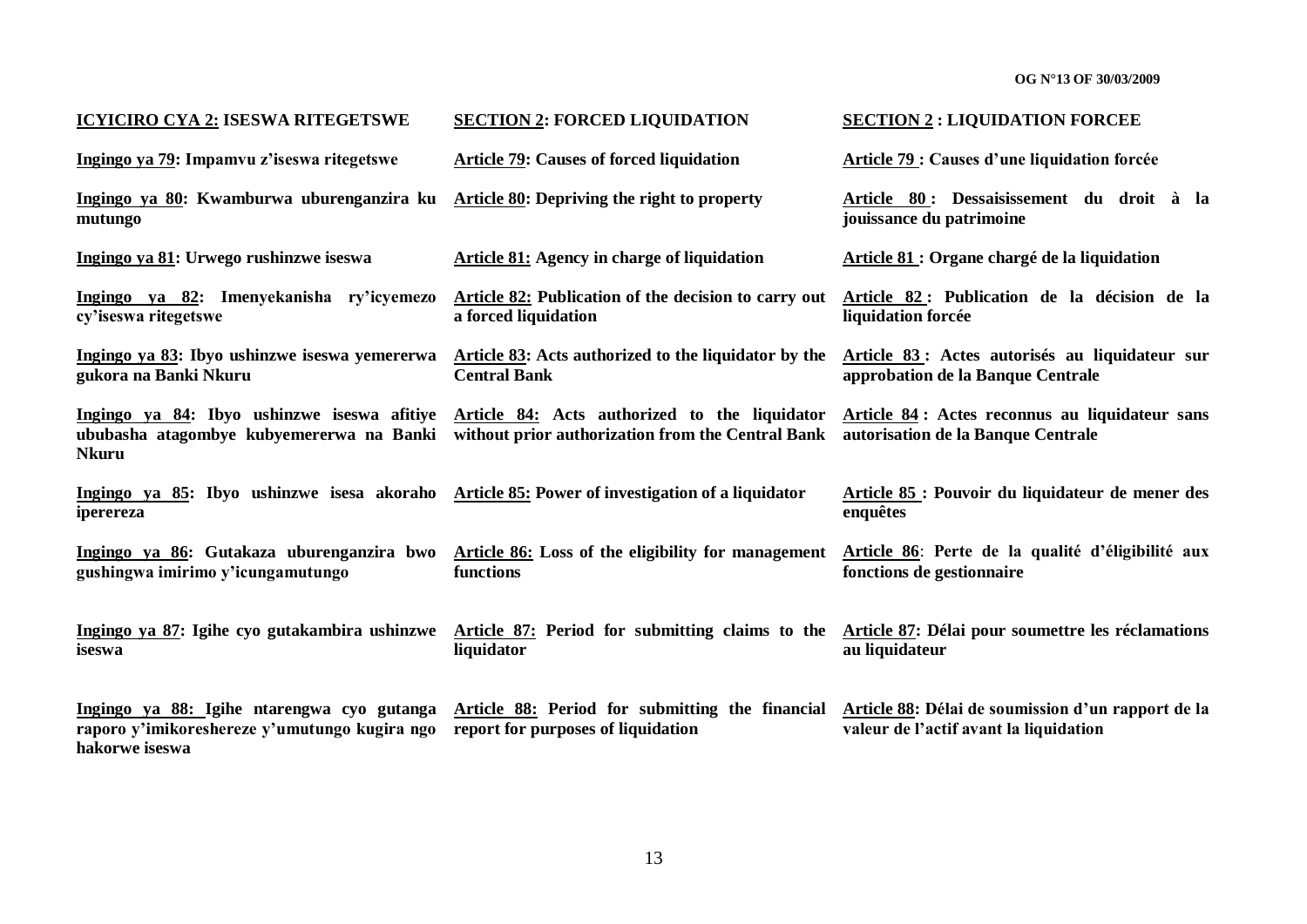| Ingingo ya 89: Guhamagara ababerewemo<br>abafite<br>imyenda,<br>imigabane<br>cyangwa<br>abanyamuryango mu kungurana ibitekerezo ku<br>buryo bw'iseswa | Article 89: Inviting creditors, shareholders or<br>members to discuss on liquidation procedures                                                           | <b>Article 89:</b><br>Convocation des créanciers, des<br>actionnaires ou des membres pour discuter de la<br>procédure de liquidation                              |
|-------------------------------------------------------------------------------------------------------------------------------------------------------|-----------------------------------------------------------------------------------------------------------------------------------------------------------|-------------------------------------------------------------------------------------------------------------------------------------------------------------------|
| <b>90:</b><br>Ingingo<br>Gutangira<br>kwishyura<br>va<br>ababerewemo imyenda                                                                          | Article 90: Start of procedure of paying creditors                                                                                                        | Début<br>90:<br>du<br>de<br>Article<br>processus<br>désintéressement des créanciers                                                                               |
| ICYICIRO CYA 3: INGINGO RUSANGE KU<br>ISESWA KU BUSHAKE NO KU ISESWA<br><b>RITEGETSWE</b>                                                             | <b>SECTION 3: COMMON</b><br>PROVISIONS TO<br><b>VOLUNTARY</b><br><b>FORCED</b><br><b>BOTH</b><br><b>AND</b><br><b>LIQUIDATION</b>                         | <b>SECTION 3: DISPOSITIONS COMMUNES A</b><br>LA LIQUIDATION VOLONTAIRE ET À LA<br><b>LIQUIDATION FORCEE</b>                                                       |
| Ingingo ya 91: Kwemererwa kudakurikiza andi<br>mategeko mu iseswa ry'ibigo by'imari iciriritse                                                        | Article 91: Exemption from the application of<br>other legal provision for the liquidation of micro<br>finance institutions                               | Article 91: Exemption d'application d'autres<br>textes de loi pour la liquidation des institutions de<br>micro finance                                            |
| Ingingo ya 92: Ibigomba gukorwa n'ikigo<br>cy'imari iciriritse kiri mu iseswa                                                                         | Article 92: Acts to be performed by a micro<br>finance institution in liquidation                                                                         | Article 92 : Actes que doit poser une institution de<br>micro finance en liquidation                                                                              |
| Ingingo ya 93: Kugumana ubuzimagatozi                                                                                                                 | <b>Article 93: Retaining the legal personality</b>                                                                                                        | Article 93 : Persistance de la personnalité<br>juridique                                                                                                          |
| Ingingo ya 94: Ububasha bwa Banki Nkuru bwo<br>guhagarikira ibikorwa by'iseswa                                                                        | Article 94: Powers of supervision of the Central<br><b>Bank during the liquidation</b>                                                                    | Article 94 : Pouvoirs de supervision de la Banque<br>Centrale pendant la durée de la liquidation                                                                  |
| Ingingo ya 95: Gukuraho ibikorwa bibangamira<br>inyungu z'ikigo cy'imari iciriritse                                                                   | Article 95: Cancellation of acts jeopardising the<br>interests of the micro finance institution                                                           | <b>Article 95: Annulation des actes dommageables</b><br>aux intérêts de l'institution de micro finance                                                            |
| Uburenganzira<br>buhabwa<br>Ingingo ya 96:<br>ushinzwe isesa                                                                                          | <b>Article 96: Rights granted to a liquidator</b>                                                                                                         | <b>Article 96 : Droits investis au liquidateur</b>                                                                                                                |
| Ingingo ya 97: Gutegeka uwahoze mu buyobozi<br>bw'ikigo cy'imari iciriritse, wagize uruhare mu<br>kugihombya kwishyura imyenda yacyo                  | Article 97: Ordering a former member of<br>management of a micro finance institution<br>suspected to have had a role in bankruptcy to<br>settle its debts | Responsabilité<br>financière<br>Article 97 :<br>des<br>administrateurs impliqués dans la faillite à<br>s'acquitter du passif de l'institution de micro<br>finance |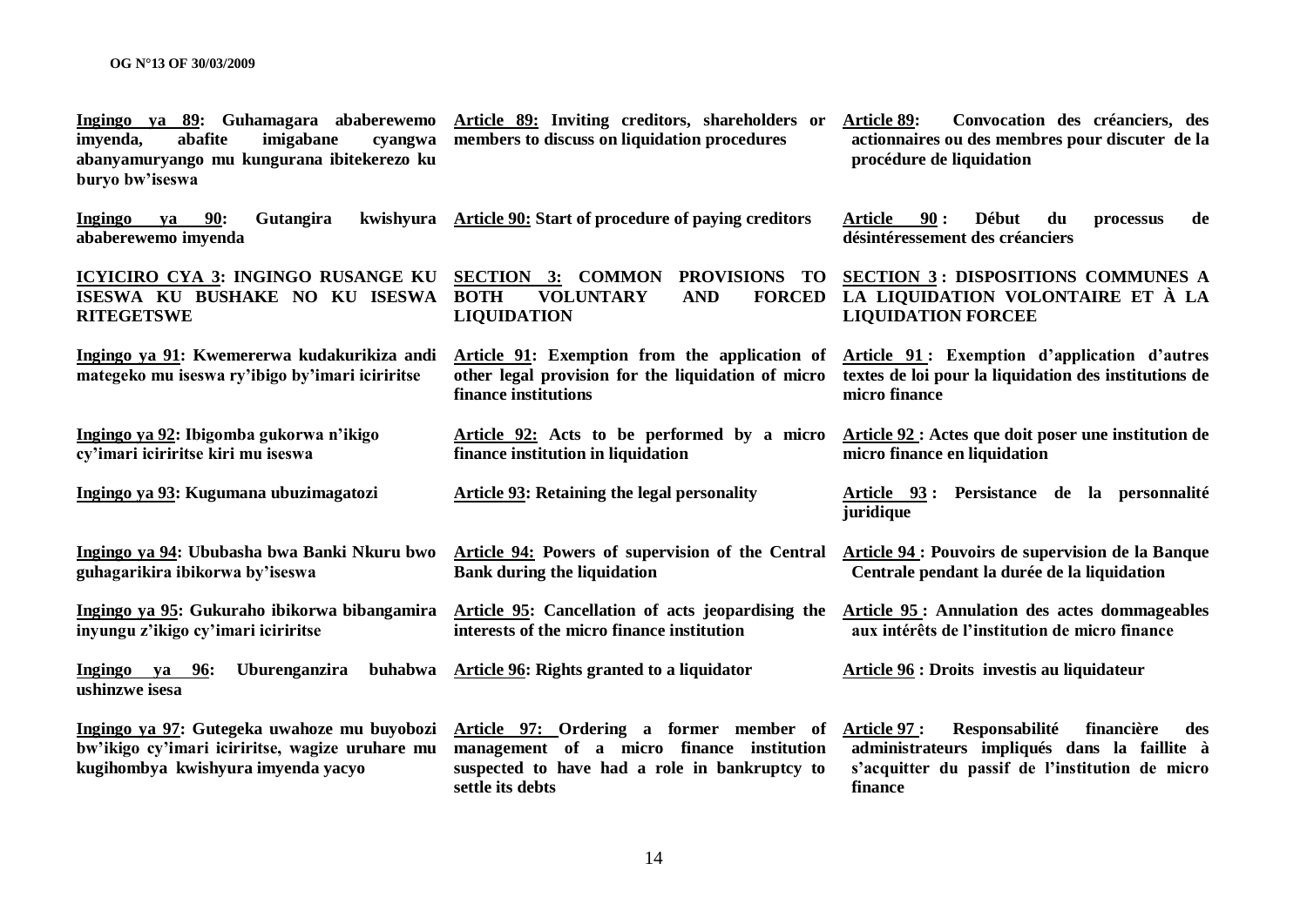| Ingingo ya 98: Gushakira ubwishyu bw'imyenda<br>y'ibigo by'imari iciriritse mu mitungo y'abagize<br>inama y'ubutegetsi | Article 98: Extending reimbursement of the<br>liabilities of the micro finance institution onto the<br>property of the administrators | Article 98 :<br>Extension du remboursement du<br>passif de l'institution de micro finance sur les<br>biens des administrateurs |
|------------------------------------------------------------------------------------------------------------------------|---------------------------------------------------------------------------------------------------------------------------------------|--------------------------------------------------------------------------------------------------------------------------------|
| Ingingo ya 99: Igihe isesa rimara n'ibijyanye na<br>raporo yayo                                                        | <b>Article 99: Period for liquidation and its report</b>                                                                              | Article 99: Durée de la liquidation et rapport y<br>relatif                                                                    |
| Ingingo ya 100: Kwemeza raporo y'iseswa<br>n'icyemezo baha ushinzwe iseswa ko yakoze neza                              | Article 100: Approval of the liquidation report and<br>full discharge                                                                 | Article 100:<br>Approbation du rapport de<br>liquidation et quitus                                                             |
| Ingingo ya 101: Ibyaha mu byerekeranye<br>n'iseswa                                                                     | Article 101: Offences relating to liquidation                                                                                         | Article 101: Infraction en matière de liquidation                                                                              |
| <b>UMUTWE WA VIII : INGINGO ZIHANA</b>                                                                                 | <b>CHAPTER VIII: PENAL PROVISIONS</b>                                                                                                 | <b>CHAPITRE VIII : DISPOSITIONS PENALES</b>                                                                                    |
| Ingingo ya 102: Inzego zifite ububasha bwo<br>gukurikirana ibyaha                                                      | Article 102: Organs with jurisdiction over<br>infringements                                                                           | Article 102 : Organes compétents pour constater<br>les infractions                                                             |
| Ingingo ya 103: Ibihano byo gukora imirimo<br>y'imari iciriritse utabyemerewe                                          | <b>Article 103: Penalties for performing activities of a</b><br>micro finance institution without license                             | Article 103 : Peines pour exercice de l'activité de<br>micro finance sans agrément                                             |
| Ingingo ya 104: Ibihano byerekeye abayobozi<br>bakora batabanje kwemererwa                                             | <b>Article 104: Penalties relating to managers who</b><br>operate without prior licence                                               | Article 104: Peines à l'encontre des dirigeants<br>d'une institution de micro finance non – agréée                             |
| Ingingo ya 105: Ibihano bijyanye n'ibyaha<br>byerekeranye n'iseswa                                                     | Article 105: Penalties regarding infractions Article 105 : Infractions en matière de liquidation<br>relating to liquidation           |                                                                                                                                |
| Ingingo ya 106: Ibihano bihabwa ubangamira<br>ikurikirana, igenzurwa no kwanga gutanga<br>amakuru                      | for obstructing<br>Article 106: Penalties<br>the<br>supervision, control and refusal to transmit<br>information                       | Article 106 : Peines pour obstruction à la mission<br>de supervision, contrôle et refus d'octroi<br>d'informations             |
| Ingingo ya 107: Ibindi bihano                                                                                          | <b>Article 107: Other penalties</b>                                                                                                   | <b>Article 107 : Autres sanctions</b>                                                                                          |
| Ingingo ya 108: Gusaza kw'icyaha                                                                                       | <b>Article 108: Lapsing of punishment</b>                                                                                             | <b>Article 108 : Prescription de la peine</b>                                                                                  |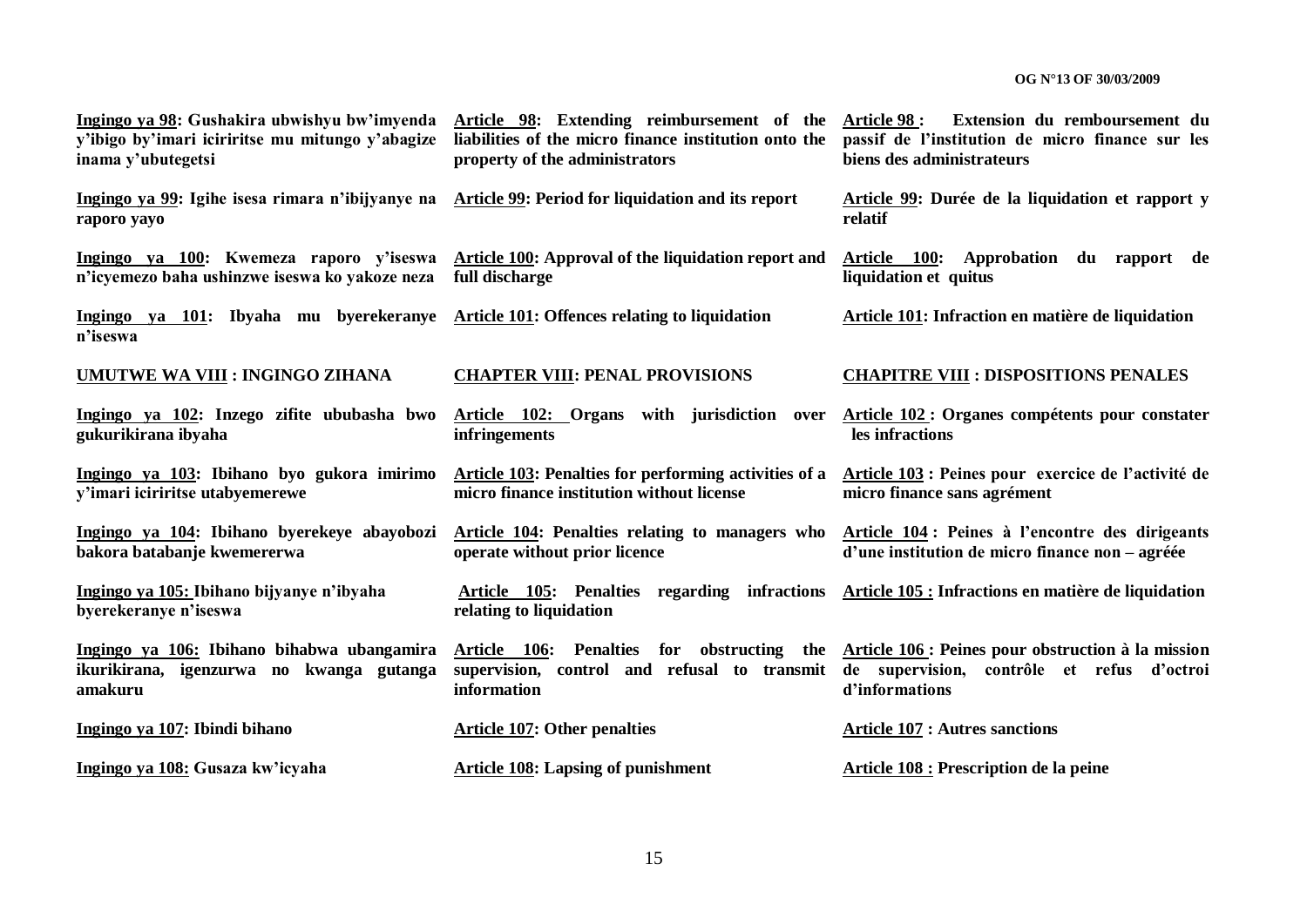| <b>UMUTWE</b><br><b>WA</b><br>IX:<br><b>INGINGO</b><br>Z'INZIBACYUHO N'IZISOZA      | <b>CHAPTER IX: TRANSITIONAL AND FINAL</b><br><b>PROVISIONS</b>          | <b>DISPOSITIONS</b><br><b>CHAPITRE</b><br>IX:<br><b>TRANSITOIRES ET FINALES</b> |
|-------------------------------------------------------------------------------------|-------------------------------------------------------------------------|---------------------------------------------------------------------------------|
| kubahiriza<br>Ingingo ya 109: Inshingano<br>VO-<br>ibiteganywa n'iri tegeko         | Article 109: Obligation to respect provisions of this<br>Law            | Article 109: Obligation de se conformer aux<br>dispositions de la présente loi  |
| Ingingo ya 110: Ububasha bwa Banki Nkuru<br>bwo gutanga amabwiriza                  | Article 110: Powers of the Central Bank to issue<br><i>instructions</i> | Article 110 : Pouvoirs de la Banque Nationale de<br>donner les instructions     |
| ry'ingingo<br><b>Ingingo</b><br>111:<br>Ivanwaho<br>va<br>zinyuranyije n'iri tegeko | <b>Article 111: Abrogating provision</b>                                | <b>Article 111 : Disposition abrogatoire</b>                                    |
| Ingingo ya 112: Igihe iri tegeko ritangira<br>gukurikizwa                           | <b>Article 112: Commencement</b>                                        | Article 112 : Entrée en vigueur                                                 |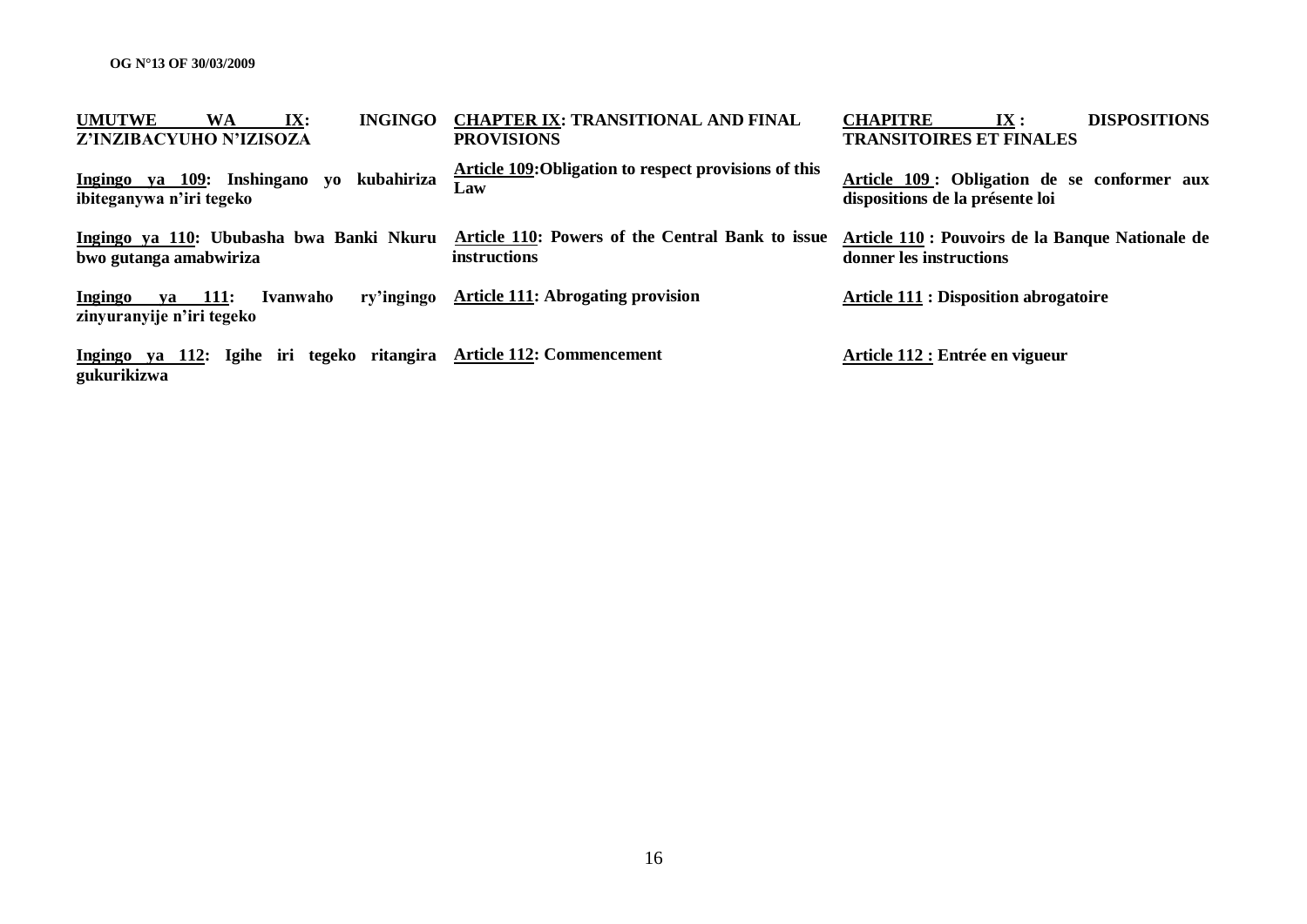| ITEGEKO Nº 40/2008 RYO KUWA 26/08/2008<br>RIGENA IMITUNGANYIRIZE<br><b>Y'IMIRIMO</b><br>Y'IMARI ICIRIRITSE                                                                                                                  | OF<br><b>LAW</b><br>26/08/2008<br>$N^{\circ}40/2008$<br>ESTABLISHING THE ORGANISATION OF<br><b>MICRO FINANCE ACTIVITIES</b>                                                                                        | LOI $N^{\circ}$ 40/2008 DU26/08/2008<br><b>PORTANT</b><br><b>ORGANISATION DE L'ACTIVITE DE MICRO</b><br><b>FINANCE</b>                                                              |
|-----------------------------------------------------------------------------------------------------------------------------------------------------------------------------------------------------------------------------|--------------------------------------------------------------------------------------------------------------------------------------------------------------------------------------------------------------------|-------------------------------------------------------------------------------------------------------------------------------------------------------------------------------------|
| <b>Twebwe, KAGAME Paul,</b><br>Perezida wa Repubulika,                                                                                                                                                                      | We, KAGAME Paul,<br>President of the Republic;                                                                                                                                                                     | <b>Nous, KAGAME Paul,</b><br>Président de la République;                                                                                                                            |
| INTEKO ISHINGA AMATEGEKO YEMEJE,<br>NONE NATWE DUHAMIJE, DUTANGAJE<br><b>RITEYE</b><br><b>RITYA</b><br><b>KANDI</b><br><b>ITEGEKO</b><br>DUTEGETSE KO RYANDIKWA MU IGAZETI<br>YA LETA YA REPUBULIKA Y'U RWANDA              | THE PARLIAMENT HAS ADOPTED AND WE LE PARLEMENT A ADOPTE ET NOUS<br>SANCTION,<br><b>PROMULGATE</b><br><b>THE</b><br>FOLLOWING LAW AND ORDER IT BE<br>PUBLISHED IN THE OFFICIAL GAZETTE OF<br>THE REPUBLIC OF RWANDA | SANCTIONNONS, PROMULGUONS LA LOI<br>DONT LA TENEUR SUIT, ET ORDONNONS<br>OU'ELLE SOIT PUBLIEE AU JOURNAL<br><b>OFFICIEL</b><br>DE<br>LA<br><b>REPUBLIQUE</b><br>DU<br><b>RWANDA</b> |
| <b>INTEKO ISHINGA AMATEGEKO:</b>                                                                                                                                                                                            | THE PARLIAMENT:                                                                                                                                                                                                    | <b>LE PARLEMENT:</b>                                                                                                                                                                |
| Umutwe w'Abadepite mu nama yawo yo ku wa 28<br>Mata 2008;                                                                                                                                                                   | The Chamber of Deputies, in its session of April 28,<br>2008;                                                                                                                                                      | La Chambre des Députés, en sa séance du 28 avril<br>2008;                                                                                                                           |
| Ishingiye ku Itegeko Nshinga rya Repubulika y'u<br>Rwanda ryo kuwa 04 Kamena 2003, nk'uko<br>ryavuguruwe kugeza ubu, cyane cyane mu ngingo<br>zaryo, iya 62, iya 66, iya 67, iya 90, iya 93, iya 108,<br>iya 118 n'iya 201; | Pursuant to the Constitution of the Republic of<br>Rwanda of 04 June 2003 as amended to date,<br>especially in Articles 62, 66, 67, 90, 93, 108, 118 and<br>$201$ ;                                                | Vu la Constitution de la République du Rwanda du<br>04 juin 2003 telle que révisée à ce jour, spécialement<br>en ses articles 62, 66, 67, 90, 93, 108, 118 et 201;                  |
| 04/2008<br>Imitunganyirize<br>y'Imirimo<br>rigena<br>y'Amabanki;                                                                                                                                                            | Ishingiye ku Itegeko n° 07/2008 ryo kuwa 08 / Pursuant to Law n° 07/2008 of 08 / 04 / 2008 on Vu la Loi n° 07/2008 du 08 / 04 /<br>the Organisation of Banking Activities;                                         | 2008 portant<br>Organisation de l'Activité Bancaire;                                                                                                                                |
|                                                                                                                                                                                                                             |                                                                                                                                                                                                                    |                                                                                                                                                                                     |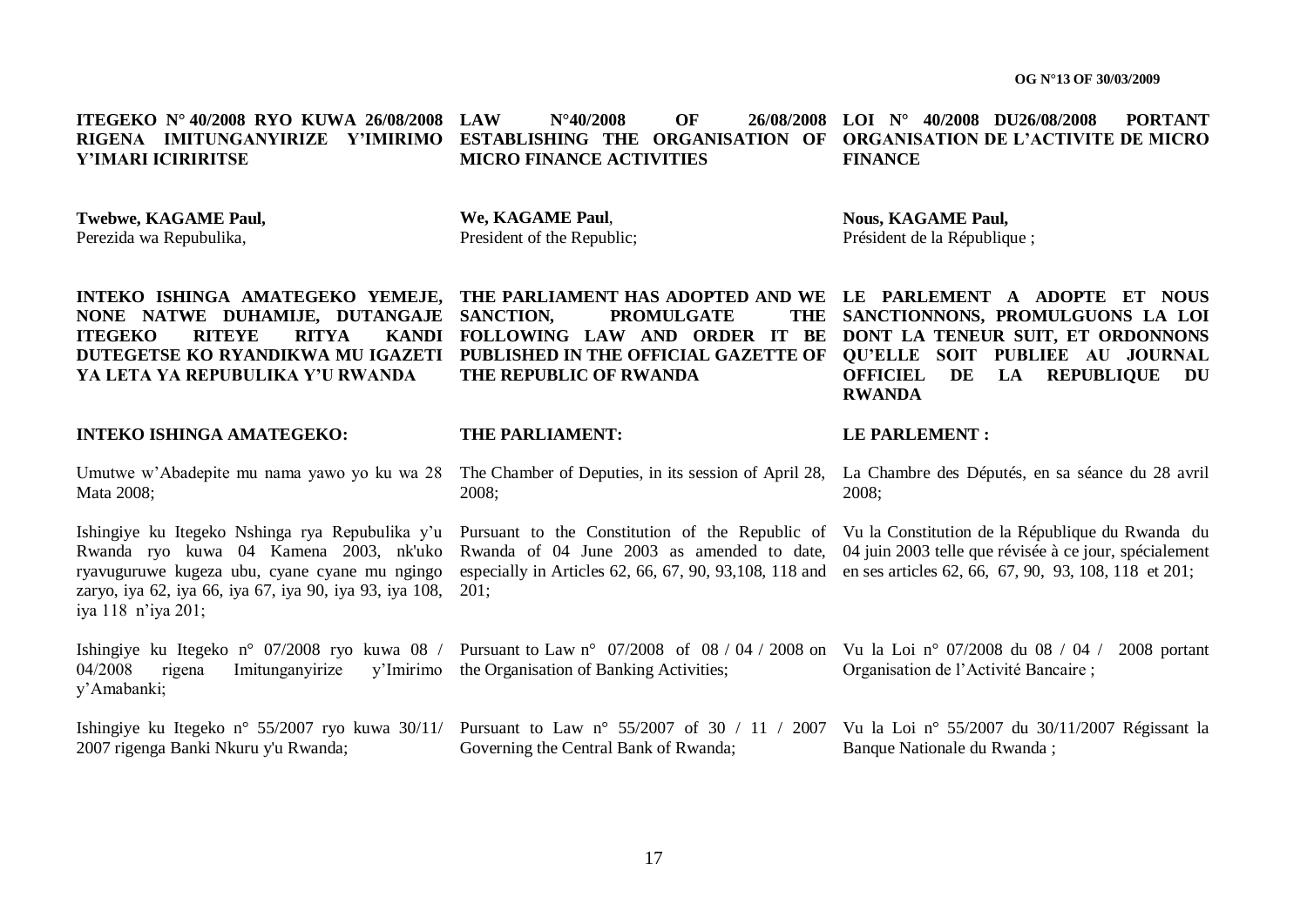| 18/09/2007 rigena Ishyirwaho, Imiterere n'Imikorere<br>y'Amakoperative mu Rwanda;                                                                       | Ishingiye ku Itegeko n° 50/2007 ryo kuwa Pursuant to Law n° 50/2007 of 18/09/2007 Providing<br>for the Establishment, Organization and Functioning<br>of Cooperative Organisations in Rwanda; | Vu la Loi nº 50/2007 du 18/09/2007 portant<br>Creation, Organisation et Fonctionnement des<br>Sociétés Coopératives au Rwanda;                  |
|---------------------------------------------------------------------------------------------------------------------------------------------------------|-----------------------------------------------------------------------------------------------------------------------------------------------------------------------------------------------|-------------------------------------------------------------------------------------------------------------------------------------------------|
| 12/02/1988 ryerekeye Itunganywa ry'Amasosiyete<br>y'Ubucuruzi nk'uko ryahinduwe kugeza ubu;                                                             | Ishingiye ku Itegeko n° 06/1988 ryo kuwa Pursuant to Law n° 06/1988 of 12 /02/ 1988 on the<br>Organisation of Corporations as amended to date;                                                | Vu la Loi nº06/1988 du 12/02/1988 portant<br>Organisation des Sociétés Commerciales telle que<br>modifiée à ce jour;                            |
| YEMEJE:                                                                                                                                                 | <b>ADOPTS:</b>                                                                                                                                                                                | <b>ADOPTE:</b>                                                                                                                                  |
| <b>UMUTWE WA MBERE: INGINGO RUSANGE</b>                                                                                                                 | <b>CHAPTER ONE: GENERAL PROVISIONS</b>                                                                                                                                                        | <b>DISPOSITIONS</b><br><b>CHAPITRE</b><br><b>PREMIER:</b><br><b>GENERALES</b>                                                                   |
| Ingingo ya mbere: Ikigamijwe n'iri tegeko                                                                                                               | <b>Article One: Purpose of the Law</b>                                                                                                                                                        | Article premier : Object de la Loi                                                                                                              |
| Iri tegeko rigena imitunganyirize y'imirimo y'imari<br>iciriritse.                                                                                      | This Law determines the organisation of micro<br>finance activities.                                                                                                                          | La présente loi porte organisation de l'activité de<br>microfinance.                                                                            |
| Amabanki akora imirimo y'imari iciriritse akomeza<br>rigena<br>imitunganyirize<br>kugengwa<br>n'itegeko<br>y'imirimo y'amabanki.                        | Banks which carry out activities of micro finance<br>shall continue to be governed by the Law<br>determining the organisation of banking activities.                                          | Les banques engagées dans les opérations de<br>microfinance continuent d'être régies par la loi<br>portant organisation de l'activité bancaire. |
| Ingingo ya 2: Isobanura ry'amagambo                                                                                                                     | <b>Article 2: Definitions of terms</b>                                                                                                                                                        | <b>Article 2: Définitions des termes</b>                                                                                                        |
| Muri iri tegeko, amagambo akurikira avuga:                                                                                                              | In this Law, the following terms shall mean:                                                                                                                                                  | Dans la présente loi, les termes et expressions<br>suivants signifient :                                                                        |
| 1. "Banki Nkuru": Banki Nkuru y'Igihugu;                                                                                                                | 1. "Central Bank": Central Bank of Rwanda;                                                                                                                                                    | Centrale ":<br>1. "Banque<br>Banque<br>Nationale du Rwanda;                                                                                     |
| 2. "Ibiro": ikigo cy'imari iciriritse, ahantu<br>hakorerwa, ahantu hakirirwa abagana ikigo,<br>kimwe n'ahari amamashini yikoresha atanga<br>amafaranga; | 2. "Bureau":<br>micro finance institutions, an<br>establishment, a service outlet as well as an<br>automated teller machine;                                                                  | 2. "Bureau": institution de micro-finance,<br>un lieu de travail, un point de service de<br>même qu'un guichet automatique ;                    |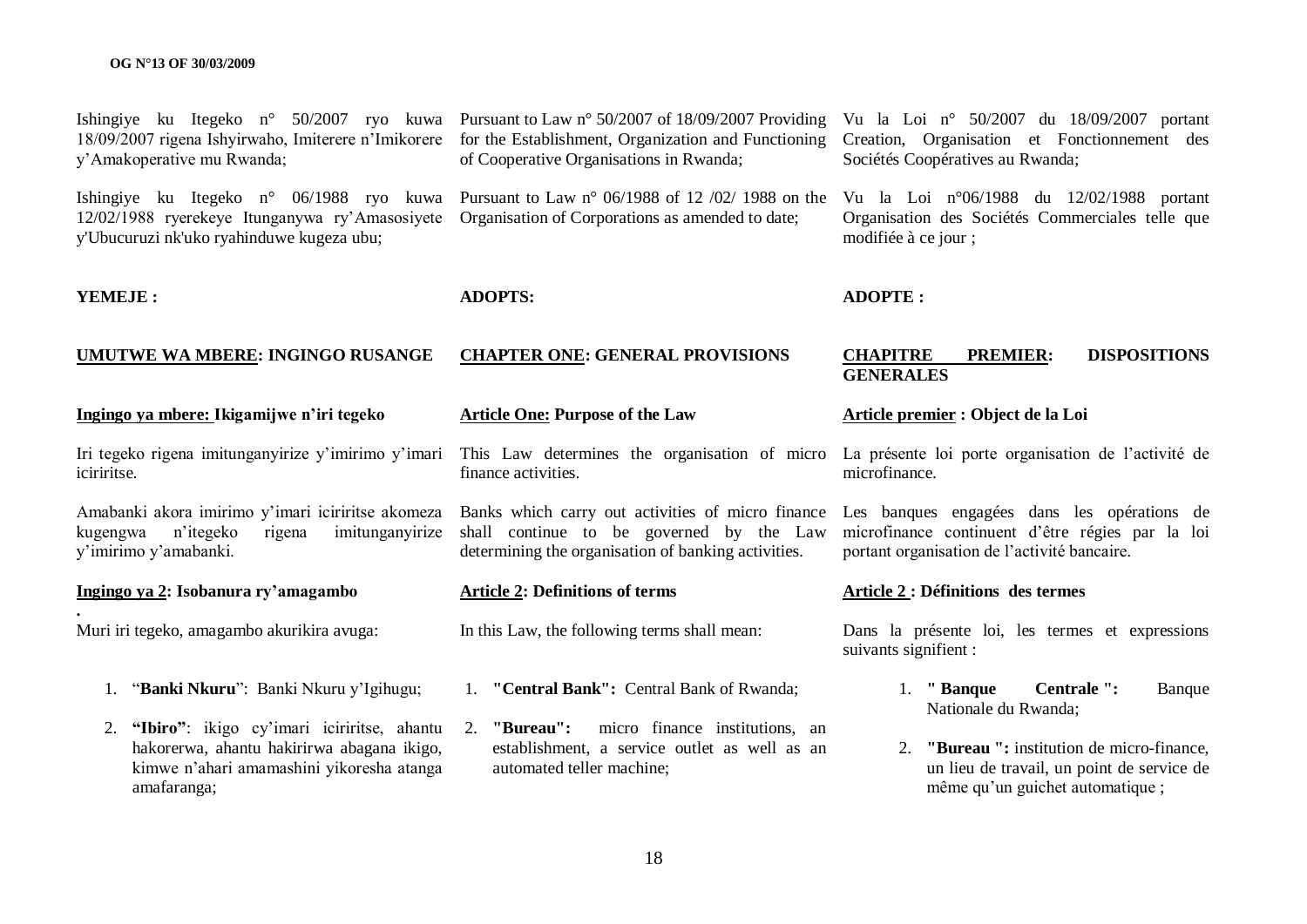- 3. **"Koperative yo kuzigama no gutanga inguzanyo**": koperative igamije kwakira amafaranga abanyamuryango bayo bizigamira kugira ngo abyazwe inyungu no kubaha inguzanyo kimwe n'indi mirimo<br>cyangwa ibindi bikorwa by'imari cyangwa ibindi bikorwa by"imari hakurikijwe iri tegeko;
- 4. "Inguzanyo vatinze inguzanyo ifite ikirarane kimaze nibura iminsi 30 nta bwishyu bukorwa;
- 5. "**Umuyobozi**": umwe mu bagize Inama y"Ubuyobozi cyangwa Inama y"ubugenzuzi by"ikigo cy"imari iciriritse kimwe n"umuyobozi mukuru wa cyo cyangwa umucungamutungo wa cyo.
- 6. "**Impuzamashyirahamwe**": urugaga rw"amashyirahamwe y"amakoperative yo kuzigama no gutanga inguzanyo, rugengwa n"iri tegeko n"itegeko ryerekeye imitunganyirize y"amakoperative. Mu byigamije byiyongera ku by"amashyirahamwe y"amakoperative yo kuzigama no gutanga inguzanyo harimo:
	- a. gukora, mu buryo buteganyijwe n"iri tegeko n"amabwiriza ya Banki Nkuru, nk"urwego rw"ubugenzuzi bw"amashyirahamwe y"amakoperative yo kuzigama no gutanga inguzanyo ayigize;
- 3. **"Savings and credit cooperative":** a cooperative established for the purpose of accepting deposits from its members in order to make them increase in value, provide loans and other services and financial products in accordance with this Law;
- 4. **"Delinquent loan":** a loan with arrears which has lasted for at least thirty (30) days without repayment;
	- 5. **"Director"** : one of the members of the board of directors or inspectorate committee of a micro finance institution as well as its director general or its manager;
	- "Confederation": a federation of savings and credit cooperatives governed by this Law and by the Law providing for the establishment, organization and functioning of cooperative organizations. Its objectives, in addition to those of credit and savings cooperatives shall be as follows :
		- a. to act, to the extent prescribed by this Law and by the regulations of the Central Bank as an agency of inspection of savings and credit cooperatives;
- 3. **"Coopérative d"épargne et de crédit " :** une société coopérative qui a pour objet de recevoir de ses membres leurs économies en vue de les faire fructifier et de leur octroyer du crédit ainsi que d"autres services et produits financiers conformément à la présente loi ;
- 4. **"Crédit en souffrance ":** un crédit dont une échéance est impayée depuis au moins 30 jours:
- 5. **"Directeur " :** un membre du conseil d"administration et/ou du conseil de surveillance d'une institution de micro finance de même que son directeur général ou son gérant ;
- 6. **" Confédération " :** un regroupement de fédérations d"unions de coopératives d"épargne et de crédit, régi par la présente loi et par la loi portant organisation des sociétés coopératives. Elle a notamment pour objet, en plus de celui dévolu à une union des coopératives d"épargne et de crédit, de :
- a. agir, dans la mesure prévue par la présente loi de même que par les règlements de la Banque Centrale, comme organisme de surveillance et de contrôle des unions de coopératives d"épargne et de crédit, qui en sont membres;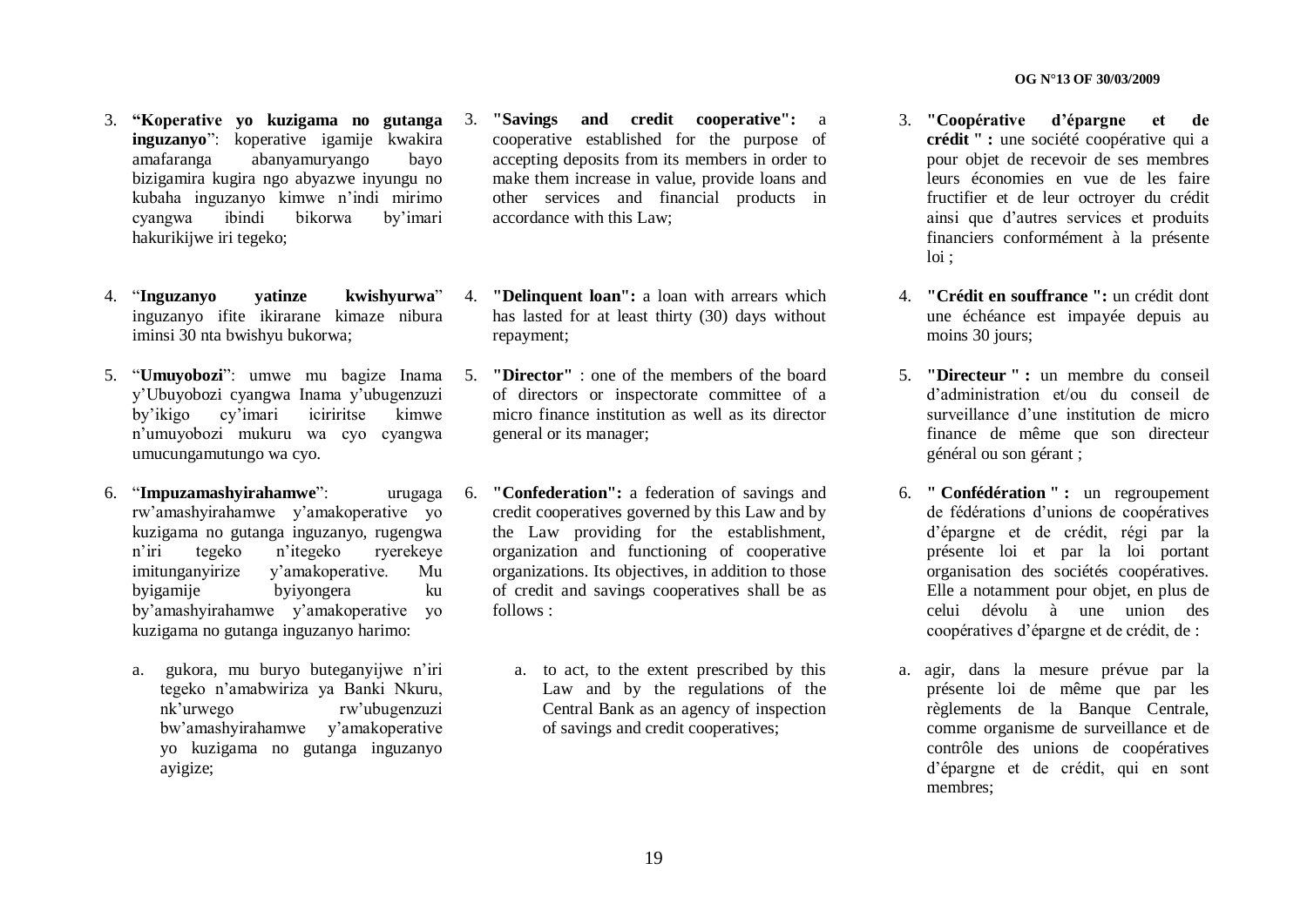- b. kugirana amasezerano agamije kugera ku ntego z"amashyirahamwe y"amakoperative yo kuzigama no gutanga inguzanyo ayigize nayo ashobora kugiramo uruhare.
- 7. **"Imari bwite nyayo"** : amafaranga agizwe n"imari bwite y"ibanze n"imari bwite y"inyongera nk"uko biteganywa mu mabwiriza ya Banki Nkuru.
- 8. **"Itsinda ry"abakiriya bahujwe n"inyungu"**: abantu babiri cyangwa benshi, baba abantu ku giti cyabo cyangwa ibigo bifite ubuzimagatozi bafatwa nk"abahuje inyungu kubera ko bafitanye nibura rimwe mu masano akurikira:
- a) umwe agenzura undi mu buryo butaziguye cyangwa buziguye cyangwa abandi bose;
- b) bagengana ku buryo iyo umwe agize ibibazo mu rwego rw"imari, undi cyangwa abandi bagira ibibazo byo kwishyura inguzanyo;
- 9. "**Ibwiriza-tegeko":** inyandiko zigomba gukurikizwa n"umuntu umwe, benshi cyangwa ihuriro ry"abantu bafite ubuzimagatozi;
- 10. **"Ikigo cy"imari iciriritse**" : Ikigo cyose gikora imirimo y"imari iciriritse, amategeko akigenga ayo yaba ari yo yose, n"amakoperative yo kuzigama no gutanga
- b. to sign agreements for the purpose of achieving the goals of the credit and saving cooperatives of its constituting members which may also participate;
- 7. **"Net equity capital":** total equity constituted of basic equity and any additional equity as defined by the regulations of the Central Bank;
	- 8. **"A group of clients of the same interest":** two or several physical persons or corporations considered as having the same interest due to one of the following relations:
		- a) direct or indirect mutual contract;
		- b) commercial or financial interdependency so that the difficulties of one would have repercussions on another.
- 9. **"Directive":** orders to be respected by one or several natural persons or legal entities;
	- 10. "**Micro finance institution":** any organization that exercises micro finance activities regardless of its legal status, including savings and credit cooperatives;
- b. conclure, aux fins de la réalisation des objectifs des unions des coopératives d"épargne et de crédit qui en sont membres, des ententes auxquelles ces unions peuvent adhérer.
- 7. **"Fonds propres nets ":** ensemble des fonds constitués par les fonds propres de base et les fonds propres complémentaires tel que définis par le règlement de la Banque Centrale ;
- 8. **"Groupe ":** désigne deux ou plusieurs personnes physiques ou morales ayant entre elles des interactions telles que :

a) contrôle mutuel direct ou indirect ;

- b) contrôle mutuelle de facon qu"en cas de difficultés financières de l'un des membres, tous les membres ont des problèmes de remboursement du crédit.
	- 9. **"Instruction" :** ordre d"agir d"une certaine manière adressée à une ou plusieurs personnes physiques ou morales ;
	- 10. **" Institution de micro finance "** : toute organisation qui exerce les activités de micro finance quel que soit leur statut juridique, y compris les coopératives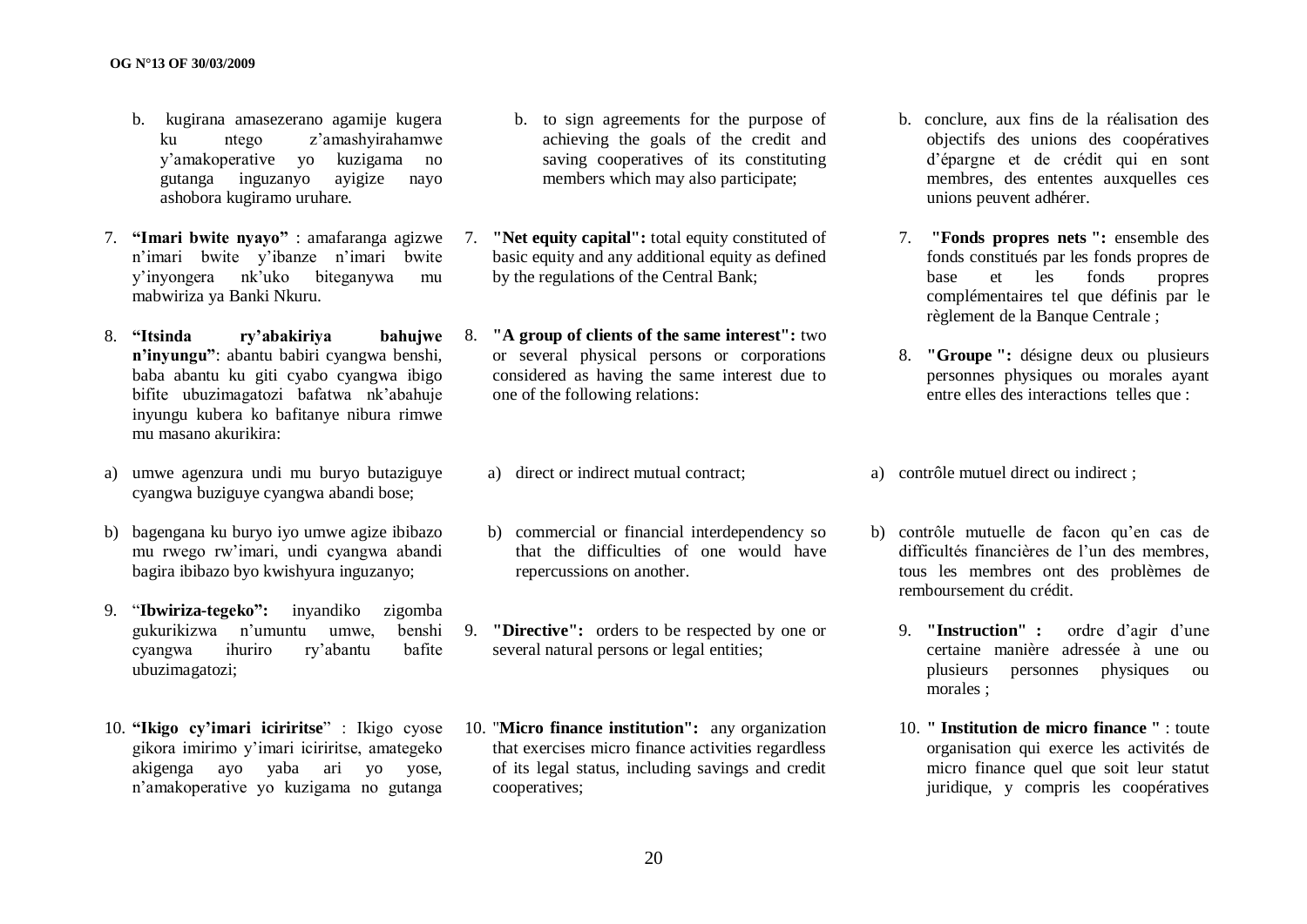#### inguzanyo arimo;

- 11. "**Imari iciriritse**": imikorere irangwa nibura 11. "**Micro finance**": activities that are na kimwe mu bikorwa bikurikira:
	- a. gutanga inguzanyo ku bakiriya badafite ubushobozi bwo kugera ku nguzanyo zitangwa n"amabanki;
	- b. kwakira amafaranga yizigamirwa n"abakiriya badasanzwe bakorana n"amabanki cyangwa ibigo by"imari bisanzwe;
	- c. gutanga inguzanyo cyangwa kwakira amafranga azigamirwa n"abakiriya badasanzwe bakorana n"amabanki cyangwa ibigo by"imari bisanzwe.
- 12. "**Umuntu ufitanye isano**": uwashakanye cyangwa wabyawe n"umuyobozi; umwana w"uwashakanye n"umuyobozi; umuntu ufitanye ubucuruzi n"umuyobozi cyangwa sosiyete y"abantu umuyobozi afitemo imigabane, ishyirahamwe rifite ubuzimagatozi rigenzurwa n"umuyobozi, n"uwo bashakanye, n"umwana we cyangwa umwana w"uwo bashakanye, buri wese ukwe cyangwa bafatanyije ; ishyirahamwe rifite ubuzimagatozi umuyobozi afitemo uburenganzira bwo gutora bushingiye ku migabane bungana na 10% cyangwa burenga cyangwa afitemo imigabane nk"iyo irenze 10%;
- characterised by at least one of the following operations:
	- a. extending loans to a clientele that is not able to have access to loans offered by the banks;
	- b. accepting saving deposits from a clientele not usually served by banks and ordinary financial institutions;
	- c. extending loans or accepting saving deposits from a clientele not usually served by banks and ordinary financial institutions.
- 12. "**Related party**": a spouse or child of a Director; the child of a spouse of a Director; an individual with whom a director is linked or a company of persons of which a director is a shareholder; a corporation that is controlled by a Director, by the spouse, his / her child or a spouse's child individually or together; a corporation of which a director holds 10% or more of the voting rights attached to shares issued or 10% or more of such shares;

d"épargne et de crédit;

- 11. " **Micro finance ":** activité qui consiste au moins en l"une des opérations suivantes :
	- a. Octroyer un crédit à une clientèle non habituellement desservie par le système bancaire ;
	- b. recevoir l"épargne d"une clientèle non habituellement desservie par le système bancaire classique :
	- c. octroyer un crédit et recevoir l"épargne d"une clientèle non habituellement desservie par le système bancaire classique.
- 12. " **Parent " :** le conjoint ou l"enfant d"un dirigeant ; l'enfant du conjoint d'un dirigeant; la personne à laquelle un dirigeant est associé ou la société de personnes dont il est un associé; une personne morale qui est contrôlée par un dirigeant, par son conjoint, par son enfant ou par l"enfant de son conjoint, individuellement ou ensemble; une personne morale dont un dirigeant détient 10% ou plus des droits de vote rattachés aux actions qu"elle a émises ou 10% ou plus de telles actions ;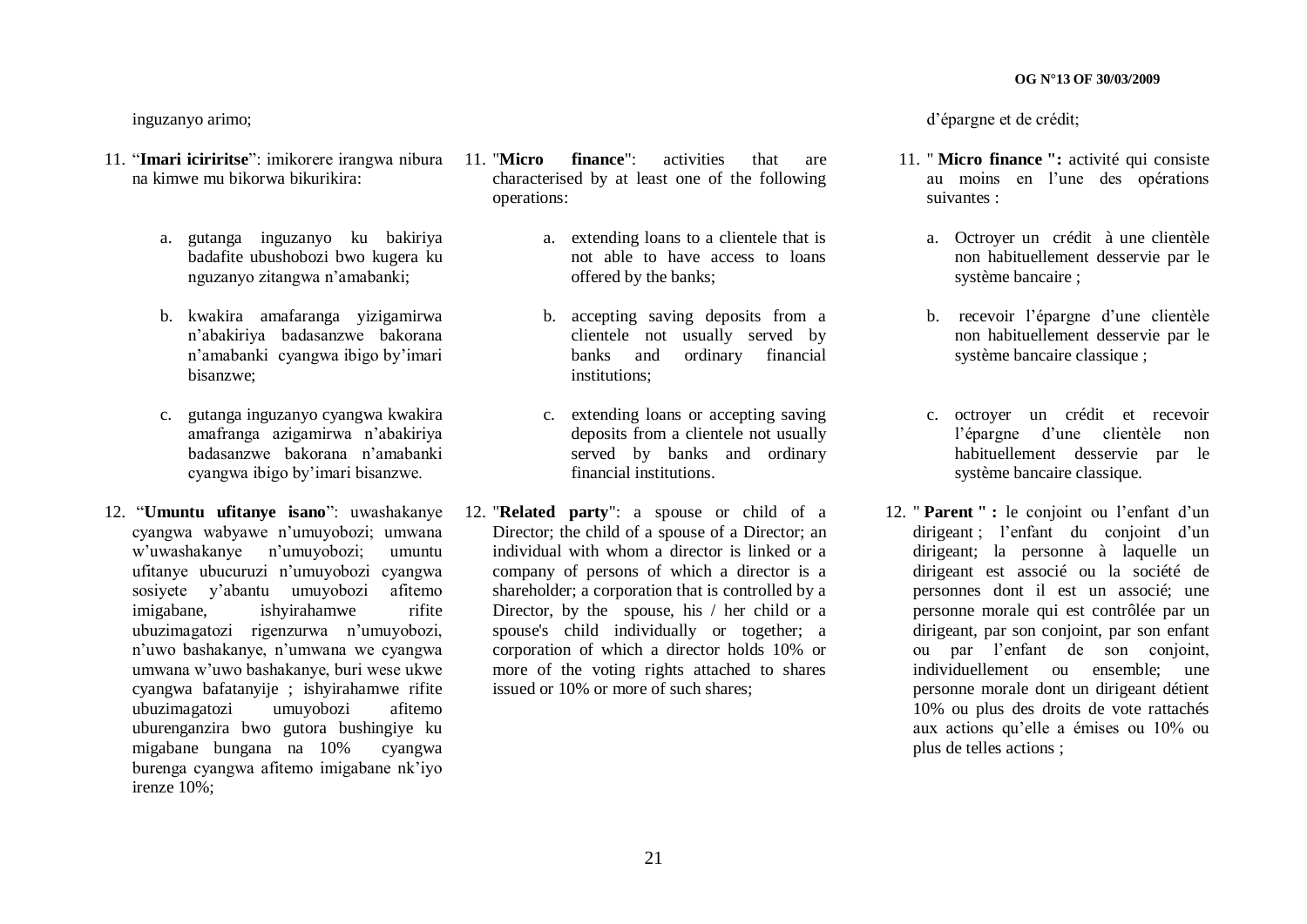- 13. "**Ibwiriza nyunganira - tegeko"**: inyandiko igamije gusobanura kurushaho ibigomba kubahirizwa bikubiye muri iri tegeko, kugira ngo bishyirwe mu bikorwa. Rikurikizwa igihe cyose n"abo rireba bose kandi rikubahirizwa.
- 14. "**Uruherekane rw"ibigo":** ihuriro ry"ibigo by"imari byinshi bikorana kandi bifite isonga ry"ubuyobozi rimwe cyangwa menshi.
- 15. "**Ikigo gihuje isonga ry"ubuyobozi**" bisobanura, mu rwego rw"uruhererekane rw"ibigo, ikigo cyose gihurije hamwe ibigo bigize uruhererekane ku isonga ry"ubuyobozi bwacyo.
- 16. "**Ikigo-ngereka**" **cyangwa "ishami"**: ikigo kigengwa n"icyicaro cy"ikigo cy"imari iciriritse ariko kikaba gifite ubwisanzure mu micungire y"umutungo wacyo.
- 17. "**Uburyo bw"amabanki asanzwe":** uburyo bw"amabanki yose yemerewe na Banki Nkuru akoramo, hakurikijwe itegeko rigena imitunganyirize y"imirimo y"amabanki.
- 18. **"Ikimina":** uburyo itsinda ry"abantu ryumvikana ko abarigize bajya bashyira hamwe amafaranga yagenywe mbere y"igihe noneho umwe muribo akayafata. Ubwo buryo buteganya uko amafaranga atangwa na buri wese, igihe atangirwa n"uko agera kuri buri wese mu gihe cye.
- 13. **"Regulation"**: a document intended to define rules regarding the provisions of this Law in order to ensure its application. Its application is general at all times and obligatory;
- 14. **"Network":** interrelated group of several micro finance institutions with one or several apex organizations;
- 15. "**Apex structure**": shall mean any institution within a network of other grouped companies:
- 16. **"Agency"** or "**branch":** institution governed by the head office of a micro finance institution but which enjoys management autonomy;
- 17. **"Traditional banking system":** procedures of operations of all the banks licensed by the Central Bank pursuant to the Law on banking activities;
- 18. **"Tontine":** principle by which a group of people whose members are committed to pay a predetermined sum at a given frequency to a common fund in order for one of them to take it. The arrangement determines how each member pays, the period to pay and how each member receives the funds in the right time.
- 13. "**Règlement** "**:** un texte qui a pour objet de développer les règles posées par les dispositions de la présente loi, en vue d'en assurer l"application. Il est d"application générale et obligatoire ;
- 14. "**Réseau** ": désigne un regroupement d'institutions de micro finance et d'une ou plusieurs structures faîtières ;
- 15. "**Structure faîtière** ": désigne, dans le cadre d"un réseau, toute institution regroupant des composantes du réseau ;
- 16. " **Succursale ou agence ":** établissement dépendant du siège social d"une institution de micro finance mais qui jouit généralement d"une autonomie de gestion par rapport à celui-ci ;
- 17. **"Système bancaire classique** ": ensemble des banques agréées par la Banque Centrale, conformément à la loi portant organisation de l"activité bancaire ;
- 18. **"Tontine** " **:** un principe par lequel un groupement des personnes dont les membres s"engagent à verser en commun une somme pré-déterminée en faveur de l"un des membres. Ce principe détermine les modalités et la fréquence de versement par chacun des membres ainsi que les modalités de désignation du récipiendaire des fonds des autres participants.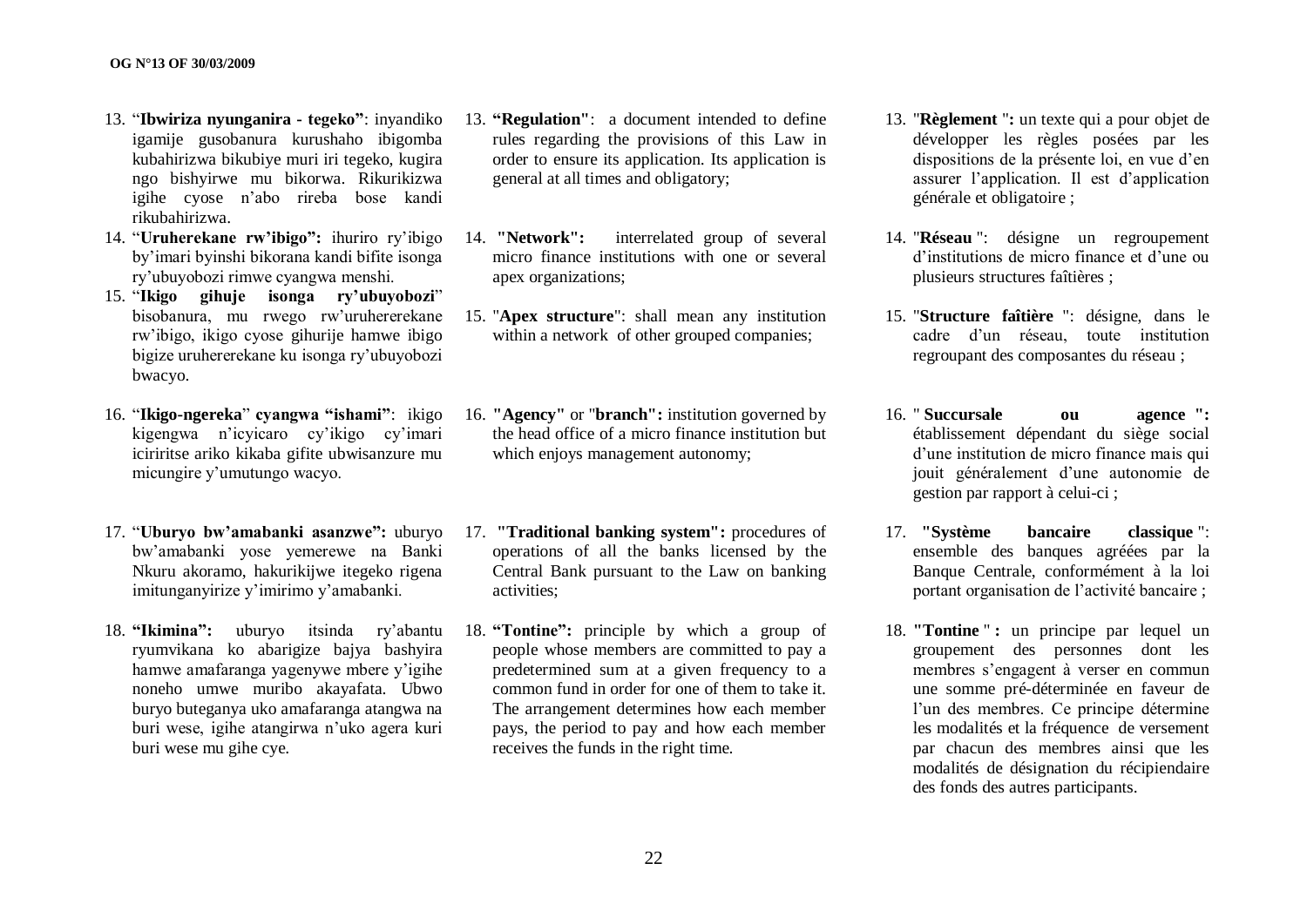- 19. "**Ishyirahamwe**": ihuriro ry"amakoperative yo kuzigama no gutanga inguzanyo, rigengwa n"iri tegeko n"itegeko ryerekeye imitunganyirize y'amakoperative. Mu byo<br>riba rigamije byiyongera ku riba rigamije byiyongera ku by"amakoperative yo kuzigama no gutanga inguzanyo harimo:
	- a. gukora, mu buryo buteganijwe n"iri tegeko n"amabwiriza ya Banki Nkuru, nk"urwego rw"ubugenzuzi rw"amakoperative yo kuzigama no gutanga inguzanyo arigize;
	- b. kugirana amasezerano agamije kugera ku ntego z"amakoperative yo kuzigama no gutanga inguzanyo arigize nayo ashobora kugiramo uruhare.
- 19. "**Union**"**:** group of savings and credit cooperatives governed by this Law and by the Law on the organization of cooperatives. Its specific intent, in addition to that of a savings and credit cooperative is to:
	- a. take action, to the extent prescribed by this Law and by the regulations of the Central Bank, as an inspectorate organ of its member savings and credit cooperatives;
	- b. sign agreements with intent to achieve the objectives of the member savings and credit cooperatives .
- 19. **"Union** "**:** un regroupement des coopératives d"épargne et de crédit, régi par la présente loi et par la loi portant organisation des sociétés coopératives. Elle a notamment pour objet, en plus de celui dévolu à une coopérative d"épargne et de crédit, de :
- a. agir, dans la mesure prévue par la présente loi de même que par les règlements de la Banque Centrale, comme organisme de surveillance et de contrôle des coopératives d"épargne et de crédit, qui en sont membres ;
- b. conclure, aux fins de la réalisation des objetifs des coopératives d"épargne et de crédit qui en sont membres des accords auxquels ces coopératives peuvent adhérer.

#### **UMUTWE WA II: IMITUNGANYIRIZE CHAPTER II: MICRO FINANCE ACTIVITY Y"IMIRIMO Y"IMARI ICIRIRITSE ORGANIZATION CHAPITRE II : L"ORGANISATION DE L"ACTIVITE DE MICRO FINANCE**

| byiciro<br>Ishvirwa<br><b>Icyiciro</b><br>mbere:<br>cva<br>mu<br>by'inzego z'imari iciriritse                                                    | <b>Section One: Micro finance institutions categories</b>                                                                             | Section première : Catégorisation des institutions<br>de micro finance                                                                    |
|--------------------------------------------------------------------------------------------------------------------------------------------------|---------------------------------------------------------------------------------------------------------------------------------------|-------------------------------------------------------------------------------------------------------------------------------------------|
| Ingingo ya 3 : Ibyiciro by'inzego z'imari iciriritse                                                                                             | Article 3: Categories of micro finance institutions                                                                                   | Article 3: Catégories des institutions de micro<br>finance                                                                                |
| Ibigo by'imari iciriritse bigabanyijwemo ibyiciro<br>bine bikurikira:                                                                            | Micro finance institutions are subdivided into the<br>following four categories:                                                      | Les institutions de micro finance sont subdivisées en<br>quatre catégories suivantes :                                                    |
| iciriritse<br>bidasaba<br>kubanza<br>ibigo by'imari<br>kwemererwa:<br>ibigo by'imari iciriritse bigengwa n'amategeko<br>$\overline{\phantom{a}}$ | institutions<br>which do<br>$not -$<br>microfinance<br>$\overline{\phantom{a}}$<br>require prior licence;<br>$\overline{\phantom{0}}$ | institutions de micro finance informelles;<br>microfinance institutions which are governed - institutions de micro finance ayant la forme |
|                                                                                                                                                  |                                                                                                                                       |                                                                                                                                           |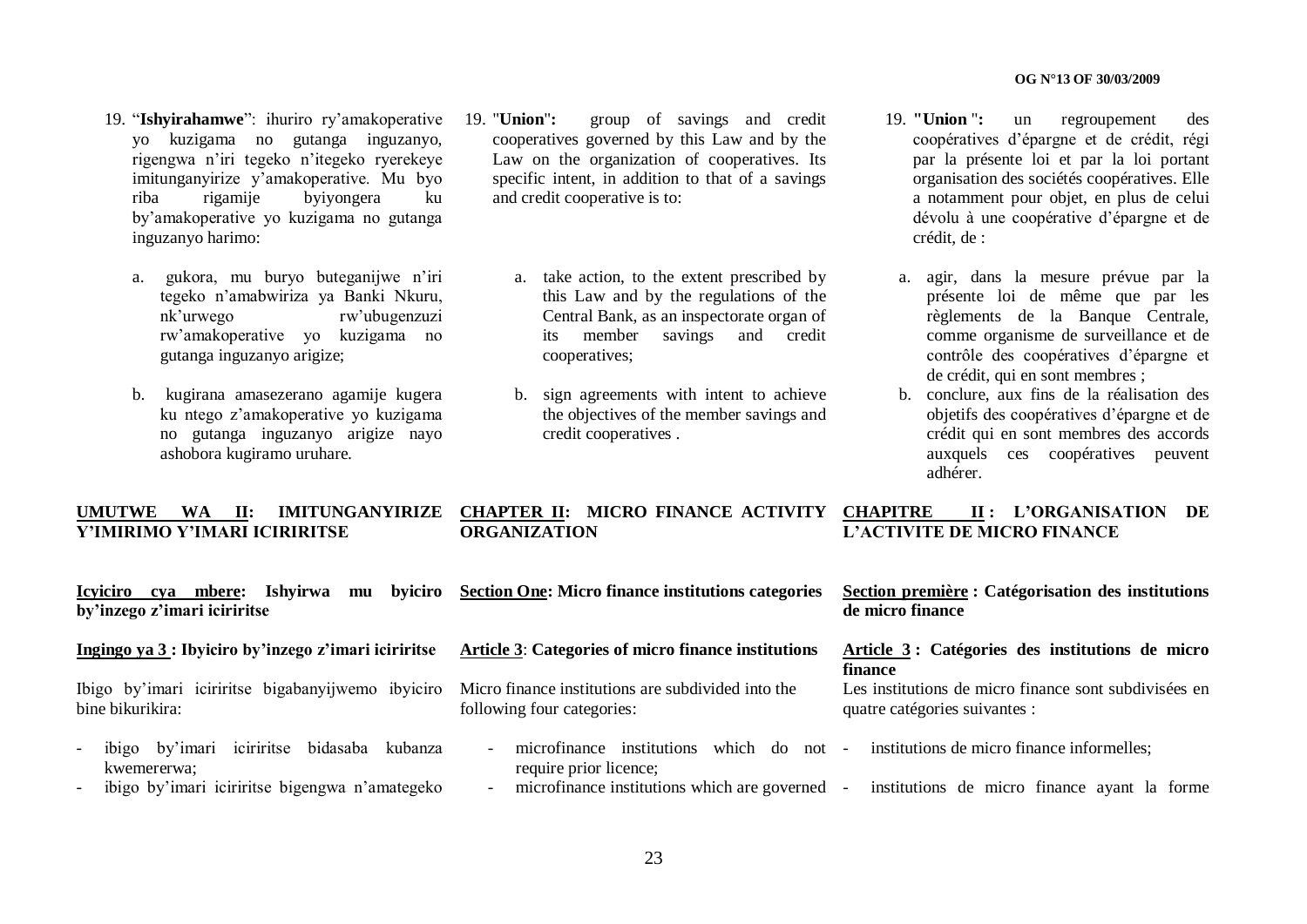agenga koperative yo kuzigama no gutanga inguzanyo;

- ibigo by"imari iciriritse byakira amafaranga ya rubanda;
- ibigo by"imari bitakira amafaranga ya rubanda.

Ibi bigo bigenwa hakurikijwe imiterere, imikorere n"ubugenzuzi by"ibyo byiciro.

#### **Ingingo ya 4 : Icyiciro cya mbere cy"inzego z"imari iciriritse**

Icyiciro cya mbere kigizwe n"ibigo by"imari iciriritse bitagombera kwemererwa. Ibyo bigo ni ibishyirwaho ku buryo bw"ibimina uko byaba biteye kose kandi bikoresha gusa imisanzu bihabwa n"ababigize. Si ngombwa ko hagira amategeko bwite abigenga cyangwa kwemererwa na Banki Nkuru kugira ngo bikore imirimo yabyo. Icyakora abagize bene ibyo bigo bagomba kugira amategeko ngengamikorere.

Uko biri kose, ikigo cy"imari iciriritse kitagombera kwemererwa kigira inshingano zikurikira:

- 1. kwiyandikisha ku rwego rw"Akagari no kuhatanga lisiti y"abakigize;
- 2. kugaragariza ubuyobozi amasezerano abanyamuryango bagiranye n"ibigenda biyahindukamo;
- 3. kwerekana mu nyandiko, uburyo gikorana

by laws on saving and credit cooperatives ;

- microfinance institutions which accept public deposits;
- microfinance institutions which do not accept public deposits.

The institutions shall be determined in acordance with the structure, functioning and inspection of such categories

# **institutions**

micro finance institutions. Such institutions are those constituted as all types of tontines and which only operate on the basis of the contributions made by their members. They require no legal status or license from the Central Bank to exercise their activities. However, members of such institutions shall adopt internal by-laws.

In any case, informal micro finance institution shall have the following obligations:

- 1. register and submit the list of its members at the level of the cell;
- 2. file with the administrative entity the agreement between members and any amendments made thereto;
- 3. describe in writing, the methodological

juridique d"une coopérative d"épargne et de crédit;

- institutions de micro finance collectant les dépôts du public;
- institutions de micro finance qui ne collectent pas les dépôts du public.

Ces institutions sont subdivisées en fonction de leurs structure, fonctionnement et contrôle.

#### **Article 4**: **First category of micro finance Article 4 : Première catégorie des institutions de micro finance**

The first category shall be constituted of informal La première catégorie est constituée des institutions de micro finance informelles. Les institutions de micro finance informelles sont celles qui sont constituées sous forme de tontines sous toutes leurs variantes et qui n"opèrent que sur base des cotisations qui leur sont versées par leurs membres. Elles ne requièrent aucune forme juridique ni agrément de la Banque Centrale pour l"exercice de leur activité. Toutefois, les membres doivent adopter un règlement d"ordre interieur.

> Dans tous les cas, l"institution de micro finance informelle a l"obligation de :

- 1. procéder à son enregistrement au niveau de la cellule et d"y déposer la liste de ses membres ;
- 2. présenter à l"entité administrative une convention entre membres et toute modification ultérieure y relative;
- 3. décrire dans un document, l"approche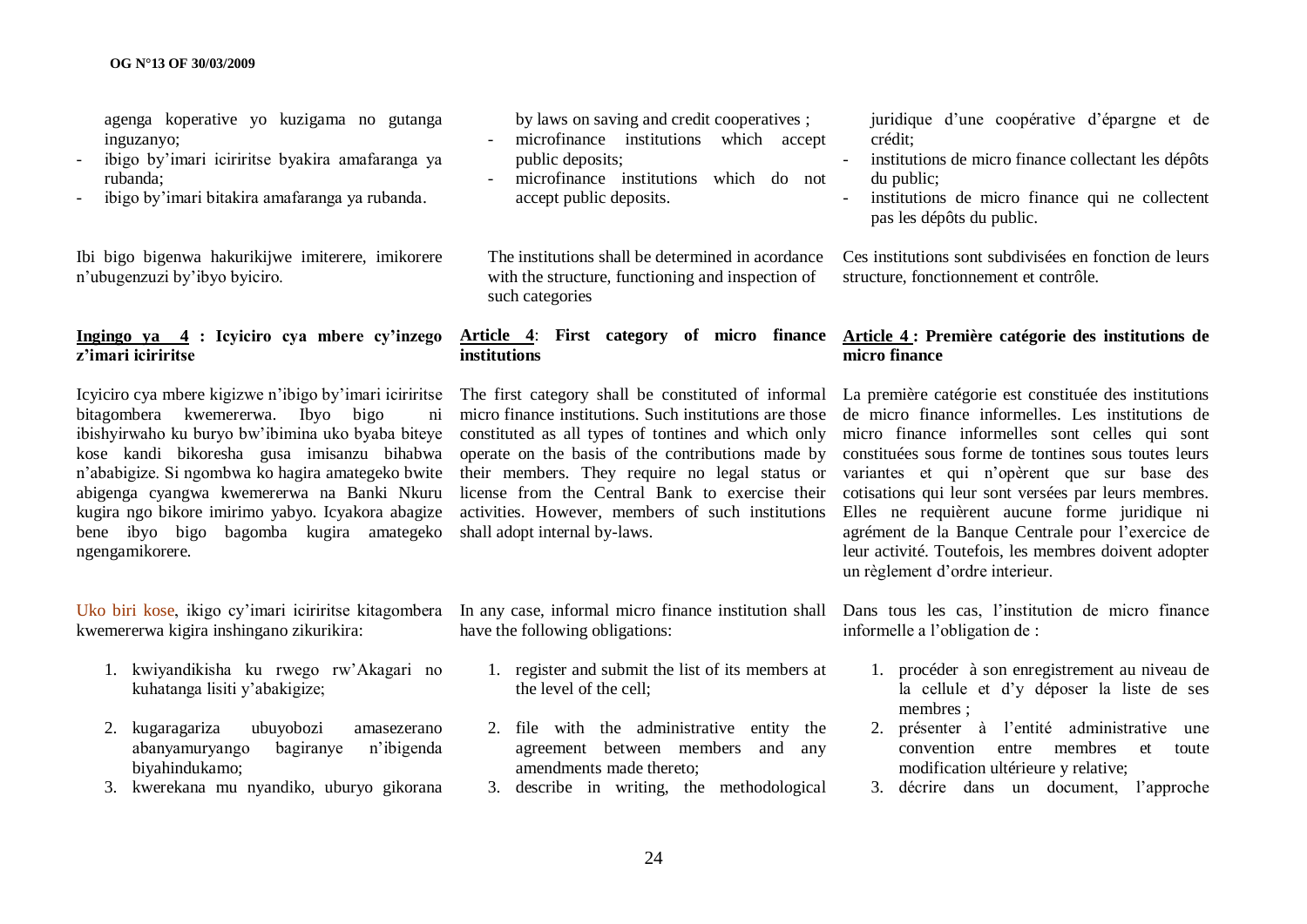n"abakigize n"umubare w"amafaranga ahari;

4. kwakira imisanzu ikomoka mu bakigize no kubaha inguzanyo, zitarenga imisanzu cyakiriye.

#### **Ingingo ya 5 : Icyiciro cya kabiri cy"inzego z"imari iciriritse**

Icyiciro cya kabiri kigizwe n"ibigo by"imari iciriritse bigengwa n"amategeko agenga koperative yo kuzigama no gutanga inguzanyo. Umubare w"amafaranga yakirwa uba uri hasi y"umubare ntarengwa ugenwa na Banki Nkuru ikoresheje amabwiriza nyunganirategeko.

Banki Nkuru ikoresheje amabwiriza nyunganirategeko ishyiraho amabwiriza yihariye yubahirizwa n"ibigo byo muri icyi cyiciro. Ibyo bigo ntibishobora kugira aho bikorera harenze hamwe.

#### **Ingingo ya 6: Icyiciro cya gatatu cy"inzego z"imari iciriritse**

Icyiciro cya gatatu kigizwe n"ibigo by"imari iciriritse byakira amafaranga ya rubanda, byahisemo kuba sosiyete y"abantu batazwi.

Kigizwe kandi na koperative yo kuzigama no gutanga inguzanyo ku rwego rwo hejuru ku buryo umubare w"amafaranga yakirwa n"iyo koperative ungana cyangwa uri hejuru y"umubare ntarengwa ugenwa na Banki Nkuru. Iki cyiciro kigomba kubahiriza ibisabwa gukurikizwa mu icungwa requirements as required by this Law.

approach for intervention with its members and the amount of funds available;

4. receive contributions from its members and to provide them with loans which do not exceed the contributions received.

#### **Article 5: Second category of micro finance institutions**

The second category shall be constituted of micro finance institutions having the legal status of savings and credit cooperatives. The deposit received is less than the threshold set by Central Bank regulations.

specific regime of prudential norms with alleviating provisions applicable to this category. These institutions shall not have more than one point of peuvent avoir plus d'un point de service. operation.

## **institutions**

finance institutions which receive deposits from the members of the public who agree to operate as a the deposit received by the cooperative is equal to or above the threshold of the Central Bank. This category is obliged to respect resource management méthodologique d"intervention auprès de ses membres et les sommes mises en jeu;

4. collecter les contributions des membres et leur octroyer des credits dont le volume ne dépasse pas celui des contributions.

#### **Article 5 : Deuxième catégorie des institutions de micro finance**

La deuxième catégorie est constituée des institutions de micro finance ayant la forme juridique d"une coopérative d"épargne et de crédit dont la valeur des dépôts collectés est inférieure à un seuil fixé par règlement de la Banque Centrale.

The Central Bank shall define by regulation a La Banque Centrale précise par voie de règlement, un régime spécial allégé des normes prudentielles applicables à cette catégorie. Ces institutions ne

#### **Article 6: Third category of micro finance Article 6 : Troisième catégorie des institutions de micro finance**

The third category shall be constituted of micro La troisième catégorie est constituée des institutions limited corporation. It shall also be constituted of Elle est également constituée des coopératives high level saving and credit cooperatives such that d"épargne et de crédit de niveau supérieur dont le de micro finance collectant les dépôts du public, ayant adopté la forme juridique de société anonyme. volume de dépôts collecté par cette dernière atteint ou dépasse le seuil fixé par la Banque Centrale. Cette catégorie est tenue de respecter toutes les règles de gestion et les normes prudentielles définies par la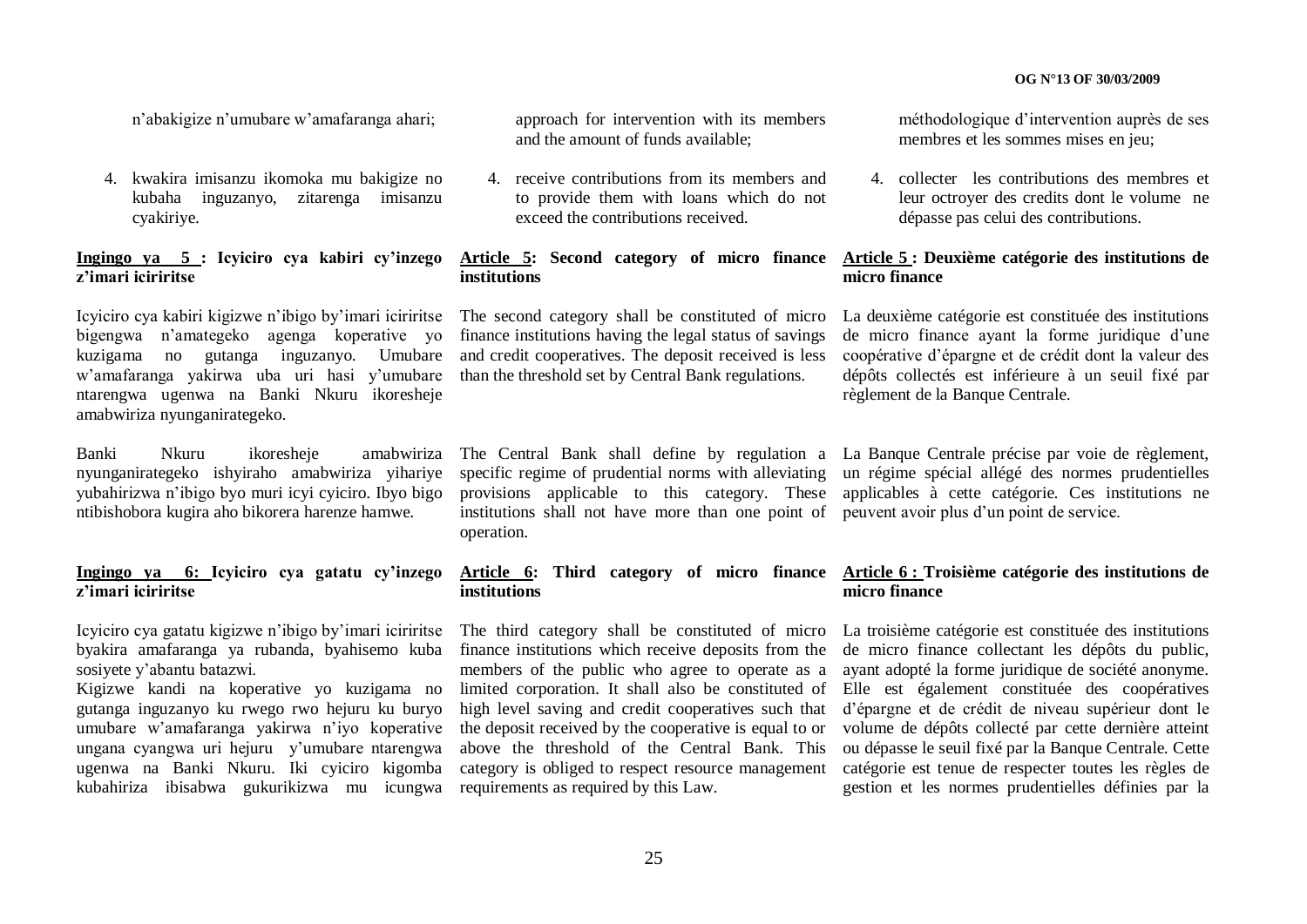ry"umutungo n"iri tegeko.

# **iciriritse**

Icyiciro cya kane kigizwe n"ibigo by"imari bitakira The fourth category shall be constituted of micro amafaranga ya rubanda. Banki Nkuru ikoresheje amabwiriza-nyunganirategeko itanga ibipimo byihariye byubahirizwa muri icyi cyiciro. Ibigo biri muri iki cyiciro bishobora gukora nka sosiyete ishingiye ku migabane y"abataziranye cyangwa sosiyete ifite uburozwe buhinnye.

#### **ICYICIRO CYA II: KWEMERERWA SECTION II: LICENSING GUKORA**

**iciriritse**

**iciriritse**

mu bwoko bwa sosiyete y"abantu bataziranye, ubwa koperative yo kuzigama no gutanga inguzanyo. Ikigo gishinzwe mu bwoko bw"isosiyete y"ubwishingizi buhinnye nticyemerewe kwakira amafaranga ya rubanda.

#### **Ingingo ya 9 : Gusaba kwemererwa**

Kwemererwa kw"ibigo by"imari iciriritse bisabwa Applications for the licensing of a micro finance Banki Nkuru. Ibigize inyandiko zo kwemererwa institution shall be submitted to the Central Bank.

### **institutions**

finance institutions that do not accept deposits from the public. The Central Bank shall define by regulation a specific regime of prudential norms with alleviating provisions applicable to this category. The institutions in this category may operate as a limited company or as a limited liability company.

#### présente loi.

#### **Ingingo ya 7: Icyiciro cya kane cy"inzego z"imari Article 7: Fourth category of micro finance Article 7 : Quatrième catégorie des institutions de micro finance**

La quatrième catégorie est constituée des institutions de micro finance qui ne collectent pas les dépôts du public. La Banque Centrale précise par voie de règlement, un régime spécial allégé des normes prudentielles applicable à cette catégorie. Les institutions rentrant dans cette catégorie peuvent fonctionner comme les sociétés anonymes ou sociétés à responsabilité limitée.

#### **SECTION 2 : AGREMENT**

- **activities**
- **institutions**

deposits from the public.

#### **Article 9**: **Application for licensing**

**Akiciro ka mbere: Gukora imirimo y"imari Sub section One: Operating micro finance Sous section première : Exercice de l"activité de micro finance**

#### **Ingingo ya 8 : Ubwoko bw"ibigo by"imari Article 8: Legal status of micro finance Article 8 : Forme juridique des institutions de micro finance**

Ibigo by"imari iciriritse byemererwa gushingwa gusa Licensed micro finance institutions may only be Les institutions de micro finance agréées ne peuvent ubw"isosiyete y"ubwishingizi buhinnye cyangwa liability corporation or savings and credit société à responsabilité limitée ou société constituted in the form of a corporation, limited être constituées que sous forme de société anonyme, cooperative. An institution constituted as a limited coopérative d"épargne et de crédit. L"institution liability corporation shall not be authorized to collect constituée sous forme de société à responsabilité limitée n"est pas autorisée à collecter les dépôts du public.

#### **Article 9 : Demande d"agrément**

La demande d"agrément des institutions de micro finance est adressée à la Banque Centrale. Le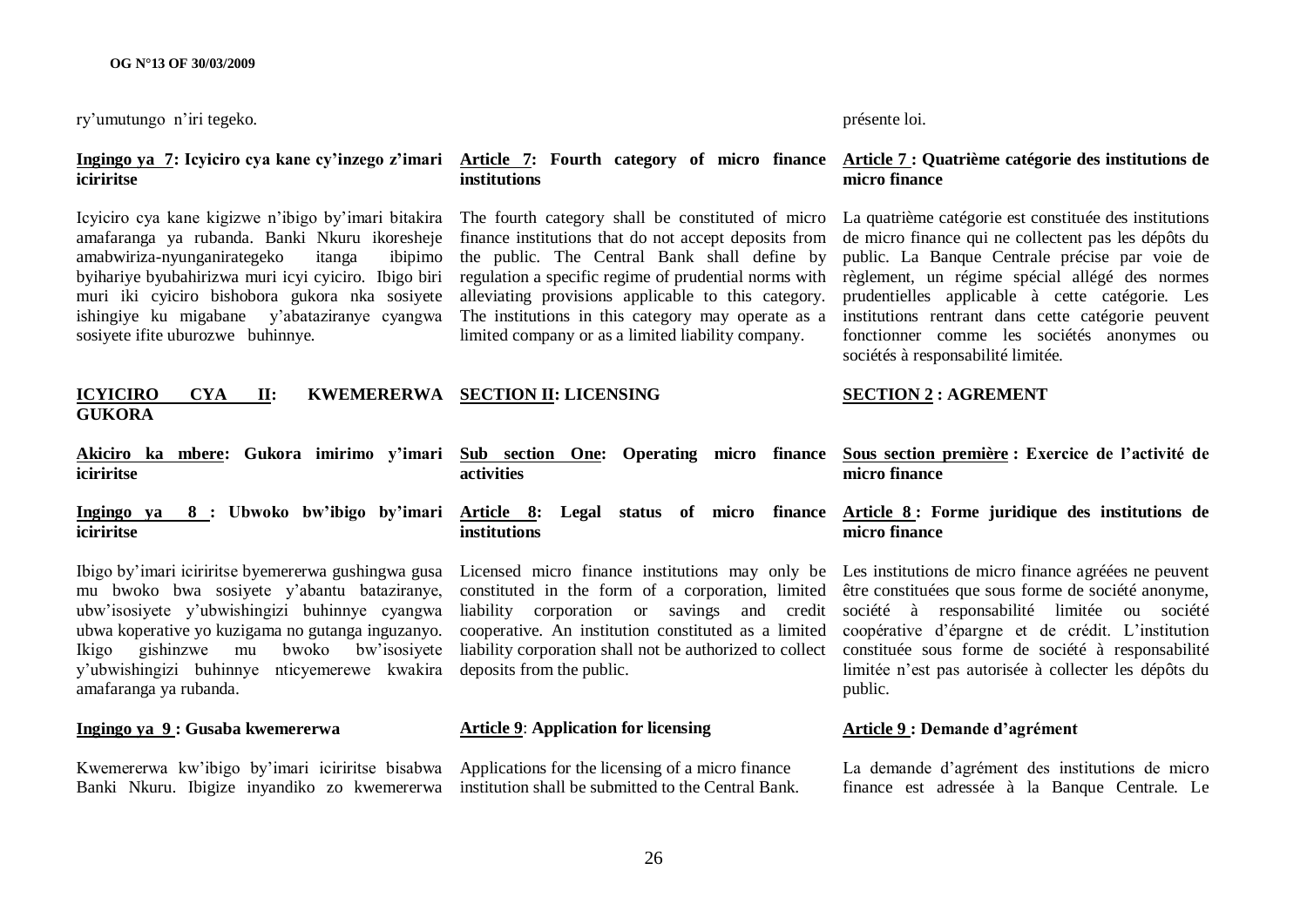kimwe n"ibikurikizwa bisobanurwa mu mabwiriza The contents of the application for licensing and the nyunganirategeko ya Banki Nkuru.

Nta kigo cy"imari iciriritse cyo mu cyiciro cya No licensing of a micro finance institution of a third gatatu n"icya kane gishobora kwemererwa igihe cyose imari shingiro yacyo yatanzwe n"abasaba kwemererwa itarashyirwa yose kuri konti idakorwaho muri Banki Nkuru. Amafaranga agomba kuba angana cyangwa aruta imari shingiro igenwa mu mabwiriza nyunganirategeko ya Banki Nkuru. Ayo mafaranga atangira gukoreshwa nyuma yo kwemererwa.

#### **Ingingo ya 10 : Kuva mu cyiciro cya kabiri ujya Article 10**: **Transfer of a micro finance mu cya gatatu kw"ibigo by"urwego rw"imari Institution from second to third category iciriritse**

Iyo umubare w"amafaranga wakirwa n"ikigo cy"imari iciriritse cyo mu cyiciro cya kabiri ugeze cyangwa urenze umubare ntarengwa ugenwa na Banki Nkuru, gihita cyinjira mu cyiciro cya gatatu kandi agomba kongera imari shingiro kubera iyo mpamvu, imari shingiro yacyo igomba kuba ingana cyangwa irenze umubare ugenwa mu mabwiriza regulations. nyunganira tegeko ya Banki Nkuru.

Nkuru kugira ngo gihindurirwe ubwoko bw"icyemezo cyo kwemererwa.

#### **Ingingo ya 11: Iyigwa ry"ibitangwa mu gusaba Article 11**: **Examination of licensing applications kwemererwa**

requirements shall be specified in regulations of the Central Bank.

and fourth category shall be granted until its equity capital is paid by the applicants at a blocked account in the Central Bank. The amount shall be equal to or exceeding the capital determined by regulations of the Central Bank. The amount shall be used subsequent to licence.

When deposits received by a second category micro by the Central Bank, it shall automatically fall under the third category and shall increase its capital for that reason, its capital shall be equal to or exceeding

Bank in order to proceed with modification of its licencing certificate.

Uburyo bwo gusaba kwemererwa kw'ikigo cy'imari Any application to license a micro finance institution Les modalités de demande d'agrément sont

contenu du dossier de demande d"agrément ainsi que les procédures à suivre sont précisés par règlement de la Banque Centrale.

Aucun agrément ne sera accordé à une institution de micro finance de troisième et quatrième catégorie tant que le montant du capital libéré par les requérants, qui doit être égal ou supérieur au capital fixé par règlement de la Banque Centrale, n"est pas entièrement versé dans un compte bloqué auprès de la Banque Centrale. Ce montant est rendu disponible après agrément.

#### **Article 10 : Passage d"une institution de micro-finance de la deuxième à la troisième catégorie**

finance institution equals or exceeds the threshold set institution de micro finance de deuxième catégorie the amount specified by the Central Bank cet effet, qui doit être égal ou supérieur à un seuil Lorsque le volume des dépôts collecté par une atteint ou dépasse le seuil fixé par la Banque Centrale, elle tombe d"office sous le régime de la troisième catégorie et doit augmenter son capital à fixé par règlement de la Banque Centrale.

Icyo kigo kigomba guhita kibimenyesha Banki The institution shall immediately notify the Central Elle doit saisir immédiatement la Banque Centrale pour procéder à la modification du certificat d"agrément.

#### **Article 11 : Étude du dossier de demande d"agrément**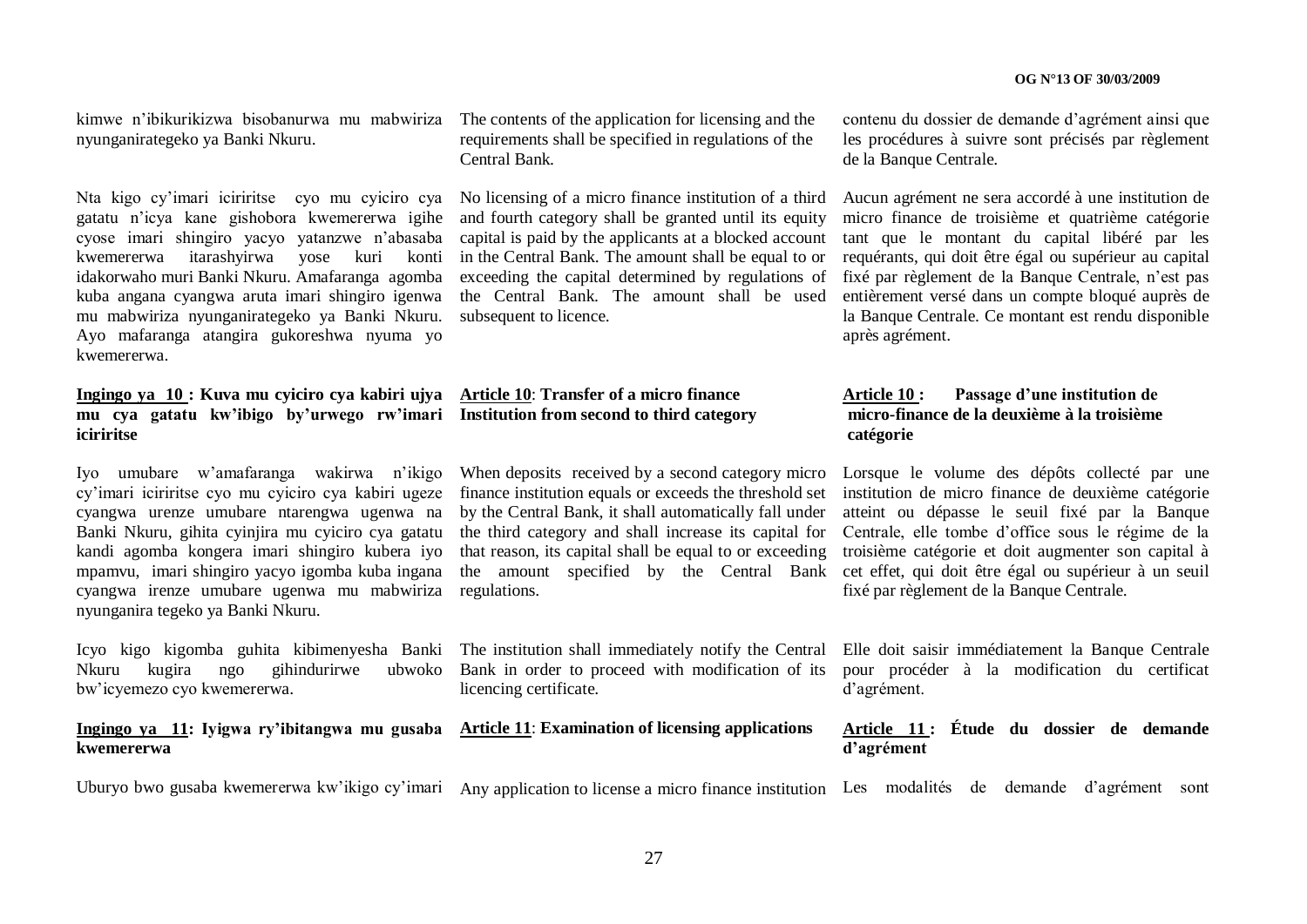iciriritse butangirwa amafaranga agenwa n"amabwiriza nyunganirategeko ya Banki Nkuru.

Mu byumweru bibiri (2) nyuma yo gusabwa kwemererwa, Banki Nkuru yandikira abashinze ikigo cyangwa ababahagarariye:

- 1. ibamenyesha ko ibisabwa byuzuye bikaba birimo gusuzumwa;
- 2. ibasaba kuzuza cyangwa gusimbura ibya ngombwa bigaragara ko binyuranye n"ibyo isaba;
- 3. Banki Nkuru ishobora gusaba ibisobanuro bindi isanga ari ngombwa byerekeranye n"abafashe imigabane n"igihe bibaye ngombwa ku bishingizi babo no ku bantu bazashingwa imiyoborere y"ikigo cy"imari iciriritse kugira ngo irebe neza ko ibikurikira bitunganye:
	- a. kuba aho imari ikomoka hemewe n"amategeko;
	- b. kuba abazayobora n"abazagicungira umutungo bafite ubushobozi n"ubunyanga mugayo.

#### **Ingingo ya 12 : Igihe cyo gusubiza usaba Article 12**: **License application processing time kwemererwa**

Mu gihe kitarenze amezi atatu (3) nyuma yo kuzuza ibyangombwa bisabwa n"iri tegeko, Banki Nkuru ifata icyemezo kuri iryo sabwa ikakimenyesha abashinze ikigo cyangwa ababahagarariye.

bank regulations.

The Central Bank, within two weeks after an application has been filed, shall inform the promoters or the representatives of the institution that:

- 1. the application file is complete and under examination;
- 2. the application be completed or that documents submitted do not comply with requirements;
- 3. The Central Bank may request for any additional information that it considers necessary regarding the shareholders, and where applicable, their guarantors and other persons who may act as administrors of the micro finance institution in order to ensure the respect of the points below:
	- a. proper origin of the funds;
	- b. the trustworthiness and competence of future administrators, directors or managers.

In a period not exceeding three (3) months after fulfiling the conditions required by this Law, the Central Bank shall issue a decision concerning the application and shall notify the promoters or their representatives.

shall be subject to payment of a fee set by the central subordonnées au paiement des frais déterminés par le règlement de la Banque Centrale.

> La Banque Centrale saisit, dans un délai de deux (2) semaines après dépôt de la demande, les promoteurs ou leur représentant soit:

- 1. pour les informer que le dossier est complet et se trouve à l"étude ;
- 2. pour leur demander de compléter le dossier ou de remplacer les pièces jugées non conformes à ses exigences ;
- 3. La Banque Centrale peut demander tout renseignement complémentaire qu"elle juge nécessaire sur ceux qui ont apporté les capitaux et, le cas échéant, sur leurs garants ainsi que sur les personnes appelées à administrer l"institution de micro finance pour s"assurer notamment:
	- a. de la licéité de l"origine des fonds;
	- b. de l"honorabilité et de la compétence des futurs administrateurs, dirigeants ou gestionnaires.

#### **Article 12 : Délai de réponse à une demande d"agrément**

Dans un délai n"excédant pas trois (3) mois après le dépôt d"un dossier conforme aux exigences de la présente loi, la Banque Centrale se prononce sur la demande d"agrément et notifie sa décision aux promoteurs ou à leurs représentants.

Icyemezo cyo kwemererwa cyerekana icyiciro, inyito The licence certificate shall include the category, the L'acte d'agrément précise la catégorisation de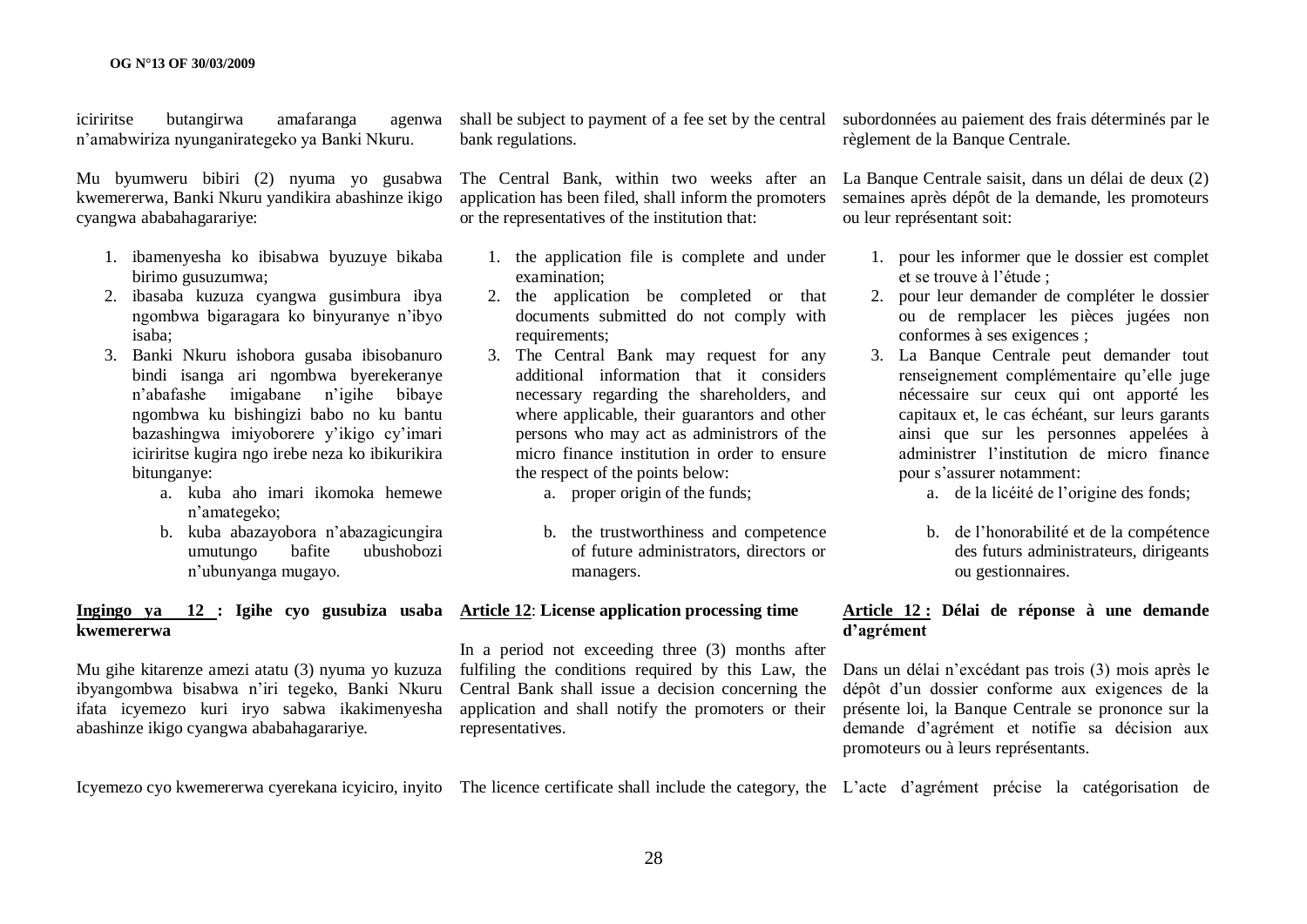n"ubwoko bw"imirimo by"ikigo cy"imari iciriritse.

#### **Ingingo ya 13: Kwemererwa ry"imirimo**

cyemerera Ikigo cy"imari iciriritse bibanza gusabirwa uruhushya Banki Nkuru.

#### **Ingingo ya 14: Ifungurwa n"ifungwa ry"ikigongereka, ishami, cyangwa biro**

cya gatatu n"icya kane, gishyireho ikigo-ngereka, ishami cyangwa ibiro kibanza kubyemererwa na Banki Nkuru.

Ibyangombwa n"inyandiko byo gusaba gufungura Requirements and the application for opening or Les pièces et documents pour la demande biro bisobanurwa mu mabwiriza nyunganira-tegeko specified by Central Bank regulations. ya Banki Nkuru.

**Akiciro ka 2: Ibikorwa bibujijwe**

#### **Ingingo ya 15: Kudakora umurimo w"imari Article 15: Prohibition on exercising micro iciriritse utaremererwa**

Uretse ibiteganywa muri iri tegeko, ntawe ushobora gukora imirimo y"imari iciririrtse atabanje kubyemererwa na Banki Nkuru

name and the type of activities of the micro finance l'institution de micro finance, l'appellation ainsi que institution.

**activities**

authorization by the Central Bank.

# **agency or bureau**

institution to establish a branch office, agency or offices, it shall seek prior authorization from the Central Bank.

#### **Sub Section 2: Prohibited operations**

**finance activities without licensing**

With exception to the provisions of this Law, no person shall operate micro finance activities without prior authorisation of the Central Bank.

les conditions particulières d"exercice des activités de l"institution de micro finance.

#### **Article 13: Acceptance to alteration of the Article 13 : Changement des conditions initiales d"agrément**

Guhindura imirimo yari yemewe mu cyemezo Altering the activities accepted on micro finance Est soumis à l"autorisation préalable de la Banque institution licence shall be subject to prior Centrale, tout projet de modification des données fournies lors de la demande d"agrément.

#### **Article 14: Opening and closing of branch office, Article 14 : Ouverture et fermeture de succursale, agence ou bureau**

Kugira ngo ikigo cy"imari icirirtse kiri mu cyiciro In order for a third and fourth category micro finance Les institutions de micro finance de la troisième et quatrième catégorie peuvent, sur autorisation prélable de la Banque Centrale, établir des succursales, agences ou bureaux sur le territoire national pour y exercer des activités de micro finance.

cyangwa gufunga ikigo-ngereka, ishami cyangwa closing a branch office, agency or bureau shall be d'ouverture et de fermeture d'une succursale, agence ou bureau sont précisés par règlement de la Banque Centrale.

#### **Sous-section 2 : Opérations interdites**

#### **Article 15 : Interdiction d"exercer l"activité de micro finance sans agrément**

Sous réserve des dispositions de la présente loi, nul ne peut exercer une activité de micro finance sans avoir été préalablement agréé à cet effet par la Banque Centrale.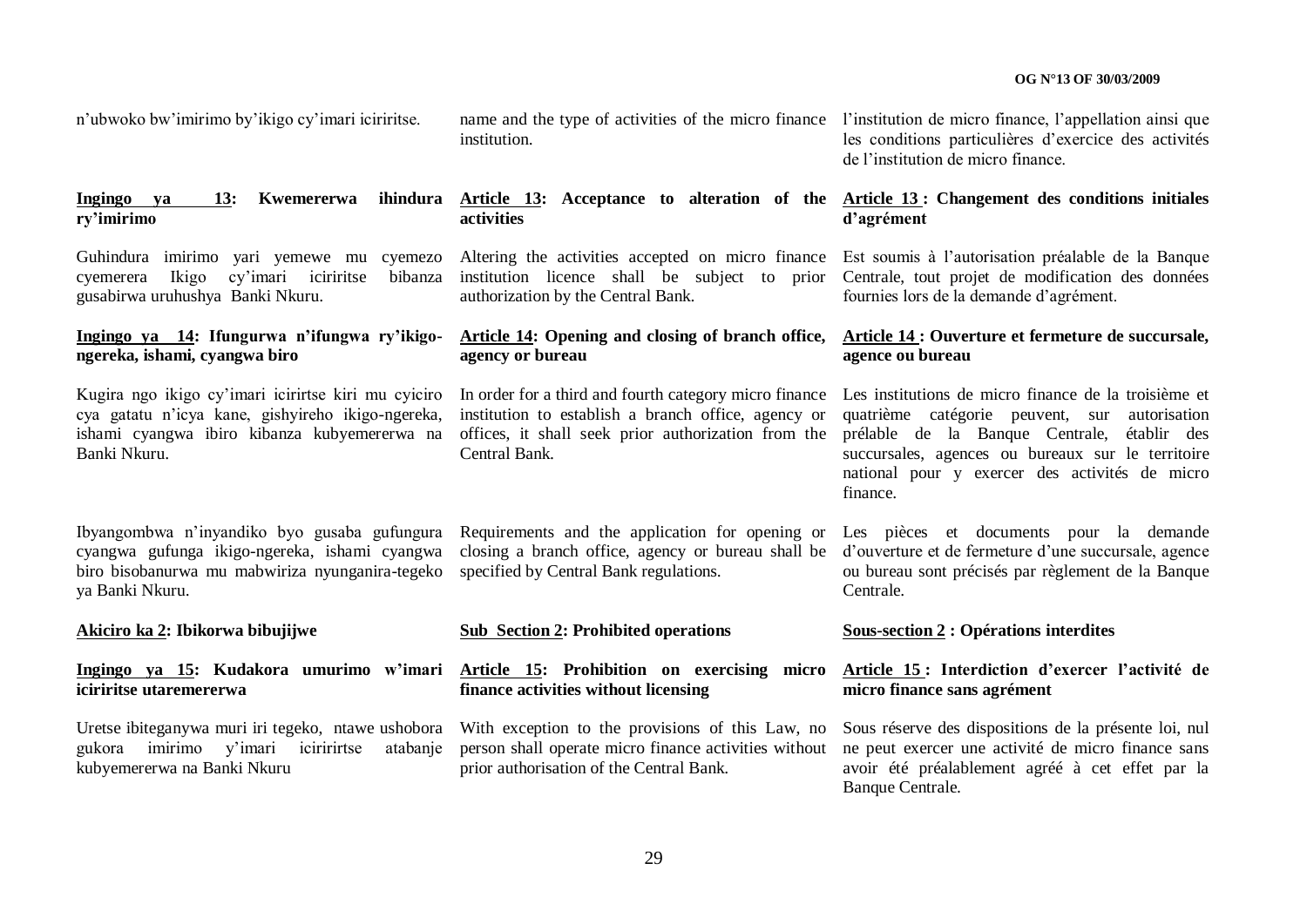#### **Ingingo ya 16 : Kudakoresha amagambo runaka Article 16: Non use of certain terms before Article 16 : Interdiction d"utiliser certains termes utaremererwa**

Usibye ibigo by"imari iciriritse byo mu cyiciro cya mbere, ntawe ushobora gukoresha amagambo "ikigo cy"imari iciriritse", "inguzanyo iciriritse", "koperative yo kuzigama no gutanga inguzanyo" cyangwa andi magambo asa nk"ayo, uruvange rw"amagambo ari muri ayo ngayo cyangwa ahinduwe mu zindi ndimi bikoreshejwe mu izina rye cyangwa izina ry"ubucuruzi cyangwa mu bifitanye Central Bank. isano n"imirimo ye atabanje kubyemererwa na Banki Nkuru.

#### **ICYICIRO CYA III: IBIKORWA N"IMIRIMO BY"IMARI ICIRIRITSE**

#### **Ingingo ya 17 : Kwakira amafaranga abitswa**

Bitarengereye ibiteganywa n"iri tegeko, ibigo by"imari iciriritse byemerewe gukora imirimo yo kwakira amafaranga cyangwa gutanga inguzanyo.

Kwakira amafaranga abitswa, byumvikana nko kwakira amafaranga yandi atari ay"imigabane n"imisanzu cyangwa indi nkunga igomba gutangwa ikigo gihabwa n"abakigize cyangwa n"abakiriya ku buryo bw"impapuro zivunjwa amafaranga cyangwa butari ubwo, ikigo kikaba gifite uburenganzira bwo kuyakoresha mu rwego rw"imirimo yacyo, kandi kigomba kuzayasubiza igihe kiyasabwe n"abakigize clients. cyangwa abakiriya bacyo.

# **licensing**

institutions, no person shall use the expressions "micro finance institution", "micro credit", "savings" and credit cooperative", or any similar expressions, any of the terms in this expression or their translation used in its name or its corporate name or in matters related to its activities without authorisation by the

#### **SECTION III: MICRO FINANCE OPERATIONS AND SERVICES**

#### **Article 17: Receiving deposits**

of loans.

Receiving deposits shall be understood as receiving funds other than membership shares and contributions or any other funds given to the institution from its members or clients with treasury bills, or else the institution may have the right to dispose of such funds in its activities and the burden to return them upon request from the members or

## **sans agrément**

With the exception of first category micro finance Excepté les institutions de micro finance de la première catégorie, nul ne peut utiliser les expressions « institution de micro finance», «micro crédit », « coopérative d"épargne et de crédit » ou une autre expression similaire, une combinaison des termes compris dans cette expression ou une traduction de ces expressions dans son nom ou sa raison sociale ou en relation avec ses activités sans agrément ou autorisation préalable de la Banque Centrale.

#### **SECTION III : OPERATIONS ET SERVICES DE MICRO FINANCE**

#### **Article 17 : Collecte de dépôts**

Without prejudice to provisions of this Law, micro Les institutions de micro finance sont autorisées, finance institutions are authorized to exercise dans les limites fixées par la présente loi, à effectuer activities related to receiving of deposits or granting les activités de collecte de dépôts ou d"octroi des crédits.

> Par collecte de dépôts, il faut entendre la collecte des fonds autres que les parts sociales et les cotisations ou contributions obligatoires recueillies par l'institution auprès de ses membres ou de ses clients matérialisé ou non par des titres, avec le droit d"en disposer dans le cadre de son activité, et à charge pour elle de les restituer à la demande des membres ou clients.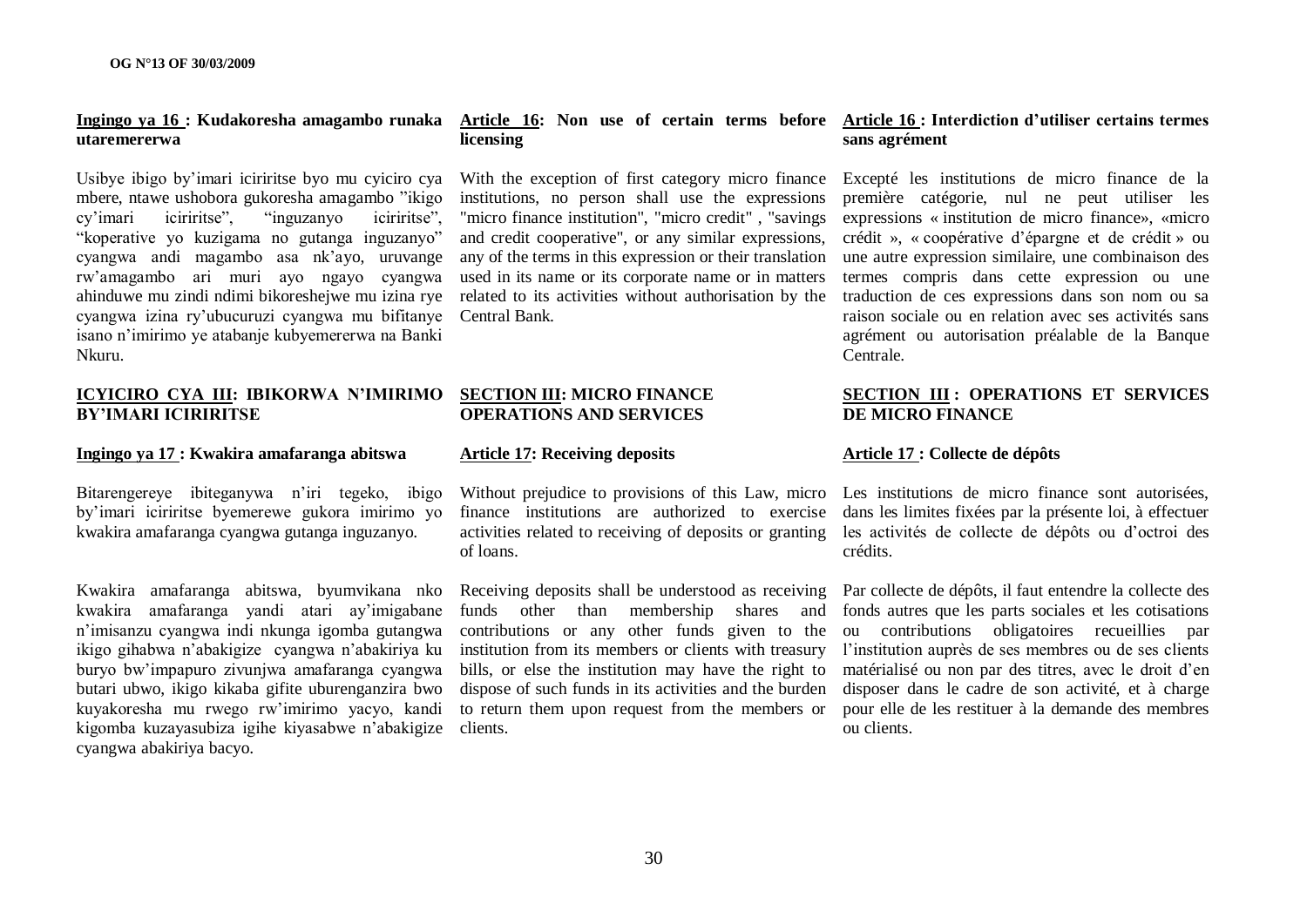#### **Ingingo ya 18: Gutanga inguzanyo**

Igikorwa cyo gutanga inguzanyo kigizwe n"igikorwa icyo ari cyo cyose cy"ikigo cy"imari giha amafaranga umwe mu bakigize cyangwa undi muntu cyangwa kimusezeranya kuzayamuha. Bifatwa nk"igikorwa cy"inguzanyo, amafaranga atangwa ku igurisha ku mwenda, ku nguzanyo y"ikodeshagurishwa, gikorera umwe mu bakigize, itsinda cyangwa umukiriya, gisinyira inshingano nko mu buryo bwo kumwishingira kumutangira ingwate n"ubundi buryo ubwo ari bwo bwose.

#### **Ingingo ya 19: Imirimo ikorerwa rubanda Article 19: Similar activities and services to the Article 19 : Activités et services connexes n"ibigendana nayo**

gukora ibikorwa n"imirimo bikurikira byemewe na the following activities and services accepted by the sur autorisation préalable de la Banque Centrale, Banki Nkuru:

- 1. gutanga serivisi zihemberwa zo gutanga inama n"amahugurwa ku babigize no ku bakiriya babyo ;
- 2. ibikorwa by"ubwishingizi buciriritse ;
- 3. ibikorwa byo guhererekanya amafaranga, bikorerwa abakiriya, bikozwe mu rwego rw"ikigo kimwe cyangwa mu rw"uruhererekane rw"ibigo ;
- 4. ibikorwa byo guherekenya hanze n"amabanki cyangwa ibindi bigo by"imari byemerewe amafaranga adatanzwe mu mafaranga y"amahanga.
- 5. kugura no kugurisha amafaranga y"amahanga ;

#### **Article 18: Granting credit**

**public**

An operation of granting credit constitutes any activity of a micro finance institution that grants funds one of its members or any other party or which promises to place funds at the disposal of a member or a third party. It shall be considered as a credit operation, any installment sale, lease, or act by which a micro finance institution takes in the interest of a member, group or client, a signed commitment such a bill guarantee, surety or any other guarantee.

#### **Article 18 : Octroi des crédits**

Constitue une opération de crédit, tout acte par lequel une institution de micro finance met ou promet de mettre des fonds à la disposition d"un membre ou d"un tiers. Est assimilée à une opération de crédit, un financement de vente à crédit et de crédit-bail, ou tout acte par lequel une institution de micro finance prend, dans l"intérêt d"un membre, d"un groupe ou d'un client, un engagement par signature, tel qu'un aval, une caution ou toute autre garantie.

Ibigo by'imari iciriritse byemerewe bishobora Authorised micro-finance institutions may perform Les institutions de micro-finance agréées peuvent, Central Bank:

- 1. delivery of remunerated services providing advice and training to members or clients;
- 2. micro insurance operations;
- 3. transfer of funds operations for client accounts made within the same institution or network;
- 4. external transfer of funds operations, not denominated in foreign currency, with banks and other registered financial institutions;
- 5. purchase and sale of currencies;

effectuer les opérations et services suivants:

- 1. la prestation des services rémunérés de conseils et de formation à leurs membres ou clients;
- 2. les opérations de micro assurance;
- 3. les opérations de virement de fonds, pour le compte de la clientèle, effectuées au sein d"une même institution ou d"un même réseau ;
- 4. les opérations de virements de fonds externes, non libellées en devises, avec les banques et les autres institutions financières agréées;
- 5. l"achat et la vente de devises;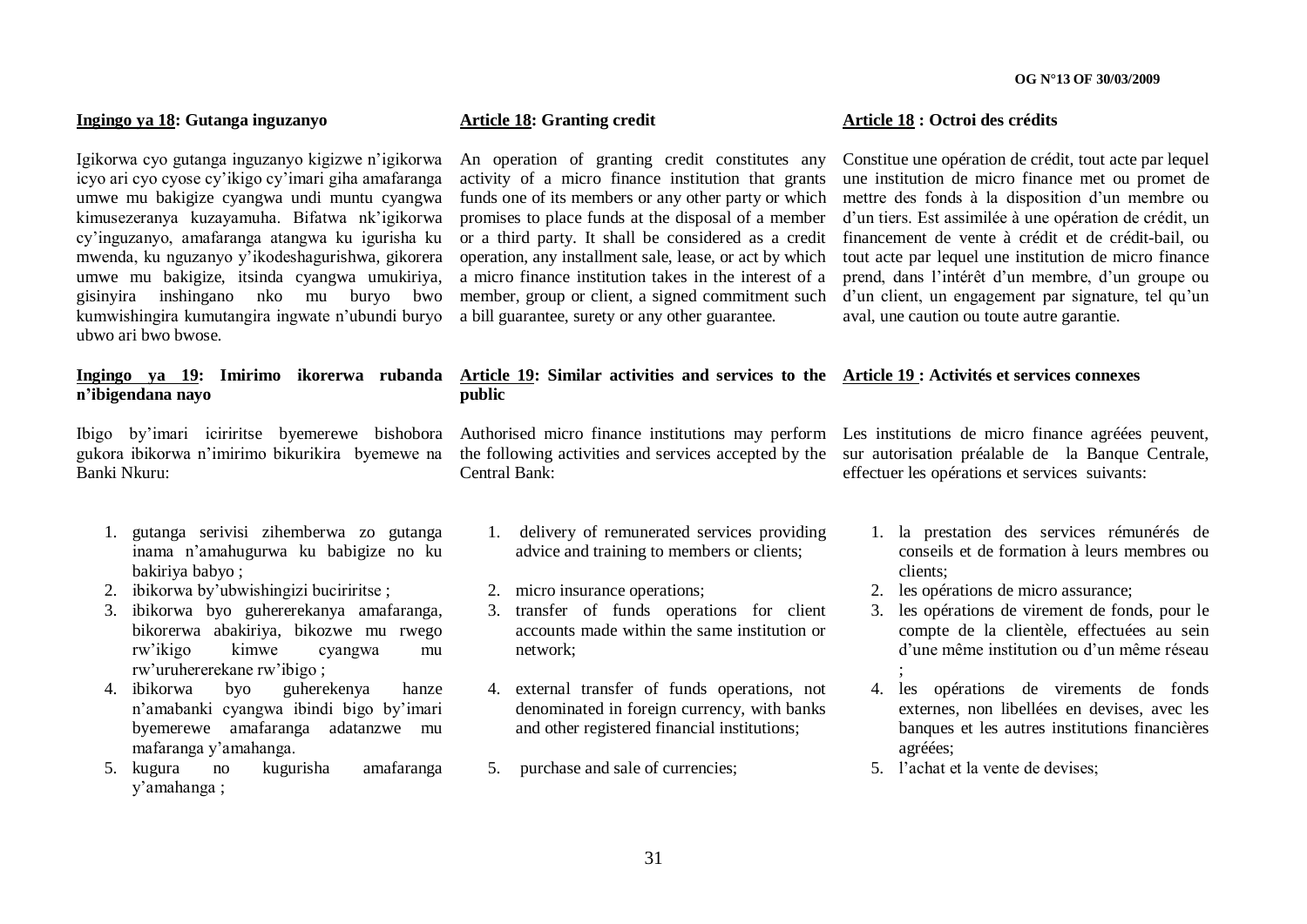6. indi mirimo yemewe na Banki Nkuru.

#### **ICYICIRO CYA IV: IMIYOBORERE Y"INZEGO Z"IMARI ICIRIRITSE**

#### **Ingingo ya 20: Amategeko y"imiyoborere myiza**

Inama y"Ubuyobozi y"ikigo cy"imari iciriritse cyangwa urundi rwego rukora mu mwanya wayo ifite inshingano yo kubahiriza y"imiyoborerere myiza y"ikigo cy"imari iciriritse.

Banki Nkuru ikoresheje uburyo bw"amabwiriza, ishobora guha ibigo by"imari iciriritse amategeko y"imiyoborere myiza.

#### **Ingingo ya 21: Kwemererwa kw"abagize Inama y"Ubuyobozi n"Ubuyobozi**

Abagize Inama y"Ubuyobozi bw"ikigo cy"imari iciriritse cyangwa urundi rwego rukora mu mwanya wayo, kimwe n"abagize ubuyobozi bagomba kuba ari inyangamugayo, bafite ubushobozi kandi bakemerwa na Banki Nkuru mbere y"uko batangira imirimo yabo.

#### **Ingingo ya 22: Ibyangombwa kugira ngo umuntu agire umurimo akora mu rwego rw"imari within a micro finance institution iciriritse**

Ntawe ushobora kugira umurimo uwo ari wo wose akora haba mu rwego rwo gutegeka, kuyobora, gucunga cyangwa kugenzura ikigo cy"imari iciriritse iyo :

6. any other activity as defined by the Central Bank.

#### **SECTION IV: GOVERNANCE OF MICRO FINANCE INSTITUTIONS**

#### **Article 20: Good governance norms**

The Board of Directors of a micro finance institution Le Conseil d'Administration d'une institution de or the organization acting on its behalf shall have the micro finance ou l"organe qui en tient lieu est le responsibility to guarantee that norms of good garant du respect des normes de bonne gouvernance. governance are observed.

norms of good governance that must be observed by micro finance institutions.

# **Directors and management**

finance institution or an organization operating on its behalf, as well as the members of management who shall be honest, must receive prior approval from the Central Bank before any activities are exercised by the institutions.

# **Article 22: Requirements to perform an activity**

No person shall exercise any activity whether in administration, direction, management or supervision of a microfinance institution in case:

6. toute autre activité reconnue par la Banque Centrale.

#### **SECTION IV : GOUVERNANCE DES INSTITUTIONS DE MICRO FINANCE**

#### **Article 20 : Normes de bonne gouvernance**

The Central Bank shall determine, by regulation, the La Banque Centrale peut préciser, par règlement, les normes de bonne gouvernance que doivent respecter les institutions de micro finance.

#### **Article 21: Approval of members of the Board of Article 21 : Agrément des membres du Conseil d"Administration et de la direction**

The members of the Board of Directors of a micro Les membres du Conseil d'Administration d'une institution de micro finance ou de l"organe qui en tient lieu, ainsi que les membres de la direction doivent être intègres et compétents et préalablement agréés par la Banque Centrale avant l"exercice de toute activité au sein de l"institution.

#### **Article 22 : Conditions pour exercer une activité au sein d"une institution de micro finance**

Nul ne peut exercer, à quelque titre que ce soit, une fonction d"administrer, diriger, gérer ou contrôler une institution de micro finance lorsque :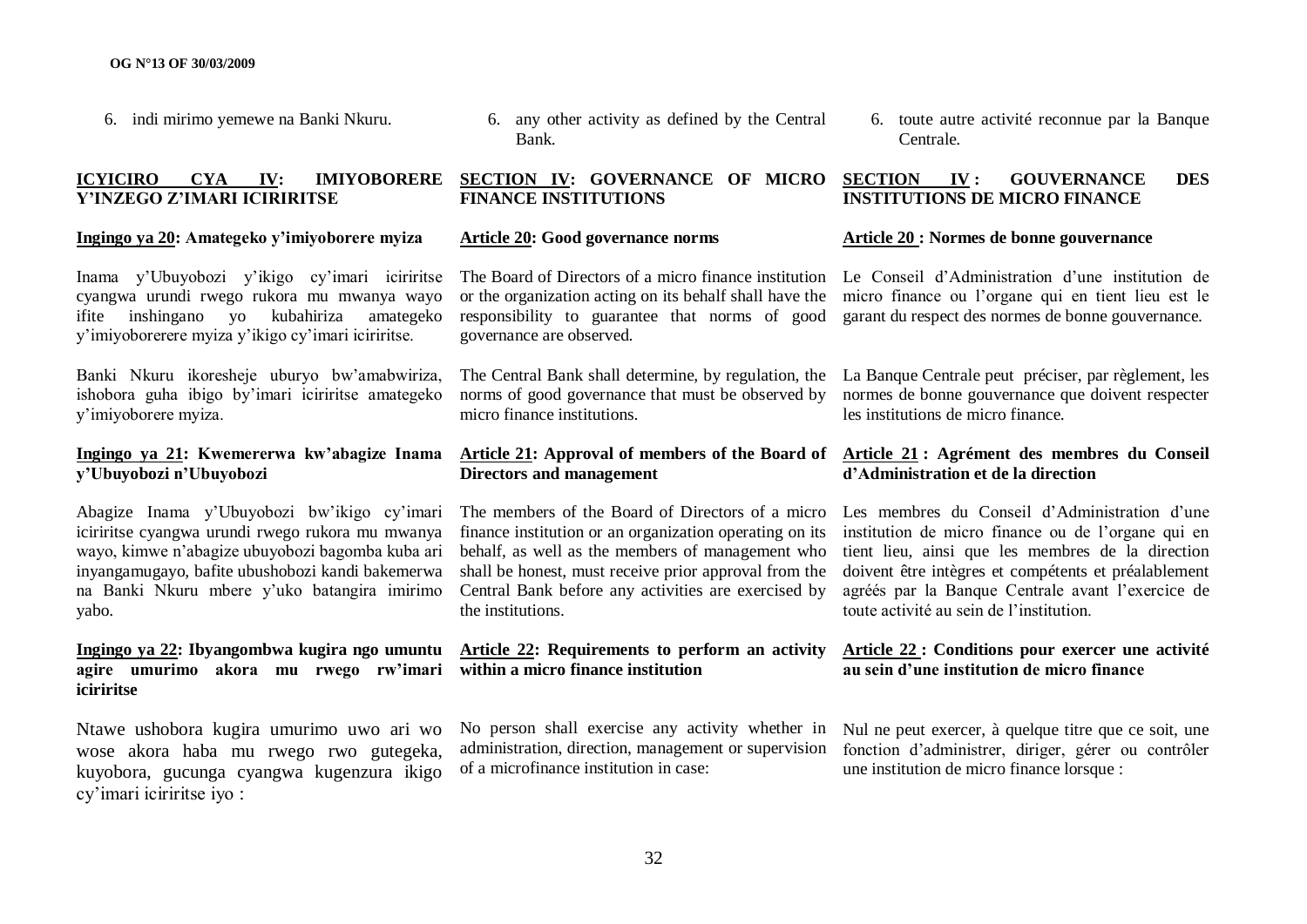$1^{\circ}$  yakatiwe igihano cy'igifungo kingana cyangwa  $1^{\circ}$  he or she was sentenced to a imprisonment  $1^{\circ}$  il a subi une condamnation d'un emprisonement kirengeje amezi atandatu (6)nta subikagihano;

2° yarahombye ku giti cye haba mu mahanga cyangwa mu Rwanda ;

 $3^\circ$  varahombeje ikigo cy'imari iciriritse cyangwa  $3^\circ$ isosiyete y'ubucuruzi iyo ari yo yose.

#### **Ingingo ya 23: Ibyaha bituma umuntu atagira umurimo akora mu rwego rw"imari iciriritse**

Umuntu wese wahamwe na kimwe mu byaha bikurikira ntashobora kuyobora, gucunga cyangwa kugenzura imirimo y"imari iciririrtse:

- 1. kwigana inoti za banki cyangwa ibiceri, guhindura inyandiko za Leta zivunjwa amafaranga, izigurizwaho amafaranga, izigaragaza inyungu cyangwa gukoresha izo nyandiko z'inyiganano cyangwa z'impimbano kimwe no kwigana amakashi, amatembure, ingano n'ibyapa;
- 2. iyezandonke;
- 3. guhimba impapuro no gukoresha impapuro mpimbano;
- 4. icyaha cyerekeye amategeko n"amabwiriza ku bucuruzi bwo hanze n"ivunjisha;
- 5. gutanga, kwakira ruswa no kugurwa ku bakozi ba Leta;
- 6. kwiba, kwambura, kurigisa, guhemuka,
- equal to or exceeding six(6) months without its suspension;
- $2^{\circ}$  he or she was declared insolved either a broad or  $2^{\circ}$  il a été déclaré personnellement en faillite au in Rwanda;
- he or she led to bankruptcy of a microfinance  $3^\circ$ institution or any company.

### **Article 23: Offences which prevent the exercise of Article 23 : Infractions empêchant l"exercice an activity within a micro finance institution**

Any person convicted of the following infractions shall not direct, administer, manage or supervise activities of a microfinance institution:

1. counterfeiting or falsification of bank notes, coinage, government securities, bonds, interest coupons or the use of such counterfeit or falsified securities, or seals, stamps, punches or marks;

2. money laundering;

- 3. falsifying and using falsified documents;
- 4. infringement of laws or regulations regarding foreign trade or exchange;
- 5. corruption or extortion of a public official;
- 6. theft, extortion, embezzlement, abuse of
- égale ou supérieure à six (6) mois sans sursis ;
- Rwanda ou à l'étranger ;
- 3° il a été impliqué dans la faillite d"une institution de micro finance ou de toute autre société commerciale.

### **d"une activité au sein d"une institution de micro finance**

Toute personne ayant été reconnue coupable de l"une des infractions suivantes ne peut administrer, diriger, gérer ou contrôler une institution de micro finance :

- 1. contrefaçon ou falsification de billets de banque ou pièces de monnaie, effets publics, obligations, coupons d'intérêts ou utilisation de ces valeurs contrefaites ou falsifiées, ainsi que de sceaux, timbres, poinçons ou marques ;
- 2. blanchiment des capitaux ;
- 3. faux ou usage de faux en écriture ;
- 4. infraction à la législation ou à la réglementation en matière de commerce extérieur et de change ;
- 5. corruption de fonctionnaire public ou concussion ;
- 6. vol, extorsion, détournement, abus de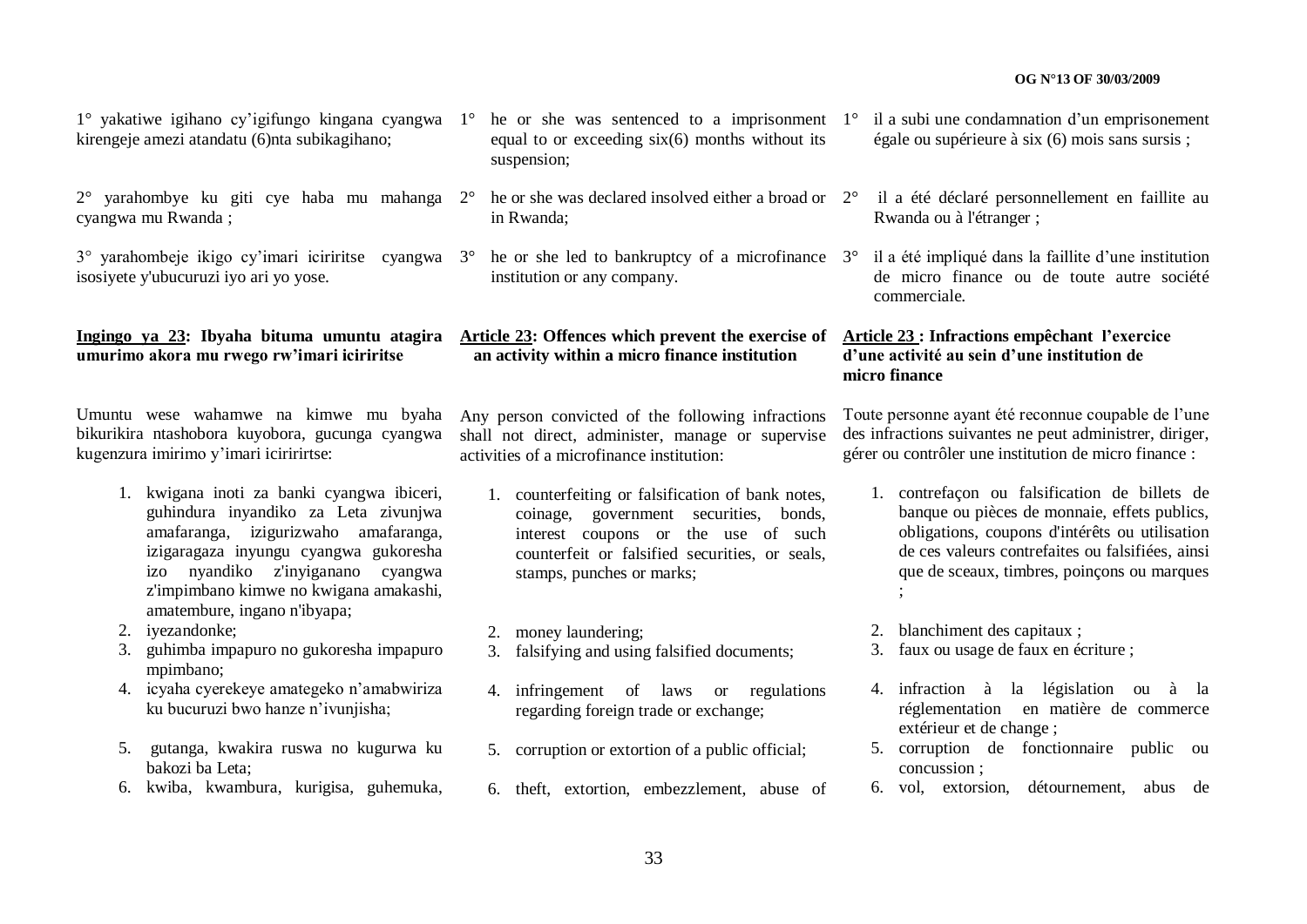gushukana kugira ngo wambure, guhishira undi ibyibano;

- 7. gukoresha inyandiko z'ubucuruzi zitabaho cyangwa guca ku mategeko yerekeye kuzigamira amasheki cyangwa ubundi buryo bwo kwishyurana;
- 8. kubeshya ko wahombye n'ibindi biteye nka byo;
- 9. kurigisa imisoro;
- 10. gukora icyaha cy'ubugome byerekeranye n"ubukungu n"imari;
- 11. gukora icyaha cyibasiye inyokomuntu;
- 12. icyaha cya jenoside;
- 13. icyaha cy"ingengabitekerezo ya jenoside;
- 14. iterabwoba;
- 15. ikindi cyaha cyose cyatuma yamburwa uburenganzira.

#### **Ingingo ya 24: Ikomatanywa ry"imirimo mu rwego rw"imari iciriritse**

Nta wemerewe gufatanya ubuyobozi bwa :

- 1. ibigo by"imari iciriritse birenze kimwe;
- 2. ikigo cy"imari iciriritse n'ubw'ikindi kigo icyo ari cyo cyose.

Ibiteganywa n"igika cya mbere cy"iyi ngingo ntibireba ibigo biri mu itsinda rimwe ry"imari.

#### **Ingingo ya 25: Gutanga dosiye z"abayobozi Article 25: Submission of directors' files and their Article 25 : Soumission des dossiers des dirigeants n"ibizigize**

Ikigo cyose cy"imari iciriritse cyemerewe kigomba Every registered micro finance institution shall Toute institution de micro finance agréée doit

trust, swindling or receiving of stolen goods;

- 7. circulation of false commercial instruments or infringement of provisions regarding checks without funds or other means of payment;
- 8. fraudulent bankruptcy or any related infringement of the law;
- 9. tax fraud;
- 10. economic or financial crimes;
- 11. crimes against humanity;
- 12. genocide;
- 13. genocide ideology;
- 14. terrorism;
- 15. any other crime causing civil rights to be revoked.

#### **Article 24: Plurality of functions within a micro finance institution**

No person shall simultaneously be a director of:

- 1. more than one micro finance institution;
- 2. a micro finance institution and of any other enterprise.

not apply to institutions that are in the same financial group.

# **contents**

confiance, escroquerie ou recel ;

- 7. circulation fictive d'effets de commerce ou infraction aux dispositions relatives aux chèques sans provision ou autres moyens de paiement ;
- 8. banqueroute frauduleuse ou infraction y assimilée ;
- 9. fraude fiscale ;
- 10. crimes économiques et financiers ;
- 11. crime contre l"humanité ;
- 12. crime de génocide ;
- 13. crime d"idéologie du génocide ;
- 14. terrorisme ;
- 15. tout autre crime pour lequel les droits civiques lui ont été retirés.

#### **Article 24 : Cumul des fonctions au sein d"une institution de micro finance**

Nul ne peut simultanément être dirigeant de :

- 1. plus d"une institution de micro finance ;
- 2. une institution de micro finance et toute autre entreprise.

Provisions of the first Paragraph of this Article shall Les dispositions de l"alinéa premier du présent article ne s"appliquent pas pour les institutions faisant partie d"un même groupe financier.

# **et leur contenu**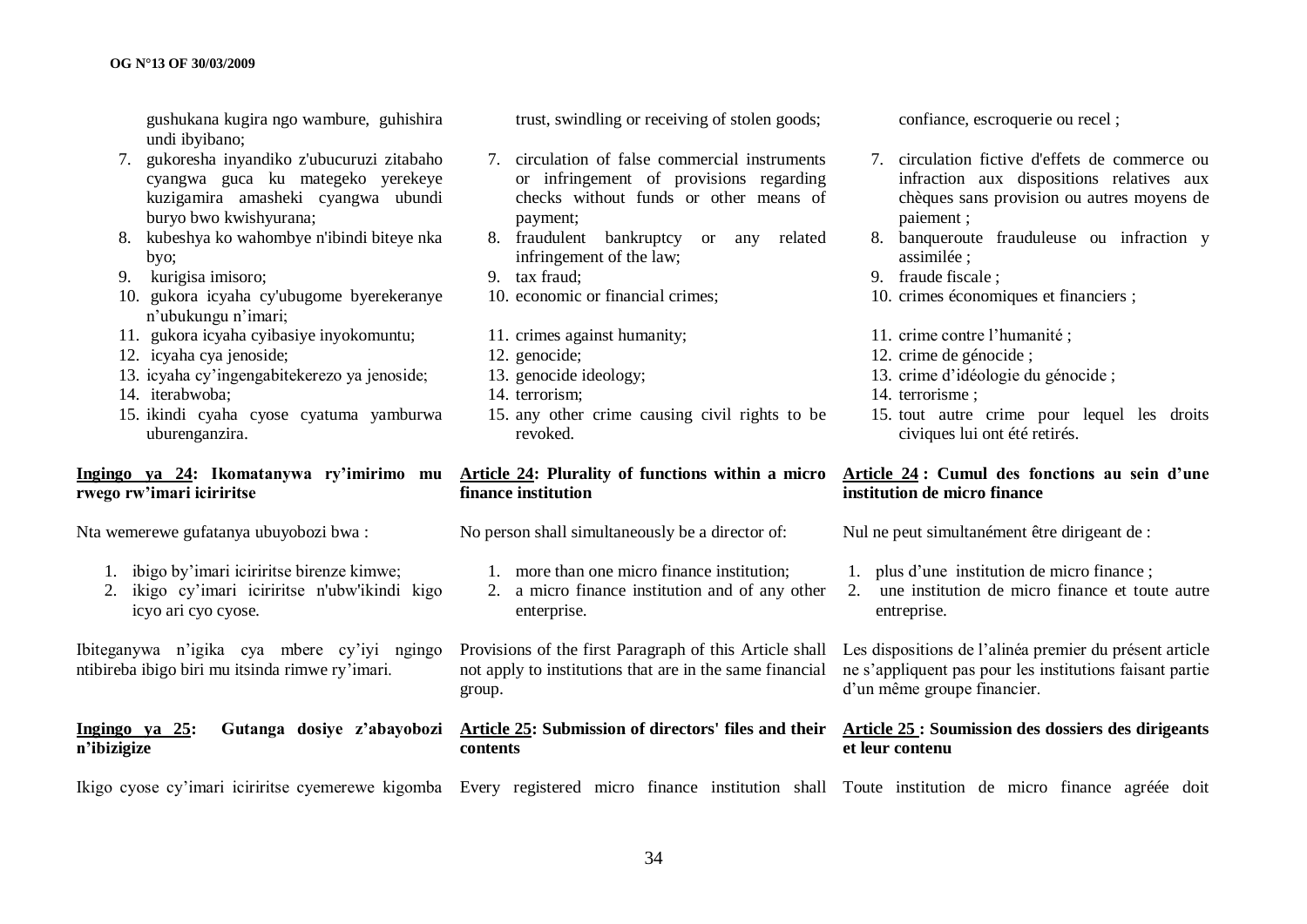y'abantu bakora ku cyicaro cyacyo, mu mashami cyangwa mu bigo-ngereka byacyo imirimo functions at its main office, branch offices or at its y'ubutegetsi, iy'ubuyobozi, iy'ubucungamutungo cyangwa iy'ubugenzuzi. Ibikubiye mu idosiye bisobanurwa mu mabwiriza nyunganirategeko.

**Y"IMICUNGIRE MU BUSHISHOZI AREBA MANAGEMENT OF REGISTERED MICRO PRUDENTIELLES DES INSTITUTIONS DE INZEGO Z"IMARI ICIRIRITSE ZEMEREWE FINANCE INSTITUTIONS GUKORA**

**Akiciro ka mbere: Amafaranga yo gukoresha, imari bwite, inguzanyo zitangwa n"inyungu ku nguzanyo**

**Ingingo ya 26: Igipimo cy"amafaranga ahari Article 26: Cash ratio yahita yishyurwa**

kuba gifite igipimo cy"amafaranga ahari yahita yishyurwa kitagibwa munsi kigizwe kandi kingana n"ibigenwa n"amabwiriza nyunganirategeko ya regulations. Banki Nkuru.

who exercise administration, management or audit agencies. The contents of the files shall be specified by regulation.

buri gihe kugeza kuri Banki Nkuru amadosiye allways submit to the Central Bank files of persons déposer et tenir à jour auprès de la Banque Centrale les dossiers des personnes exerçant en son siège, dans ses succursales ou agences, les fonctions d'administration, de direction, de gestion ou de contrôle. Le contenu du dossier est précisé par voie de règlement.

**ICYICIRO CYA V: AMATEGEKO SECTION V: PRUDENTIAL RULES OF SECTION V : REGLES DE GESTION MICRO FINANCE AGREEES**

> **Sub Section One: Cash resources, capital, credit Sous - section première : Liquidités, fonds propres, crédit et taux d"intérêt**

#### **Article 26 : Ratio de liquidité**

Ikigo cyose cy'imari iciriritse kigomba buri gihe Every micro finance institution must maintain at all Toute institution de micro finance agréée doit times a minimum cash ratio as composed of and calculated in accordance with the Central Bank maintenir en tout temps un ratio de liquidité minimum, dont la composition et l"importance sont déterminées par règlement de la Banque Centrale.

**Ingingo ya 27: Igipimo cy"ubushobozi bw"ubwishyu Article 27: Solvency ratio Article 27 : Ratio de solvabilité**

**and interest rates**

Ikigo cyose cy"imari iciriritse cyemerewe kigomba buri gihe kuba gifite igipimo cy"ubushobozi bwo kwishyura kiri hejuru y"umubare ugenwa mu mabwiriza nyunganirategeko ya Banki Nkuru.

Every licensed micro finance institution shall always maintain a solvency ratio above the threshold set by Central Bank regulations.

Toute institution de micro finance agréée doit maintenir en tout temps un ratio de solvabilité supérieur à un seuil fixé par règlement de la Banque Centrale.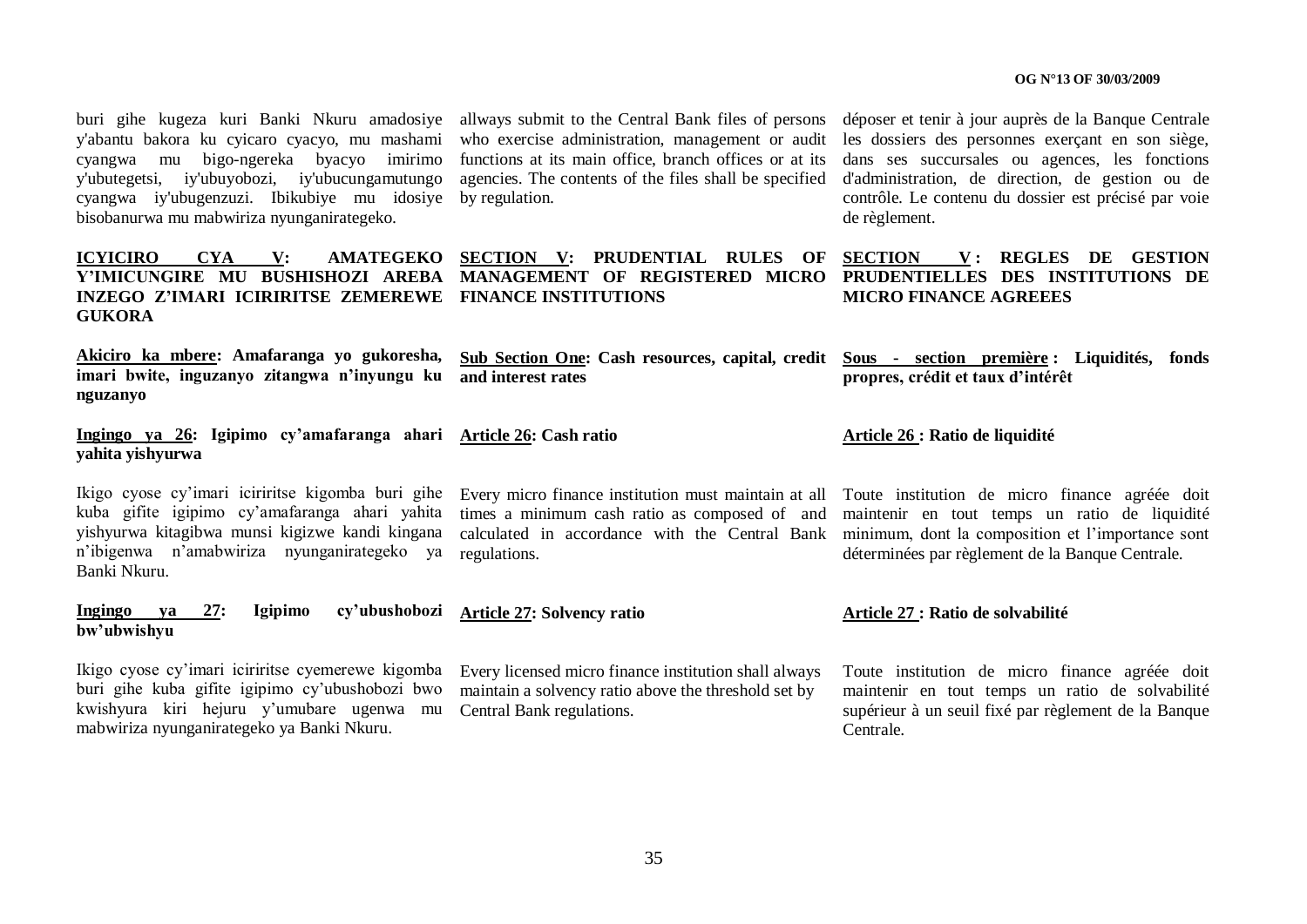#### **Ingingo ya 28: Icyegeranyo cy"inyungu ku Article 28**: **Interest rate structure nguzanyo**

icyegeranyo cy"ibipimo by"inyungu bituma gishobora kwishyura amafaranga agenda mu bikorwa, harimo ahwanye n"imari shingiro n"ibihombo ku myenda bitanga, no gutuma imirimo stability of its activities. yabyo ikomeza kugenda neza.

## **ry"inguzanyo n"inshingano yo kwishyurwa**

Mu gihe cyo gutanga inguzanyo, ikigo cyose Every registered micro finance institution shall, cy"imari iciriritse cyemerewe gitegetswe kumvikana n"uyihabwa ku bigendana na yo birimo nk"inshingano y"uyihawe yo kwishyura inguzanyo ahawe n"iyo kwishyura inyungu igenwa hakurikijwe ibiteganywa n"ingingo ya 28.

ngombwa, gukora ibishoboka byose kugira ngo uwahawe inguzanyo yuzuze inshingano zivugwa muri iyi ngingo. Kigomba no gukora ibishoboka byose ngo uwagurijwe yishyure amafaranga yemerewe arenze ayo afite kuri konti cyangwa yoroherejwe gufata mu isanduku y"ikigo iyo byabayeho.

## **iciriritse zo mu cyiciro cya kabiri**

Ibigo by"imari iciriritse byo mu cyiciro cya kabiri Second category micro finance institutions shall Les institutions de micro finance de deuxième

obliged to adopt an interest rate structure that will d"adopter une structure de taux d"intérêt qui lui allow it to recover its operating expenses, including the cost of capital and losses on loans to ensure the compris le coût du capital et les pertes sur prêts, et

#### **Ingingo ya 29: Ibyangombwa mu itangwa Article 29: Conditions for credit and obligations for reimbursement**

when granting a loan, sign a contract with the debtor listing the loan conditions, including in particular the obligation of the debtor to reimburse the loan and to pay interest as set in accordance with Article 28.

Ikigo cy'imari iciriritse cyemewe kigomba, iyo ari Every licensed micro finance institution shall, where Toute institution de micro finance agréée doit, le cas applicable, take all appropriate measures to ensure this article. It shall also take all appropriate measures to ensure reimbursement by a debtor of an overdraft or cash facility, where applicable.

# **category micro finance institutions**

36

Ikigo cyose cy"imari iciriritse gitegetswe kugira Every licensed micro finance institution shall be Toute institution de micro finance agréée est tenue permet de couvrir ses charges d"exploitation, y d"assurer la pérennité de ses activités.

#### **Article 29 : Conditions de crédit et obligation de le rembourser**

Toute institution de micro finance agréée doit, lors de l"octroi d"un crédit, convenir par écrit avec son débiteur des conditions de ce crédit dont notamment l"obligation du débiteur de rembourser le crédit octroyé de même que celle de payer un intérêt déterminé conformément à l"article 28.

that the debtor observes the obligations enshrined in s"assurer du respect par un débiteur de chacune des échéant, prendre toute mesure appropriée pour obligations visées au présent article. Elle doit également prendre toute mesure appropriée pour s"assurer du remboursement par un débiteur d"un découvert ou d"une facilité de caisse, le cas échéant.

#### **Ingingo ya 30: Umwihariko ku nzego z"imari Article 30: Exceptions applicable to second Article 30 : Dérogation applicable aux institutions de micro-finance de deuxième catégorie.**

bigomba gushyira ingufu mu kubahiriza amategeko make all efforts to meet the prudential norms defined catégorie doivent s"efforcer de respecter les normes

**Article 28 : Structure de taux d"intérêt**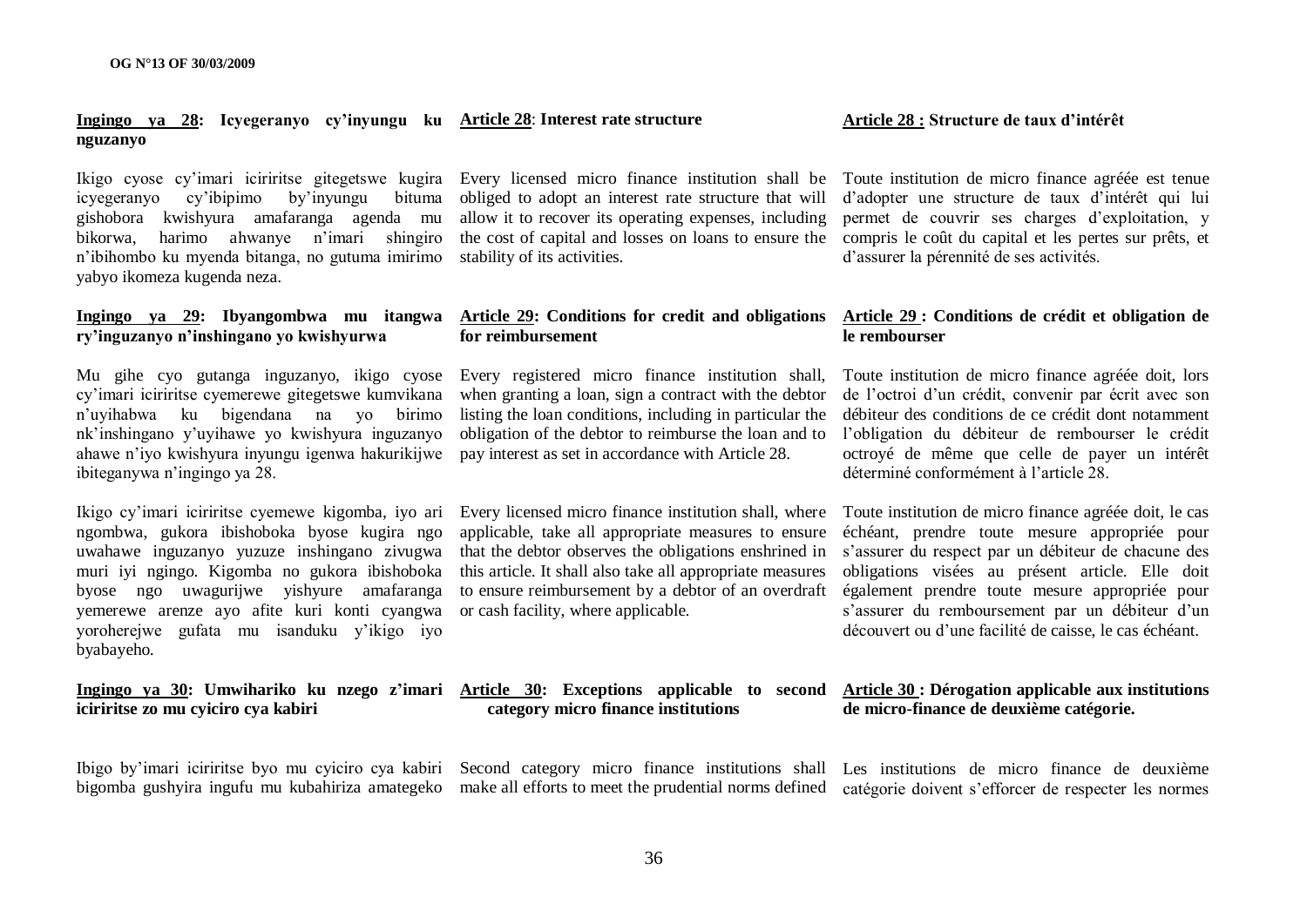30. Iyo bitayubahirije, bigomba kumenyesha Banki Nkuru inzitizi byahuye na zo kimwe n"ingamba encountered and the measures taken. zafashwe ngo yubahirizwe.

### **Akiciro ka 2: Kubangamira igihombo ku ngunzanyo no kuzigamira inguzanyo yatinze and reserves for delinquent loans kwishyurwa**

**Ingingo ya 31: Aho inshingano zitarenga**

Ikigo cy"imari iciriritse cyo mu cyiciro cya kabiri n"icya gatatu ntigishobora kwishingira cyangwa gutanga inguzanyo ku muntu umwe cyangwa ku itsinda ry"abantu rimwe ngo kirenze icyitegerezo ntarengwa kigenwa n"amabwiriza nyunganirategeko ya Banki Nkuru.

**Ingingo ya 32: Imicungire y"igihombo cyaturuka ku nguzanyo**

Banki Nkuru ikoresheje amabwiriza nyunganirategeko ishyiraho ikindi cyose cyashingirwaho mu micungire y"igihombo cyaturuka ku nguzanyo itangwa n"ikigo cy"imari iciriritse cyemerewe kimwe n"andi mabwiriza yo gushyira mu byiciro no guteganyiriza imyenda abantu bakirimo.

# **ICYICIRO CYA VI: INGINGO ZEREKEYE IMARI N"IBARURAMARI**

**Akiciro ka mbere: Raporo y"imari**

**Ingingo ya 33: Ibigize raporo y"imari y"umwaka**

y"ubushishozi ateganyijwe mu ngingo ya 29 n"iya in Articles 29 and 30. In cases of non compliance, they shall inform the Central Bank the difficulties

# **Sub Section 2: Limits on risks incurred**

#### **Article 31: Limits on commitments made**

Second and third category micro finance institution shall not grant securities or loans to one person or a group of persons that exceed the set limit determined by the Central Bank regulations.

#### **Article 32: Managing loan risk**

The Central Bank shall set by regulation any other criteria necessary for managing loan risks within licensed micro finance institutions as well as rules ranking and providing reserves for loans.

**SECTION VI: FINANCIAL ACCOUNTING PROVISIONS**

#### **Sub Section One: Financial statement**

**Article 33**: **Composition of financial statements**

prudentielles définies dans les articles 29 et 30. En cas de non respect, elles doivent communiquer à la Banque Centrale les difficultés rencontrées ainsi que les mesures prises pour les respecter.

**Sous-section 2 : Limites des risques d"engagement et provisions pour créances en souffrance**

#### **Article 31 : Limite en matière d"engagement**

Une institution de micro finance de deuxième et troisième catégorie ne peut accorder de garanties ou de crédits à une même personne ou à un même groupe de personnes au-delà d"une limite déterminée par règlement de la Banque Centrale.

#### **Article 32 : Gestion du risque de crédit**

La Banque Centrale fixe, par règlement, tout autre critère pour la gestion du risque de crédit d"une institution de micro finance agréée ainsi que les règles de classement et approvisionnement des créances.

#### **SECTION VI : DISPOSITIONS FINANCIERES ET COMPTABLES**

#### **Sous-section première : Etats financiers**

**Article 33 : Composition des états financiers annuels**

Raporo y'imari y'ikigo cyose cy'imari iciriritse The financial statement of any licensed micro Les états financiers de toute institution de micro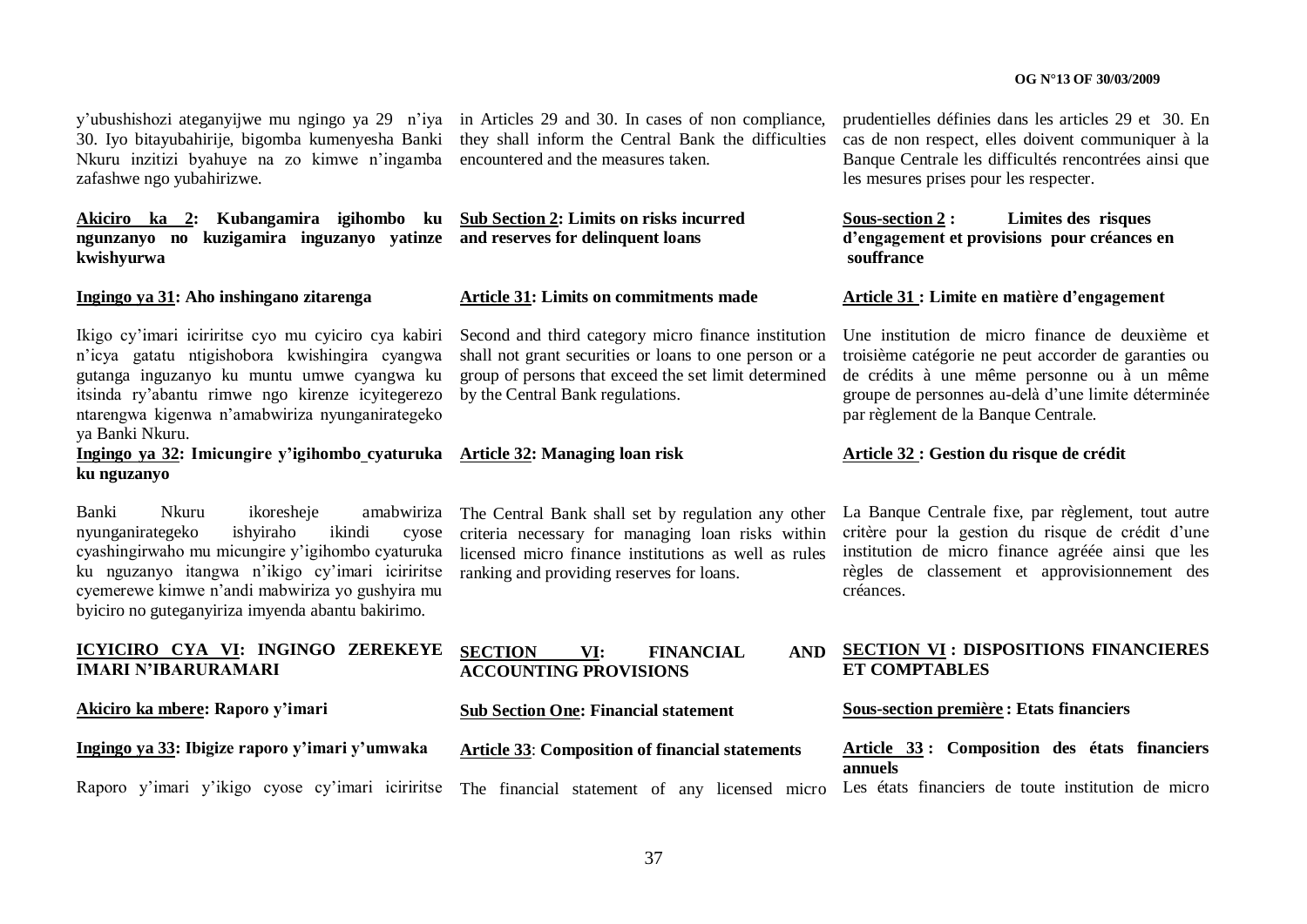ikorwa ku itariki ya 31 Ukuboza buri mwaka, igashyikirizwa Banki Nkuru bitarenze ku itariki ya 30 Mata y"umwaka ukurikira.

Raporo y"imari iba igizwe n"inyandiko zikurikira:

- 1. bila n"imbonerahamwe y"ibidashyirwa muri bila;
- 2. inyandiko yerekana imiterere y"inyungu n"igihombo;
- 3. ibyaba byarakosowe cyangwa se byarahinduwe nyuma yo kwemeza ibyagezweho ku itariki ya 31 Ukuboza;
- 4. inyandiko yose, icyatangajwe, raporo n"imiterere y"imari y"umugereka byatuma Banki Nkuru ishobora kumva neza imiterere y"imari y"ikigo cy"imari iciriritse.
- 5.

Raporo y"imari igomba kandi kugaragaza ku buryo busobanutse neza ibyangombwa bijyanye n"ibikorwa by"imari iciriritse ndetse n"ibisobanuro, iyo ari ngombwa, ku misaranganyirize y"umutungo ikigo gifite, imyenda, amafaranga yinjiye n"ayasohotse mu bikorwa by"imari iciriritse n"ibindi bikorwa by"ikigo.

#### **Ingingo ya 34: Ikorwa ry"ibaruramari**

Ibigo by"imari iciriritse bigomba gukora ibaruramari hakurikijwe amahame n'amabwiriza ashyirwaho na Banki Nkuru ikoresheje amabwiriza nyunganirategeko. Ibigo-ngereka n"ibigo by"imari iciriritse byo mu cyiciro cya gatatu n"icya kane bifite icyicaro mu mahanga bigomba gukora ibaruramari rigomba

finance institution shall have a closing date of  $31<sup>st</sup>$ December of each year and shall be transmitted to the Central Bank not later than  $30<sup>th</sup>$  April of the plus tard le 30 avril de l'année suivante. following year.

documents**:**

- 1. balance sheet and all off-balance sheet commitments;
- 2. statement of income and expenses;
- 3. any correction or modifications made after closing of the accounts on December 31;
- 4. any document, declaration, statement or situation attached to the accounts that would better allow the Central Bank to assess the financial situation of the micro finance institution.

elements related to micro finance operations and, where applicable, include explanations for allocation of assets, liabilities and expenses between micro finance operations and other operations of the institution.

### **Article 34: Accounting operations**

operations in accordance with the accounting

finance agréée sont arrêtés au 31 décembre de chaque année et transmis à la Banque Centrale au

The financial statement is made up of the following Les états financiers comprennent les documents ciaprès :

- 1. le bilan et les engagements hors bilan;
- 2. le compte de résultat;
- 3. les rectifications et modifications éventuelles intervenues après l"arrêté des comptes au 31 décembre;
- 4. tout document, déclaration, état ou situation annexé aux comptes permettant à la Banque Centrale d"apprécier la situation financière de l"institution de micro finance.

The financial statements must distinguish the Les états financiers doivent présenter de façon distincte les éléments relatifs aux opérations de micro finance et, le cas échéant, comporter une explication pour la répartition des actifs, des passifs, des revenus et des dépenses entre les opérations de micro finance et les autres opérations de l"institution.

#### **Article 34 : Tenue de la comptabilité**

Micro finance institutions shall perform accounting Les institutions de micro finance agréées doivent principles established by the Central Bank et règles comptables arrêtés par la Banque Centrale. regulations. Branch offices and agencies of third and Les succursales et agences des institutions de micro fourth category whose head office is abroad shall do finance de troisième et quatrième catégorie dont le separate accounting operations from those of their siège se trouve à l'étranger doivent tenir une tenir leur comptabilité conformément aux principes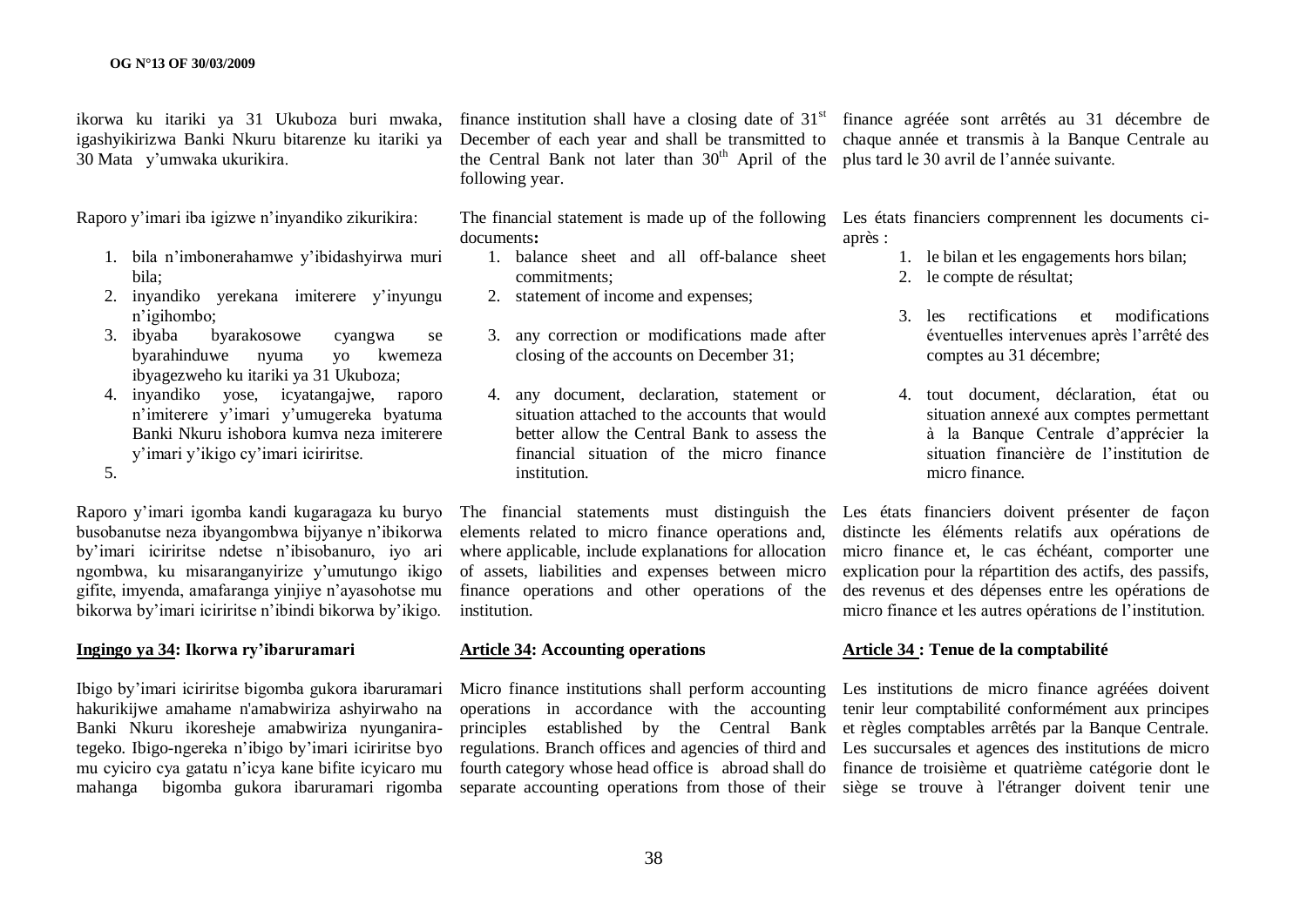gutandukana n"iry"icyicaro gikuru.

Raporo y"umwaka igomba, igihe bibaye ngombwa, no kwerekana mu buryo butandukanye impano n"inkunga byakiriwe n"umusaruro ubikomokaho. Iyo izo mpano n"inkunga bigizwe n"imirimo cyangwa ibintu ikigo cyifashishije mu bikorwa byacyo, raporo y"umwaka igomba kwerekana ikigereranyo cy"amafaranga yari kuba yarasohotse iyo bitaza kubaho.

#### **Ingingo ya 35: Gutanga ibaruramari**

Ikigo cyose cy"imari iciriritse cyemerewe kigomba Every registered micro finance institution shall gushyikiriza Banki Nkuru raporo y"imari transmit to the Central Bank all financial statements n"inyandiko zigenwa n"amabwiriza nyunganirategeko ya Banki Nkuru, hakurikijwe imbonerahamwe n"inshuro zisobanuwe muri ayo in such regulations. mabwiriza.

Kigomba kandi kumenyesha Banki Nkuru amakuru ya ngombwa ngo ibashe kubona neza imiterere y"imari yacyo n"ayo ishobora gusaba igihe icyo ari cyo cyose igamije kubungabunga uburyo iby"imari n"ubw"iby"amabanki bikorwamo muri rusange.

## **Ingingo ya 36: Iyemezwa n"umugenzuzi uturutse hanze**

Ikigo cyose cy"imari iciriritse cyo mu rwego rwa Every third and fourth category micro finance ubugenzuzi n'umugenzuzi uturutse hanze kandi auditor who is approved by the Central Bank. akemezwa na Banki Nkuru.

#### head office.

necessary, specifically identify the donations and grants received and any resulting income donations et les revenus qui en proviennent. Si ces dons et and grants consisting of services or goods that the subventions consistent en services ou biens que institution uses in the course of its operations, the l"institution utilise dans le cours de ses opérations, financial statements must indicate an estimate of the additional expenses that would be incurred in their absence

#### **Article 35: Transmitting financial statements**

and documents set by Central Bank regulations, in accordance with the models and periodicity specified

Central Bank all information required to assess their financial situation and which the Central Bank may require at any time in order to safeguard the overall financial and banking system.

#### **Article 36: Approval of financial statements and external auditors**

gatatu n'urwa kane buri mwaka bikorerwa institution shall, each year, be audited by an external

comptabilité distincte de celle de leur siège.

The annual financial statement shall, where Les états financiers doivent, le cas échéant, présenter aussi de façon distincte les dons et subventions reçus les états financiers doivent présenter une estimation de la dépense additionnelle que devrait encourir l'institution en leur absence.

#### **Article 35 : Transmission des états financiers**

Toute institution de micro finance agréée doit transmettre à la Banque Centrale tous états et documents déterminés par règlement de cette dernière, selon un modèle de présentation et la fréquence précisée dans ce règlement.

Micro finance institutions shall also transmit to the Elle doit également communiquer à la Banque Centrale toute information nécessaire à l'appréciation de sa situation financière et qu'elle peut requérir à tout moment dans le souci de protection du système financier et bancaire dans son ensemble.

#### **Article 36 : Certification des comptes par des auditeurs externes**

Toute institution de micro finance de troisième et quatrième catégorie doit, chaque année, certifier ses livres et comptes par un auditeur externe agréé par la Banque Centrale.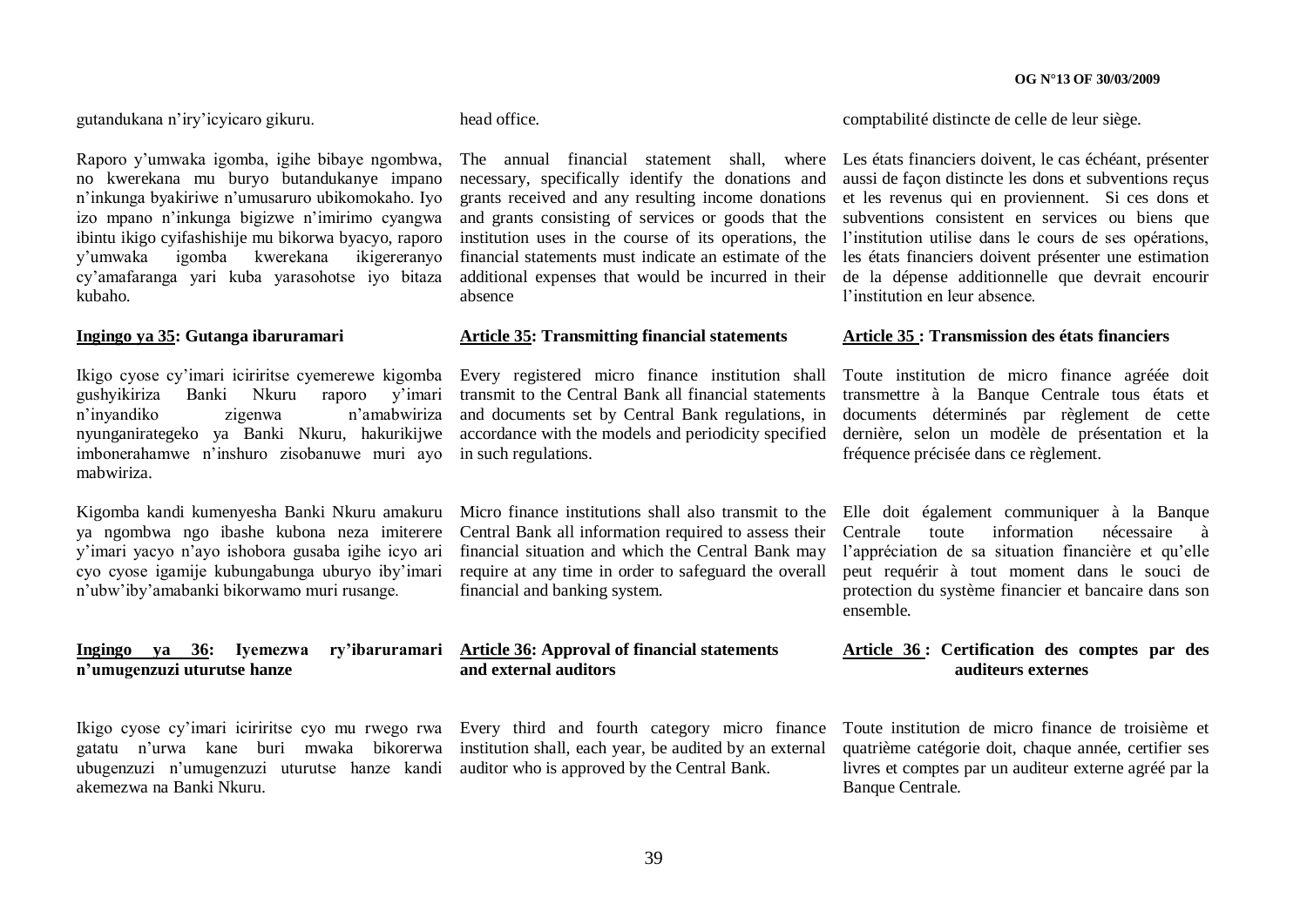Ibyibandwaho n"abagenzuzi baturuka hanze y"ibigo by"imari iciriritse kimwe n"ibyerekeye iyemerwa ryabo bisobanurwa mu mabwiriza nyunganirategeko ya Banki Nkuru.

Umugenzuzi uturutse hanze ntashobora kuba umwe mu bagize inama y"ubuyobozi, umuyobozi, umukozi, umukiriya cyangwa umwe mu bagize ikigo ashinzwe kugenzura, ntanashobora kuba afitanye isano y"amavuko, yo gushyingiranwa cyangwa kugira uwawe utaramubyaye n"umwe mu bagize Inama y"Ubuyobozi, umuyobozi, umukozi, umukiriya cyangwa umwe mu bagize bene icyo kigo, cyangwa kuba agifitemo imigabane.

kwerekwa ibitabo byose, regisitiri, konti n"izindi nyandiko z"ibaruramari ry"ikigo kandi umuntu wese ushinzwe kubibika agomba kumworohereza kubisuzuma. Umugenzuzi ashobora kubaza abagize Inama y"Ubuyobozi, abayobozi, ababahagarariye n"abakozi b"ikigo amakuru n"inyandiko za ngombwa ngo arangize inshingano ze.

#### **Akiciro ka 2: Igenzura bwite**

### **Ingingo ya 37: Gahunda y"igenzura bwite**

Ikigo cyose cy"imari iciriritse cyemewe kigomba gushyiraho mu nzego z"imirimo, urwego rw"ubugenzuzi bwite rushinzwe gukurikirana imitunganyirize n"imikorere byacyo.

nyunganirategeko isobanura

The terms of reference and the conditions for Les termes de référence et les conditions d"agrément approval of external auditors of micro finance institutions shall be set by Central Bank regulations.

Directors, director, employee, client or member of the institution being audited nor be linked by blood relationship, marriage or adoption to one of the Board of Directors, director, employee, client or member of such institution, nor be an associate.

registers, accounts and other accounting records of such records must facilitate their examination by the auditor. The external auditor may demand from the administrators, directors, agents and employees of to carry out the audit.

#### **Sub Section 2: Internal control**

#### **Article 37: Internal control programme**

Every registered micro finance institution shall be required to institute an internal control system in its organizational chart responsible for monitoring its organisation and its functioning.

à l"intention des auditeurs externes d"institutions de micro finance sont précisés par règlement de la Banque Centrale.

The external auditor shall not be one of the Board of L"auditeur externe ne peut être un administrateur, un dirigeant, un employé, un client ou un membre de l'institution dont il est chargé de faire la vérification, non plus qu"être lié par les liens du sang, du mariage ou de l"adoption à l"un des membres du Conseil d"Administration, à un dirigeant, à un employé, à un client ou à un membre d"une telle institution, ni en être un associé.

Umugenzuzi uturutse hanze afite uburenganzira bwo An external auditor shall have access to all ledgers, L'auditeur externe a accès à tous les livres, registres, the institution and any person who has custody of l"institution et toute personne qui en a la garde doit the institution any information or document needed documents nécessaires à l"accomplissement de son comptes et autres écritures comptables de lui en faciliter l"examen. Il peut exiger des administrateurs, des dirigeants, des mandataires et des employés de l"institution les renseignements et mandat.

#### **Sous Section 2 : Contrôle interne**

#### **Article 37 : Programme de contrôle interne**

Toute institution de micro finance agréée est tenue de mettre en œuvre un système de contrôle interne qui porte sur tous les aspects touchant à son organisation et à son fonctionnement et qui lui permet de procéder à l"évaluation :

Banki Nkuru ikoresheje amabwiriza The Central Bank shall specify, by regulation, the La Banque Centrale précise, par voie de règlement, rules for internal control of licensed micro finance les règles de contrôle interne des institutions de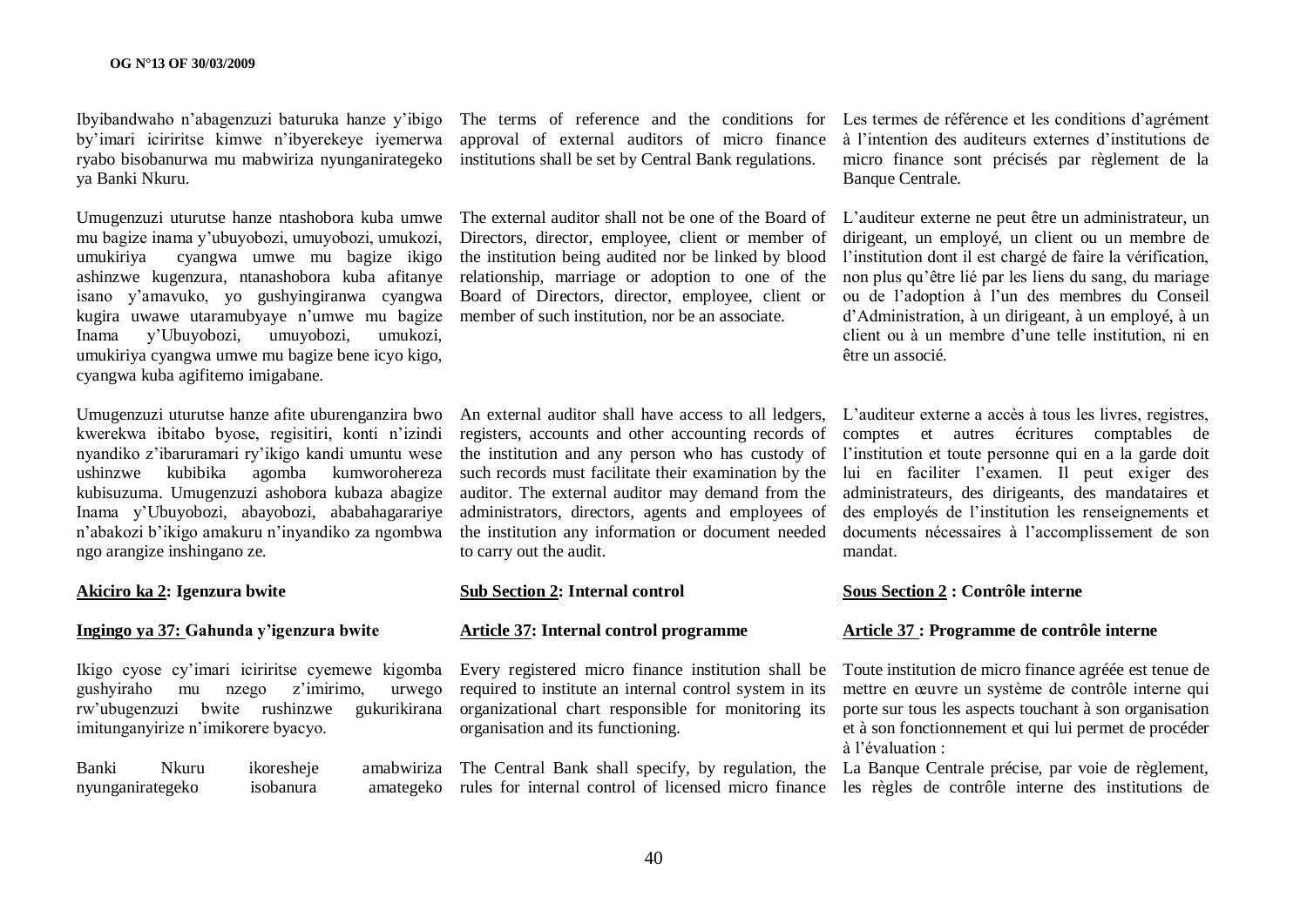y"ubugenzuzi bwite bw"ibigo by"imari iciriritse institutions. byemewe.

micro finance agréées.

#### **UMUTWE WA III : IKIGEGA CHAPTER III: STABILIZATION FUNDS FOR CHAPITRE III : FONDS DE**   $CY'UBUDAHUNGABANA$ **Z"IMARI ICIRIRITSE BW'INZEGO MICRO FINANCE INSTITUTIONS MICRO FINANCE**

#### **Ingingo ya 38: Intego y"ikigega cy"igihugu Article 38: Purpose of national stabilization fund cy"ubudahungabana**

Hashyizweho ikigega cy"igihugu cy"ubudahungabana kw"ibigo by"imari iciriritse kigamije gutera inkunga imari y"ibigo by"imari iciriritse bikigize biri mu ngorane no kubungabunga inyungu z"ababitsa mu gihe habayeho iseswa ry"ikigo cy"imari iciriritse kikigize.

Itegeko ryihariye rigena imikorere n"imiterere A special Law shall determine the functioning and y"Ikigega

#### **Ingingo ya 39: Umunyamuryango w"Ikigega**

Kuba umunyamuryango w"Ikigega cy"igihugu cy"ubudahungabana kw"ibigo by"imari iciriritse ni itegeko ku bigo by"imari iciririrtse.

#### **UMUTWE WA IV : UBUGENZUZI BW"INZEGO Z"IMARI ICIRIRITSE**

#### **Ingingo ya 40: Ububasha bwo guhagarikira, kugenzura no kubitangira ububasha**

Banki Nkuru ifite ububasha ihabwa n"iri tegeko bwo guhagarikira no kugenzura ibigo by"imari iciriritse ,

There is hereby established a national stabilization fund for micro finance institutions for the purpose of providing financial assistance to member micro finance institutions in financial constraints and to safeguard the interests of depositors in cases of liquidation of a member micro finance institution.

# the organisation of the fund

#### **Article 39: Membership of the Fund**

Membership in the national stabilization fund shall be obligatory for micro finance institutions.

#### **CHAPTER IV: SUPERVISION OF MICRO FINANCE INSTITUTIONS**

**delegation of authority**

# **STABILISATION DES INSTITUTIONS DE**

#### **Article 38 : Objet du fonds national de stabilisation**

Il est créé un fonds national de stabilisation des institutions de micro finance qui a pour objet de fournir une assistance financière aux institutions de micro finance membres en difficultés financières et de protéger les intérêts des déposants en cas de liquidation d"une institution de micro finance membre.

Une loi particulière détermine le fonctionnement et l"organisation du Fonds.

#### **Article 39 : Adhésion au Fonds**

L"adhésion au fonds national de stabilisation est obligatoire pour toute institution de micro finance.

#### **CHAPITRE IV : SUPERVISION DES INSTITUTIONS DE MICRO FINANCE**

#### **Article 40: Powers to supervise, control and Article 40 : Pouvoir de supervision, de contrôle et sa délégation**

The Central Bank shall exercise the powers to La Banque Centrale exerce le pouvoir de supervision supervise and supervise as conferred under this Law et de contrôle que lui confie la présente loi, soit par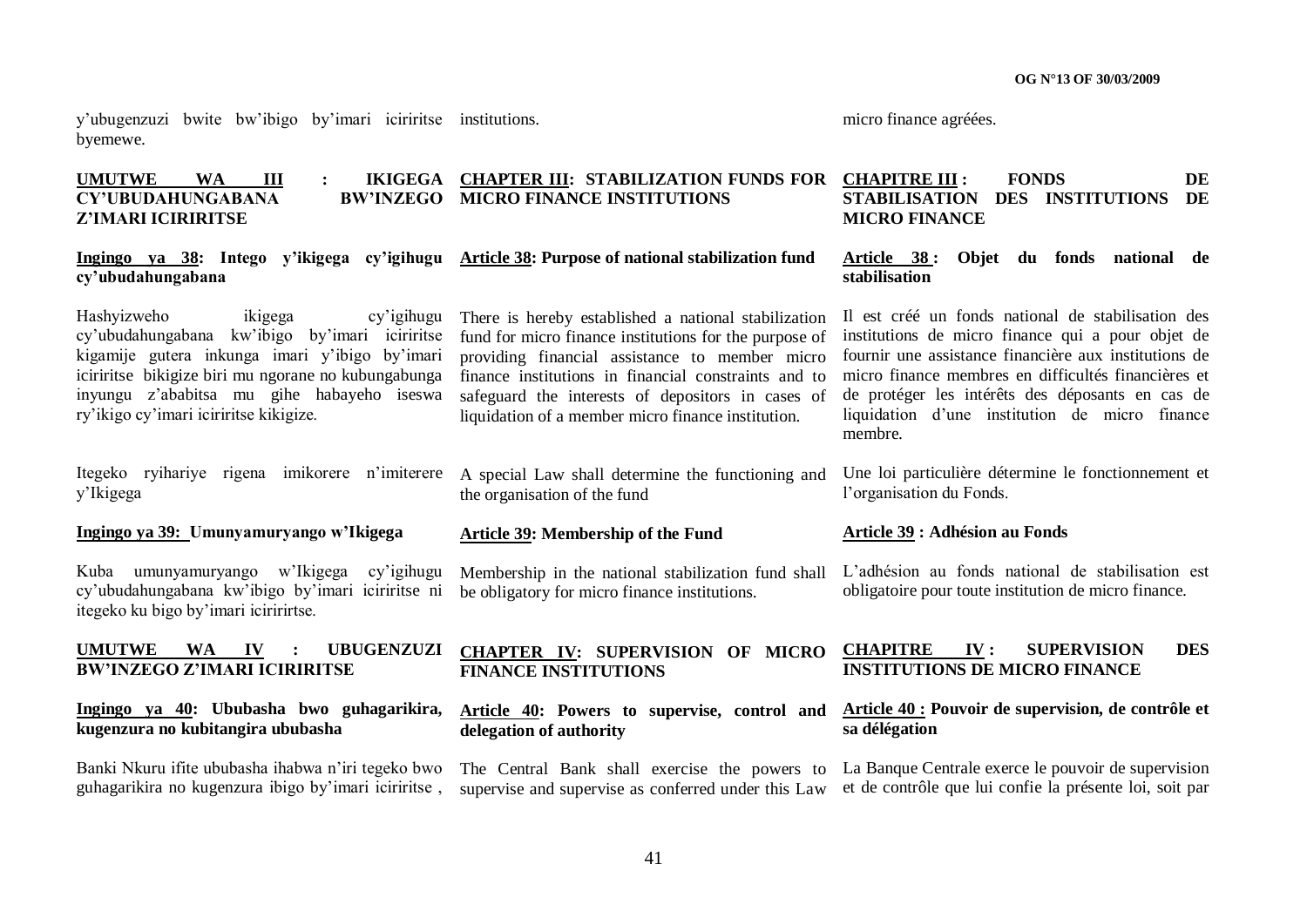ibyikoreye ubwayo, ibicishije ku wundi akabikora mu rwego rw"amasezerano agirana na Banki Nkuru.

Intumwa isabwa kubahiriza amasezerano n"amabwiriza atangwa na Banki Nkuru.

# **umurimo w"igenzura**

Ibigo by"imari iciritse bitegetswe kwemerera abagenzuzi boherejwe na Banki Nkuru kugenzura amafaranga babitse, impapuro zivunjwa amafaranga n'izindi mpeshagaciro kimwe n'ibitabo byabyo, inyandiko-mvugo, ibyemezo byakirirwaho amafaranga n'izindi nyandiko. Abagenzuzi bashobora guhabwa inyandiko y'umwimerere cyangwa kopi y'inyandiko basabye kugira ngo bajye kuyisuzumira mu biro bya Banki Nkuru ariko bagatanga icyemezo ko bayijyanye.

**UMUTWE WA V : INGINGO ZIHARIYE KU MAKOPERATIVE YO KUBITSA NO GUTANGA INGUZANYO**

## **ICYICIRO CYA MBERE: IMARI SHINGIRO N"AMAFARANGA Y"IGICUMBI**

**Ingingo ya 42: Imigabane ya koperative yo kuzigama no gutanga inguzanyo**

Imigabane muri koperative yo kuzigama no gutanga inguzanyo igomba kwishyurwa mu mafaranga.

contract with the Central Bank.

regulations issued by the Central Bank

# **Ingingo ya 41: Inyandiko zigezwa ku bashinzwe Article 41: Documents to be submitted to auditors**

Micro finance institutions shall be required to allow the auditors sent by the Central Bank to audit cash at hand, negotiable instruments and other authentic documents and their ledgers, minutes, receipts and all other documents. Auditors may be given originals or copies of the requested document for further analysis at the office of the Central Bank subject to acknowledgement that they have taken it.

**RESERVE FUNDS**

**cooperative**

paid in cash.

either on its own or through the intermediary of a elle-même, soit par l'intermédiaire d'un tiers agissant third party acting under the framework of a signed dans le cadre d"une convention avec la Banque Centrale.

The delegate is obliged to respect the agreements and Il est demandé à un mandataire de respecter les conventions et instructions de la Banque Centrale.

#### **Article 41 : Documents à soumettre à la mission de contrôle**

Les institutions de micro finance sont tenues de soumettre au contrôle des inspecteurs de la Banque Centrale ou de son mandataire, leurs encaisses, titres et valeurs en portefeuille, ainsi que leurs livres, procès-verbaux, reçus et autres documents. Les inspecteurs peuvent se faire délivrer, contre décharge, l'original ou copie de tout document pour analyse dans les locaux de la Banque Centrale.

#### **CHAPTER V: SPECIFIC PROVISIONS TO SAVINGS AND CREDIT COOPERATIVES CHAPITRE V : DISPOSITIONS PARTICULIERES AUX COOPERATIVES D"EPARGNE ET DE CREDIT**

**SECTION ONE: SHARE CAPITAL AND SECTION PREMIERE : CAPITAL SOCIAL ET FONDS DE RÉSERVE**

#### **Article 42: Shares in a savings and credit Article 42: Parts sociales d"une coopérative d"épargne et de crédit**

Shares in a savings and credit cooperative shall be Les parts sociales d'une coopérative d'épargne et de crédit doivent être payées en espèces.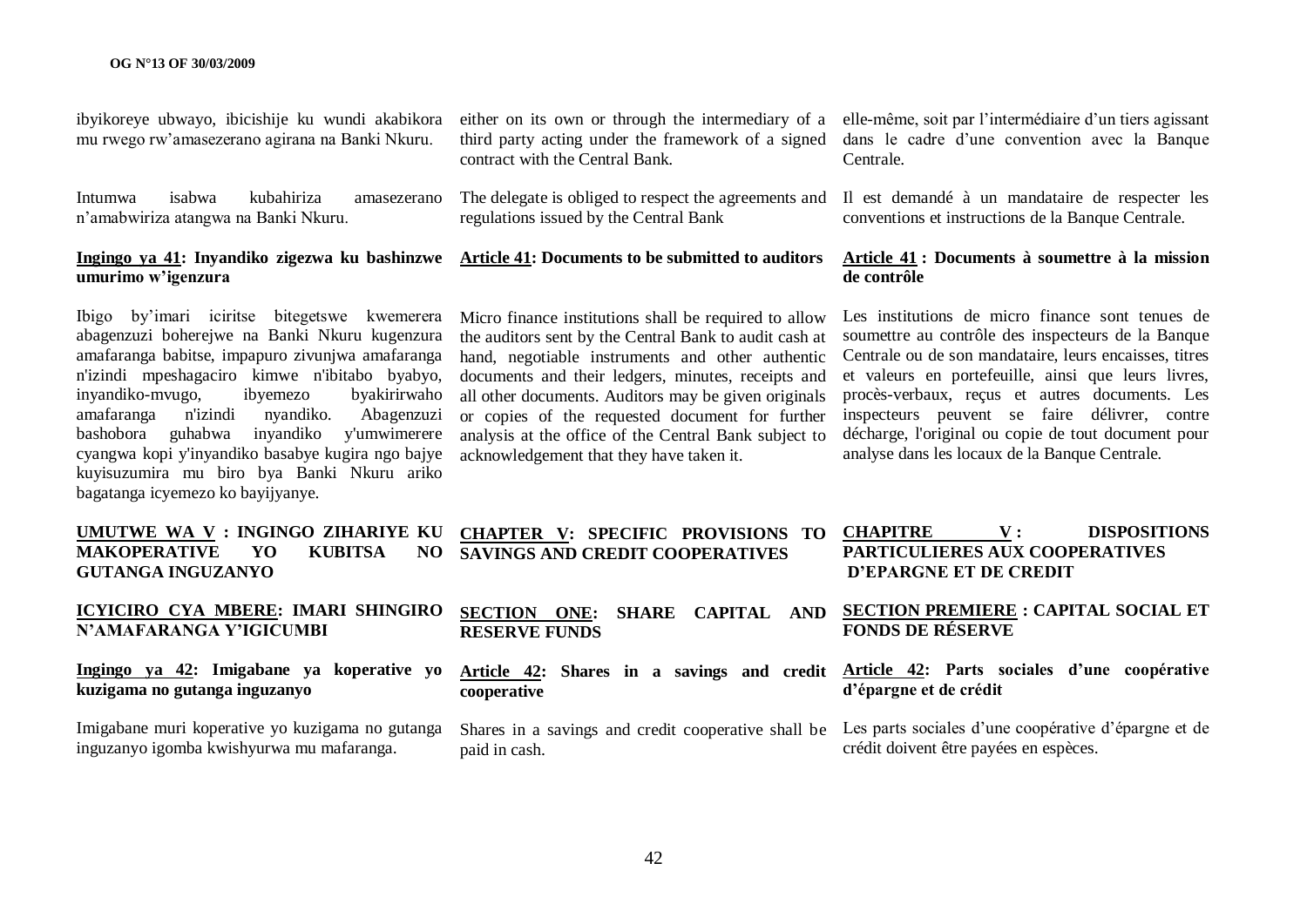#### **Ingingo ya 43: Kutagabana y"igicumbi**

Amafaranga y"igicumbi ntashobora kugabanywa n"abanyamuryango igihe cyose koperative igikora. Mu gihe cy"iseswa cyangwa cy"ivanwaho bya koperative yo kuzigama no gutanga inguzanyo, hakurikizwa ibiteganywa n"itegeko rigena ishyirwaho, imiterere

n"imikorere y"amakoperative mu Rwanda.

#### **Ingingo ya 44: Isaranganywa ry"umusaruro Article 44: Allocation of operating surplus w"ibyakozwe**

kigomba guhoranwa kitubahirije amabwiriza nyunganirategeko, umubare urengaho ugomba gushyirwa mu mafaranga y"igicumbi nyuma yo kwishyura imyenda koperative ibereyemo abandi bantu no gusibanganya igihombo cyose. Banki Nkuru ikoresheje amabwiriza nyunganirategeko igena ikigereranyo cy"umubare w"ikirenga ugomba kugumishwa mu mafaranga y"igicumbi igihe ari koperative igize ihuriro n"itarigize.

#### **ICYICIRO CYA 2: INSHINGANO MU BY"IMARI Z"IHURIRO**

#### **Ingingo ya 45: Inshingano y"Ihuriro yo gusibanganya igihombo cya koperative yo kuzigama no gutanga inguzanyo igize ihuriro**

Ihuriro rifite inshingano yo gusibanganya igihombo A union shall be obliged to cover the operating

# **funds**

Reserve funds shall not be shared among members at any time the cooperative is still operational. In case of liquidation or dissolution of a savings and credit cooperative, the provisions of the Law establishing the organization of cooperatives in Rwanda shall apply.

Igihe cyose igipimo cy'umutungo bwite nyakuri In so far as the net equity capital ratio maintained does not comply with Central Bank regulations, any surplus shall, after payment of the debts of the cooperative and discharge of any deficit, be integrated into the reserve fund. The Central Bank shall set by regulation the proportion of the surplus that must be maintained in the reserve fund in the case of a cooperative that is a member of a union and in the case of cooperative that is not a member of a union.

### **SECTION 2: FINANCIAL RESPONSIBILITIES OF A UNION**

**Article 45: Obligation of the union to cover the cooperative**

#### **Article 43: Prohibition against sharing reserve Article 43 : Interdiction du partage du fonds de réserve**

Le fonds de réserve ne peut en aucune façon être partagé entre les membres tant que la coopérative d"épargne et de crédit reste opérationnelle. En cas de liquidation ou de dissolution de la coopérative d"épargne et de crédit, les dispositions pertinentes sur le partage du fonds prévues par la loi portant création, organisation et fonctionnement des coopératives au Rwanda s"appliquent.

#### **Article 44: Affectation du produit d"exploitation**

Tant que le ratio des fonds propres nets à être maintenus ne respecte pas les règlements de la Banque Centrale, les excédents doivent, après paiement des dettes de la coopérative et apurement de tout déficit, être affectés en totalité au fonds de réserve. La Banque Centrale fixe par règlement la proportion des excédents à être maintenu au fonds de réserve dans le cas d'une coopérative membre d'une union et celle non membre d"une union.

#### **SECTION 2 : RESPONSABILITES FINANCIERES DE L"UNION**

### **operating deficit of a member savings and credit déficit d"opération d"une coopérative d"épargne et Article 45 : Obligation de l"union de combler le de crédit membre**

gikozwe n'iyo koperative. Iyo nshingano imara igihe deficit of a member savings and credit cooperative. d'opération d'une coopérative d'épargne et de crédit Une union a l"obligation de combler le déficit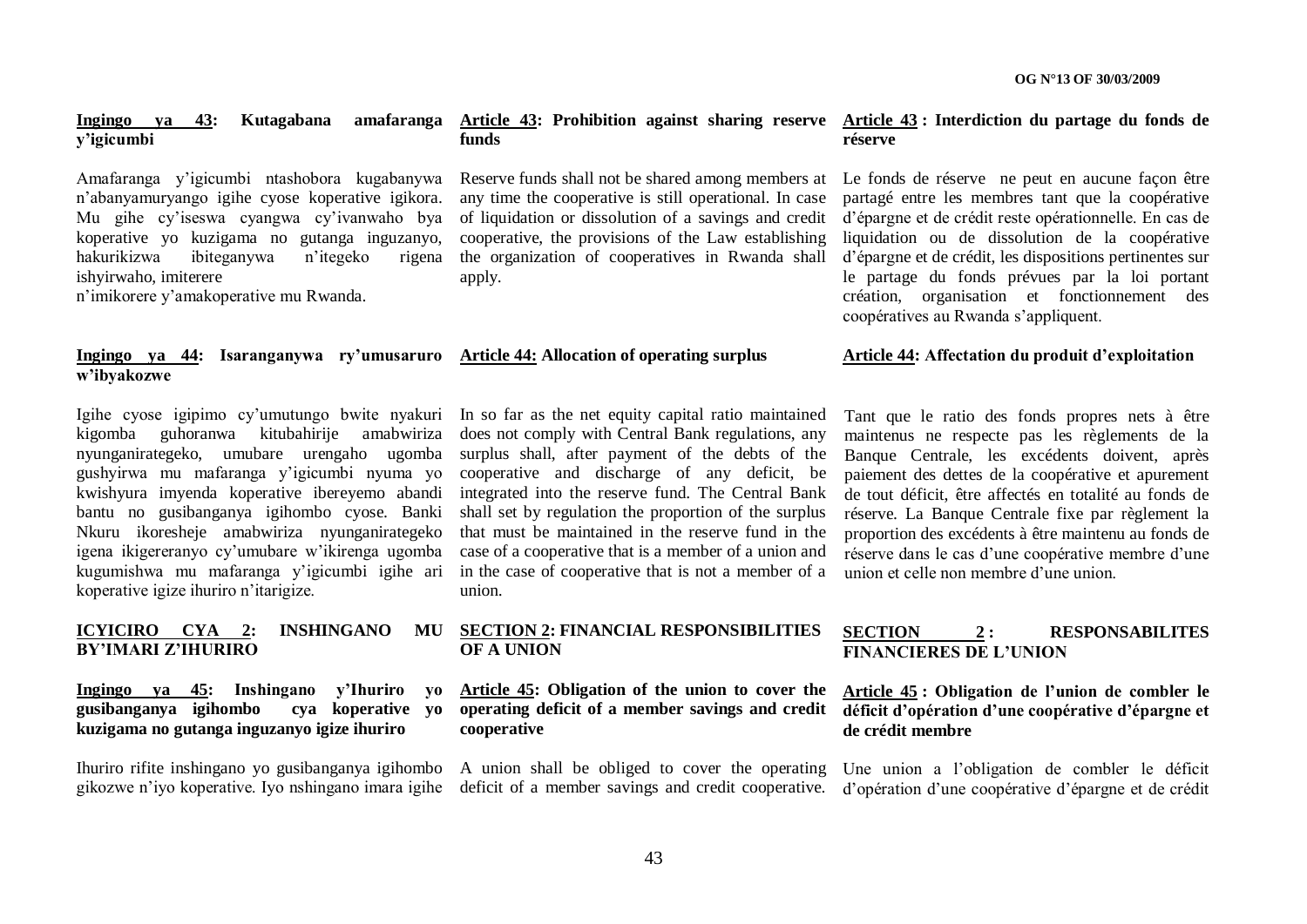kitarenze amezi cumi n"abiri (12).

Ihuriro rigomba gushaka uburyo bwo gukumira ibikorwa bibangamira imicungire myiza y"ubushishozi ya za koperative zo kuzigama no gutanga inguzanyo bifatanyije.

#### **Ingingo ya 46: Gukurwa mu Ihuriro kwa koperative**

Koperative yo kuzigama no gutanga inguzanyo ifashe icyemezo cyo kwitandukanya n"ihuriro cyangwa ifatiwe icyemezo n"ihuriro bifatanyije cyo kurikurwamo igomba kubanza kubyemererwa na Banki Nkuru.

Banki Nkuru ntishobora kwemera ko ikigo cy"imari iciritse gihindura ubufatanye kereka iyo uko kwitandukanya bitagira ingaruka mbi imikorere y"uruhererekane.

#### **Ingingo ya 47: Urwego rw"imari rwisumbuye**

Ihuriro cyangwa ishyirahamwe ry"amakoperative An union or federation of cooperatives may set up a bishobora kwishyiriraho urwego rw"imari rwisumbuye. Urwego rw"imari rushobora gukora imirimo ya banki rubanje kubyemererwa na Banki Nkuru kandi hujujwe ibyangombwa igena.

#### **Ingingo ya 48: Ububasha bw"urwego rw"imari**

Mu gukora imirimo yarwo, urwego rw"imari rubikorana cyangwa rubikorera amakoperative agize

Such a responsibility shall last for a period not membre. La durée de cette obligation ne peut exceeding twelve (12) months.

management of its affiliated savings and credit coopératives d"épargne et de crédit affiliées. cooperatives.

# **cooperative from a union**

A savings and credit cooperative that decides to Une coopérative d"épargne et de crédit qui décide de disaffiliate from a union or that is subject to an exclusion order by a union with which it was affiliated must obtain prior authorization from the affiliée doit obtenir une autorisation préalable de la Central Bank.

operations of the network.

#### **Article 47: Higher financial organ**

higher financial organ. The financial organ may exercise certain banking activities with prior authorization and under conditions defined by the Central Bank.

#### **Article 48: Powers of the financial organ**

may, with respect to or the profit of the union,

dépasser douze (12) mois.

The union shall provide measures to limit prejudicial L"union doit se doter des moyens pour limiter les actions that could impair sound and prudent actes préjudiciables à la gestion saine et prudente des

#### **Article 46: Disaffiliation of a savings and credit Article 46: Désaffiliation d"une coopérative d"épargne et de crédit**

se désaffilier d'une union ou qui fait l'objet d'une décision d'exclusion par l'union à laquelle elle est Banque Centrale.

The Central Bank shall not accept a change of La Banque Centrale ne peut accepter le changement affiliation of a micro finance institution unless the d'affiliation d'une institution de micro finance que si disaffiliation does not have a negative effect on the cette désaffiliation ne met pas en danger le fonctionnement du réseau.

### **Article 47 : Organe financier supérieur**

Une union ou fédération peut se doter d"un organe financier secondaire. L"organe financier peut exercer certaines activités de banque sur autorisation préalable et dans les conditions définies par la Banque Centrale.

#### **Article 48 : Compétence de l"organe financier**

iryo huriro, kimwe n'ishyirahamwe iryo huriro cooperatives that are members of the union as well as coopératives qui sont membres de cette union de In the exercise of its functions, the financial organ Dans le cadre de l'exercice de ses fonctions, l'organe financier peut, à l"égard ou au profit de l"union, des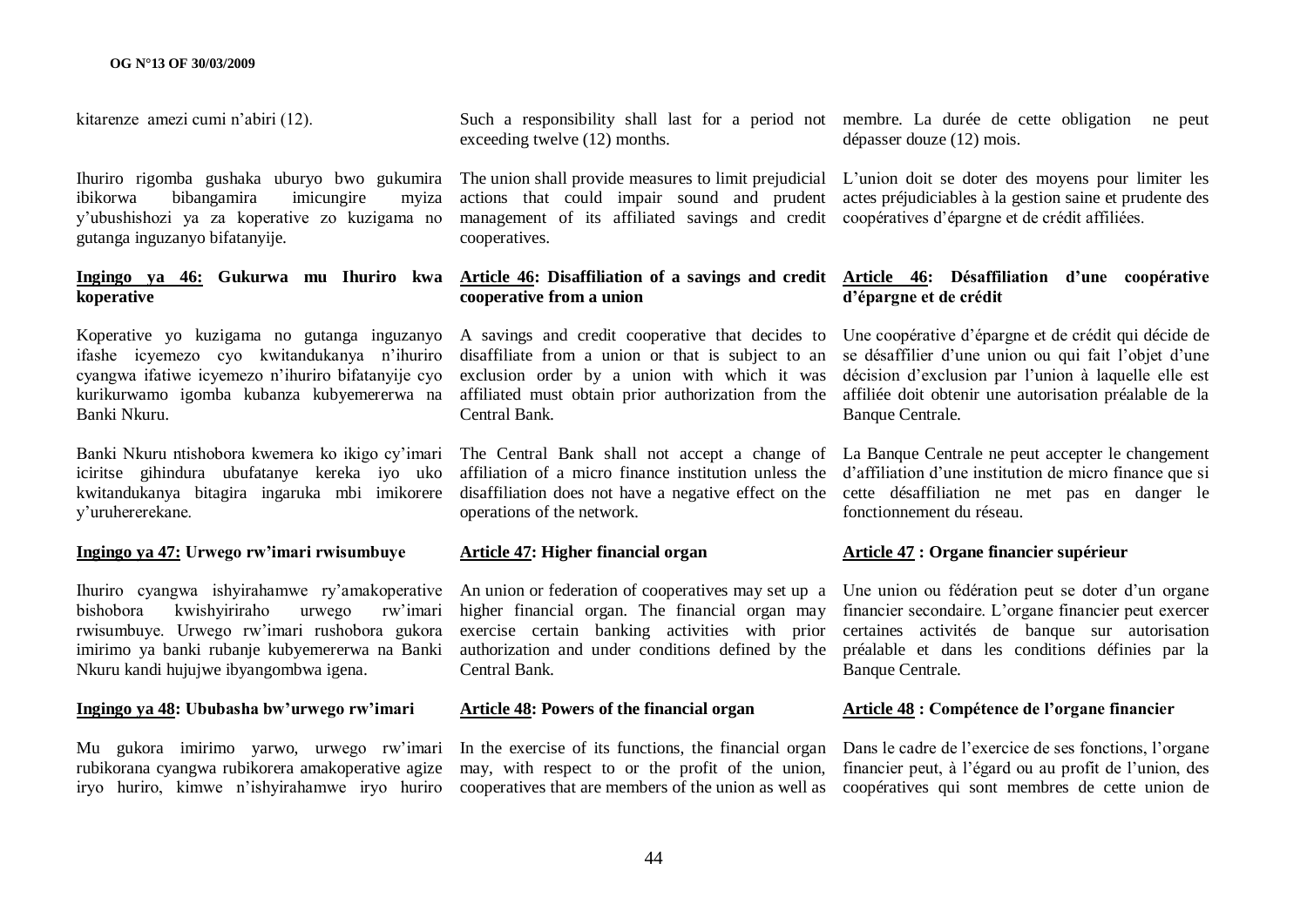biteye:

- 1. gukora nk"umukozi w"ihwanyabwishyu no kubyongerera imari yo gukoresha;
- 2. kugira uruhare rwo kubibonera amafaranga akenewe no kubigeza ku bwisungane mu by"imari;
- 3. gukusanya imari ituruka hanze n"ubufatanye mu bya tekiniki;
- 4. kwakira amafaranga ya rubanda no kugira uruhare mu gushora mu bikorwa umutungo wakusanyijwe;
- 5. kubitsa amafaranga no gutanga inguzanyo;
- 6. gushora imari ku buryo bwose.

rushobora gushyira ku isoko impapuro zivunjwa amafaranga no kuguza amafaranga mu buryo buteganyijwe n"amategeko abigenga.

## **UMUTWE WA VI: IBYEMEZO MYITWARIRE, IBIHANO N'IJURIRA BIGO BY"IMARI ICIRIRITSE**

#### **Ingingo ya 49: Ibihano by"imyitwarire mibi**

Iyo ikigo cy"imari iciriritse kinyuranyije cyangwa kitubahirije ibiteganywa n"iri tegeko cyangwa amabwiriza aryubahiriza gihanishwa ibihano bikurikira, hakurikijwe uburemere bw'ikosa:

1. kwihanangirizwa mu nyandiko;

where applicable:

- 1. exercise the role of compensation agent and ensure refinancing;
- 2. contribute to ensure liquidity and ensure financial solidarity;
- 3. mobilize external financing or technical assistance;
- 4. accept deposits from the general public and contribute to investing the resources mobilized;
- 5. accept all deposits and make all loans;
- 6. proceed with all investments.

applicable laws.

# **CHAPTER VI: DISCIPLINARY MEASURES, PENALTIES AND RECOURSE REGARDING MICRO FINANCE INSTITUTIONS**

#### **Article 49: Disciplinary measures and recourse**

If a micro finance institution acts contrary to provisions of this Law or any implementing rules, it shall be subject to the following measures in accordance with its degree**:**

1. warning in writing;

ririmo, urwego rw'imari rushobora igihe ari uko of the federation of which the union is a member, même que de la fédération dont cette union est membre, le cas échéant:

- 1. exercer un rôle d"agent de compensation et assurer leur refinancement ;
- 2. contribuer à assurer leur liquidité et assurer leur solidarité financière ;
- 3. mobiliser des financements extérieurs ou une assistance technique ;
- 4. recevoir des dépôts du public et contribuer aux placements des ressources mobilisées ;
- 5. effectuer tous dépôts et consentir tous prêts ;
- 6. procéder à tout investissement.

Kugira ngo rugere ku ntego zarwo, urwego rw"imari In order to achieve its goals, the financial organ may Pour réaliser ses objectifs, un organe financier peut issue negotiable instruments and undertake émettre des titres et réaliser des emprunts aux borrowings under the conditions prescribed in the conditions prévues par les législations en vigueur en la matière.

# **CHAPITRE VI : MESURES DISCIPLINAIRES ET CORRECTIVES ET RECOURS APPLICABLES AUX INSTITUTIONS DE MICRO FINANCE**

#### **Article 49 : Mesures disciplinaires**

Les violations par une institution de micro finance des dispositions de la présente loi ou de ses textes d"application sont passibles, selon leur gravité, des mesures disciplinaires ci-après :

1. l'avertissement par écrit ;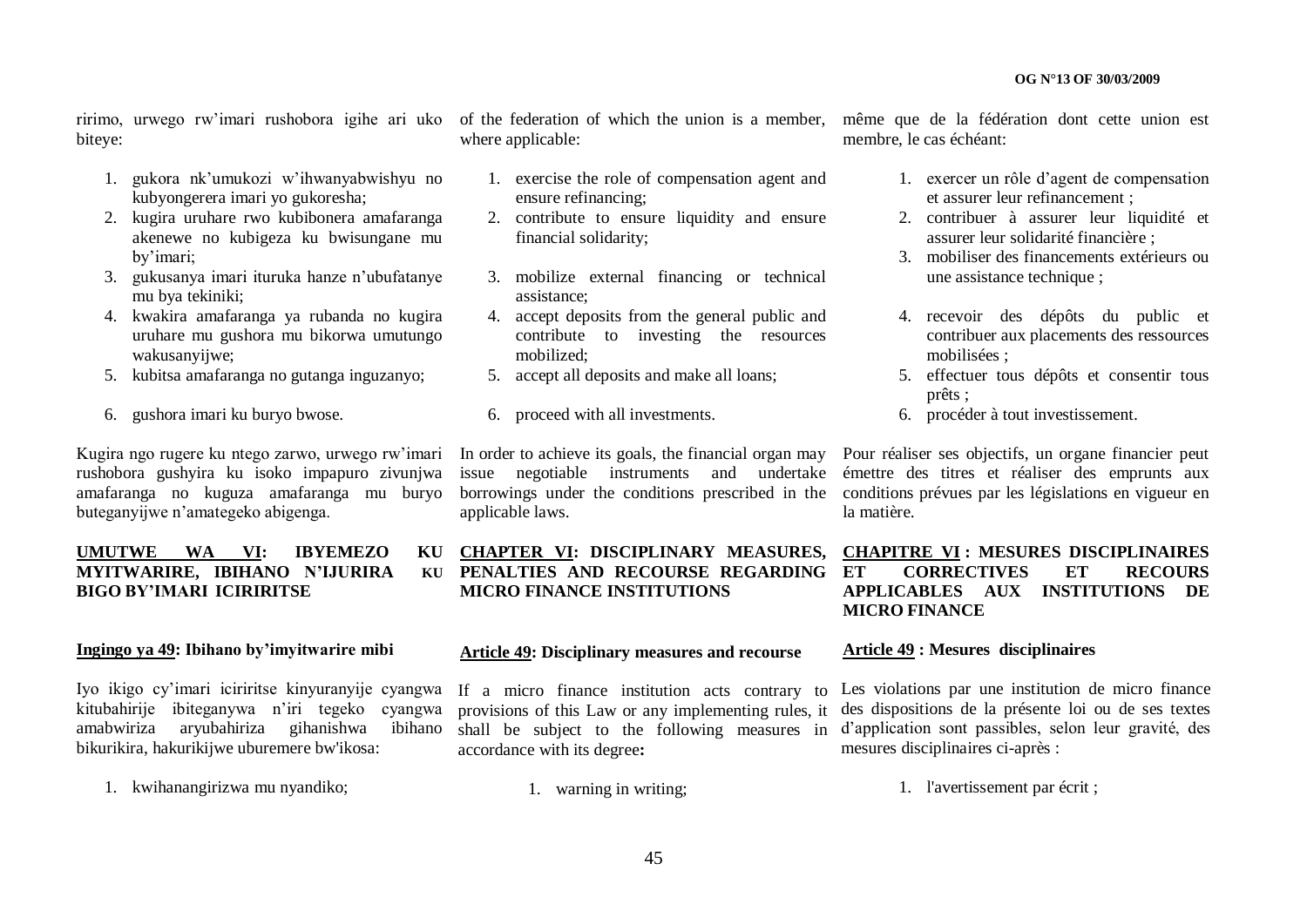- 2. kugawa mu nyandiko;
- 3. guhagarikirwa inkunga yose ya Banki Nkuru;
- 4. kubuzwa gukora imirimo imwe n'imwe cyangwa izindi nkomyi zose ku mirimo y"ikigo cy"imari iciriritse;
- 5. kwamburwa ububasha bwo kwemererwa guhuza abandi mu by'imari;
- 6. kwamburwa ukwemererwa gukora imirimo y'ikigo cy"imari iciriritse.

#### **Ingingo ya 50: Kwamburwa kwemererwa**

Kwamburwa ukwemererwa byemezwa na Banki Nkuru bisabwe n"ikigo cy"imari iciritse, cyangwa nta mpaka iyo ikigo cy"imari iciriritse bireba:

- 1. kitacyujuje ibya ngombwa ukwemererwa gushingiraho;
- 2. kitatangiye gukora imirimo cyemerewe mu mezi cumi n"abiri (12) akurikira umunsi cyemereweho;
- 3. cyemerewe hashingiye ku byagaragajwe bitari ukuri;
- 4. imiterere y"imari y"ikigo cy"imari iciriritse ituma biba ngombwa;
- 5. ikigo cy"imari iciriritse gifite icyicaro mu mahanga cyatakaje ukwemererwa cyangwa cyafatiwe icyemezo cyo guseswa mu gihugu cy"inkomoko.

# **Ingingo ya 51 : Guhanagurwa ku rutonde**

Ukwambura ukwemererwa bigaragazwa

- 2. blame in writing;
- 3. suspension of any assistance from the Central Bank;
- 4. prohibition against carrying out certain operations or any other limits to the exercise of its activities;
- 5. withdrawal of its status as a licensed intermediary;
- 6. withdrawal of licence**.**

#### **Article 50: Licence withdrawal**

institution:

- 1. does not fulfill the conditions for obtaining a license;
- 2. has not commenced licenced activities with in twelve(12) months following the day the license was issued;
- 3. has obtained a license based on false declarations;
- 4. has a financial situation deemed non satisfactory by the Central Bank;
- 5. is a micro finance institution with a foreign head office which lost its license or was subject to liquidation in the country of orgin.

# **Article 51: Removal from the list**

The withdrawal of a license shall be indicated by Le retrait de l'agrément est constaté par la radiation

- 2. le blâme par écrit ;
- 3. la suspension de tout concours de la Banque Centrale :
- 4. l'interdiction d'effectuer certaines opérations ou toutes autres limitations dans l'exercice de ses activités ;
- 5. le retrait de la qualité d'intermédiaire agréé ;
- 6. le retrait de l'agrément**.**

#### **Article 50: Retrait de l"agrément**

The withdrawal of a license shall be approved by the Le retrait de l'agrément peut être prononcé par la Central Bank upon request by the micro finance Banque Centrale à la demande de l"institution de institution or automatically when the concerned micro finance ou d'office lorsque l"institution concernée:

- =
- 1. ne remplit plus les conditions pour l'obtention d'agrément ;
- 2. n"est pas effectivement opérationnelle dans un délai de 12 mois après l"octroi de l"agrément ;
- 3. a reçu l"agrément sur base des fausses déclarations;
- 4. a une situation financière jugée non satisfaisante par la Banque Centrale;
- 5. est une institution de micro finance dépendante de son siège à l"étranger qui perd son agrément ou qui fait l"objet de mesures de liquidation dans son pays d"origine.

### **Article 51: Radiation sur la liste**

46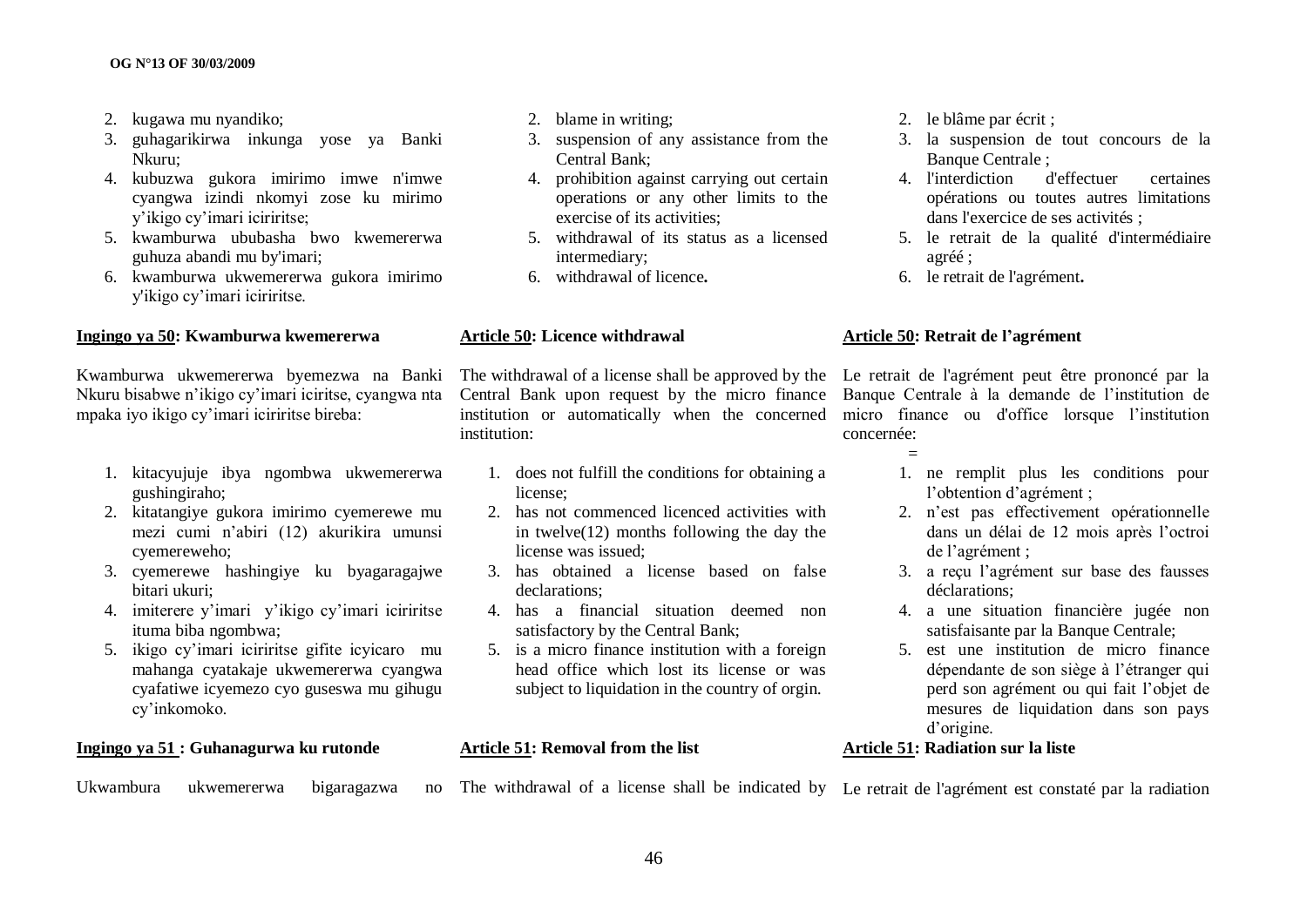guhanagurwa ku rutonde rw"ibigo by"imari iciriritse. Banki Nkuru ibinyujije mu Igazeti ya Leta imenyesha abaturage iryo hanagurwa. Amafaranga abigendaho atangwa n"ikigo cy"imari iciriritse bireba.

ukwemererwa kiraseswa hakurikijwe ibiteganywa dissolved in accordance with provisions of this Law. muri iri tegeko.

**Ingingo ya 52: Guhanwa kw"abayobozi**

Iyo Banki Nkuru ibona ko abantu bafite uruhare mu butegetsi, mu buyobozi, mu micungire y"ikigo uburemere bw"amakosa yabo:

- a) kwihanangirizwa
- b) guhagarikwa by' agateganyo;
- c) kwirukanwa nta mpaka.

### **Ingingo ya 53: Ibihano mu mafaranga bihabwa ibigo by"imari iciriritse**

Banki Nkuru ifite ububasha bwo guteganya mu mabwiriza nyunganirategeko ibihano mu mafaranga bihabwa ibigo by"imari iciriritse igihe bitubahirije amabwiriza yatanze n'ibyemezo yafashe. Ibyo bihano bifatwa mu mwanya w"ibivugwa mu ngingo ya 50 n"iya 51 cyangwa byiyongereyeho. Umubare w'amafaranga acibwa kuri buri gihano uhinduka bitewe n'ubwoko n'uburemere bw'ikosa, hakurikijwe igipimo kigenwa na Banki Nkuru.

removal from the list of licensed micro finance sur la liste des institutions de micro finance agréées. institutions. The Central Bank through an official gazette of the Republic shall inform the general public of the withdraw. Fees related thereof shall be borne by the micro finance institution concerned.

#### **Article 52: Sanctions for managers**

b) suspension;

c) automatic dismissal.

cy'imari iciriritse bakoze ibinyuranye n'iri tegeko a micro finance institution have infringed the direction ou à la gestion d'une institution de micro cyangwa amabwiriza yo kuryubahiriza, bashobora provisions of this Law or rules governing its finance, ont violé les dispositions de la présente loi ou gufatirwa ibyemezo bikurikira hakurikijwe application, such persons shall be liable, according to ses textes d"application, elles sont passibles, selon la If the Central Bank determines that persons who have Lorsque la Banque Centrale constate que les a role in administration, direction, or management of the degree of corresponding seriousness, to the gravité, des mesures disciplinaires ci-après : following disciplinary measures: a) warning;

a) l"avertissement ; b) la suspension temporaire ;

c) la démission d'office.

#### **Article 53: Monetary sanctions given to micro finance institutions Article 53: Sanctions pécuniaires**

The Central Bank is empowered to set by regulation, monetary penalties for micro finance institutions that violate provisions of its regulations, directives or decisions. These penalties shall be pronounced either in lieu or in addition to sanctions prescribed in Articles 50 and 51. The amount corresponding to each penalty shall be based on the nature and seriousness of the breach of the rules, in accordance with the standard set by edict of the Central Bank.

La Banque Centrale est habilitée à fixer par règlement, des pénalités pécuniaires auxquelles s'exposent les institutions de micro finance en cas de violation des dispositions de ses règlements, instructions et décisions. Ces pénalités sont prononcées, soit à la place, soit en sus des sanctions prévues aux articles 50 et 51. Le montant correspondant à chaque pénalité varie selon la nature et la gravité du manquement, conformément à un

La radiation est portée à la connaissance du public à la diligence de la Banque Centrale par la publication au Journal Officiel. Les frais qui en découlent sont à la charge de l"institution de micro finance radiée.

Ikigo cy"imari iciriritse cyose cyambuwe Any micro finance institution that is delisted shall be Toute institution de micro finance dont l'agrément est retiré entre en liquidation conformément aux dispositions de la présente loi.

#### **Article 52 : Sanctions à l"encontre des dirigeants**

personnes qui participent à l'administration, à la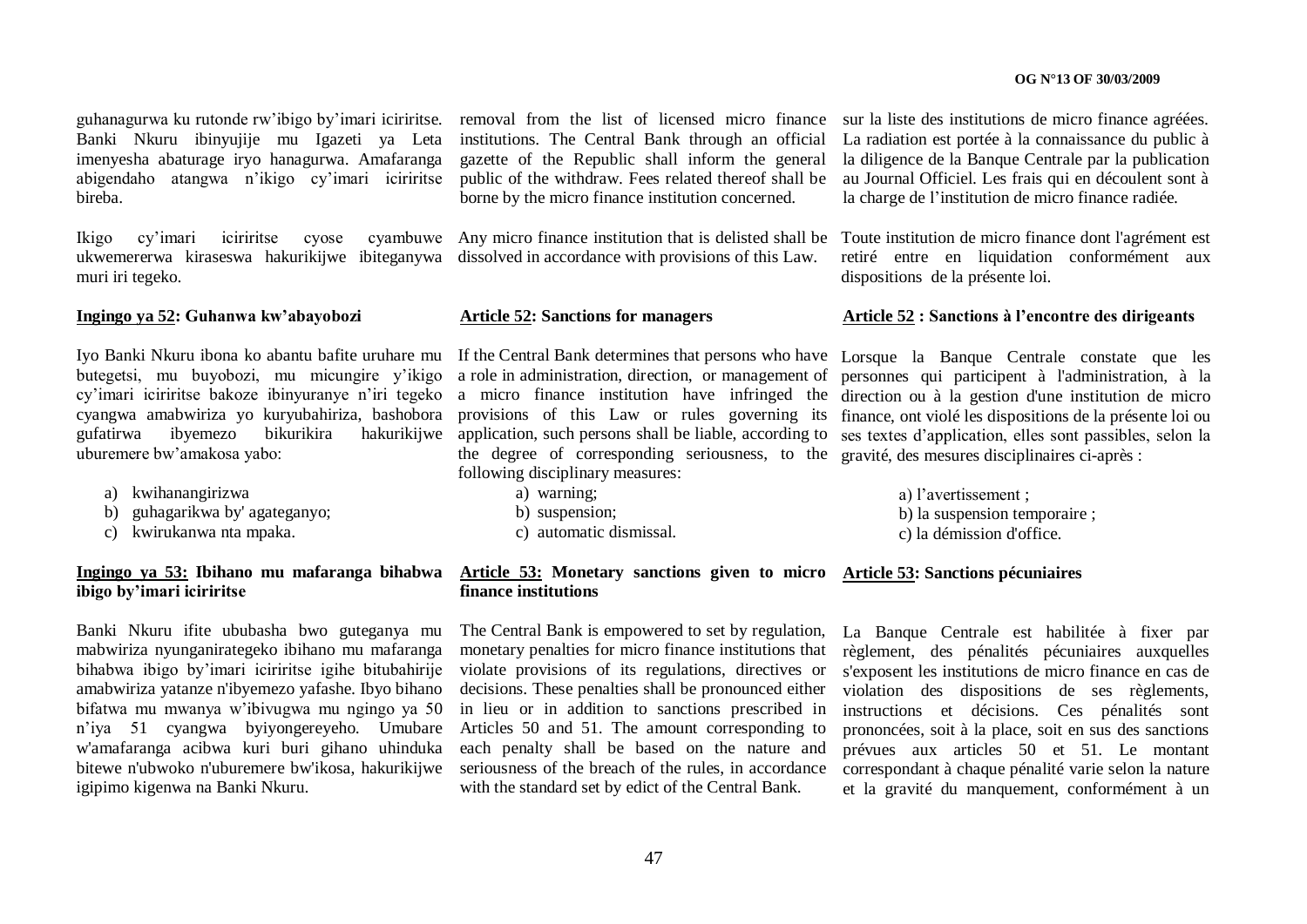Amafaranga akomotse kuri ibyo bihano ahabwa Banki Nkuru akuwe nta mpaka kuri konti y"ikigo cy"imari iciriritse bireba, bitaba ibyo hagakoreshwa ifatiratambama ribanzirizwa n'inyandiko nteguza yonyine inyujijwe ku muhesha w'inkiko. Nta gihano gishobora kujya hejuru ya gatanu ku ijana (5%) by'umubare ntarengwa wo hasi w'imari shingiro itegetswe ku kigo cy"imari iciriritse.

# **Nkuru**

Iyo ikigo cy"imari iciriritse cyangwa umuntu bireba batemeye ibyemezo byafashwe na Banki Nkuru hakurikijwe ingingo ya 50 n"iya 52, bashobora kujuririra Komisiyo yabigenewe ishyirwaho na Minisitiri ufite imari mu nshingano ze. Iyo Komisiyo igizwe n"abantu batatu (3) bigenga b"inzobere mu mari, ubukungu n"amategeko .

Iteka rya Minisitiri ufite imari mu nshingano ze rigena imikorere ya Komisiyo n"ibigenerwa abayigize.

#### **Ingingo ya 55: Gahunda yo kwivugurura**

Iyo bigaragaye ko ikigo cy"imari iciriritse kigomba kuvugururwa , Banki Nkuru isaba abagize Inama y'Ubuyobozi b"icyo kigo kuyigezaho gahunda yo kukivugurura. Iyo, iyo gahunda itanogeye Banki

The sums from the penalties shall be given by the Les sommes représentant ces pénalités sont account of the concerned micro finance institution at is served by a bailiff. No penalty shall exceed five percent (5%) of the required minimum capital of the micro finance institution.

# **decisions**

person contests against decisions taken by the Banque Centrale en vertu des articles 50 et 52**,** Central Bank in accordance with Article 50 and 52, l'institution de micro finance ou la personne they may lodge an appeal before an ad-hoc concernée peut former recours devant une commission set up by the Minister in charge of commission *ad hoc* mise sur pied par le Ministre finance. This commission shall be composed of three (3) independent financial, economic and legal commission est composée de trois (3) personnes experts.

allowances accorded to its members.

#### **Article 55: Restructuring Program**

barème édicté par la Banque Centrale.

Central Bank through automatic withdrawal from the recouvrées en faveur de la Banque Centrale par débit the Central Bank or by garnishment after a summon finance concernée ouvert dans ses livres ou, à défaut, automatique du compte de l"institution de micro par saisie-arrêt après simple sommation notifiée par voie d'huissier. Aucune pénalité ne peut être supérieure à cinq pour cent (5%) du capital minimum auquel est assujetti l"institution de micro finance.

#### **Ingingo ya 54: Kujuririra ibyemezo bya Banki Article 54: Recourse against Central Bank Article 54: Recours contre les décisions de la Banque Centrale**

Where the micro finance institution or the concerned En cas de contestation d'une sanction prise par la ayant les finances dans ses attributions. Cette indépendantes experts en finances, économie et droit.

An Order of the Minister in charge of finance shall Un arrêté du Ministre ayant les finances dans ses determine the functioning of the commission and the attributions détermine le fonctionnement de la Commission et les avantages accordés à ses membres.

#### **Article 55 : Plan de redressement**

Nkuru, ishyiraho amabwiriza akurikizwa mu gukora restructuring plan of the micro finance institution. If redressement. Lorsque la Banque Centrale n'est pas Where it is clear that a micro finance institution is Lorsque la situation d'une institution de micro obliged to carry out any restructuring, the Central finance l'exige, la Banque Centrale demande aux Bank shall request the members of the Board of membres de son Conseil d"Administration de lui Directors of the institution to submit for approval a soumettre, pour approbation, un plan de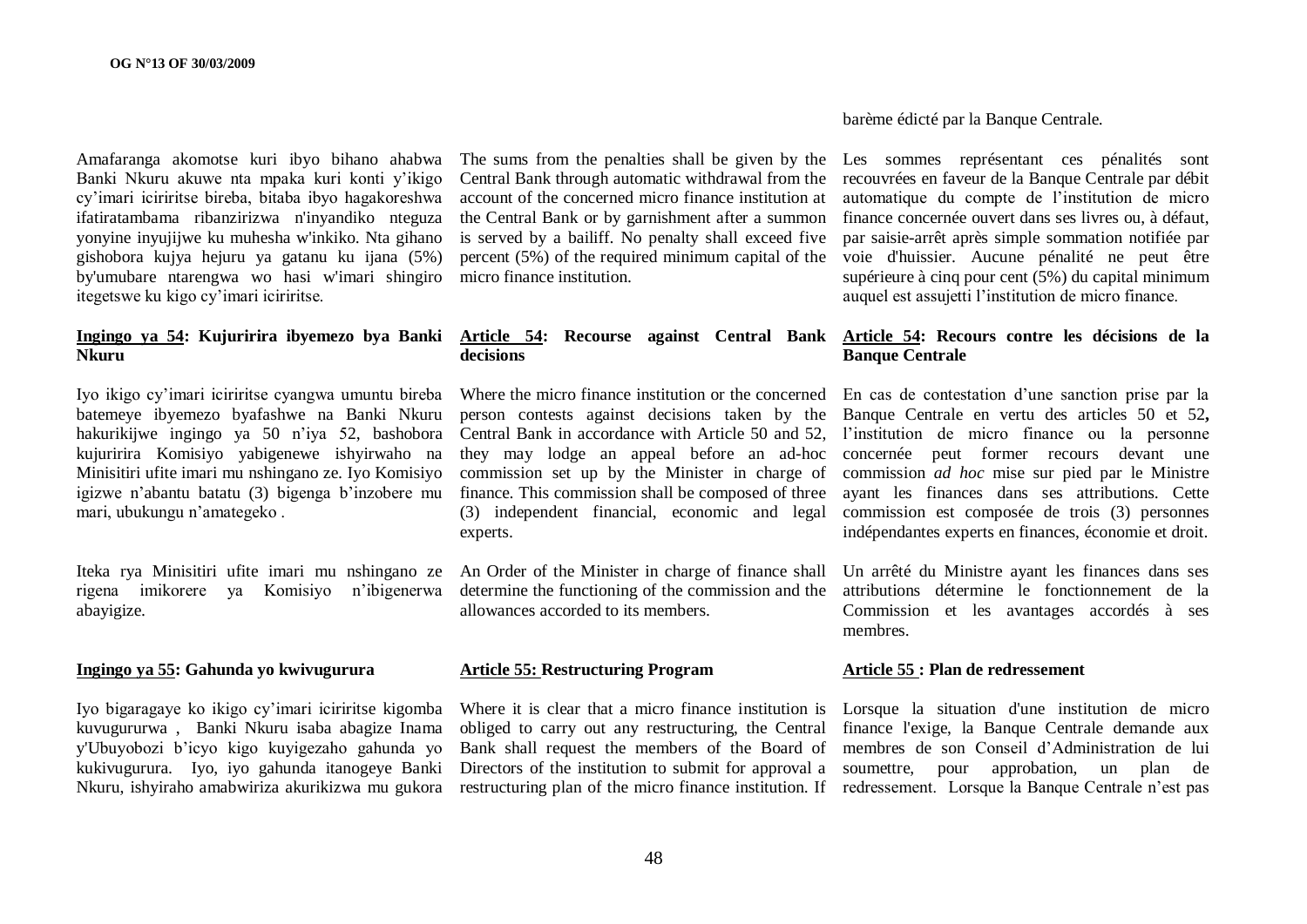ivugurura ikabikora yitaye ku cyiciro cy"ikigo cy"imari iciriritse.

#### **Ingingo ya 56: Ishyirwaho ry"intumwa idasanzwe**

Banki Nkuru ishobora gufata icyemezo cyo gushyiraho intumwa idasanzwe mu kigo cy"imari iciriritse iyo bigaragaye ko:

- 1. ikigo cy"imari iciriritse cyica ibikubiye muri iri tegeko, kimwe no mu mabwiriza yo kuryubahiriza;
- 2. ikigo cy"imari iciriritse kitubahiriza ibyerekeye kwemererwa;
- 3. imiterere y"imari y"ikigo cy"imari iciriritse itumye biba ngombwa;
- 4. ikigo cy"imari iciriritse gifite imigenzereze yatuma kigwa mu ngorane ziteye inkeke;
- 5. ikigo cy"imari iciriritse gikora ibikorwa by"iyezandonke;
- 6. ikigo cy"imari iciriritse kibangamira ibikorwa by"igenzura bya Banki Nkuru;
- 7. ikigo cy"imari iciriritse kibangamira ibikorwa by"umugenzuzi w"imari uturuka hanze;
- 8. imiterere y"ikigo cy"imari iciriritse ishobora guhungabanya inyungu z"abayibikijemo;

the program is not satisfactory to the Central Bank, it satisfaite du plan de redressement, elle édicte les carry out the restructuring in consideration of the de la catégorie de l"institution de micro finance. category of the micro finance instittion.

shall set up regulations to be followed in order to instructions applicables au redressement compte tenu

#### Article 56: Appointment of **commissioner Article 56 : Nomination du commissaire spécial**

The Central Bank may take a decision of appointing a special commissioner in a micro finance institution when it has been established that:

- 1. the micro finance institution has violated the provisions of this Law as well as regulations for its application;
- 2. the micro finance institution is not complying with the conditions of its licensing;
- 3. the financial situation of the micro finance institution requires intervention;
- 4. the micro finance institution engages in risky and dangerous financial practices;
- 5. the micro finance institution engages in money laundering;
- 6. the micro finance institution obstructs supervision efforts of the Central Bank;
- 7. the micro finance institution obstructs execution of the work of external auditors;
- 8. the situation of the micro finance institution endangers the interests of the depositors;

La Banque Centrale peut nommer, par décision, un commissaire spécial auprès d"une institution de micro finance lorsqu"il est établi que :

- 1. l"institution de micro finance viole les dispositions de la présente loi, ainsi que celles de ses textes d"application;
- 2. l"institution de micro finance ne se conforme pas aux conditions d"agrément;
- 3. la situation financière de l"institution de micro finance l"exige ;
- 4. l"institution de micro finance se livre à des pratiques financières risquées et dangereuses;
- 5. l"institution de micro finance se livre aux actes de blanchiment des capitaux;
- 6. l"institution de micro finance entrave l"action de supervision de la Banque Centrale;
- 7. l"institution de micro finance entrave l"exécution des travaux des auditeurs externes;
- 8. la situation de l"institution de micro finance met en danger les intérêts des déposants;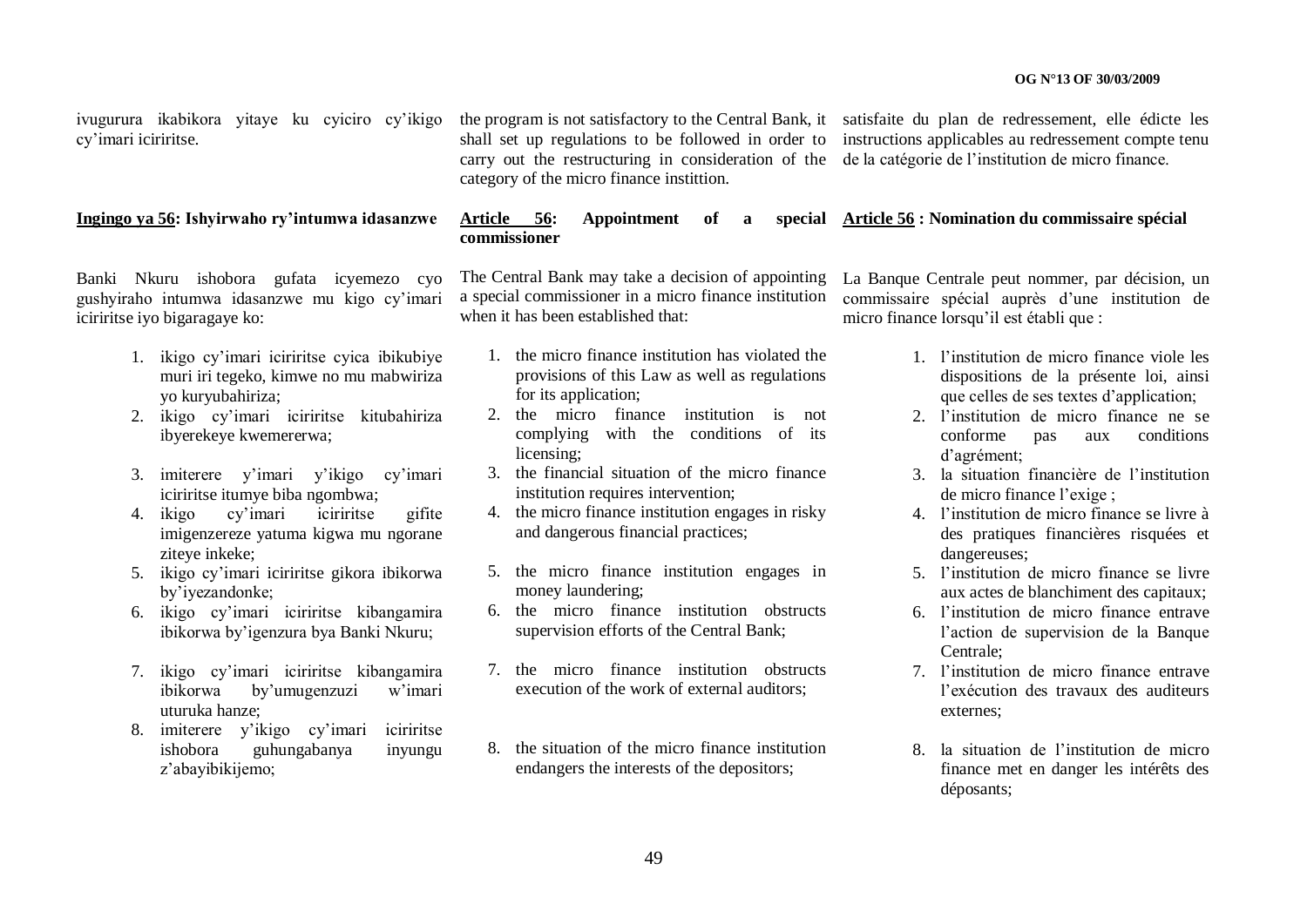9. ari ngombwa kubungabunga imiterere y"iby"imari muri rusange.

#### **Ingingo ya 57: Ububasha bw"intumwa idasanzwe**

Banki Nkuru ishingiye ku biteganywa n"iri tegeko kandi ikurikije uburemere bw"ibiteganyijwe mu ngingo ya 56, ishobora guha intumwa idasanzwe ubutumwa bumwe cyangwa bwinshi muri ubu several of the following missions: bukurikira:

- 1. gukora iperereza muri ikigo cy"imari iciriritse;
- 2. kubanza kwemeza ibyemezo, amabwiriza atangwa, amasezerano y"ubwumvikane n"ibindi bikorwa by"ikigo cy"imari iciriritse;
- 3. gucunga ikigo cy"imari iciriritse;
- 4. gusubira mu mitunganyirize y"ikigo cy"imari iciriritse.

Ububasha bw"intumwa idasanzwe busobanurwa mu nyandiko ya Banki Nkuru imushyiraho.

Nta witwaza inshingano y"ibanga ry"akazi ry"ikigo cy"imari iciriritse cyangwa ry"abandi bantu bakorana nayo ngo yimane ibyo asabwa n"intumwa idasanzwe.

#### **Ingingo ya 58: Ihinduka ry"ubutumwa bw"intumwa idasanzwe, ibihembo bye no kwifashisha impuguke**

9. it is necessary to ensure the stability of the overall micro finance sector.

#### **Article 57: Powers of the special commissioner**

The Central Bank, basing on the provisions of this Law, in consideration of the provisions of Article 56, may confer to the special commissioner one or

- 1. carry out investigations in the microfinance institution;
- 2. prior approval of decisions, measures, transaction contracts and other operations of the micro finance institution;
- 3. manage the micro finance institution;
- 4. reorganize the micro finance institution.

in the document of the Bank that appoints him or her.

No person shall act upon the pretext of a professional L"obligation au secret professionnel de l"institution secrecy of a microfinance institution or of any other persons to refuse to provide the necessary requirements to the special commissioner.

**specific expert**

9. il est indispensable d"assurer la stabilité du secteur de la micro finance dans son ensemble.

### **Article 57 : Compétence du commissaire spécial**

La Banque Centrale peut, en vertu des dispositions de la présente loi et en fonction de la gravité des circonstances établies à l"article 56, donner au commissaire spécial un ou plusieurs des mandats suivants :

- 1. mener une enquête auprès de l"institution de micro finance;
- 2. approuver préalablement les décisions, mesures, transactions et opérations de l'institution de micro finance:
- 3. gérer l"institution de micro finance;
- 4. réorganiser l"institution de micro finance.

Powers of the special commissioner shall be defined Les compétences du commissaire spécial sont définies dans l"acte de nomination de la Banque Centrale.

> de micro finance et des personnes qui entretiennent des rapports avec elle n"est pas opposable au commissaire spécial.

### **Article 58: Change of the mission of a special Article 58 : Modification du mandat du commissioner**, **remuneration and recourse to commissaire spécial, sa rémunération et recours à certaines expertises**

Banki Nkuru ishobora buri gihe cyose guhindura The Central Bank may at any time, change the La Banque Centrale peut, à tout moment, modifier le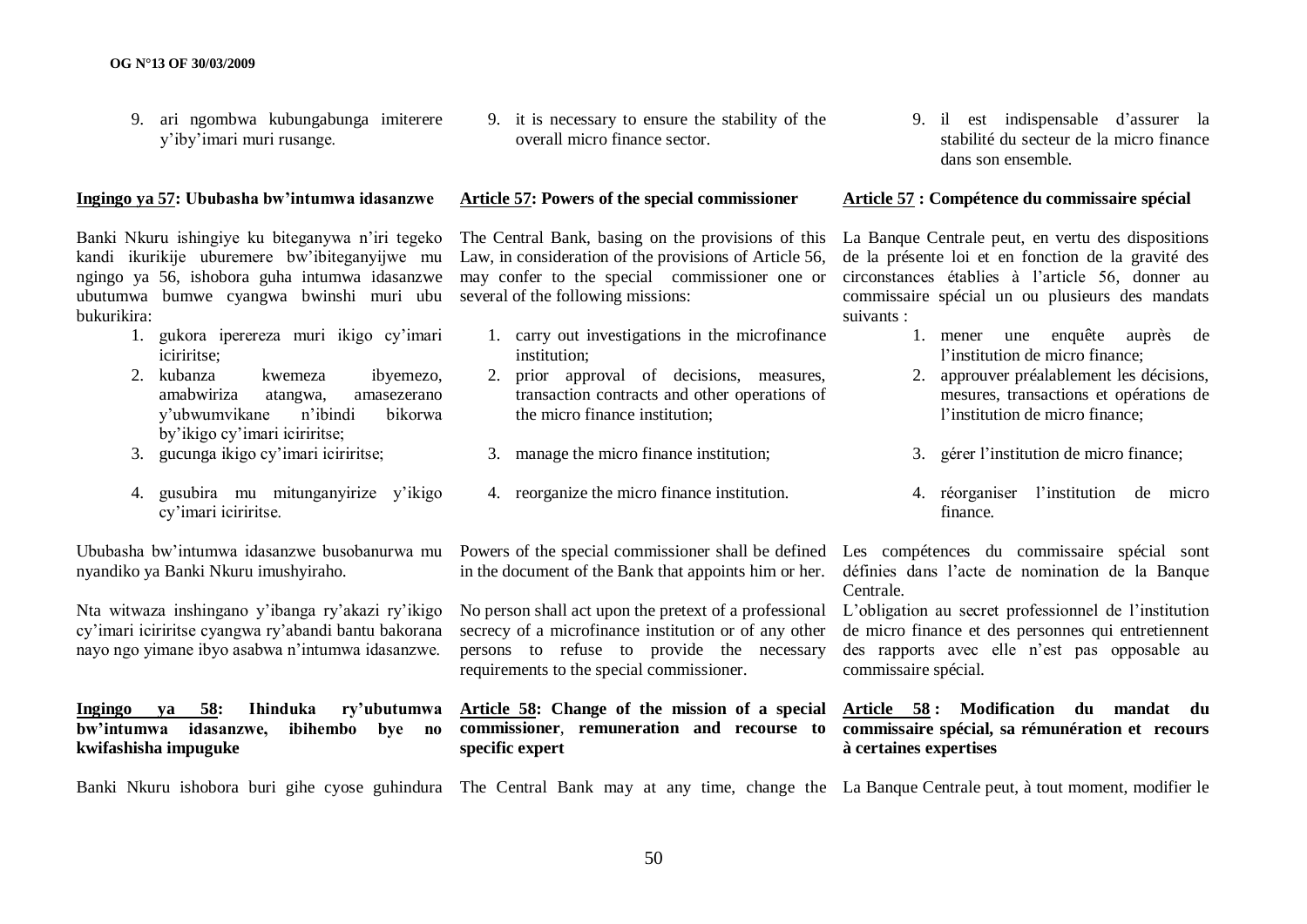ubutumwa bw'intumwa idasanzwe. Igena igihe mission of a special commissioner. The Central Bank mandat du commissaire spécial. Elle en fixe la durée bumara kandi ishobora kubuhagarika igihe icyo ari cyo cyose.

Mu rwego rw"ubutumwa bwayo, intumwa idasanzwe ifite uburenganzira bwo kwifashisha inzobere. Izo nzobere zaba ababaruramari, abagenzuzi baturuka hanze y"ikigo cy"imari iciriritse, abanyamategeko n"abandi bakenerwa kugira ngo bagere ku nshingano zabo.

Ikigo cy"imari iciriritse ni cyo cyishyura umushahara n"ibindi bigenerwa intumwa idasanzwe kubera akazi mu buryo bugenwa na Banki Nkuru, kimwe n"ibitangwa ku mirimo y"inzobere iba yifashishije.

#### **Ingingo ya 59: Ubutumwa bwo gukora iperereza**

Intumwa idasanzwe ishobora gukora iperereza iryo ari ryo ryose cyangwa isesengura ry"imibare isanga ari ngombwa. Ikigo cy"imari iciriritse kigomba kuyifasha muri byose, kikayiha uburyo bwose ikeneye baba abantu cyangwa ibikoresho.

Iyo intumwa idasanzwe ifite ubutumwa bwo gukora iperereza mu kigo cy"imari iciriritse, ifite uburenganzira bwo kwinjira aho ari ho hose mu kigo kurangiza iperereza rye.

shall set the duration of the mission and may, at any et peut, à tout moment, y mettre fin. time, stop it.

other person as may be required in order to achieve pouvant aider à la réalisation de la mission. their mission.

remuneration and other benefits of the special rémunération et commodités de travail du commissioner in accordance with the conditions set commissaire spécial aux conditions fixées par la by the Central Bank and the expenses related to the Banque Centrale, ainsi que les charges liées aux services of the experts to whom the special services d'experts auxquels il a recours. commissioner has recourse.

#### **Article 59: Mission to conduct inquiries**

human or material means.

cy"imari iciriritse, ubwo guhabwa inkuru iyo ari yo in the institution, the right to access to any yose, inyandiko iyo ari yo yose, ibitabo information, books and correspondencies and any n'amabaruwa n'ibindi byose byakenerwa mu other necessary material in the achievement of his / Where the special commissioner has the mission of Le Commissaire spécial a le mandat de mener toute conducting inquiries in a microfinance institution, he / she shall be entitled to the right to enter any where her mission.

In the exercise of his or her mission, the special Dans l"exercice de sa mission, le commissaire spécial commissioner has the right to have access to the a le droit de recourir aux services d"experts. Ces services of an expert. Such experts may be experts peuvent être notamment des comptables, des accountants, external auditors, legal experts and any auditeurs externes, des juristes et d"autres personnes

The micro finance institution shall take charge of the L'institution de micro finance prend à sa charge la

#### **Article 59 : Mandat pour effectuer une enquête**

The special Commissioner may conduct any Le Commissaire spécial peut en cas de nécessité, inquiries or statistic analysis where necessary. The mener toute enquête ou analyse statistique. micro finance institution shall facilitate the special L'institution de micro finance est tenue d'assister Commissioner in all ways and provide any possible dans toutes les démarches y relatives et mettre à sa disposition tout moyen humain et matériel requis.

> investigation dans une institution de micro finance, il a le droit d"entrer n"impotre où dans une institution de micro finance, le droit de demander toute information, tout document, tous les livres et correspondances nécessaires et tout ce dont il peut avoir besoin pour la réalisation de sa mission.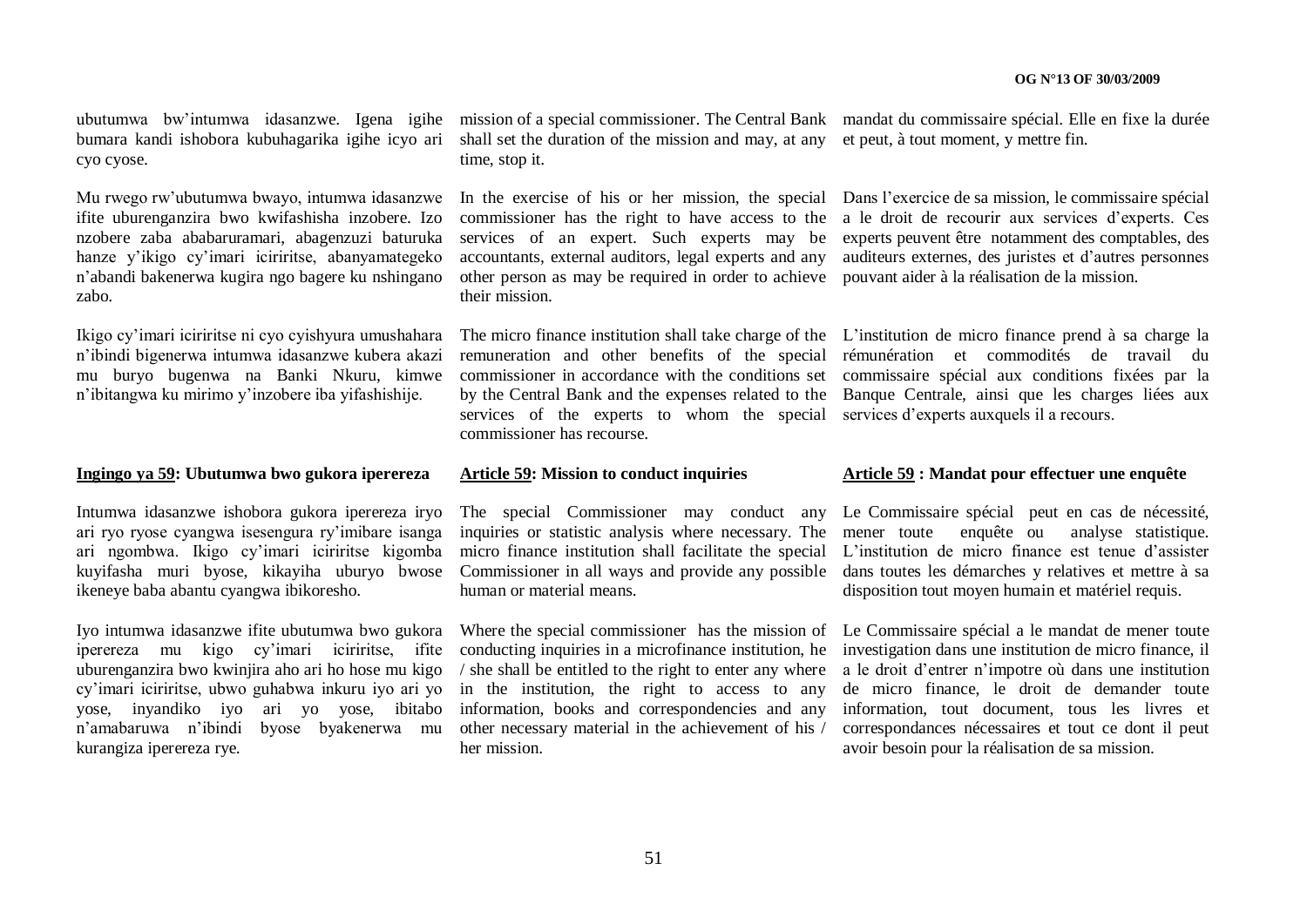# **bwo kubanza kwemera ibyemezo bimwe na prior approval of certain decisions bimwe**

Iyo intumwa idasanzwe ifite ubutumwa bwo kubanza kwemeza ibyemezo, amabwiriza atangwa, amasezerano y"ubwumvikane n"ibindi bikorwa by"ikigo cy"imari iciriritse, Banki Nkuru isobanura, mu nyandiko iyishyiraho, ibyo byemezo, ayo mabwiriza n"ibyo bikorwa ibanza kwemeza ibyo ari byo.

Kuva Banki Nkuru ishyizeho intumwa idasanzwe kugira ngo ikore ibivugwa mu gika kibanza, amasezerano y"ubwumvikane yose n"ibikorwa byakozwe n"ikigo cy"imari iciriritse intumwa idasanzwe itabanje kubyemeza, bishobora guseswa na Banki Nkuru.

Banki Nkuru niyo ishobora kugaruza amafaranga yose cyangwa undi mutungo weguriwe abandi intumwa idasanzwe itabanje kubyemeza.

#### **Ingingo ya 61: Ububasha bw"intumwa idasanzwe bwo gucunga ikigo cy"imari iciriritse**

Banki Nkuru ishobora gufata icyemezo cyo kugabanya cyangwa guhagarika by"agateganyo ububasha bw"Inama y"Ubutegetsi, bw"ubuyobozi n"ubw"inama rusange by"ikigo cy"imari iciriritse. Icyo gihe, Banki Nkuru iha intumwa idasanzwe ububasha busesuye bwo gucunga ikigo cy"imari iciriritse, hatitawe ku byaba biteganijwe ukundi. Ububasha buhawe intumwa idasanzwe bwubahirizwa n"ikigo cy"imari iciriritse kimwe n"undi muntu wese.

# **Ingingo ya 60: Ububasha bw"Intumwa idasanzwe Article 60: Powers of the special commissioner for Article 60: Mandat du Commissaire spécial**

Where the special commissioner has been given the mission of granting prior approval of decisions, instructions issued, transactions and other operations of the micro finance institution, the Central Bank shall specify, through an appointment letter, such decisions, measures and such operations requiring prior approval.

As soon as the Central Bank has appointed the special commissioner to carry out the tasks specified in the preceding paragraph, all transactions and operations carried out by the micro finance institution without prior approval of the special commissioner may be nullified by the Central Bank.

The Central Bank may demand for restitution of any sum paid or any other assets ceded without prior approval from the special commissioner.

## **Article 61: Powers of the special commissioner to manage a micro finance institution**

The Central Bank may take a decision to limit or suspend the powers of the Board of Directors, of the administration and of the General Assembly of a micro finance institution. In such a case, the Central Bank shall grant the special commissioner full authority to manage the micro finance institution irrespective of any other provisions specified otherwise. The powers conferred on the special

# **d"approbation préalable de certains actes**

Lorsque le commissaire spécial a pour mandat d"approuver préalablement les décisions, mesures, transactions et opérations d"une institution de micro finance, la Banque Centrale doit préciser, dans l"acte de nomination, les types de décisions, mesures et opérations qui requièrent l"approbation préalable.

Dès que la Banque Centrale a nommé un commissaire spécial pour effectuer les tâches spécifiées à l"alinéa précédent, toutes transactions ou opérations effectuées par l"institution de micro finance sans approbation préalable du commissaire spécial, sont annulables par la Banque Centrale.

C"est la Banque Centrale qui peut demander la restitution de toute somme payée ou des actifs cédés sans accord préalable du commissaire spécial.

### **Article 61** *:* **Pouvoirs du Commissaire Spécial de gérer l"institution de micro finance**

commissioner shall be binding on the micro finance Les pouvoirs confiés au commissaire spécial La Banque Centrale peut, par décision, limiter ou suspendre les pouvoirs du Conseil d"Administration ou de l"organe qui en tient lieu, de la direction et de l'assemblée générale des actionnaires ou des membres d'une institution de micro finance. Dans ce cas, la Banque Centrale accorde au commissaire spécial les pleins pouvoirs pour gérer l"institution de micro finance, nonobstant toute disposition contraire.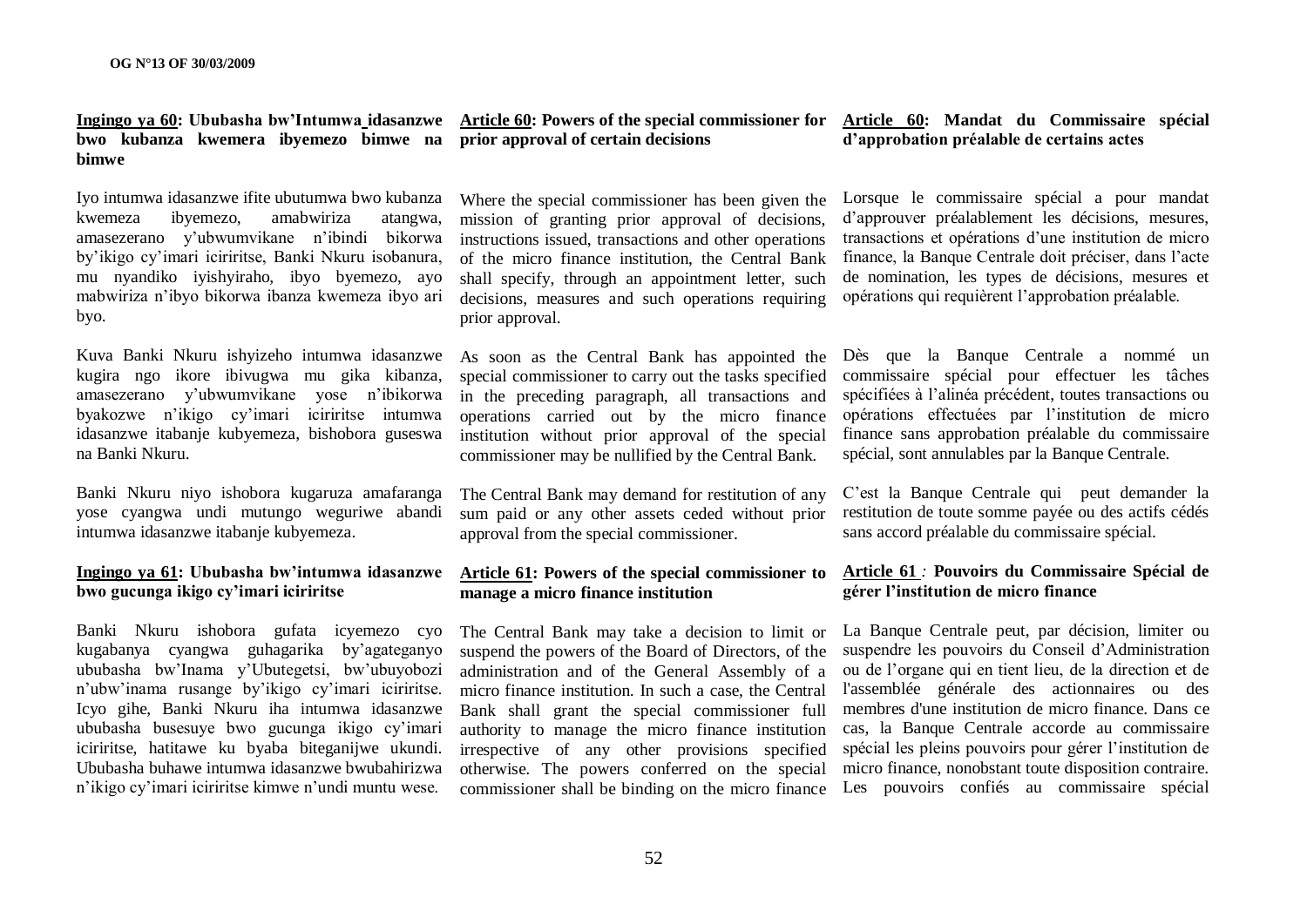institution as well as on the other third party.

**Ingingo ya 62: Ubutumwa bwo kuvugurura ikigo cy"imari iciriritse**

Mu gihe intumwa idasanzwe ihawe ububasha bwo gucunga ikigo cy"imari iciriritse, Banki Nkuru iyiha ububasha busesuye bwo kuzuza inshingano zayo. Icyo gihe, Banki Nkuru ishobora gufata icyemezo cyo kugabanya cyangwa guhagarika ububasha bw" ubuyobozi, ubw"inama y"ubuyobozi n"ubw"inama rusange by" ikigo cy"imari iciriritse. Ububasha buhawe intumwa idasanzwe bwubahirizwa kimwe n" ikigo cy"imari iciriritse n"undi muntu uwo ari we wese.

Banki Nkuru igomba gutangaza icyo cyemezo nibura mu binyamakuru bitatu bisomwa na benshi muri Repubulika y"u Rwanda, mu kinyamakuru kimwe gisomwa cyane mu karere u Rwanda rurimo kandi kopi y"icyo cyemezo ikamanikwa aho amashami yose y" ikigo cy"imari iciriritse bireba akorera.

#### **Ingingo ya 63:** I**hagarika ry"ubwishyu**

Gushyiraho intumwa idasanzwe hakurikijwe ibiteganywa mu ngingo ibanziriza iyi biyiha ububasha bwo guhagarikira rimwe cyangwa igice cy"ubwishyu bwose, ukwegurira undi ibigize umutungo, ishyirwa mu bikorwa ry"amasezerano cyangwa ubwumvikane byakorwa n"ikigo cy"imari iciriritse igihe ibona ari ngombwa. Iryo hagarikwa rigomba kumenyeshwa abaturage hakurikijwe ibyo

#### **Article 62: Mission to rehabilitate a micro finance institution**

authority to administer a micro finance institution, the Central Bank shall grant to it full powers to fulfil its mission. In such a case, the Central Bank may take a decision to limit or suspend the powers of the administration, the Board of Directors and the General Assembly of the micro finance institution. The powers conferred on the special commissioner shall be binding on the micro finance institution as well as on the other third party.

The Central Bank shall publish the decision at least in three major newspapers read by the majority in the Republic of Rwanda, in one of the newspapers read by the public in a region in which Rwanda is located and a copy of such a decision shall be posted at all branch offices or agencies of the micro finance institution concerned.

#### **Article 63: Suspension of payments**

The appointment of a special Commissioner pursuant to the provisions of the preceding Paragraph shall authorize the special Commissioner to suspend, either partially or totally, any payment, any transfer of assets, the execution of any contract or transaction by the micro finance institution where considered necessary. This suspension shall be made public in accordance with the modalities set by the Central

s"imposent tant à l"institution de micro finance qu"aux tiers.

#### **Article 62 : Mandat de réorganisation d"une institution de micro finance**

Where a special commissioner is invested with the Lorsque le commissaire spécial est investi des pouvoirs de réorganisation d"une institution de micro finance, la Banque Centrale lui investit les pleins pouvoirs d"accomplir sa mission. Dans ce cas, la Banque Centrale peut, par décision, limiter ou suspendre les pouvoirs de l"assemblée générale, du Conseil d"Administration et de la direction de l'institution de micro finance. Les pouvoirs confiés au commissaire spécial s"imposent tant à l"institution de micro finance qu"aux tiers.

> La Banque Centrale doit publier cette décision dans au moins trois journaux de grande diffusion en République du Rwanda, dans un journal grandement lu dans une région où le Rwanda est situé et afficher une copie de cette décision dans toutes les succursales ou agences de l"institution de micro finance concernée.

#### **Article 63 : Suspension de paiement**

La nomination du commissaire spécial, conformément aux dispositions de l"article précédent, lui donne le pouvoir de gérer, partiellement ou totalement, tout paiement, toute cession d"actifs, toute exécution de contrat ou transaction par l"institution de micro finance lorsqu"il l"estime nécessaire. Cette suspension doit être rendue publique selon les modalités fixées par la Banque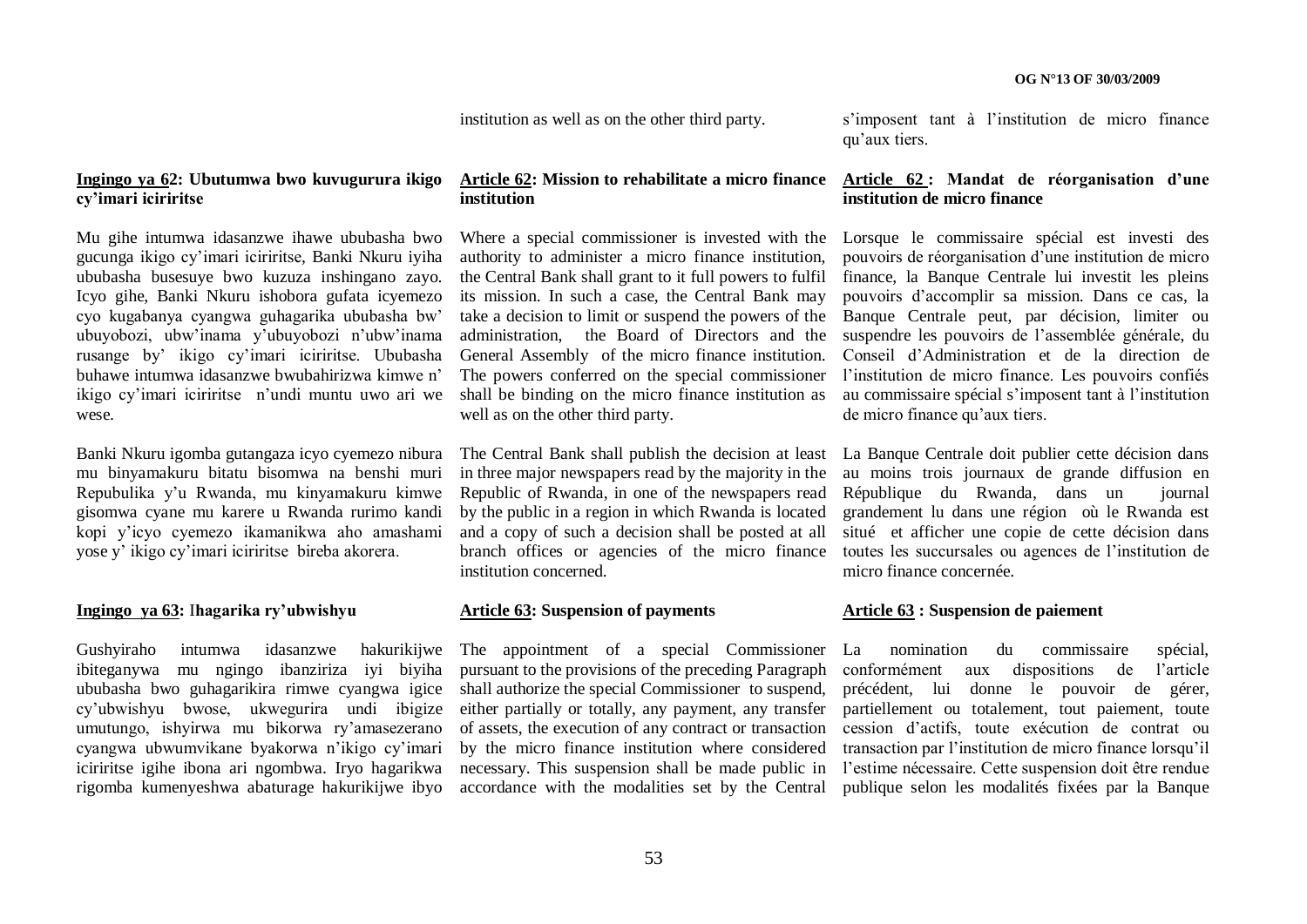#### Banki Nkuru yagennye.

Kuva ihagarikwa ry"ibikorwa byavuzwe mu gika kibanza ritangajwe, nta bwishyu cyangwa guhererekanya amafaranga, nta kwegurira undi ibigize umutungo, nta kugirana cyangwa kubahiriza amasezerano bishobora gukorwa n"ikigo cy"imari iciriritse, kereka intumwa idasanzwe ibanje kubyeza.

Mu gihe cy"ihagarikwa ry"imyishyurire, nta muntu uberewemo umwenda ushobora gufatira ibigize umutungo w"ikigo cy"imari iciriritse kandi n"uburyo bwose bukoreshwa mu kwishyuza imyenda buba debts shall be stopped. buhagaze.

#### **Ingingo ya 64: Ububasha bwo gukuraho ibyemezo byafashwe n"ikigo cy"imari iciriritse**

Banki Nkuru ishobora kwambura agaciro ibikorwa byose byakozwe n"ikigo cy"imari iciriritse mu gihe cy"umwaka umwe guhera ku itariki Banki Nkuru yafashe icyemezo gishyiraho intumwa idasanzwe, iyo ikigo cy"imari iciriritse n"abandi bantu bari bazi cyangwa bagombaga kuba bazi ko ibyo bikorwa byashoboraga kwangiza inyungu z"ikigo cy"imari iciriritse cyangwa iz"abayibitsamo.

#### **Ingingo ya 65: Aho ububasha bw"intumwa idasanzwe bugarukira**

Banki Nkuru ishobora gufata icyemezo cyo gutegeka aho ububasha bw"intumwa idasanzwe n"uburyo bwo kubukoresha bigarukira. Uretse n"ibyo ifitiye ububasha buteganywa mu nyandiko iyishyiraho, intumwa idasanzwe ishobora no gufata ibindi

# Bank.

When the suspension of actions prescribed in the preceding paragraph is published, no payment or transfer, no transfer of assets, no signing or execution of contracts may be carried out by the micro finance institution without prior approval from the special commissioner.

During suspension of the payment procedure, no creditor may seize assets of the micro finance institution and all methods to execute payment of

#### **Article 64: Powers to cancel acts taken by a micro finance institution**

The Central Bank may declare null and void any acts carried out by the micro finance institution within a period of one year as of the date of the decision of the Central Bank to appoint a special commissioner, if the micro finance institution and third parties knew or should have known that these acts endangered the interests of the micro finance institution or of its depositors.

#### **Article 65: Limits of the powers of the special Commissioner**

special commissioner. Save the powers mentioned in the appointment document, the special commissioner

#### Centrale.

Dès lors que la suspension des actes prévus à l"alinéa précédent est publiée, aucun paiement ou transfert, aucune cession d"actifs, conclusion ou exécution de contrat ne peuvent être opérés par l"institution de micro finance, sauf sur approbation préalable du commissaire spécial.

Au cours de la suspension du processus de paiement, aucun créancier ne peut saisir un actif de l"institution de micro finance et toutes les voies d"exécution pour parvenir au paiement des créances sont arrêtées.

#### **Article 64 : Pouvoir d"annulation des actes pris par une institution de micro finance**

La Banque Centrale peut déclarer nuls tous les actes qui ont été pris par l"institution de micro finance, dans un délai d"un an à compter de la date de la décision de la Banque Centrale nommant le commissaire spécial, si l"institution de micro finance et les tiers savaient ou devaient savoir que ces actes seraient dommageables aux intérêts de l"institution de micro finance ou des déposants.

### **Article 65** *:* **Limites dans l"exercice des pouvoirs du Commissaire spécial**

The Central Bank may, by decision, impose limits La Banque Centrale peut, par décision, imposer des and conditions on the exercise of the powers of the limites et des conditions à l'exercice des pouvoirs du may take any other decision with prior authorization commissaire spécial peut prendre toute autre décision commissaire spécial. Hormis les compétences mentionnées dans l"acte de nomination, le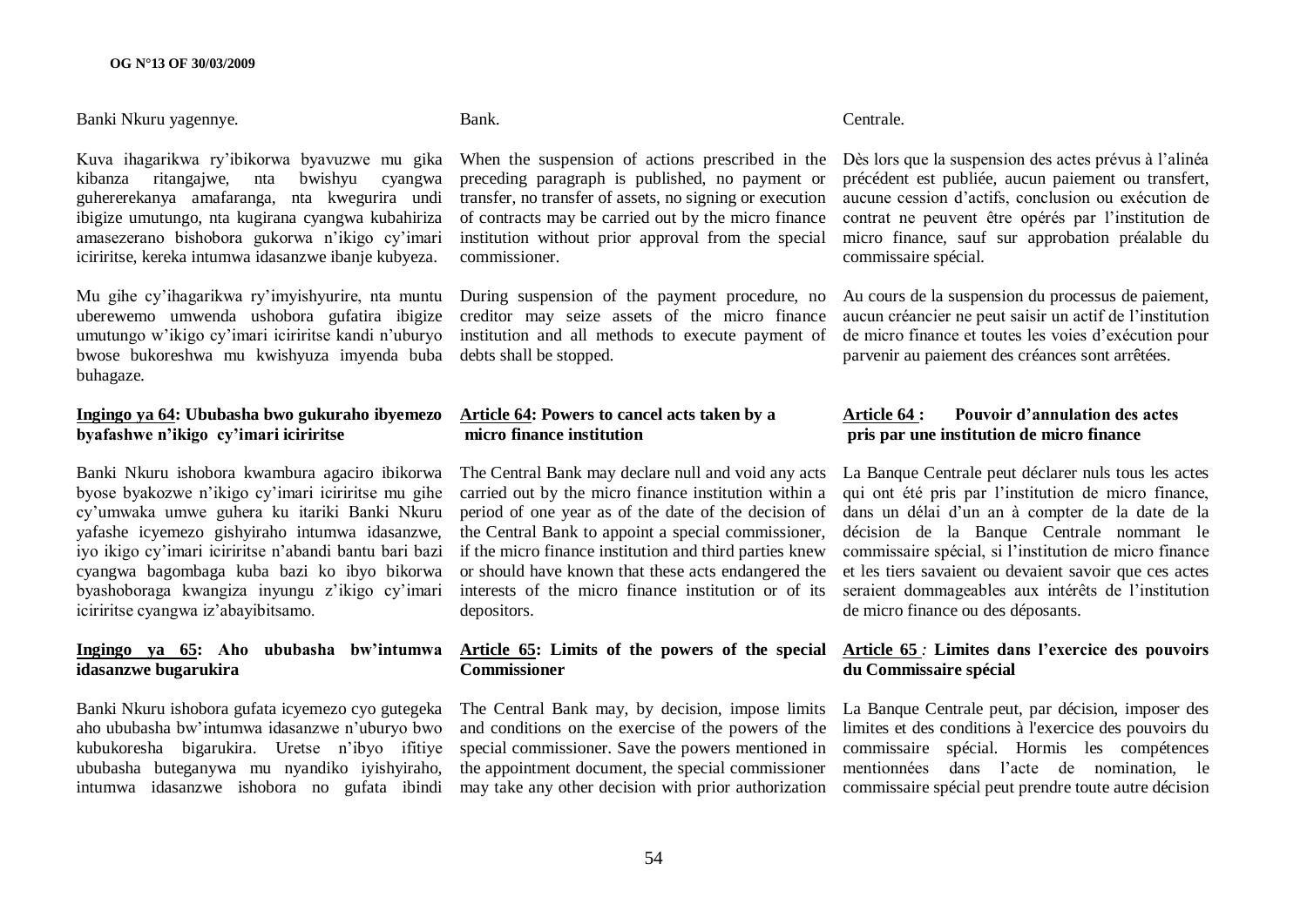byemezo ibanje kubibonera uruhushya rwa Banki of the Central Bank. Nkuru.

# **Ingingo ya 66: Raporo y"intumwa idasanzwe ku buryo bwo kuzahura ikigo cy"imari iciriritse**

Intumwa idasanzwe isesengura imiterere v'imari y"ikigo cy"imari iciriritse mu gihe kigenwa na Banki Nkuru kandi ikayiha raporo ku buryo bushoboka bwo kuzahura imari y"ikigo cy"imari iciriritse.

Banki Nkuru ikimara gushyikirizwa raporo y"intumwa idasanzwe ifata icyemezo cyerekeye kuzahura imari y"ikigo cy"imari iciriritse. Mbere yo gufata icyo cyemezo, Banki Nkuru igomba kugirana imishyikirano n"abo ikigo cy"imari iciriritse ibereyemo imyenda, abafite imigabane, abagize Inama y"Ubuyobozi n"ubuyobozi bw"ikigo cy"imari iciriritse.

# **Ingingo ya 67: Gahunda y"izahurwa ry"ikigo cy"imari iciriritse**

Iyo Banki Nkuru isanze kuzahura imari y"ikigo cy"imari iciriritse bishoboka, yereka inteko y"abo ibereyemo imyenda gahunda yo kuyizahura. Banki Nkuru ishobora gusaba intumwa idasanzwe kuyifasha mu gusobanura iyo gahunda.

Gahunda yo kuzahura imari y"ikigo cy"imari iciriritse ishobora kugaragaramo ibitekerezo byo:

## **Article 66: Report of the special Commissioner on the procedures for revival of a micro finance institution**

The special commissioner must, within the period set by the Central Bank, analyze the financial statements of the micro finance institution and submit a report on the possibility of re - establishing the financial soundness of the micro finance institution.

Upon receipt of the report of the special Commissioner, the Central Bank shall decide on the possibility of reestablishing the financial soundness of the micro finance institution. Before taking such decision, the Central Bank shall meet with creditors, shareholders, members of the Board of Directors and the management of the micro finance institution.

### **Article 67: Plan for reviving a micro finance Article 67: Plan de redressement institution**

the financial soundness of the micro finance institution, it shall present to a meeting of the creditors the recovery plan. The Central Bank may request the special commissioner to provide l'assister dans l'explication de ce plan. assistance to explain the plan.

moyennant autorisation préalable de la Banque Centrale.

#### **Article 66***:* **Rapport du commissaire spécial sur la possibilité de redresser l"institution de micro finance**

Le commissaire spécial doit, dans un délai fixé par la Banque Centrale, analyser les états financiers de l"institution de micro finance et soumettre à la Banque un rapport sur la possibilité de rétablir la solidité financière de l"institution de micro finance.

A la réception du rapport du commissaire spécial, la Banque Centrale décide sur la possibilité de rétablir la solidité financière de l"institution de micro finance. Avant de prendre une telle décision, la Banque Centrale doit s'entretenir avec les créanciers, les actionnaires, les membres du Conseil d"Administration et de la Direction de l"institution de micro finance.

Where the Central Bank finds it imperative to revive Lorsque la Banque Centrale constate que la solidité financière de l"institution de micro finance présente un plan de redressement aux créanciers. La Banque Centrale peut demander au commissaire spécial de

The plan to revive the micro finance institution Le plan de redressement peut proposer :include the following proposals: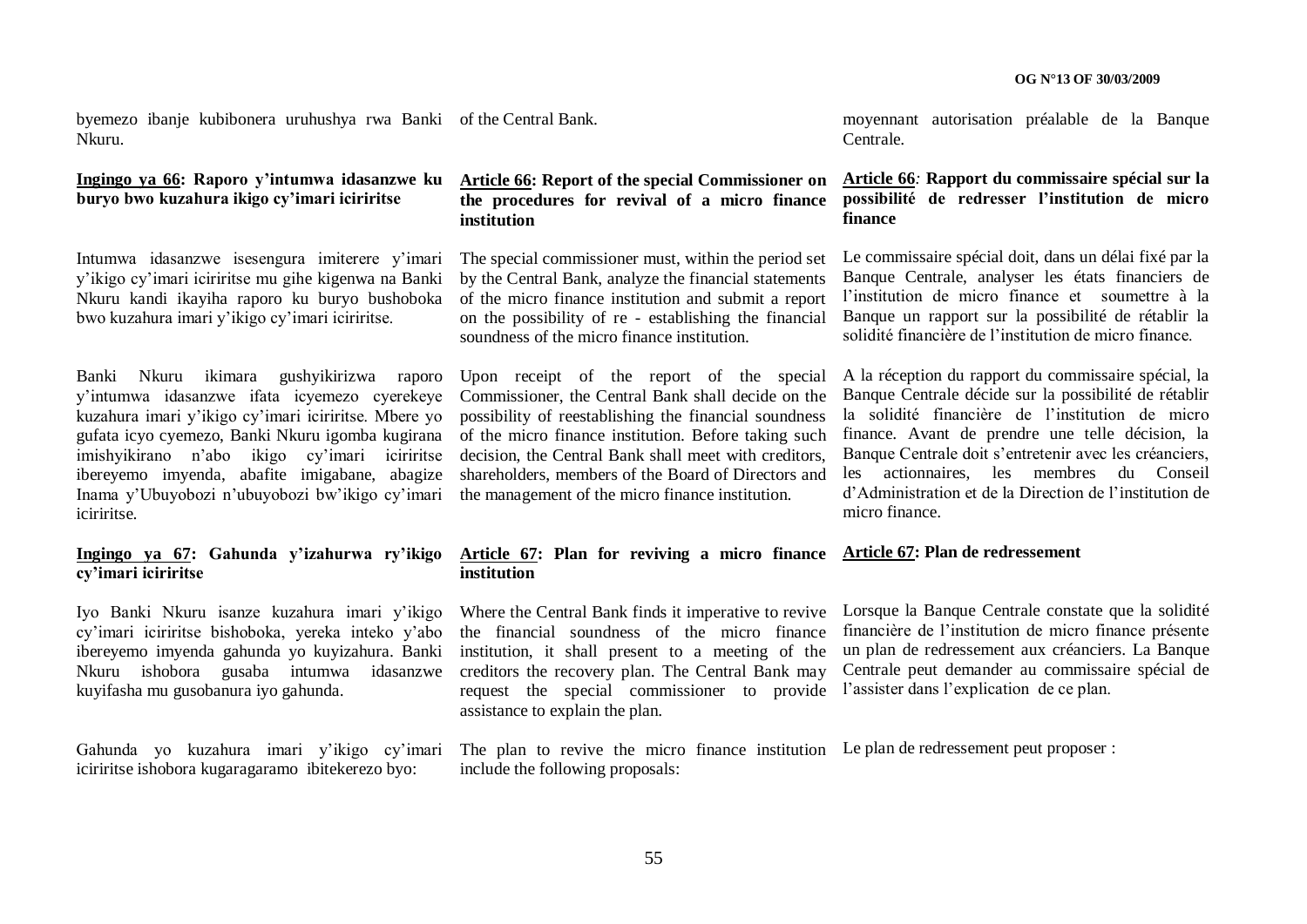- 1. gukuriraho ikigo cy"imari iciriritse imyenda isanzwe yose cyangwa imwe muri yo;
- 2. kugurisha ikigo cy"imari iciriritse cyose cyangwa igice cyacyo;
- 3. guhindura imyenda mo imigabane;
- 4. kugira ubwumvikane bundi cyangwa ikindi gikorwa cyafasha mu kuzahura imari y"ikigo cy"imari iciriritse.

### **Ingingo ya 68 : Kwemeza no gushyira mu bikorwa gahunda y"izahurwa**

Iyo gahunda yo kuzahura imari y"ikigo cy"imari iciriritse yemewe na 50% y"abo kibereyemo umwenda bahagarariye 50% y"abo kibereyemo umwenda basanzwe, iba igomba kubahirizwa n"abo ikigo cy"imari iciriritse kibereyemo umwenda institution. n"abagifitemo imigabane bose.

Iyo gahunda yo kuzahura imari y"ikigo cy"imari iciriritse yemejwe, Banki Nkuru iha intumwa idasanzwe ububasha busesuye bwo kuyishyira mu bikorwa.

### **Ingingo ya 69 : Icyemezo cyo gusesa burundu ikigo cy"imari iciriritse**

Iyo Banki Nkuru isanze imari y"ikigo cy"imari iciriritse idashobora gusubiranywa, ifata icyemezo cyo kugisesa ku bw"itegeko. Ububasha bw"intumwa idasanzwe burangirana n"uko iseswa ritegetswe.

- 1. all or part of the ordinary debts be written off;
- 2. the sale of all or part of the micro finance institution;
- 3. the transformation of debts into shares or membership shares;
- 4. any other transaction or operation that contributes to the re-establishment of the financial situation of the micro finance institution.

# **revival plan**

institution is approved, the Central Bank shall grant the plan.

# **institution**

- 1. la radiation de toute ou partie des créances ordinaires;
- 2. la vente de toute ou partie de l'institution de micro finance;
- 3. la transformation des créances en actions ou en parts sociales;
- 4. toute autre transaction ou opération qui contribuerait au rétablissement de la situation financière de l"institution de micro finance.

### **Article 68: Approval and implementing the Article 68 : Approbation et exécution du plan de redressement**

Where the revival plan is approved by 50% of the Lorsque le plan de redressement est approuvé par creditors representing 50% of the ordinary debt, it 50% des créanciers représentant 50% des créances shall become enforceable for all creditors and ordinaires, il devient opposable à tous les créanciers shareholders or members of the micro finance et actionnaires ou membres de l'institution de micro finance.

When the revival plan for the micro finance Lorsque le plan de redressement de l"institution de full authority to the special Commissioner to execute donne plein pouvoirs au commissaire spécial micro finance a été approuvé, la Banque Centrale d"exécuter ce plan.

#### **Article 69: Decision to liquidate the micro finance Article 69: Décision de liquidation d"une institution de micro finance**

When the Central Bank finds that the financial Lorsque la Banque Centrale constate que la solidité soundness of the micro finance institution can not be financière de l'institution de micro finance ne peut re - established, it shall take a decision to carry out a être rétablie, elle décide la liquidation forcée de legal liquidation of the micro finance institution. The l'institution de micro finance concernée. Les powers of the special Commissioner shall be pouvoirs du commissaire spécial prennent fin lorsque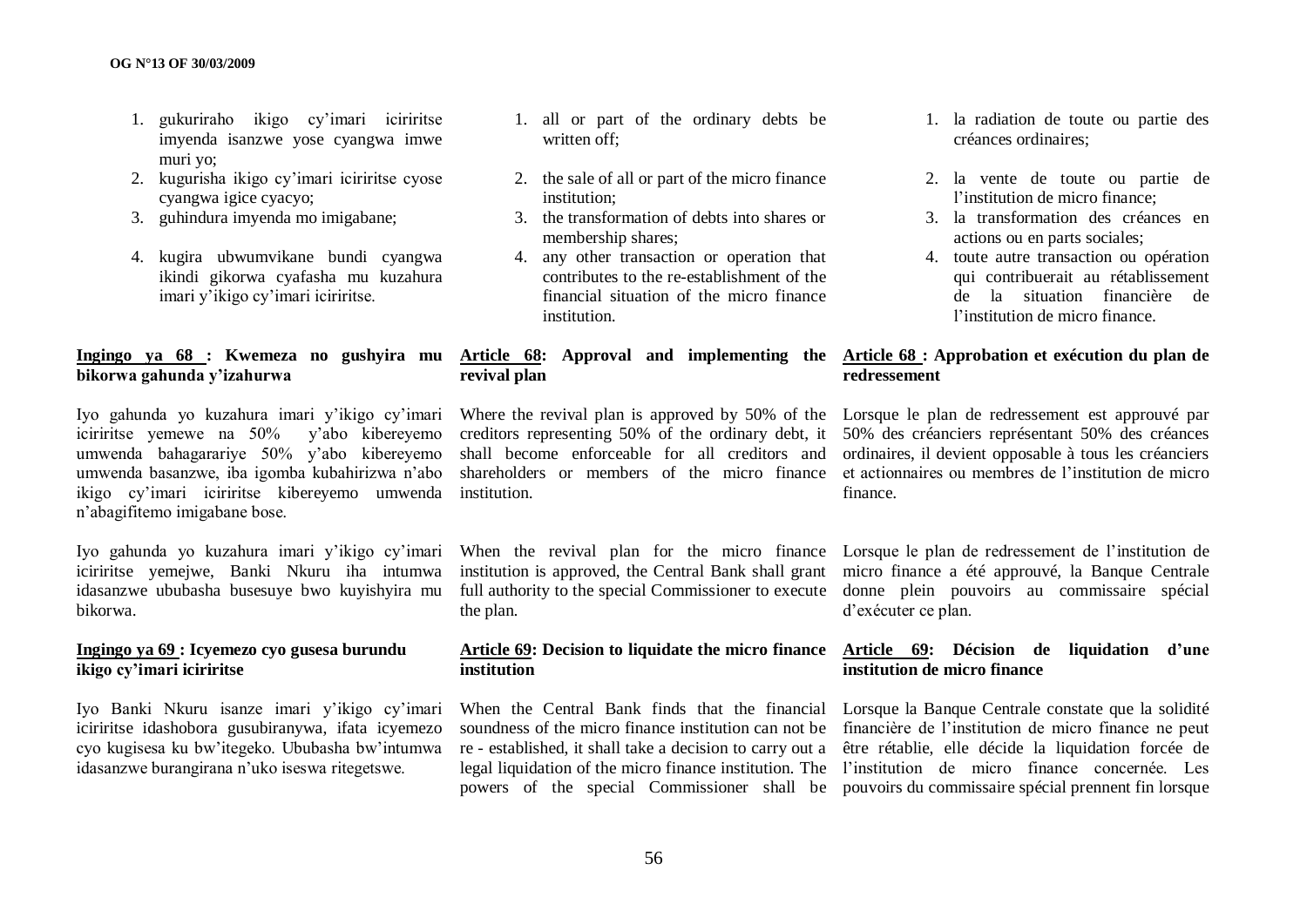terminated with the forced liquidation.

la procédure de liquidation forcée ou ordonnés.

#### **Ingingo ya 70: Raporo y"irangiza ry"ubutumwa**

Iyo ubutumwa burangiye, intumwa idasanzwe igomba guha raporo Banki Nkuru. Itegetswe kandi kugira ibanga ry"akazi ku birebana n"inkuru iyo ari yo yose yamenye mu rwego rw"ubutumwa bwe.

### **Ingingo ya 71 : Ibyerekeye ububasha bwo kugena ishyirwa mu bikorwa ry"izahurwa**

Banki Nkuru ikoresheje uburyo bw"amabwiriza nyunganirategeko, ishobora gusobanura uburyo ibiteganyijwe muri uyu mutwe bishyirwa mu bikorwa.

**UMUTWE WA VII:ISESWA**

#### **ICYICIRO CYA MBERE: ISESWA KU BUSHAKE**

#### **Ingingo ya 72 : Kubanza kwemererwa gusesa ku bushake no gushyiraho ushinzwe iseswa**

Iseswa ryose ry"ikigo cy"imari iciriritse rikozwe ku bushake rigomba gutangirwa uruhushya na Banki Nkuru. Urwo ruhushya rutangwa ari uko abagenzuzi baturutse hanze bemeje ko ikigo cy"imari iciriritse gifite ubushobozi bwo kwishyura amafaranga yose kandi vuba y'abayibikije n'ay'abandi bafitiwe imyenda, kandi ushinzwe iseswa na gahunda y'iseswa bikemezwa na Banki Nkuru. Banki Nkuru

#### **Article 70: Report of mission accomplishment**

agent shall submit a report to the Central Bank. The special Commissioner is required to maintain professional secrecy regarding all information obtained during the mission.

# **implementing revival plans**

Chapter.

#### **CHAPTER VII: LIQUIDATION**

# **SECTION ONE: VOLUNTARY LIQUIDATION**

# **Article 72: Prior authorization for voluntary liquidation and appointment of a liquidator**

Any voluntary liquidation of a micro finance institution shall be subject to the prior authorization of the Central Bank. The authorization shall be granted subject to certification by external auditors that the micro finance institution is capable of promptly and fully executing all its obligations with respect to its depositors and other creditors and that

#### **Article 70 : Rapport de mission**

Upon accomplishment of the mission, the special A la fin de sa mission, le Commissaire spécial doit soumettre son rapport à la Banque Centrale. Il est également tenu au secret professionnel quant à toute information portée à sa connaissance au titre de sa mission.

#### **Article 71: Powers determining modalities for Article 71 : Pouvoir de réglementer les modalités de mise en œuvre des mesures de redressement**

The Central Bank shall define by regulation the La Banque Centrale définit, par règlement, les modalities for implementing the provisions of this modalités de mise en oeuvre des dispositions de ce chapitre*.*

#### **CHAPITRE VII : LIQUIDATION**

#### **SECTION PREMIERE : LIQUIDATION VOLONTAIRE**

#### **Article 72 : Autorisation préalable pour une liquidation volontaire et nomination du liquidateur**

the appointment of the liquidator and the liquidation autres créanciers et que la nomination du liquidateur Toute liquidation volontaire d'une institution de micro finance est subordonnée à l'autorisation préalable de la Banque Centrale. Cette autorisation est accordée sous réserve que les auditeurs externes certifient que l"institution de micro finance est en mesure d'exécuter promptement et intégralement toutes ses obligations à l"égard de ses déposants et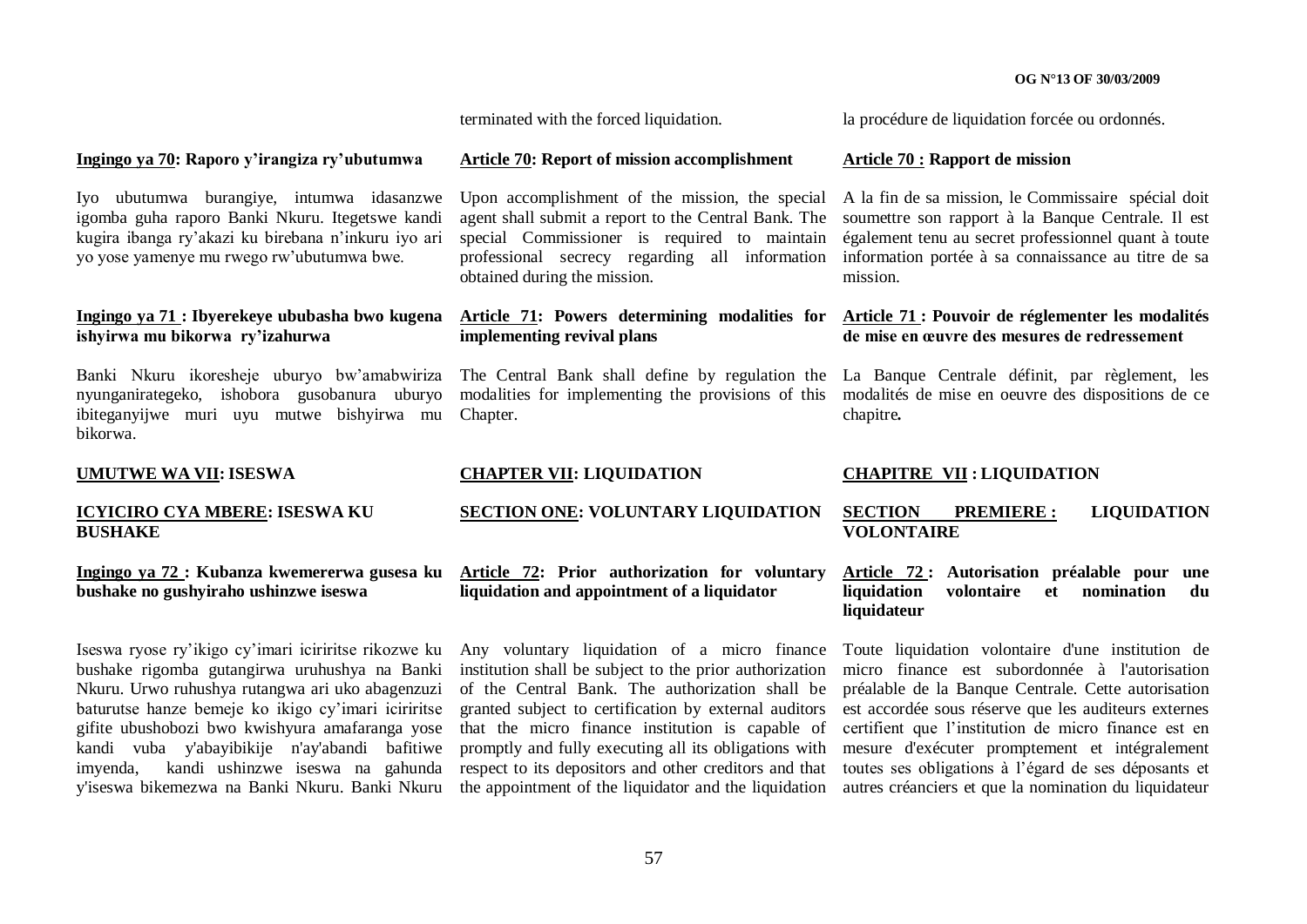ifata icyemezo mu gihe kitarenze amezi abiri uhereye igihe isaba ry'iseswa ryakiriwe. Iyo icyo gihe kirenze bifatwa ko uruhushya rwatanzwe.

Mu rwego rwo kwizezwa ko ikigo cy"imari iciriritse bizishyura imyenda yose birimo, Banki Nkuru ishobora gusaba ko hatangwa ingwate z'inyongera z'ubwoko ubwo ari bwo bwose, mbere yo kwemera ibikubiye mu iseswa. Ishobora kandi gusaba ko hagira amafaranga ateganywa kugira ngo azakoreshwe mu kwishyura imyenda ishobora kugaragara nyuma y'iseswa.

#### **Ingingo ya 73 : Gahunda y"iseswa**

Gahunda ikurikizwa mu iseswa ry"ikigo cy"imari iciriritse ikorwa n'ushinzwe iseswa, igizwe ahanini n"ibi bikurikira :

- 1. inyandiko irambuye igaragaza urutonde rw'ibintu bigize umutungo n'ahandi hose hashobora guturuka umutungo;
- 2. inyandiko irambuye igaragaza urutonde rw'imyenda, isobanura kandi uko buri mwenda ungana, niba ari umwenda ugomba kwishyurwa mbere cyangwa umwenda usanzwe, niba ugibwaho impaka cyangwa ntazo;
- 3. uburyo iseswa rizakorwa n'uko imirimo izakurikirana.

bank shall take a decision in a period not exceeding two months from receipt of the application for liquidation. In case that period expires, the authorization shall be presumed to be granted.

To ensure the entire settlement of the obligations of the micro finance institution, the Central Bank may attach conditions to its approval by constituting additional guarantees of any order. It may also demand the creation of a reserve in order to settle costs subsequent to the liquidation. The definitive liquidation plan shall be brought to the attention of la liquidation. concerned persons.

#### **Article 73: Liquidation plan**

The liquidation plan for a micro finance institution Le plan de liquidation d'une institution de micro established by the liquidator shall include the finance établi par le liquidateur comporte notamment following:

- 1. a detailed statement of the assets and any other possibility for mobilizing resources;
- 2. a detailed statement of the liabilities specifying the amount of each debt, its privileged or unsecured status and if it is being contested or not;
- 3. the modalities and the procedure for the liquidation operation.

plans are approved by the Central Bank. The Central et le plan de liquidation soient approuvés par la Banque Centrale. Celle-ci se prononce dans un délai de deux mois à compter de la date de réception de la demande d'autorisation. Dépassé ce délai, l"autorisation est présumée être accordée.

> Pour s'assurer du règlement intégral des engagements de l"institution de micro finance, la Banque Centrale peut conditionner son approbation par la constitution de garanties complémentaires de tout ordre. Elle peut également demander la constitution d'une provision en vue du règlement de frais éventuels postérieurs à

#### **Article 73: Plan de liquidation**

:

- 1. un état détaillé de l'actif et de toute autre possibilité de mobilisation de ressources;
- 2. un état détaillé du passif précisant le montant de chaque dette, son caractère privilégié ou chirographaire et si elle fait l'objet d'une contestation ou non ;
- 3. les modalités et le déroulement de l'opération de liquidation.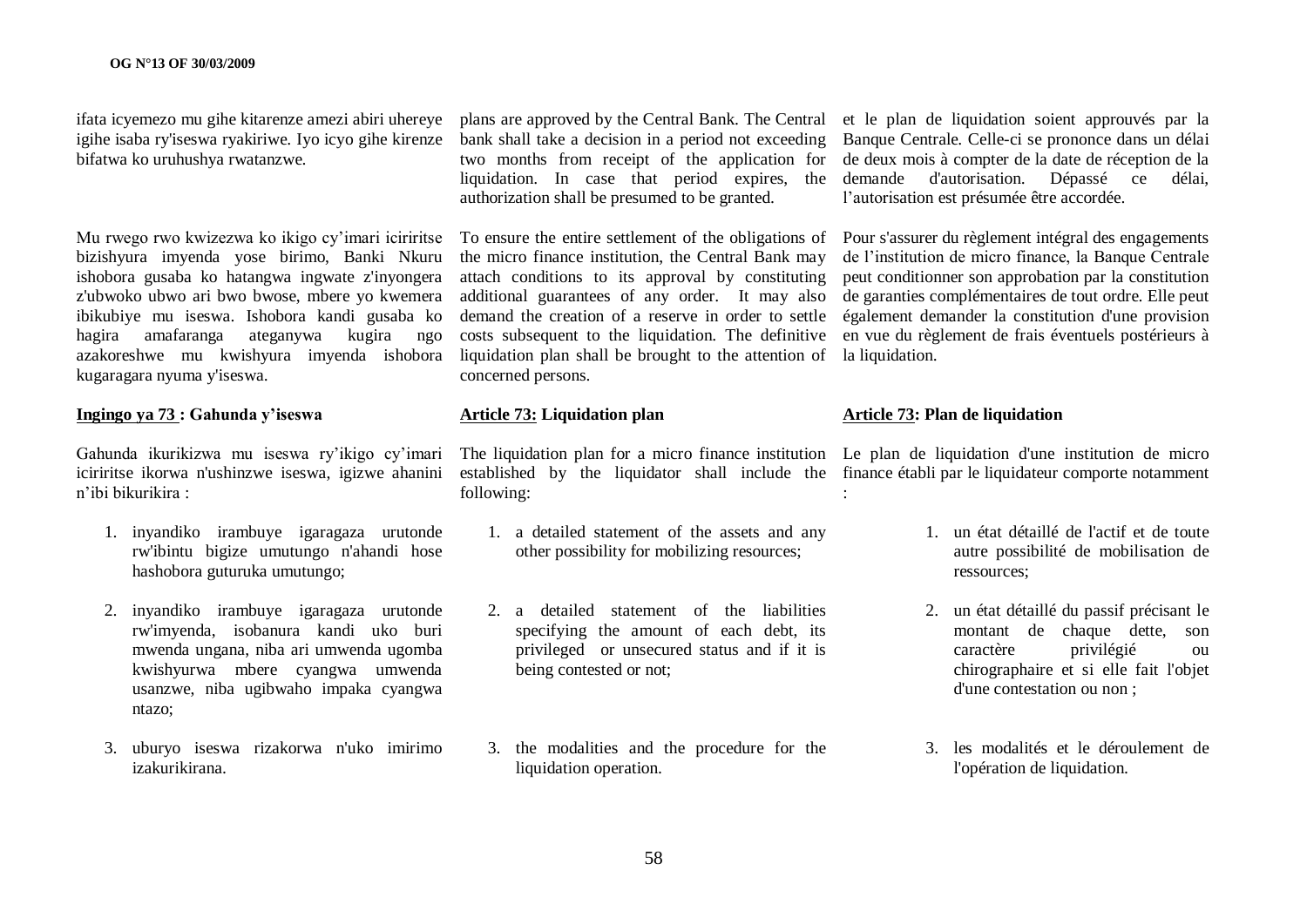Buri cyumweru kandi, mu gihe cy'ibyumweru bibiri bikurikiranye, ushinzwe iseswa ashyira ahagaragara mu kinyamakuru cyo mu Rwanda gisomwa na benshi no mu bundi buryo bwose bushobotse, itangazo ryerekana ahashobora kureberwa gahunda y'iseswa.

# **gahunda y"iseswa**

Abantu babifitemo inyungu bashobora kumenyekanisha mu gihe kitarenze amezi abiri icyo batekereza cyangwa icyo basaba cyerekeranye na gahunda y'iseswa. Ushinzwe iseswa ageza ku muntu wese ubifitemo inyungu ibyavuzwe n'ibyasabwe muri urwo rwego, na we yagize icyo abivugaho, akoresheje ibaruwa ishinganye itangirwa icyemezo cy'uko yakiriwe. Nyuma y'igihe cy'andi mezi abiri, ushinzwe iseswa ashobora kugirana imishyikirano n'ababikije cyangwa abandi bafitiwe imyenda, abonana na buri muntu ku giti cye cyangwa bahuriye mu matsinda, ashyiraho gahunda y'iseswa inogejwe, igatangira gushyirwa mu bikorwa imaze kwemerwa burundu na Banki Nkuru.

Mu rwego rwo kwizezwa ko ikigo cy"imari iciriritse kizishyura imyenda yose kirimo, Banki Nkuru ishobora gusaba ko hatangwa ingwate z'inyongera z'ubwoko ubwo ari bwo bwose, mbere yo kwemera gahunda y'iseswa. Ishobora kandi gusaba ko hagira amafaranga ateganywa kugira ngo azakoreshwe mu kwishyura imyenda ishobora kugaragara nyuma y'iseswa. Gahunda y'iseswa yemejwe burundu imenyeshwa ababifitemo inyungu.

two consecutive weeks, in a widely distributed newspaper in Rwanda and by any other appropriate method, a notice indicating the place where the liquidation plan may be consulted.

# **liquidation plan**

Persons concerned shall have a two month period to express their comments or claims regarding the liquidation plan. These observations and claims shall be communicated by the liquidator with his / her own comments, to any person concerned by registered mail with aknowledgement of receipt. After a second two month period, during which the liquidator may undertake negotiations with the depositors and other creditors, either individually or in groups, the liquidator shall finalize an adjusted liquidation plan that shall become enforceable after its definitive approval by the Central Bank.

the micro finance institution, the Central Bank may attach conditions to its approval by constituting additional guarantees of any order. It may also demand the creation of a reserve in order to settle costs subsequent to the liquidation. The definitive liquidation plan shall be brought to the attention of concerned persons.

The liquidator shall publish on a weekly basis, for Le liquidateur publie hebdomadairement, pendant deux semaines consécutives, dans un journal de grande diffusion au Rwanda et par toute autre voie appropriée, un avis indiquant les lieux où peut être consulté le plan de liquidation.

#### **Ingingo ya 74 : Ibitekerezo n"itakamba kuri Article 74: Views and claims against the Article 74: Observations et réclamations au plan de liquidation**

Les personnes intéressées disposent d'un délai de deux mois pour exprimer leurs observations ou réclamations concernant le plan de liquidation. Ces observations et réclamations sont communiquées par le liquidateur, avec ses propres commentaires, à toute personne intéressée par lettre recommandée avec accusé de réception. Après un nouveau délai de deux mois, au cours duquel le liquidateur peut mener des négociations avec les déposants et autres créanciers, individuellement ou par groupes, il arrête un plan de liquidation ajusté qui devient exécutoire dès son approbation définitive par la Banque Centrale.

To ensure the entire settlement of the obligations of Pour s'assurer du règlement intégral des engagements de l"institution de micro finance, la Banque Centrale peut conditionner son approbation par la constitution de garanties complémentaires de tout ordre. Elle peut également demander la constitution d'une provision en vue du règlement de frais éventuels postérieurs à la liquidation. Le plan de liquidation définitif est porté à la connaissance des personnes intéressées.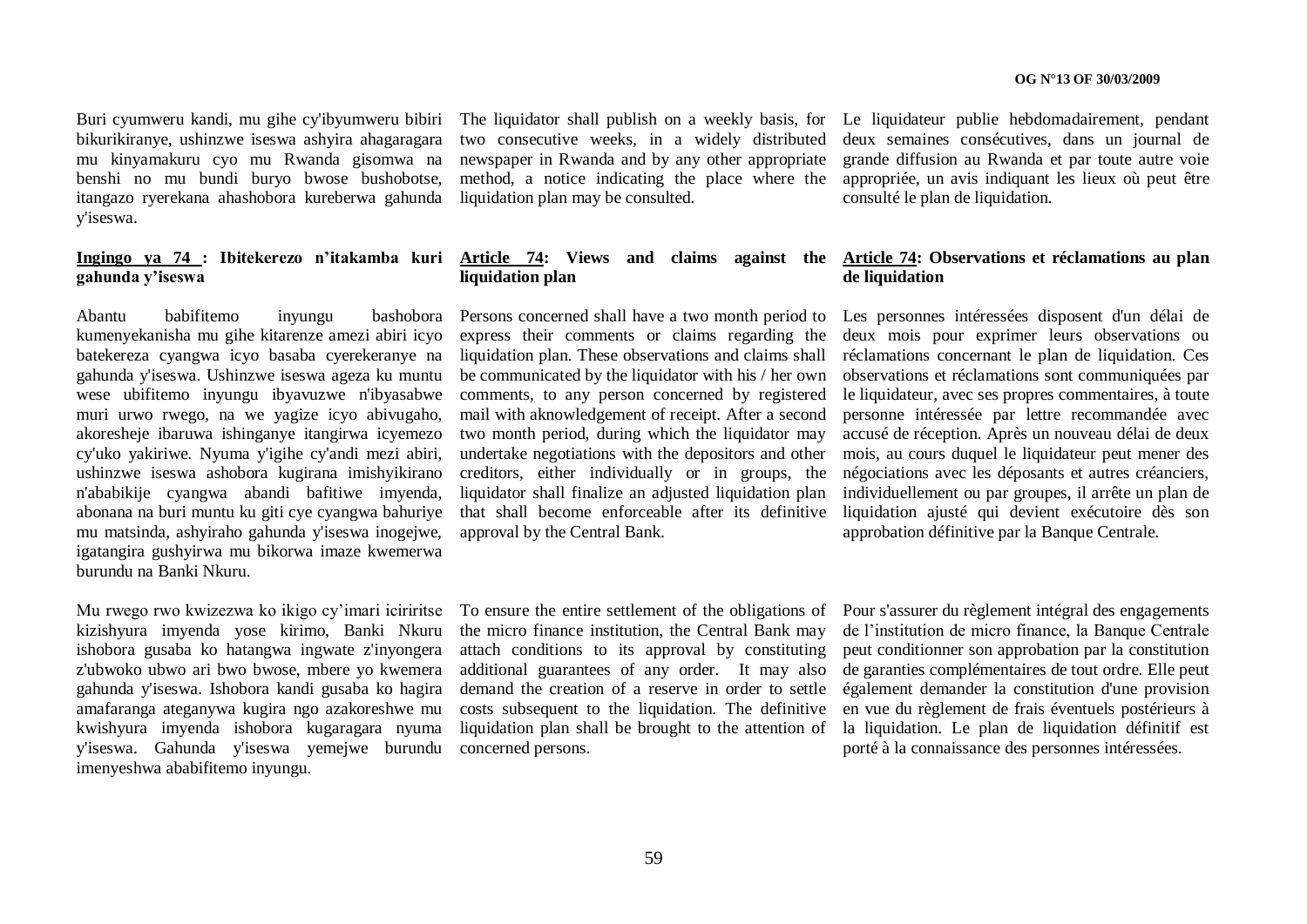#### **Ingingo ya 75 : Gusaba kwemererwa ibikorwa Article 75: Request for authority to exercise bimwe bijyanye n"iseswa**

Mu gihe cy'iseswa, uruhushya rwa Banki Nkuru rubanza gutangwa mbere yo gukora ibi bikurikira:

- 1. ibikorwa, uretse ibyo kwishyuza imyenda, byerekeye amafaranga ari hejuru y'umubare ntarengwa ushyirwaho na Banki Nkuru;
- 2. kurekera umuntu umwenda wose cyangwa igice cyawo cyangwa undi mutungo wimukanwa;
- 3. kwishyura umwenda wihariye wafashwe mbere y"uko hafatwa icyemezo cy'iseswa;
- 4. gutanga cyangwa kugwatiriza umutungo wose utimukanwa.

#### **Ingingo ya 76: Urutonde rw"uko ababerewemo umwenda barihwa**

Igihe cyose ikigo cy"imari iciriritse gisheshwe, ibivuye mu mutungo wacyo n'ingwate, uretse amafaranga ahemba imirimo ijyanye n'iseswa, bigabanywa ibyiciro binyuranye by'abafitiwe imyenda ku buryo bukurikira:

> 1. abafite umwanya w"ibanze mu bishyuza nk"uko bakurikirana; 1. privileged creditors by order of priority;

# **certain operations related to the liquidation**

operations:

- 1. operations, other than recovery, involving an amount exceeding the maximum set by the Central Bank;
- 2. total or partial abandonment of any debt or other moveable asset;
- 3. settlement of a specific debt contracted before the liquidation procedure;
- 4. disposal or mortgage of any fixed property.

# **Article 76: Creditor relief ranking**

proceeds of realizing assets and guarantees, deduction made of expenses for liquidation, shall be distributed to the various categories of creditors in liquidation, est distribué aux différentes catégories de the following order:

**Article 75 : Demande d"autorisation pour exercer certaines opérations liées à la liquidation**

During liquidation, the prior authorization of the Au cours de la liquidation, l'autorisation préalable de Central Bank shall be required for the following la Banque Centrale est requise pour les opérations suivantes :

- 1. opérations, autres que le recouvrement, portant sur un montant supérieur à un maximum fixé par la Banque Centrale ;
- 2. abandon total ou partiel de toute créance ou autre actif mobilier ;
- 3. règlement d'une dette particulière contractée avant la mise en liquidation ;
- 4. aliénation ou hypothèque de tout immeuble.

#### **Article 76 : Ordre de désintéressement des créanciers**

In any liquidation of a micro finance institution, the Dans toute liquidation d'une institution de micro finance, le produit de la réalisation de l'actif et des garanties, déduction faite des dépenses liées à la créanciers dans l'ordre ci-après:

> 1. les créanciers privilégiés dans l"ordre de leur priorité ;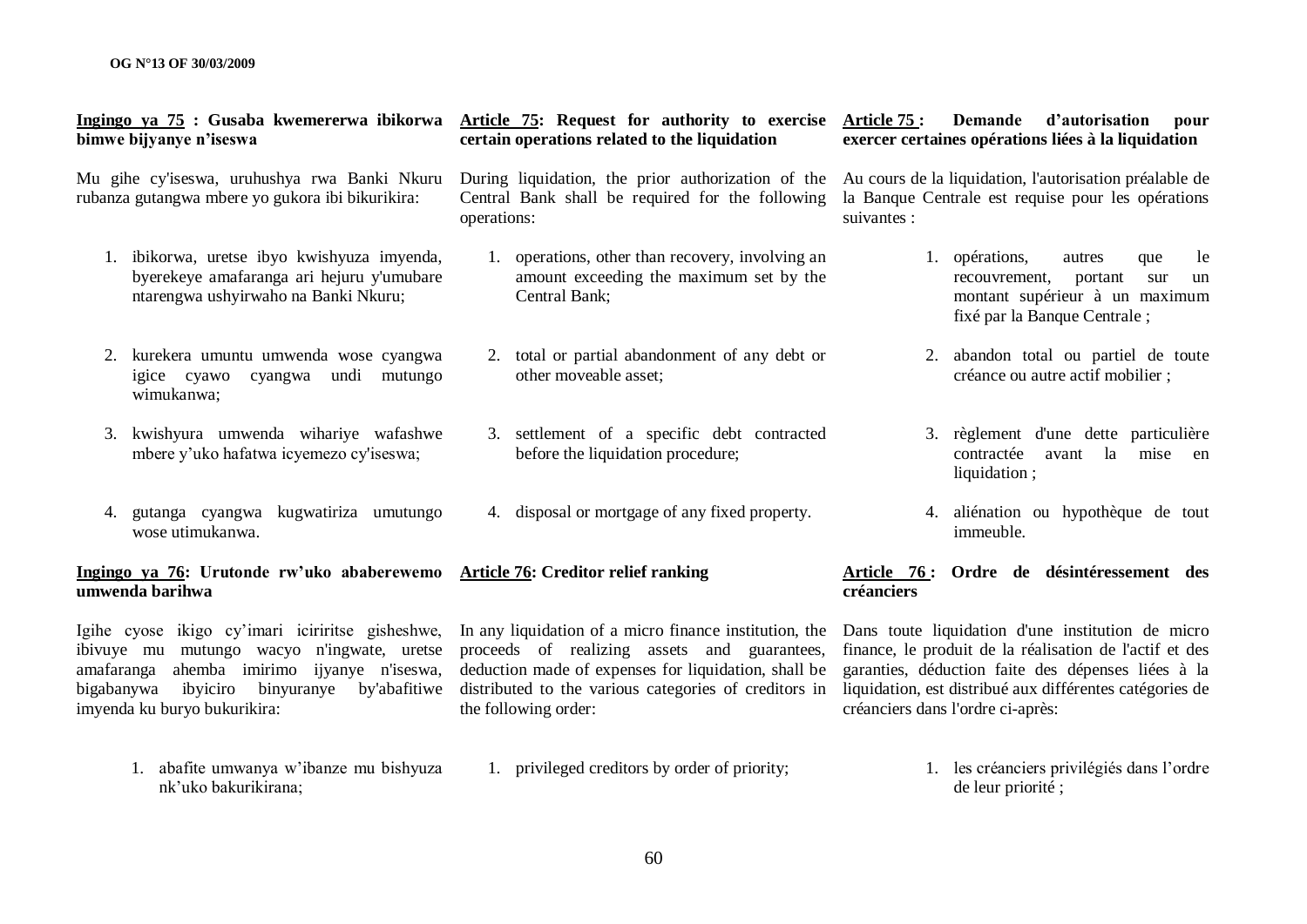- 2. imisanzu y"Ikigega cy"ubudahungabana;
- 3. abafitemo ingwate hakurikijwe urugero rw'izo bafitemo;
- 4. amafaranga abikijwe arenga ku mubare wishingiwe;
- 5. abandi bafitiwe imyenda ugereranije n"uko umwenda ungana.

gihe icyiciro cy'ababerewemo umwenda baba bamaze kwishyurwa amafaranga yose, asigaye agabanywa ababerewemo umwenda bo mu cyiciro category on prorated basis of their debts. gikurikiyeho ugereranyije n'uko umwenda wabo ungana.

Cyakora, iyo ababikije bagomba kwishyurwa igice, Banki Nkuru ishobora kwemerera ushinzwe iseswa kugenera buri muntu umubare ntarengwa w'amafaranga uteye kimwe kuri bose.

### **Ingingo ya 77: Kubika umutungo w"abafitiwe imyenda batajyanye**

Iyo iseswa rirangiye, ushinzwe iseswa abika muri Banki Nkuru, mu izina ryabo, amafaranga n'ibintu bene byo batajyanye, uburenganzira babifiteho bugasaza mu gihe giteganyijwe n'amategeko mbonezamubano.

Cyakora iyi ngingo ntireba ibyerekeye ihwanyabwishyu bw"imyenda umukiriya abereyemo ikigo cy"imari iciriritse n'imyenda kimurimo.

- 2. contributions for the stabilisation fund of the micro finance institution ;
- 3. mortgage creditors;
- 4. deposits for sums exceeding the amount of the deposit guarantee;
- 5. other creditors on a pari passu basis.

a category of creditors is fully paid, the remainder shall be distributed to the creditors of the next

However, in order to provide partial satisfaction to depositors, the Central Bank may authorize the liquidator to distribute a maximum uniform amount to each depositor.

### **Article 77: Depositing funds and assets attributed to creditors and not withdrawn**

attributed to creditors and not withdrawn shall be deposited by the liquidator with the Central Bank in the name of those concerned in accordance with their rights prescribed under the Civil Code.

possible compensation between debts

- 2. les cotisations au Fonds de stabilisation des institutions de micro finance ;
- 3. les créanciers hypothécaires ;
- 4. les dépôts pour les sommes qui excèdent le montant du dépôt garanti ;
- 5. les autres créanciers en *pari passu*.

Uko umutungo n'ingwate bigenda biboneka, na buri As assets and guarantees are realized, and each time Au fur et à mesure de la réalisation de l'actif et des garanties, et chaque fois qu'une catégorie de créanciers est totalement désintéressée, le reliquat est distribué aux créanciers de la catégorie suivante au prorata de leurs créances.

> Toutefois, dans le cadre d'un désintéressement partiel des déposants, la Banque Centrale peut autoriser le liquidateur à distribuer un montant maximum uniforme à chacun d'eux.

### **Article 77 : Dépôt des fonds et avoirs des créanciers non retirés**

Upon completion of liquidation, the funds and assets A la clôture de la liquidation, les fonds et avoirs attribués aux créanciers et non retirés sont déposés par le liquidateur auprès de la Banque Centrale au nom des intéressés dont les droits se prescrivent conformément aux dispositions du Code Civil.

An exception to the provisions of this article is the Font exception aux dispositions du présent article, les receivables concerning the same client of the micro créances concernant un même client de l'institution compensations éventuelles entre les dettes et les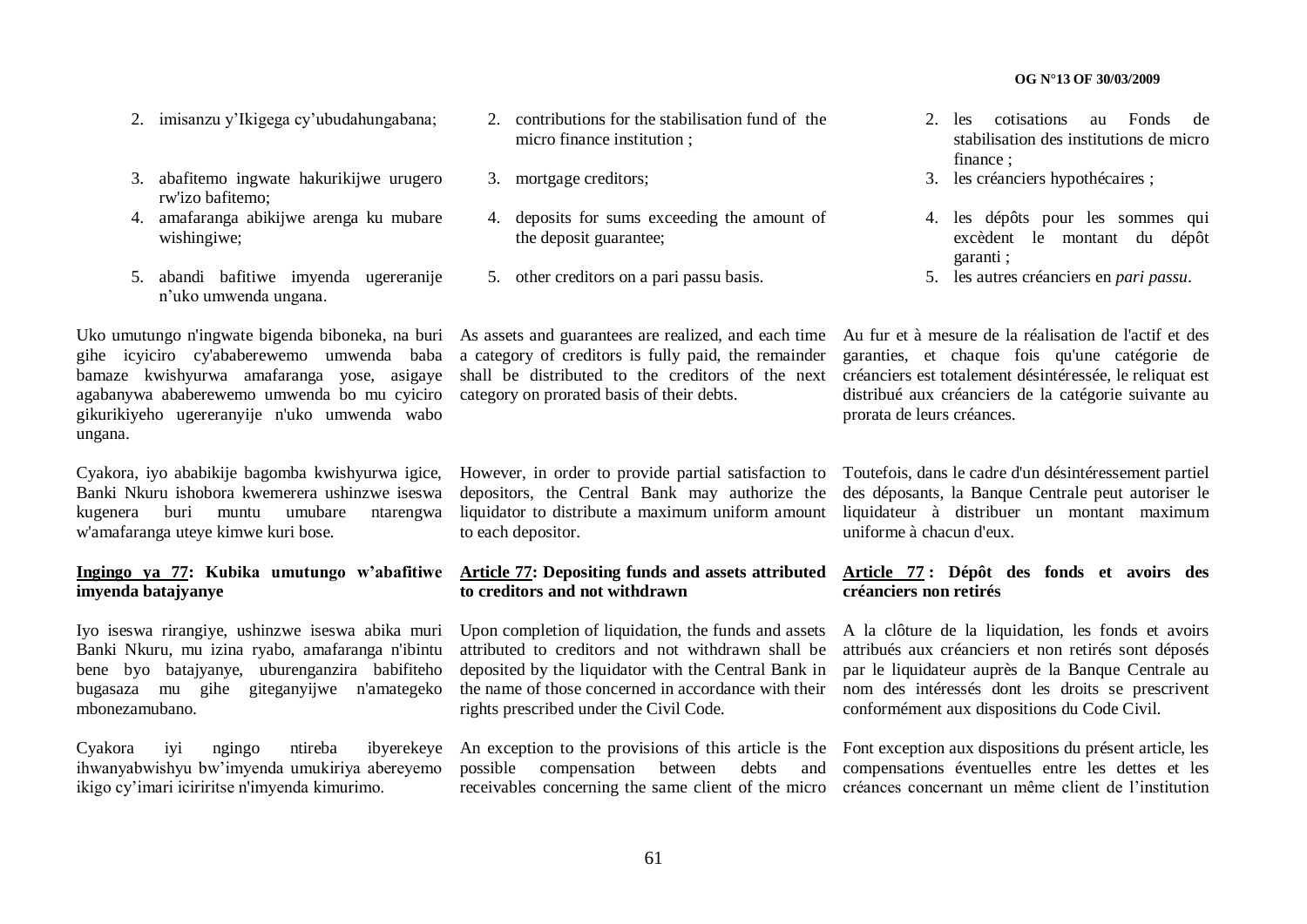finance institution.

de micro finance.

#### **Ingingo ya 78: Irangira ry"inshingano z"ushinzwe Article 78: End of mission of the liquidator iseswa**

Byemejwe na Banki Nkuru, buri gihe cyose, ushinzwe iseswa ashobora guhagarikwa ku mirimo ye, icyo gihe ikigo cy"imari iciriritse kiri mu iseswa ku bushake, igomba kumusimbuza undi hakurikijwe ingingo ya 72.

#### **ICYICIRO CYA 2: ISESWA RITEGETSWE**

# **Ingingo ya 79: Impamvu z"iseswa ritegetswe**

Banki Nkuru ishobora gutegeka ko ikigo cy"imari iciriritse nyarwanda cyangwa ishami nyarwanda ry"ikigo cy"imari iciriritse y"inyamahanga biseswa:

- 1. iyo gushyira mu bikorwa gahunda yo kuzahura ikigo cy"imari iciriritse ivugwa mu ngingo ya 61 yatinze bitari ngombwa cyangwa iyo ibangamira inyungu z'abakibikijemo cyangwa abandi bafitiwe umwenda;
- 2. iyo bisabwe n'intumwa idasanzwe;
- 3. bitewe n'uko umutungo w"ikigo cy"imari iciriritse wifashe, cyane cyane iyo itagishobora kwishyura kandi nta bushobozi ifite bwo kubyutsa umutwe ;
- 4. iyo ikigo cy"imari iciriritse

Upon approval by the Central Bank, the liquidator may, at any time, end the mission of the liquidator and in such case, the micro finance institution in voluntary liquidation must proceed to replace the liquidator in accordance with Article 72.

#### **SECTION 2: FORCED LIQUIDATION**

### **Article 79: Causes of forced liquidation**

of a Rwandan micro finance institution or the Rwandan branch office of a foreign micro finance institution:

- 1. when execution of the recovery provided for in Article 61 is unduly delayed or be prejudicial to the interest of the depositors or other creditors;
- 2. upon proposal of the special commissioner;
- 3. when the situation of the micro finance institution so requires, especially in the case of cessation of payment without possibility of turnaround;
- 4. when a foreign micro finance institution is

#### **Article 78 : Fin de la mission du liquidateur**

Sur décision de la Banque Centrale, il peut, à tout moment, être mis fin à la mission du liquidateur et, dans ce cas, l"institution de micro finance en liquidation volontaire doit procéder à son remplacement conformément à l'article 72.

#### **SECTION 2 : LIQUIDATION FORCEE**

## **Article 79 : Causes d"une liquidation forcée**

The Central Bank shall order the forced liquidation La Banque Centrale peut ordonner la liquidation forcée d'une institution de micro finance rwandaise ou d"une succursale rwandaise d"une institution de micro finance étrangère:

- 1. lorsque l'exécution du plan de redressement prévu à l'article 61 est indûment retardée ou s'avère préjudiciable aux intérêts des déposants ou des autres créanciers;
- 2. sur proposition du commissaire spécial ;
- 3. lorsque la situation de l"institution de micro finance l'exige, notamment en cas de cessation de paiement sans possibilité de redressement ;
- 4. lorsque l"institution de micro finance étrangère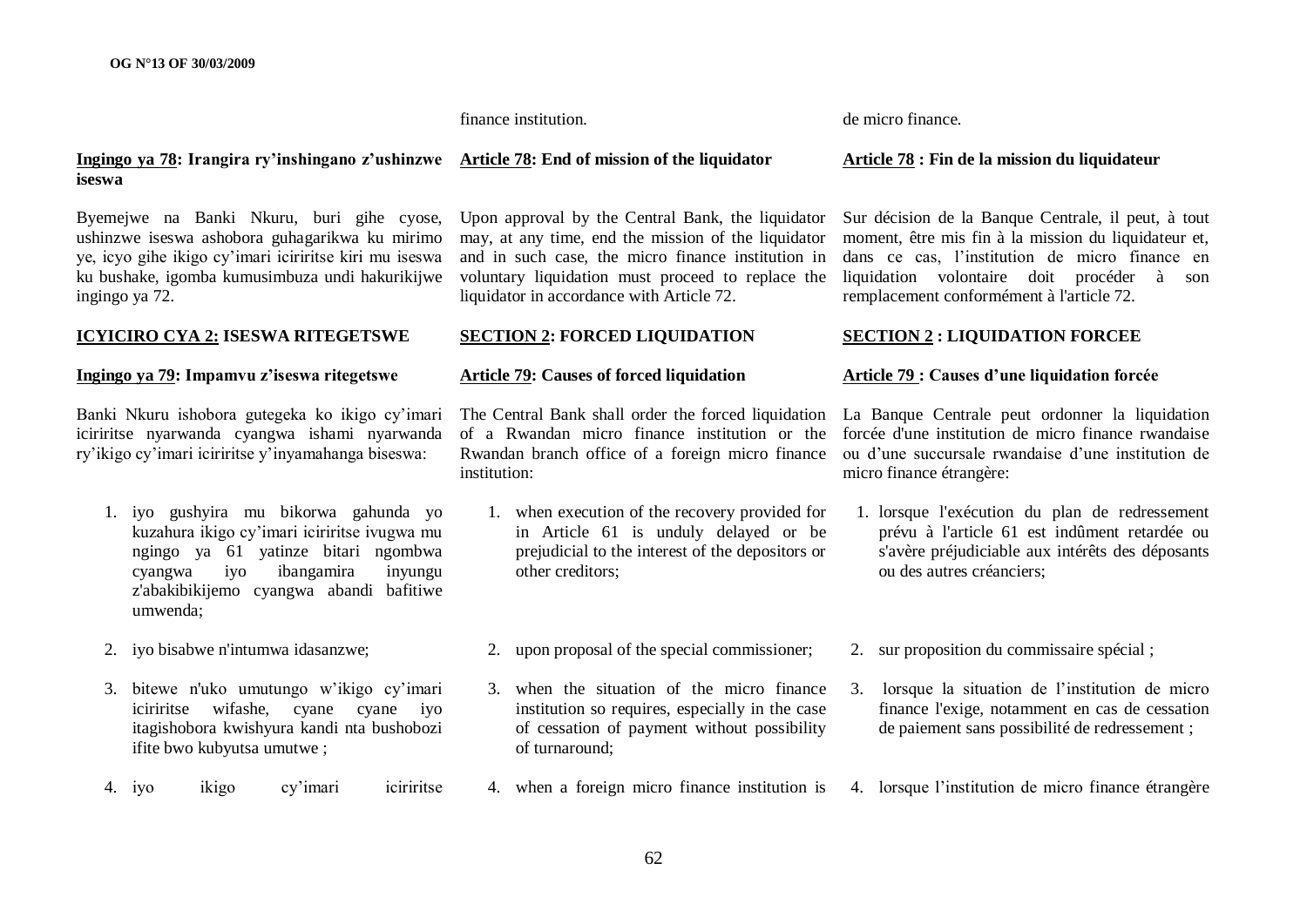cy"ikinyamahanga cyafatiwe icyemezo cyo guseswa mu gihugu cy"inkomoko.

#### **Ingingo ya 80: Kwamburwa uburenganzira ku Article 80: Depriving the right to property mutungo**

Guhera igihe iseswa ritegetswe ritangijwe ikigo cy"imari iciriritse kiba cyambuwe ubutegetsi ku bintu byacyo, ndetse no ku byakabaye ibyacyo mu gihe cyose kiba kiri guseswa. Ubwishyu bwose, ibikorwa n"ibindi ikigo cy"imari iciriritse kiri mu iseswa cyakora kimwe n"ibyo ikigo cy"imari iciriritse cyakwishyurwa kiri mu iseswa, kirenze ku iyamburwa ry"ububasha bwacyo, ntibishobora kugira agaciro imbere y"abo kibereyemo umwenda bose.

Mu gihe cy"iseswa ritegetswe, ntawe ikigo cy"imari iciriritse kibereyemo umwenda ushobora gufatira ikigize umutungo wacyo kandi uburyo bwose bwo kubona ubwishyu buba buhagaritswe.

#### **Ingingo ya 81: Urwego rushinzwe iseswa**

.

Iseswa ritegetswe rikorwa na Banki Nkuru cyangwa undi muntu wese ishyizeho. Icyemezo cy"isesa cyafashwe gishobora kujuririrwa mu nkiko .

## **Ingingo ya 82: Imenyekanisha ry"icyemezo cy"iseswa ritegetswe**

bw"itegeko kigomba gutangazwa mu kinyamakuru

subject to liquidation measures in its country of origin.

The micro finance institution, as of the date of forced L"institution de micro finance, à compter de liquidation, shall be deprived the full right to administer its assets, even those that may accrue to it while it is in forced liquidation. All payments, operations and acts carried out by a micro finance institution in liquidation and all payments made to a micro finance institution in liquidation in violation of the deprival in force, shall not be enforceable against the assets.

During forced liquidation, no creditor may seize an asset of the micro finance institution and all halted.

### **Article 81: Agency in charge of liquidation**

appealed against before the courts of law.

# **a forced liquidation**

micro finance institution must be published in a

fait l"objet des mesures de liquidation dans son pays d"origine.

### **Article 80 : Dessaisissement du droit à la jouissance du patrimoine**

l"ouverture de la liquidation forcée, est dessaisie de plein droit de l"administration de ses biens, même de ceux qui peuvent lui échoir tant qu"elle est en état de liquidation forcée. Tous paiements, opérations et actes faits par l"institution de micro finance en liquidation et tous paiements faits à l"institution de micro finance en liquidation, en violation du dessaisissement dont celle-ci est frappé, sont inopposables à la masse.

procedures to execute payment of debts shall be toutes voies d"exécution pour parvenir au paiement Au cours de la liquidation forcée, aucun créancier ne peut saisir un actif de l"institution de micro finance et des créances sont arrêtées.

#### **Article 81 : Organe chargé de la liquidation**

Forced liquidation is carried out by the Central Bank La liquidation forcée est réalisée par la Banque or by any other person designated by the Central Centrale ou par toute autre personne désignée par Bank. The decision taken for liquidation may be elle. La décision de liquidation peut faire l"objet de recours devant les juridictions.

#### **Article 82: Publication of the decision to carry out Article 82 : Publication de la décision de la liquidation forcée**

Icyemezo cyo gusesa ikigo cy'imari iciriritse ku The decision to carry out a forced liquidation of a La décision de liquidation forcée d'une institution de gisomwa na benshi muri Repubulika y'u Rwanda widely distributed newspaper in the Republic of grande diffusion en République du Rwanda ou par micro finance doit être publiée dans un journal de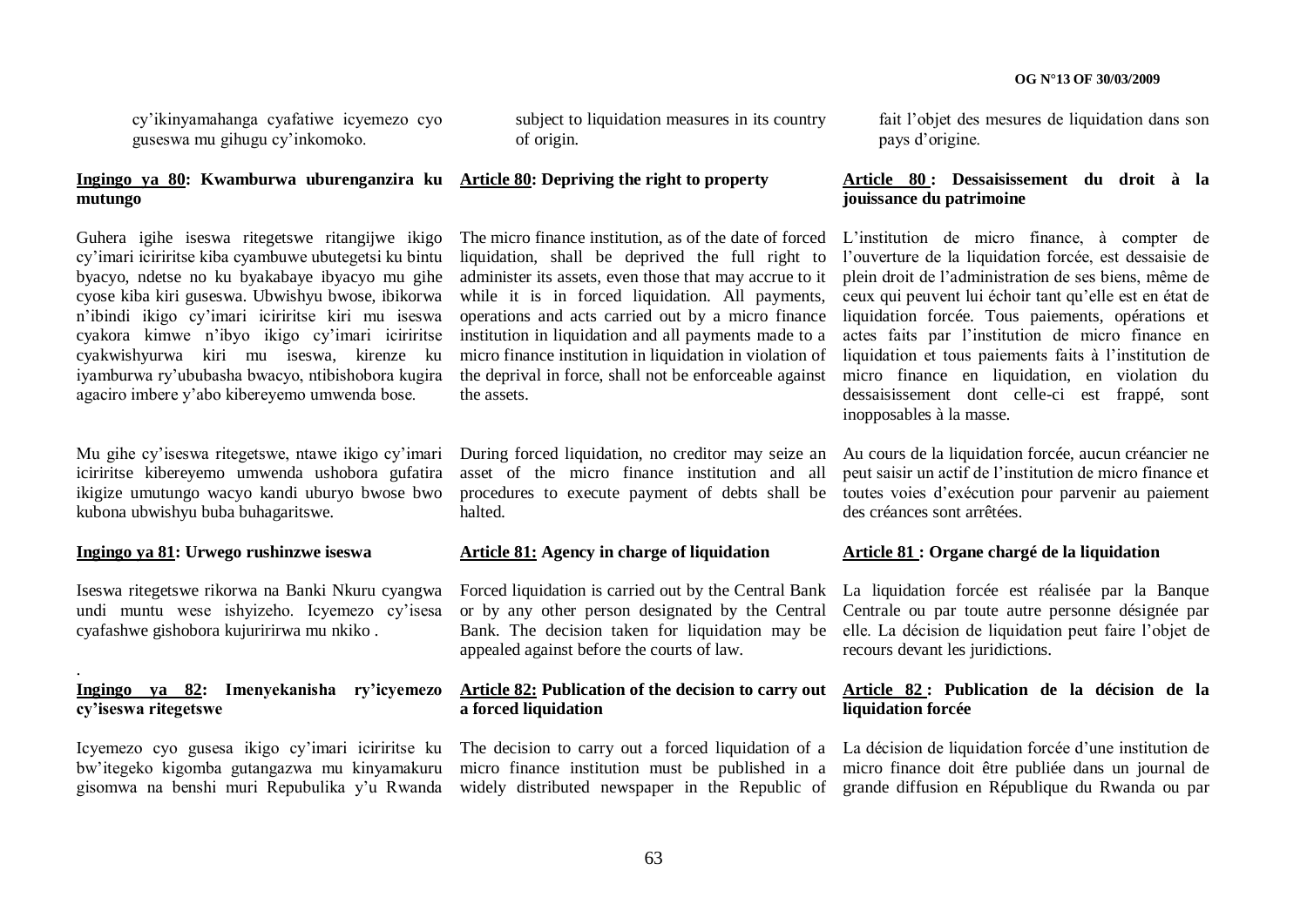cyangwa ku bundi buryo biboneka ko bukwiye.

Igihembo cy"ushinzwe iseswa washyizweho hakurikijwe ingingo ya 72 kimwe n"andi mafaranga yo kwishyura ibyakozwe mu rwego rw"iseswa bitangwa n"ikigo cy"imari iciriritse kiri mu iseswa.

#### **Ingingo ya 83: Ibyo ushinzwe iseswa yemererwa gukora na Banki Nkuru**

Bimaze kwemezwa na Banki Nkuru, ushinzwe Upon approval by the Central Bank, the liquidator Avec l"approbation de la Banque Centrale, le iseswa yemererwa:

- 1. gutanga ibirego mu butabera mu mwanya w"ikigo cy"imari iciriritse cyangwa kwiregura mu mwanya wacyo mu rwego rwose rw"imiburanishirize;
- 2. gucunga ikigo cy"imari iciriritse kiri mu iseswa ku mpamvu z"iseswa;
- 3. kwisunga abavoka, ba noteri, ababaruramari, abagenagaciro k"imitungo n"abandi bajyanama mu by"akazi bibanje kwemerwa na Banki Nkuru;
- 4. kumvikana cyangwa guhuza imvugo n"abo ikigo cy"imari iciriritse ibereyemo imyenda, abavuga ko iyibabereyemo, cyangwa abiyita ko ibarimo imyenda, yaba iriho cyangwa iyo mu gihe kiza, yaba ari izwi, imibare y"uko ingana uzwi cyangwa igejeje igihe cyo kwishyurwa kandi ari ikigo cy"imari

Rwanda or by any other means deemed appropriate.

The remuneration of the liquidator designated in La accordance with Article 72 and the fees incurred by micro finance institution in liquidation.

### **Article 83: Acts authorized to the liquidator by the Central Bank**

has the right to:

- 1. start legal proceedings in lieu of the micro finance institution in liquidation or defend it during any legal proceedings;
- 2. ensure the management of the micro finance institution during the liquidation process for the purposes of liquidating it;
- 3. engage the services of attorneys, notaries, accountants, evaluators and other professional advisors upon prior approval of the Central Bank;
- 4. arrive at any compromise or arrangement with the creditors, persons who are claiming to be creditors or who pretend to hold debts, either future or present, certain, liquid or on demand and which the micro finance institution would owe;

toute autre voie jugée appropriée.

the liquidation procedures shall be borne by the occasionnées par la procédure de liquidation sont à la rémunération du liquidateur désigné conformément à l"article 72 et les charges charge de l"institution de micro finance en liquidation

## **Article 83 : Actes autorisés au liquidateur sur approbation de la Banque Centrale**

liquidateur est habilité à :

- 1. intenter les actions en justice en lieu et place de l"institution de micro finance en liquidation ou la défendre dans toute procédure judiciaire ;
- 2. assurer la gestion de l"institution de micro finance en liquidation pour les besoins de sa liquidation ;
- 3. s"assurer des services d"avocats, de notaires, de comptables, d"évaluateurs et autres conseillers professionnels sur approbation préalable de la Banque Centrale ;
- 4. faire tout compromis ou arrangement avec les créanciers, les personnes qui se réclament créancières, ou qui prétendent avoir des créances, présentes ou futures, certaines, liquides ou exigibles et dont l"institution de micro finance en liquidation serait rendue débitrice ;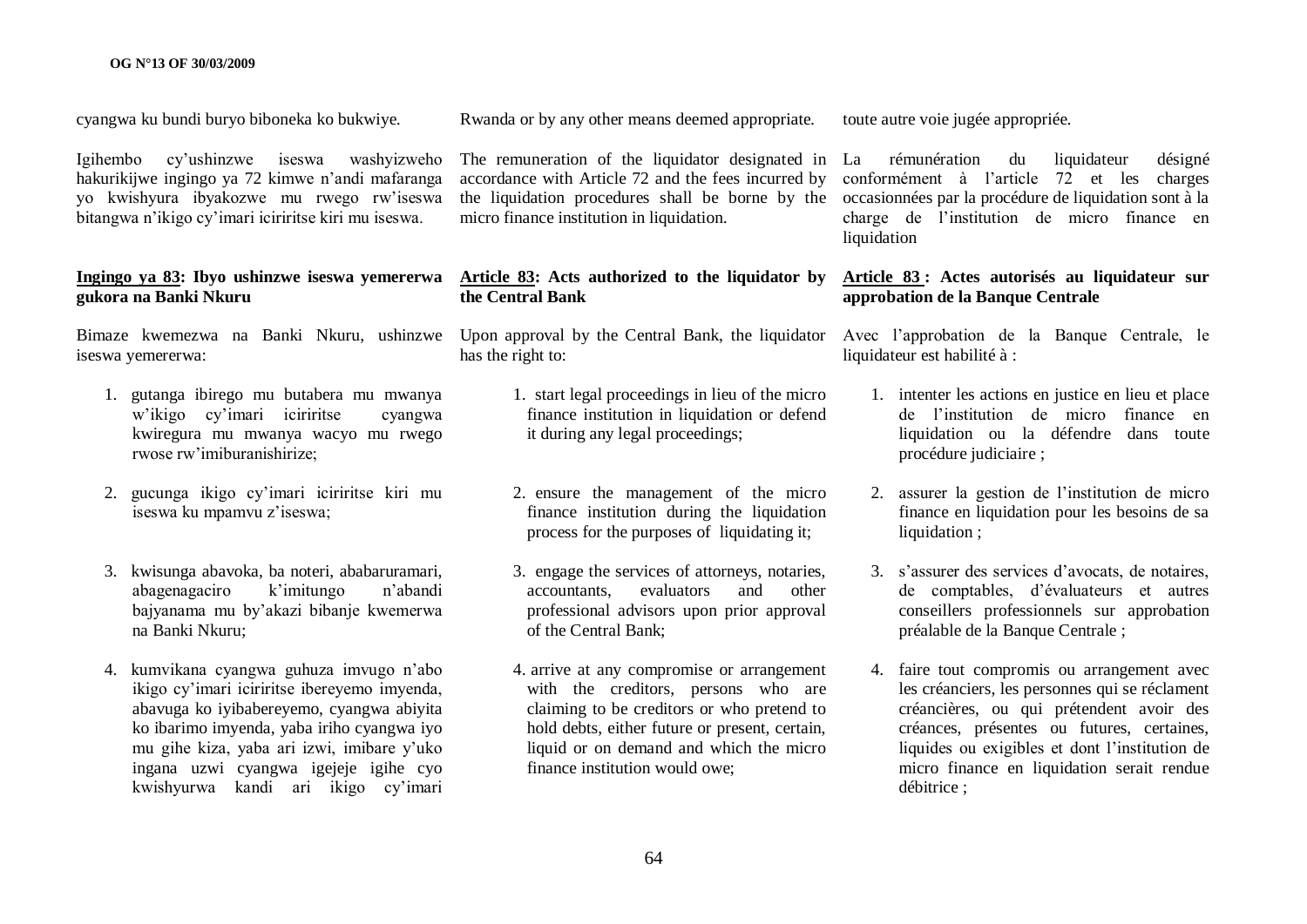iciriritse cyagombye kuyishyura;

- 5. kumvikana n"abahamagarijwe gutanga amafaranga no ku nshingano ku zabo mu mafaranga no ku zindi nshingano zishobora kubyara imyenda, ku kubishyuza icyo gihe cyangwa kuzabishyuza nyuma imyenda ishobora kuzabyara indishyi z"akababaro, ku nshingano zindi zikiriho cyangwa zazakomeza kubaho hagati y"ikigo cy"imari iciriritse kiri mu iseswa n"abandi bantu;
- 6. kugurisha ibintu byimukanwa n"ibitimukanwa by"ikigo cy"imari iciriritse, bikozwe muri cyamunara cyangwa mu buryo busanzwe, mu cyiciro kimwe cyangwa mu byiciro byinshi;
- 7. kugurisha ikigo cy"imari iciriritse cyose cyangwa igice cyacyo kugira ngo abo kibereyemo umwenda bishyurwe.

# **Ingingo ya 84: Ibyo ushinzwe iseswa afitiye Nkuru**

Ushinzwe iseswa yemerewe:

- 1. gusinya no gushyira mu bikorwa ibikubiye mu nyandiko mu mwanya w"ikigo cy"imari iciriritse kiri mu iseswa;
- 2. guhagararira ikigo cy"imari iciriritse kiri
- 5. arrive at compromises concerning calls or commitments to calls, debts, as well as commitments likely to incur debts, all types of current and future claims likely to give rise to damages and interest, commitments that subsist or are likely to subsist between the micro finance institution in liquidation and third parties;
- 6. sell movable and immovable property of the micro finance institution at public auction or by mutual agreement in one or several lots;
- 7. sell all or part of the micro finance institution for the purpose of reimbursing creditors.

**ububasha atagombye kubyemererwa na Banki without prior authorization from the Central autorisation de la Banque Centrale Article 84: Acts authorized to the liquidator Bank**

The liquidator has the power to:

- 1. sign and execute all acts in lieu of the micro finance institution in liquidation:
- 2. represent the micro finance institution in
- 5. faire des compromis sur les appels de fonds ou les engagements aux appels de fonds, dettes, ainsi que les engagements susceptibles d"engendrer des dettes, toutes sortes de réclamations présentes et futures susceptibles de donner lieu à des dommages et intérêts, engagements qui subsistent ou susceptibles de subsister entre l"institution de micro finance en liquidation et les tiers ;
- 6. vendre les biens meubles et immeubles de l'institution de micro finance, aux enchères publiques ou de gré à gré, en un seul ou en plusieurs lots ;
- 7. vendre tout ou partie de l"institution de micro finance en vue de procéder au remboursement des créanciers.

# **Article 84 : Actes reconnus au liquidateur sans**

Le liquidateur est habilité à :

- 1. signer et exécuter tous actes en lieu et place de l"institution de micro finance en liquidation :
- 2. représenter l"institution de micro finance en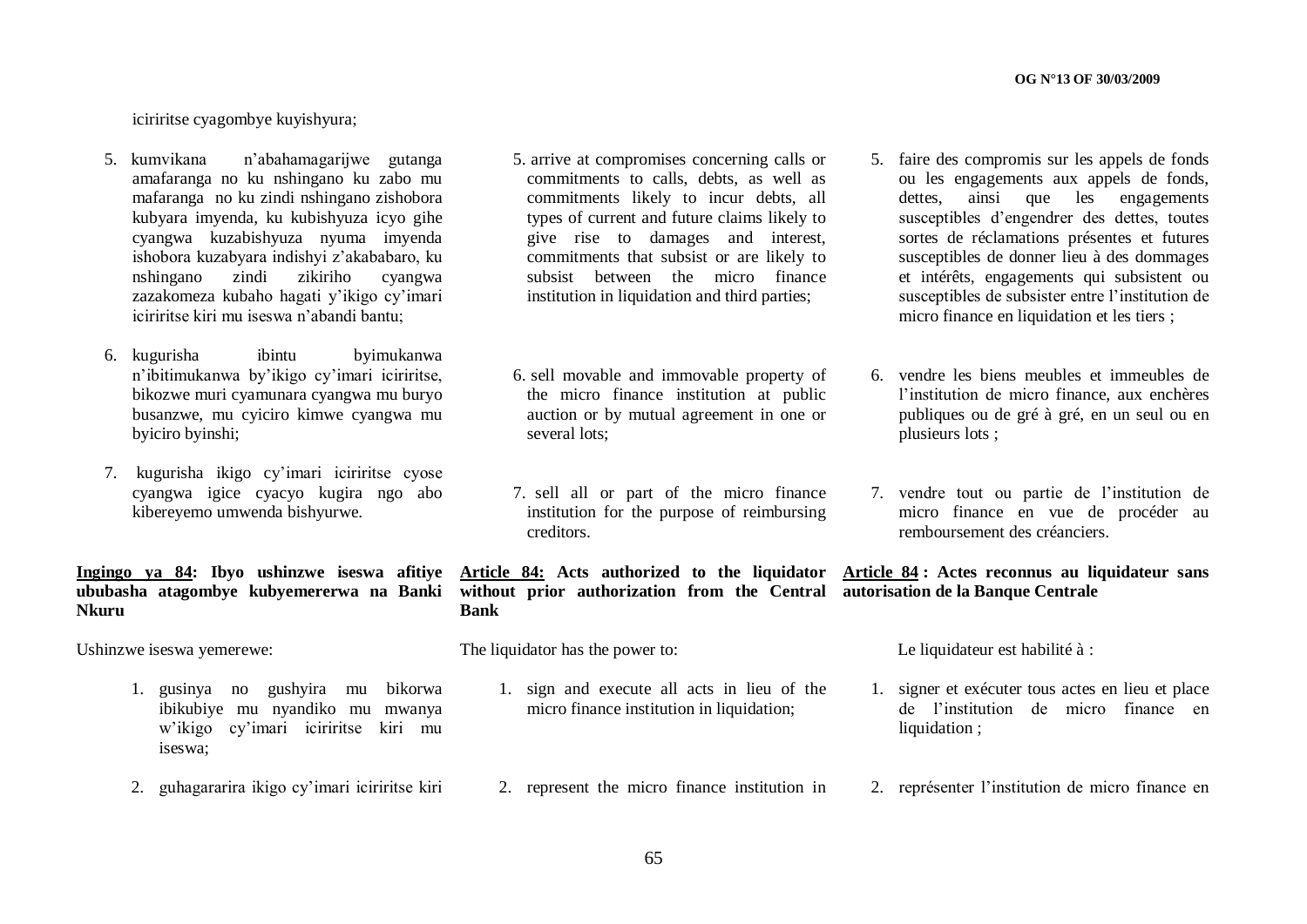mu iseswa mu bijyanye n"igihombo cy"ikindi kigo gifitemo inyungu;

- 3. gutanga cyangwa gusinya mu mwanya w"ikigo cy"imari iciriritse kiri mu iseswa, inyandiko y"ubucuruzi yose hakurikijwe aho ububasha bwe bugarukira;
- 4. gukusanya imari ya ngombwa iturutse mu mpapuro zivunjwa amafaranga z'ikigo cy'imari iciriritse kiri mu iseswa;
- 5. gushyiraho umuntu wese wo kumuhagararira;
- 6. gushyira ahagaragara uburyozwe bwite bwa buri wese mu bafite imigabane n"abagize inama y"ubutegetsi y"ikigo cy"imari iciriritse kiri mu iseswa ;
- 7. gukuraho ibyagenerwaga ba nyiri imigabane;
- 8. kumvikana, kugirana imishyikirano no kugirana amasezerano mu nyungu z"ababitsaga ikigo cy"imari iciriritse kiri mu iseswa;
- 9. gusaba mu nyandiko umuntu wese w"umuyobozi cyangwa wigeze kuba umuyobozi, umukozi, umugenzuzi uturuka hanze y"ikigo cy"imari iciriritse kiri mu iseswa cyangwa undi muntu wese urinda imari cyangwa ikindi kigize umutungo w"ikigo cy"imari iciriritse kiri

liquidation during all procedures for bankruptcy of another enterprise in which it holds an interest;

- 3. issue and endorse on behalf of the micro finance institution in liquidation, any commercial instrument within the limits of his / her authority;
- 4. mobilize the funds required by using the securities of the micro finance institution in liquidation:
- 5. appoint any person as a representative;
- 6. exempt from personal liability each shareholder and administrator of the micro finance institution in liquidation;
- 7. extinguish advantages granted to shareholders;
- 8. agree, negotiate and sign any act in the interest of the depositors of the micro finance institution in liquidation;
- 9. demand in writing from any person who is or has been a director, employee, external auditor of the micro finance institution in liquidation or any person who had custody of the funds or other assets of the micro finance institution in liquidation:

liquidation dans toute procédure de faillite d"une autre entreprise dans laquelle elle possède des intérêts ;

- 3. émettre et endosser, au nom de l"institution de micro finance en liquidation, tout effet de commerce dans la limite de ses pouvoirs ;
- 4. mobiliser les fonds nécessaires au moyen des titres de l"institution de micro finance en liquidation :
- 5. nommer toute personne pour le représenter ;
- 6. dégager la responsabilité individuelle de chaque actionnaire et administrateur de l'institution de micro finance en liquidation ;
- 7. supprimer les avantages qui étaient reconnus aux actionnaires ;
- 8. convenir, négocier et conclure tout acte dans l"intérêt des déposants de l"institution de micro finance en liquidation ;
- 9. demander, par écrit, à toute personne qui est ou a été dirigeant, employé, auditeur externe de l"institution de micro finance en liquidation ou toute autre personne qui garde des fonds ou autres actifs de l"institution de micro finance en liquidation :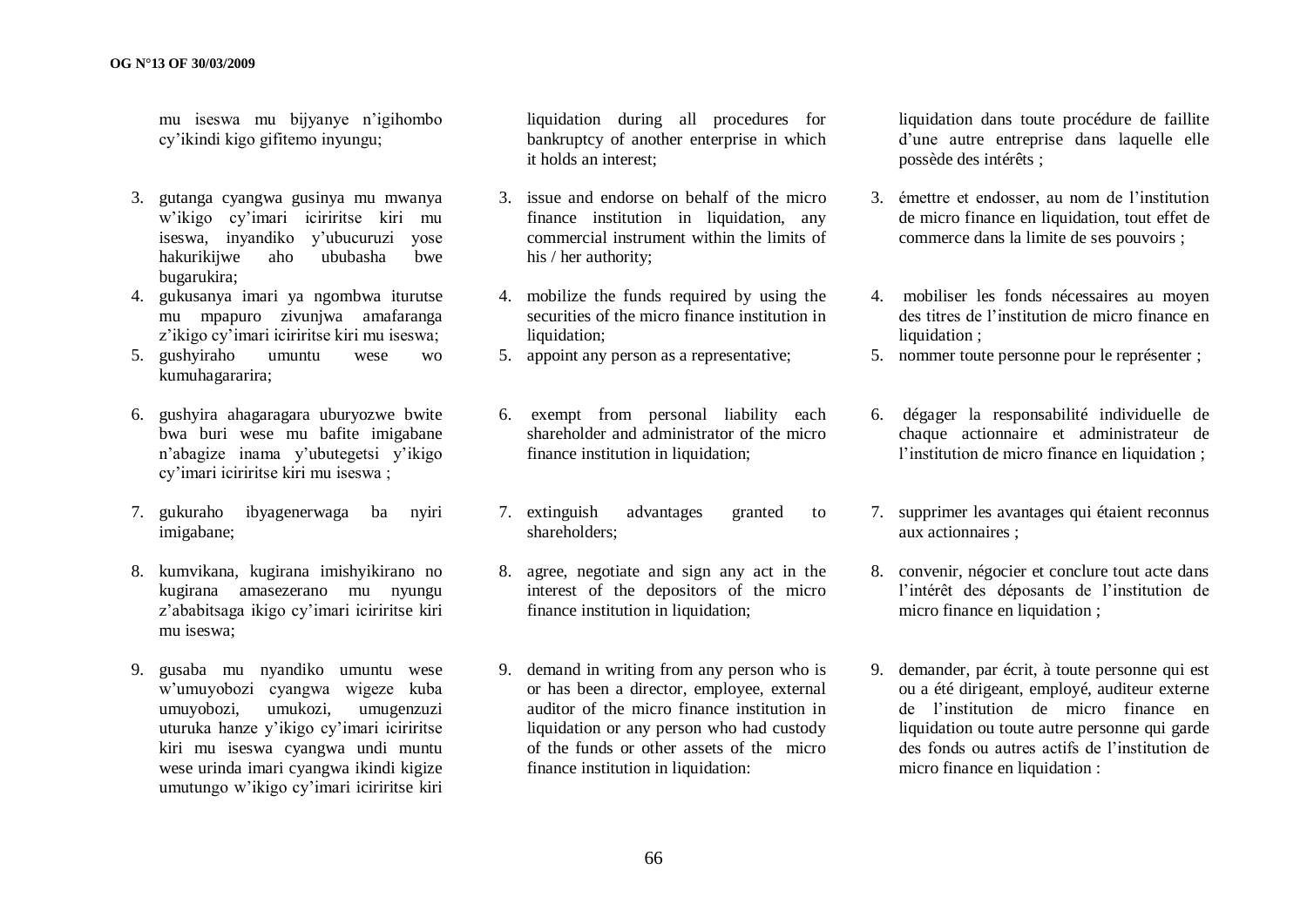mu iseswa:

- a. gufasha ushinzwe iseswa mu bikorwa by'iseswa;
- b. kwitaba ushinzwe iseswa mu isuzumwa ry"ibibazo bya ngombwa byerekeranye n"iseswa;
- c. kwerekana inyandiko yose yerekeye ibikorwa by"ikigo cy"imari iciriritse kiri mu iseswa.
- 10. gukora indi mirimo yasabwa na Banki Nkuru yatuma iseswa rigenda neza.
- **Ingingo ya 85: Ibyo ushinzwe isesa akoraho iperereza Article 85: Power of investigation of a liquidator**

Mu gukoresha ububasha bwe ushinzwe iseswa ashobora gukora iperereza kugira ngo:

- 1° atahure inkomoko y"igihombo;
- 2° gukora raporo nko ku masezerano agaragara y"ubwumvikane kuri ibi bikurikira:
- a) ku bantu bafitanye isano n"ikigo cy"imari iciriritse;
- b) ku mategeko n"amabwiriza byarenzweho;
- c) ku miterere y"amasezerano y"ubwumvikane n"uburyo inguzanyo zatangwagamo;
- d) kuri za politiki n"imigenzereze y"ikigo cy"imari iciriritse kiri mu iseswa.
- a. to assist the liquidator during the liquidation procedure;
- b. to present themselves for discussion of topics relating to the liquidation;
- c. produce any document related to the activities of the micro finance institution in liquidation.
- 10. to perform other duties that may be requested by the Central Bank which may contribute to the good liquidation.

In the exercise of his or her authority, the liquidator

2° prepare a report on major transactions on the

a) persons linked to the micro finance institution;

c) the nature of the transactions and lending

d) the policies and procedures of the micro finance

may carry out investigations to:

following:

practices;

1° establish the causes of bankruptcy;

b) violation of laws and regulations;

institution in liquidation.

- a. d"assister le liquidateur au cours de la procédure de liquidation ;
- b. de se présenter au liquidateur pour l"examen des sujets pertinents en rapport avec la liquidation ;
- c. de produire tout document en rapport avec les activités de l"institution de micro finance en liquidation.
- 10. exécuter tout autre acte pouvant lui être assigné par la Banque Centrale en vue d"une meilleure liquidation.

### **Article 85 : Pouvoir du liquidateur de mener des enquêtes**

Dans l"exercice de ses pouvoirs, le liquidateur peut mener des enquêtes pour :

- 1° déterminer les causes de la faillite ;
- 2° faire rapport sur, entre autres, les transactions significatives en rapport avec :
- a) des personnes apparentées à l"institution de micro finance ;
- b) les violations des lois et règlements ;
- c) la nature des transactions et les pratiques de prêts ;
- d) les politiques et procédures de l"institution de micro finance en liquidation.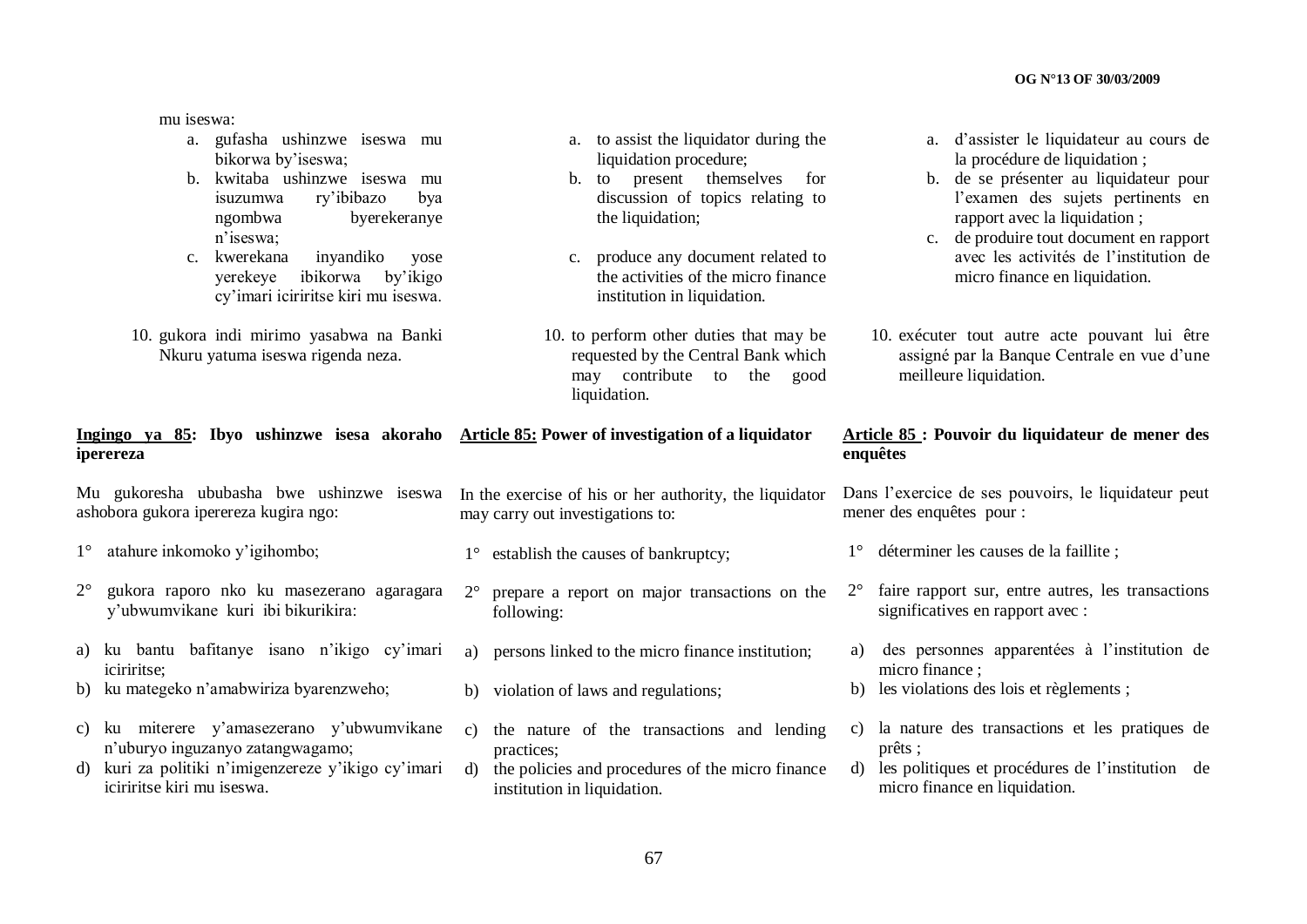# **gushingwa imirimo y"icungamutungo**

Umuntu wese ugaragajwe na anketi ko ashobora gukurikiranwa kubera kunyuranya na za politiki n"imigenzereze y"ikigo cy"imari iciriritse kiri mu iseswa cyangwa wagize uruhare mu guhomba kwacyo, atakaza kuba yahamagarirwa imirimo iteganywa n"iri tegeko yo gucunga no gutegeka ikigo cy"imari iciriritse.

# **iseswa**

Mu rwego rwo kugena agaciro k'umutungo w'ikigo For the purpose of evaluating the assets and cy"imari iciriritse kiri mu iseswa ritegetswe, Banki Nkuru cyangwa ushinzwe iseswa agomba gutanga, mu gihe kitarenze iminsi mirongo ine n"itanu (45) guhera umunsi icyemezo cyo gusesa cyatangarijweho, itangazo mu binyamakuru rihamagarira abo ikigo cy"imari iciriritse kibereyemo imyenda bafite ingwate ku bitimukanwa, abafite umwanya w"ibanze mu bishyuza, abishyuza nta ngwate, hamwe n"abakibitsagamo kugeza kuri Banki Nkuru cyangwa k"ushinzwe iseswa imibare mu buryo burambuye bw"ibyo bishyuza n"umwihariko w"umwenda wabo mu gihe kitarenze iminsi mirongo itatu (30) guhera itangazo risohotse.

### **Ingingo ya 88: Igihe ntarengwa cyo gutanga raporo y"imikoreshereze y"umutungo kugira ngo report for purposes of liquidation hakorwe iseswa**

Ushinzwe isesa agomba guha Banki Nkuru raporo The liquidator, shall, within a period not exceeding Le liquidateur doit, dans une période n'excédant pas

# **functions**

Any person who, after legal investigation, is susceptible to legal action for violation of policies and procedures of the micro finance institution in liquidation or who has contributed to its bankruptcy shall lose eligibility for functions involving the management and administration of a micro finance institution as prescribed by this Law.

# **liquidator**

liabilities of a micro finance institution in forced liquidation, the Central Bank or the liquidator must, within a period not to exceed forty-five (45) days as of the date of publication of the decision concerning liquidation, publish in the media an advertisement inviting all mortgage, privileged, unsecured and deposit creditors to submit to the Central Bank or liquidator within a period not exceeding thirty (30) days as of the date of publication of the advertisement, a detailed statement of their claim and conditions relating to such claim.

#### **Ingingo ya 86: Gutakaza uburenganzira bwo Article 86: Loss of the eligibility for management Article 86**: **Perte de la qualité d"éligibilité aux fonctions de gestionnaire**

Toute personne qui, après enquête judiciaire, est susceptible d"être poursuivie pour violation des politiques et procédures de l"institution de micro finance en liquidation ou a contribué à la faillite de celle-ci, perd la qualité d"éligibilité aux fonctions de gestion et d"administration d"une institution de micro finance prévues par la présente loi.

### **Ingingo ya 87: Igihe cyo gutakambira ushinzwe Article 87: Period for submitting claims to the Article 87: Délai pour soumettre les réclamations au liquidateur**

Aux fins de l"évaluation de l"actif et du passif d"une institution de micro finance en liquidation forcée, la Banque Centrale ou le liquidateur doit, dans une période n'excédant pas quarante cinq (45) jours à partir de la date de la publication de la décision de la liquider, publier dans les médias une annonce invitant tous les créanciers hypothécaires, privilégiés, chirographaires, ainsi que les déposants à soumettre à la Banque Centrale ou au liquidateur, dans une période ne dépassant pas trente (30) jours à partir de la date de publication de l'annonce, un état détaillé des sommes réclamées et les conditions particulières de cette réclamation.

### **Article 88: Period for submitting the financial Article 88: Délai de soumission d"un rapport de la valeur de l"actif avant la liquidation**

irambuye ku gaciro k'umutungo n'inshingano twelve (12) months from the date of appointment, douze (12) mois à partir de la date de sa désignation,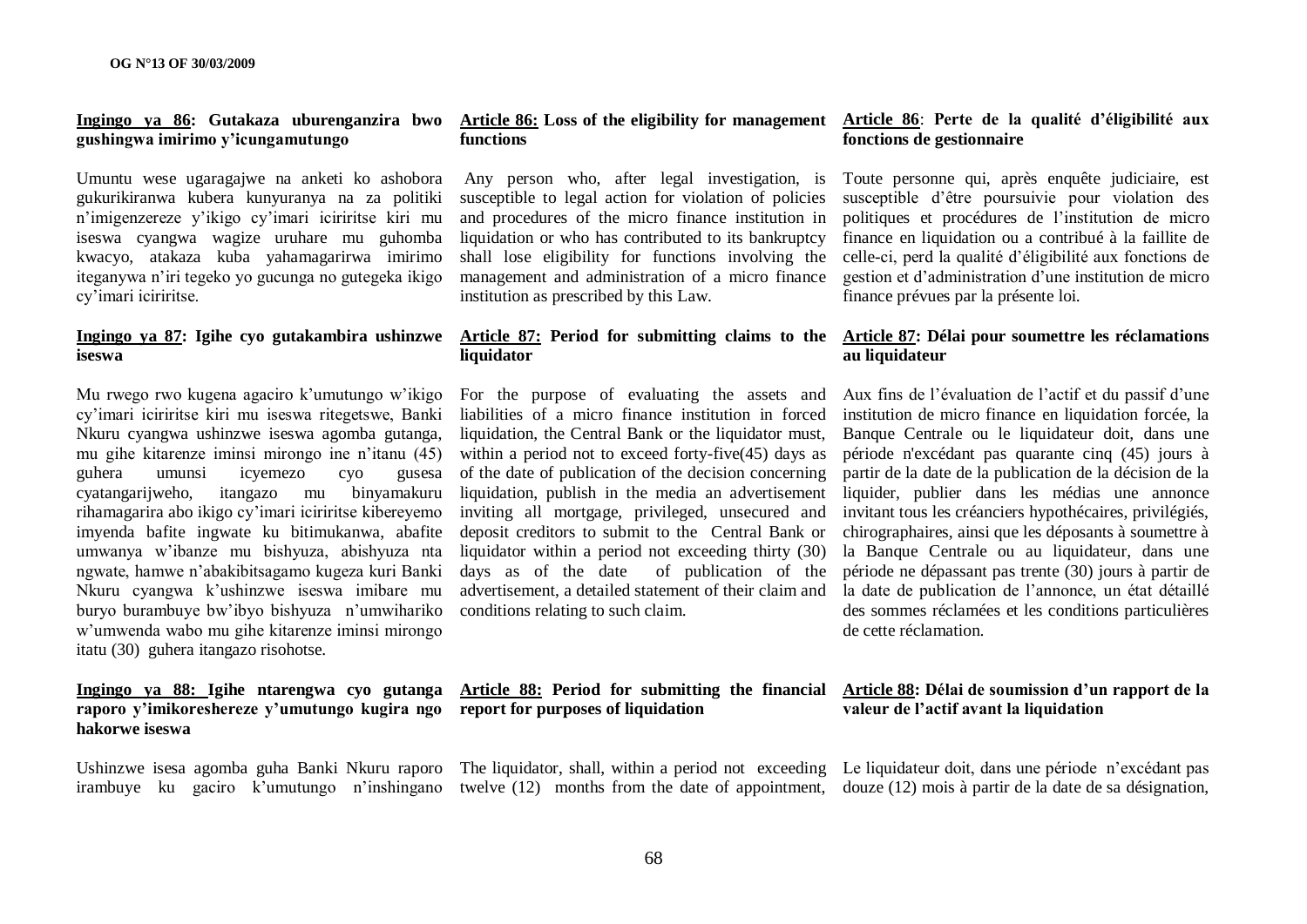z"ikigo cy"imari iciriritse ku babitsagamo n"abandi kibereyemo imyenda mu gihe kitarenze amezi cumi n"abiri (12) kuva ku itariki yashyiriweho. Icyo gihe gishobora kongerwa incuro imwe gusa.

Umuntu wese uzaba atamenyesheje ushinzwe iseswa ibyo yishyuza mu gihe kitarenze iminsi mirongo itatu (30) guhera itangazo ritanzwe ntazaba acyemerewe kuba mu babanza kwishyurwa bityo azafatwa nk"uwishyurwa nta ngwate ku bw"ikigo cy"imari iciriritse.

Iyo ikigo cy"imari iciriritse kiri mu iseswa ritegetswe, buri muntu wakibikijemo agomba kuzuza ifishi yo kwishyuza amafaranga kimurimo mu gihe giteganyijwe mu gika kibanza. Kubera ibyo, uwabikije agomba gutanga ikimenyetso cyose gihamya uburenganzira bwe.

wishyuzwa amafaranga yishyuwe n"Ikigega cy"Ubwishingizi bw"Ababikije kimwe n"andi mafaranga abishyuza bagomba ikigo cy"imari iciriritse.

# **Ingingo ya 89: Guhamagara ababerewemo imyenda,** abafite imigabane **abanyamuryango mu kungurana ibitekerezo ku buryo bw"iseswa**

bikenewe kandi mu gihe icyo ari cyo cyose, ashobora gutumiza inama y"ababerewemo umwenda cyangwa ba nyiri imigabane n"abanyamuryango kugira ngo

value of the assets and commitments of the micro finance institution vis-à-vis its depositors and other creditors.

liquidator within the period of thirty (30) days from the date of publication of the notice shall not be allowed to claim privileged treatment to settle the debt and shall be treated as an unsecured debtor visà-vis the micro finance institution.

prescribed in the preceding paragraph. For this justify the right to a claim.

Ushinzwe iseswa yemerewe kuvana ku mubare The liquidator shall be authorized to deduct from the Le liquidateur est autorisé à déduire du montant de la amount of the claim any sums paid to the depositor by the stabilization fund for micro finance fonds de stabilisation des institutions de micro institutions as well as any other sums due to the micro finance institution by the depositor.

# **Article 89: Inviting creditors, shareholders or members to discuss on liquidation procedures**

and at any time, convene a meeting of creditors, procedures.

submit to the Central Bank a detailed report of the soumettre à la Banque Centrale un rapport détaillé de la valeur de l"actif et des engagements de l"institution de micro finance vis-à-vis de ses déposants et des autres créanciers.

Any person who is unable to forward a claim to the Toute personne qui ne pourra pas adresser sa réclamation au liquidateur dans un délai de trente (30) jours, à compter de la publication de l"annonce, ne sera pas fondée à exiger un traitement privilégié pour le règlement de sa créance et sera traitée comme créancier chirographaire vis-à-vis de l"institution de micro finance.

When a micro finance institution is in forced Lorsqu"une institution de micro finance est en liquidation, each depositor must fill out a claim liquidation forcée, chaque déposant doit remplir une request for the amounts due within the period fiche de réclamation pour les sommes qui lui sont purpose, the depositor may furnish any proof to cette fin, le déposant peut fournir toute preuve pour dues dans les délais prévus à l"alinéa précédent. A faire valoir ses droits.

> réclamation les sommes payées au déposant par le finance ainsi que toutes les autres sommes dues à l"institution de micro finance par le déposant.

### **Article 89: Convocation des créanciers, des actionnaires ou des membres pour discuter de la procédure de liquidation**

Banki Nkuru cyangwa ushinzwe iseswa, igihe The Central Bank or the liquidator may, as required La Banque Centrale ou le liquidateur peut, au besoin shareholders or members to discuss liquidation créanciers, des actionnaires ou membres pour des et à tout moment, convoquer une réunion des discussions concernant la procédure de liquidation.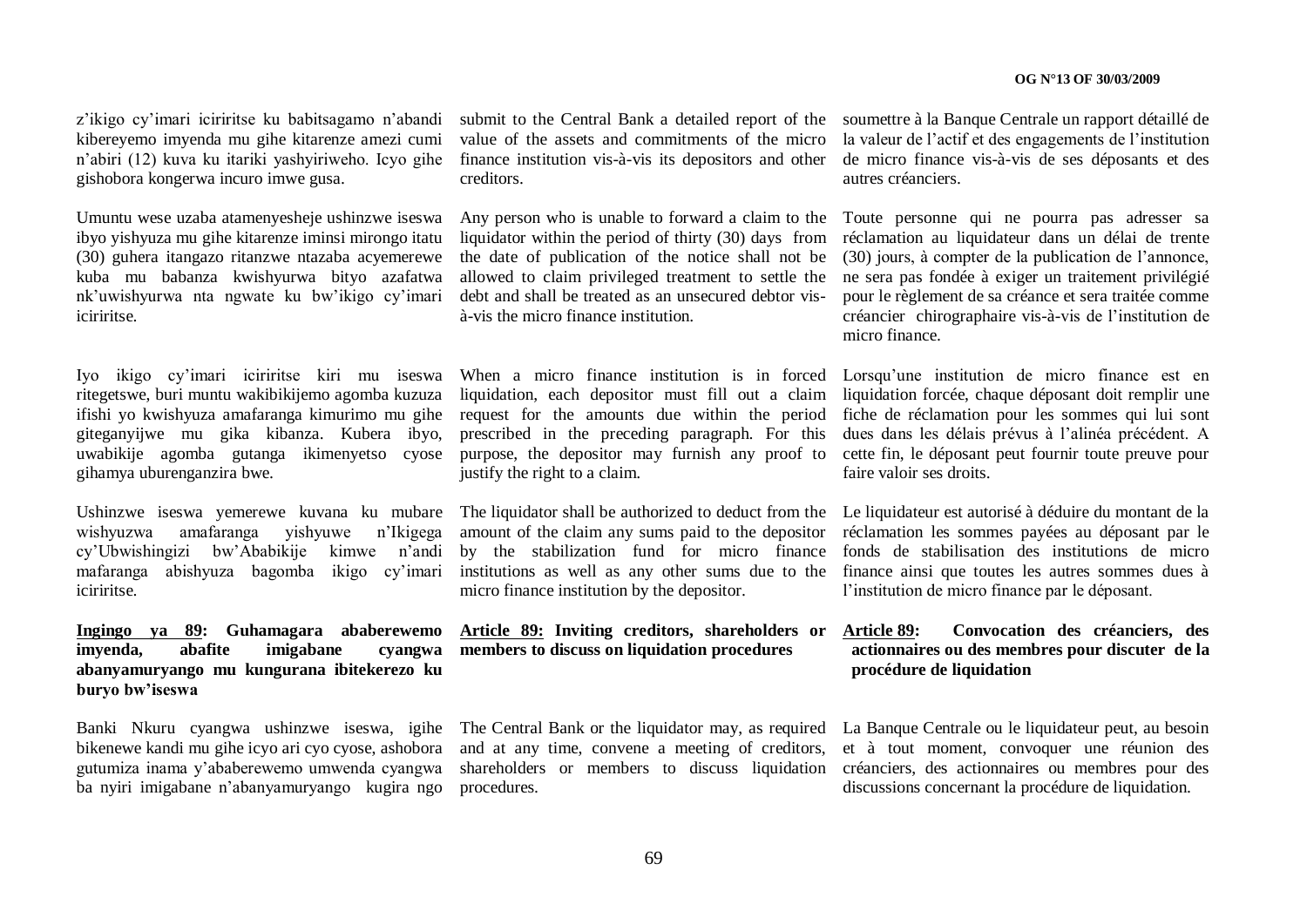bajye bungurana ibitekerezo ku buryo iseswa ryakorwamo.

#### **Ingingo ya 90: Gutangira kwishyura Article 90: Start of procedure of paying creditors ababerewemo imyenda**

Mu gihe kitarenze amezi abiri amaze gutanga raporo ku mutungo n"inshingano by"ikigo cy"imari iciriritse, ushinzwe iseswa agomba gutangira kwishyura ababerwemo imyenda n"ikigo cy"imari iciriritse amafaranga bagombwa hakurikijwe uko bakurikirana biri mu ngingo ya 76

Iyo, ushinzwe iseswa arangije kwishyura ababerewo imyenda bose, hakagira amafaranga asigara, ayo asigaye agomba kugabanywa ba nyiri imigabane cyangwa abanyamuryango.

#### **ICYICIRO CYA 3: INGINGO RUSANGE KU ISESWA KU BUSHAKE NO KU ISESWA RITEGETSWE**

#### **Ingingo ya 91: Kwemererwa kudakurikiza andi mategeko mu iseswa ry"ibigo by"imari iciriritse**

Ibyerekeranye n"ibihombo nk"uko biteganyijwe mu iteka ryo ku wa 27/07/1934 no ku iseswa ziteganyijwe mu itegeko n° 06/1988 ryo ku wa 12 gashyantare 1988 ryerekeye itunganywa ry"amasosiyete y"ubucuruzi kimwe n"izerekeye iseswa ry"amakoperative yo kubika no kuguriza riteganywa n"itegeko n° 50/2007 ryo ku wa

The liquidator shall, within a period not exceeding two months after submitting the report on the assets and liabilities of the micro finance institution, begin procedures to reimburse the sums due to the creditors of the micro finance institution in accordance with the order established in Article 76.

When funds remain after reimbursements paid out by the liquidator of all claims against the micro finance institution, the remainder shall be distributed to the l'encontre de l'institution de micro finance, le shareholders or members.

#### **SECTION 3: COMMON PROVISIONS TO BOTH VOLUNTARY AND LIQUIDATION**

### **Article 91: Exemption from the application of other legal provision for the liquidation of micro finance institutions**

18/09/2007 rigena ishyirwaho, imiterere n'imikorere cooperatives in Rwanda shall not be applicable to the sont pas applicables à la liquidation des institutions The provisions relating to bankruptcy as prescribed in the Decree of 27/07/1934 and on liquidation under Law  $N^{\circ}$  06/1988 of 12 / 02/ 1988 on the organization of commercial corporations as well as the liquidation of micro finance institutions prescribed under Law N̊ 50/2007 of 18/09/2007 establishing the establishment, organization and functioning of

#### **Article 90 : Début du processus de désintéressement des créanciers**

Le liquidateur doit, dans une période ne dépassant pas deux mois après la remise du rapport sur les actifs et le passif de l"institution de micro finance, débuter le processus de remboursement des sommes dues aux créanciers de l"institution de micro finance, conformément à l"ordre établi à l"article 76.

Lorsqu'il subsiste des fonds, après le remboursement par le liquidateur, de toutes les réclamations à reliquat doit être distribué aux actionnaires ou membres.

## **SECTION 3 : DISPOSITIONS COMMUNES A**  FORCED LA LIQUIDATION VOLONTAIRE ET À LA **LIQUIDATION FORCEE**

### **Article 91 : Exemption d"application d"autres textes de loi pour la liquidation des institutions de micro finance**

Les dispositions relatives à la faillite telles que prévues par le décret du 27/07/1934, la liquidation prévue par la loi n° 06/1988 du 12 / 02 / 1988 portant organisation des sociétés commerciales ainsi que la liquidation des institutions de micro finance prévue par la loi n°50/2007 du 18/09/2007 portant organisation des sociétés coopératives au Rwanda ne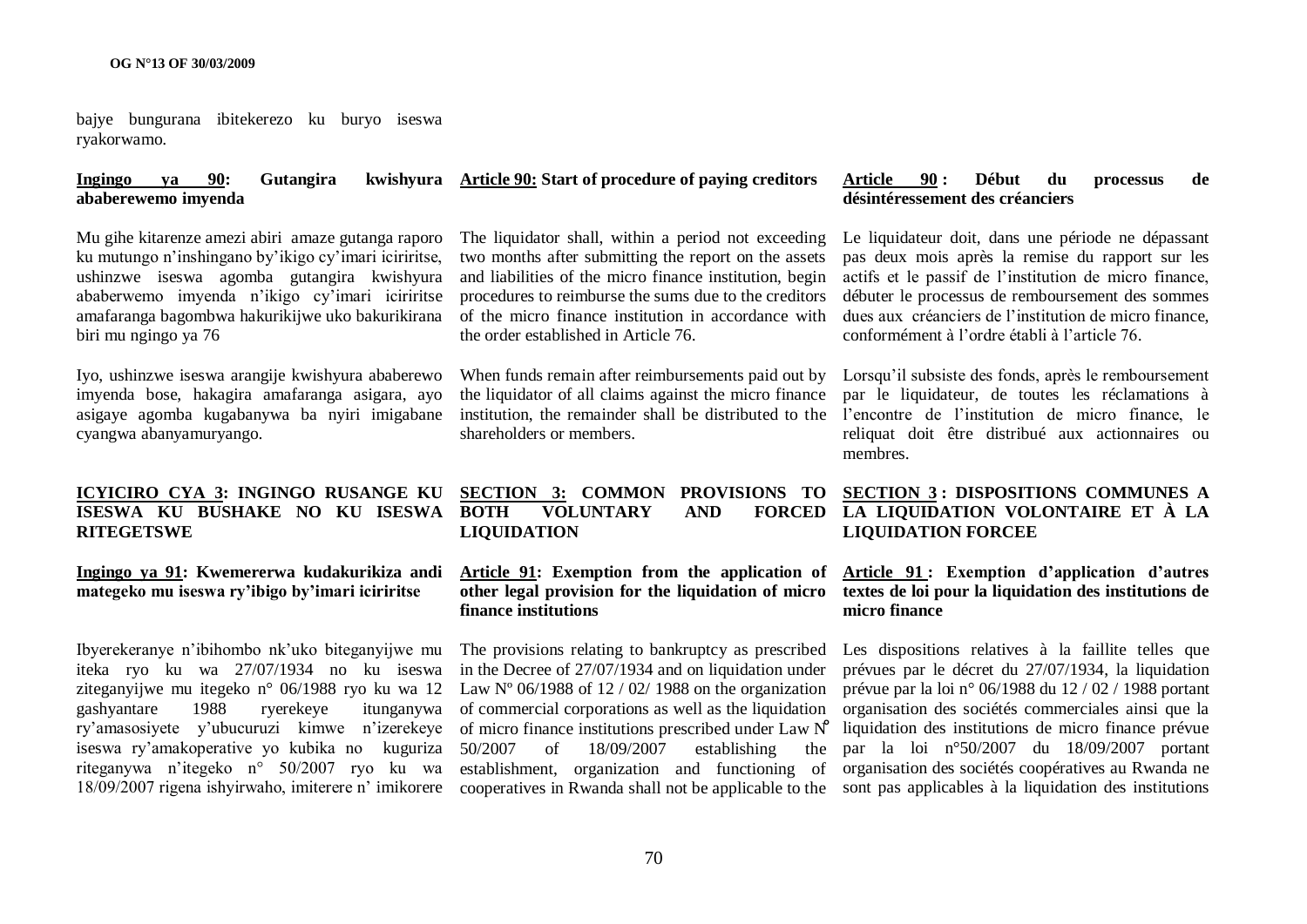y"amakoperative mu Rwanda ntizireba ibyerekeye liquidation of micro finance institutions. iseswa ry"ibigo by"imari iciriritse.

#### .**Ingingo ya 92: Ibigomba gukorwa n"ikigo cy"imari iciriritse kiri mu iseswa**

Ikigo cy"imari iciriritse cyose kiri mu iseswa Every micro finance institution in liquidation shall: kigomba:

- 1. kwandika imbere y'izina ryacyo amagambo «kiri mu iseswa» kandi mu gihe kivuga ko ari ikigo cy"imari iciriritse kigasobanura ko kiri mu iseswa;
- 2. guhita gihagarika imirimo yacyo uretse iya ngombwa ikenewe gusa mu rwego rw"iseswa;
- 3. kumanika mu biro byacyo byose aho rubanda rugera, itangazo rimenyekanisha ko kiri mu iseswa hongeweho amagambo "uruhushya rwa Banki Nkuru" iyo ari iseswa ku bushake n"amagambo "icyemezo cya Banki Nkuru" igihe ari iseswa ritegetswe.

#### **Ingingo ya 93: Kugumana ubuzimagatozi**

Ubuzimagatozi bw"ikigo cy"imari iciriritse kiri mu iseswa burakomeza kugeza igihe iseswa rirangiye.

Mu gihe ikigo cy'imari iciriritse kiri mu iseswa mu When the micro finance institution is in liquidation, Dans ses relations avec d'autres organes, l'institution

**Article 92: Acts to be performed by a micro Article 92 : Actes que doit poser une institution de finance institution in liquidation**

- 1. affix in front of its name, the notice " in liquidation" and in case it refers to its status as a micro finance institution by specifying that it is in liquidation:
- 2. cease immediately all its operations except only those strictly necessary for liquidation;
- 3. post a notice, in all its areas open to the public, of the liquidation specifying "by authorization of the Central Bank" in the case of a voluntary liquidation and "by a decision of the Central Bank" in the case of a forced liquidation.

#### **Article 93: Retaining the legal personality**

The legal status of a micro finance institution in La personnalité juridique d'une institution de micro liquidation process.

de micro finance.

:

# **micro finance en liquidation**

Toute institution de micro finance en liquidation doit

- 1. faire suivre sa raison sociale de la mention "en liquidation" et ne faire état de sa qualité d"institution de micro finance qu'en précisant qu'elle est en liquidation:
- 2. cesser immédiatement ses opérations à l'exception de celles strictement nécessaires à sa liquidation;
- 3. afficher, dans tous ses locaux ouverts au public, un avis de mise en liquidation avec mention « autorisation de la Banque Centrale » lorsqu'il s'agit d'une liquidation volontaire et « décision de la Banque Centrale » lorsqu'il s'agit d'une liquidation forcée.

## **Article 93 : Persistance de la personnalité juridique**

liquidation shall subsist until the end of the finance en liquidation subsiste jusqu'à la clôture de celle-ci.

mikoranire yacyo n'izindi nzego kigomba in its relationship with other institutions it shall de micro-finance-en-liquidation-doit-faire-état-de-son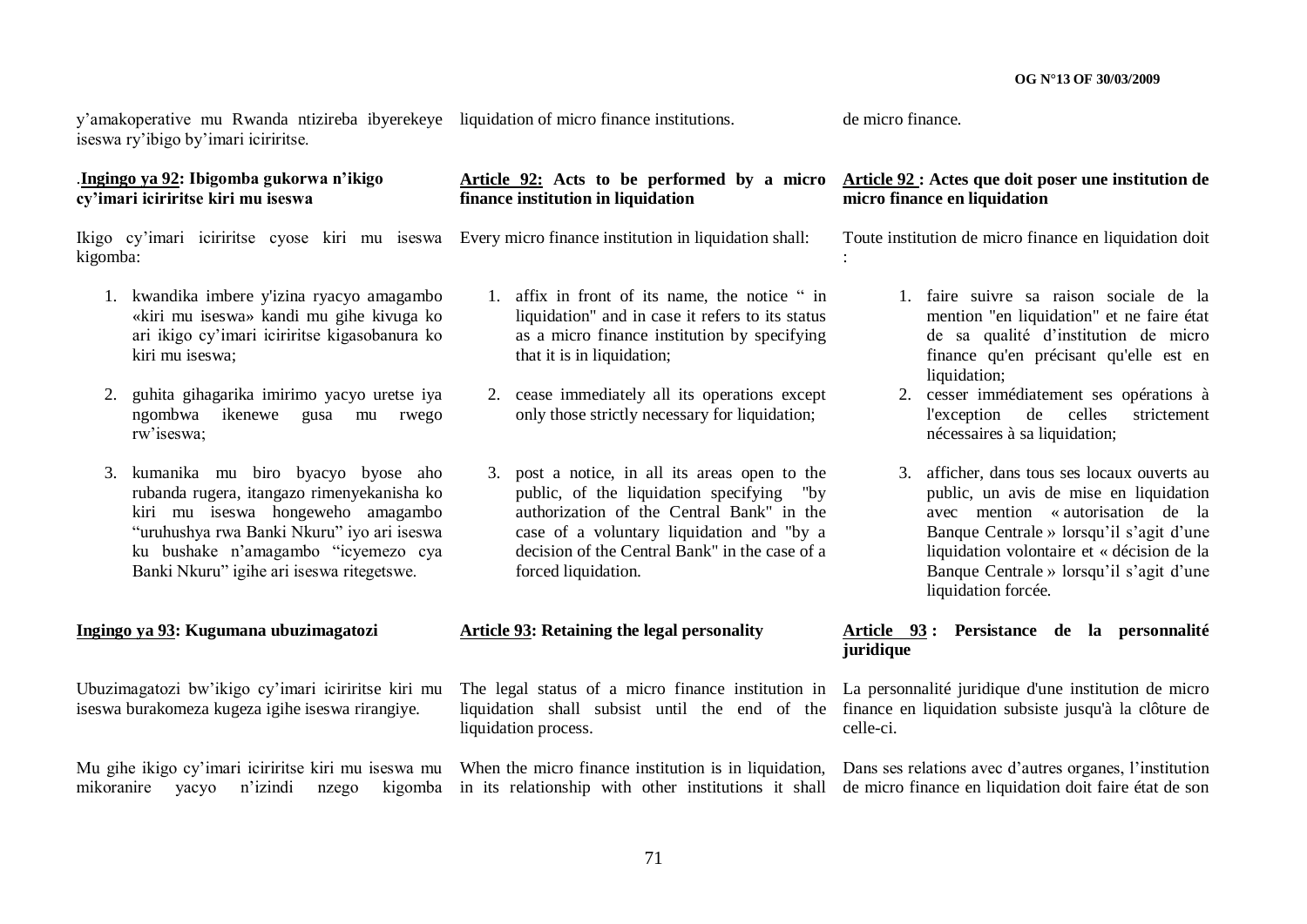kugaragaza ko ari ikigo cy"imari iciriritse kiri mu indicate that it is a micro finance under liquidation. iseswa.

### **Ingingo ya 94: Ububasha bwa Banki Nkuru bwo guhagarikira ibikorwa by"iseswa**

Mu gihe cy'iseswa, ikigo cy"imari iciriritse gikomeza kugenzurwa na Banki Nkuru.

Ushinzwe iseswa agomba kubika neza inyandiko zose z'ibaruramari z'imiterere v'imari n'indi nyandiko yose yerekeranye n"ubwumvikane mu bijyanye n"iseswa, hakurikijwe amabwiriza nyunganirategeko ya Banki Nkuru. Banki Nkuru ihabwa kopi z'inyandiko zose n'iz'amabaruwa yose yerekeye iseswa.

### **Ingingo ya 95: Gukuraho ibikorwa bibangamira inyungu z"ikigo cy"imari iciriritse**

Banki Nkuru ishobora kwambura agaciro ibikorwa byose byakozwe mu gihe cy"umwaka umwe guhera ku itariki Banki Nkuru yafashe icyemezo gishyiraho cyangwa cyemeza ushinzwe iseswa, iyo ikigo cy"imari iciriritse n"abandi bantu bari bazi cyangwa bagombaga kuba bazi ko ibyo bikorwa byashoboraga kwangiza inyungu z"ikigo cy"imari iciriritse cyangwa iz"abayibitsamo.

#### **Ingingo ya 96: Uburenganzira buhabwa ushinzwe Article 96: Rights granted to a liquidator isesa**

# **Bank during the liquidation**

institution shall remain subject to the supervisory supervision de la Banque Centrale. power of the Central Bank.

documents, financial statements and any other documents comptables, les états financiers et tout document regarding transactions related to the liquidation in accordance with the directives of the avec la liquidation, conformément aux instructions Central Bank. The Central Bank shall receive a copy of all documents and correspondence regarding documents et correspondances relatifs à la liquidation.

# **interests of the micro finance institution**

carried out within a one year period from when the decision of the Central Bank to appoint or accept a liquidator, if the microfinance institution and the third parties knew or were obliged to known that such acts would endanger the interests of the micro finance institution or its depositors.

statut d"institution en liquidation.

#### **Article 94: Powers of supervision of the Central Article 94 : Pouvoirs de supervision de la Banque Centrale pendant la durée de la liquidation**

During the liquidation period, the micro finance micro finance demeure soumise au pouvoir de Pendant la durée de la liquidation, l"institution de

The liquidator shall carefully keep all accounting Le liquidateur doit conserver soigneusement tous les autre document relatif aux transactions en rapport de la Banque Centrale. Celle-ci reçoit copie de tous liquidation.

#### **Article 95: Cancellation of acts jeopardising the Article 95 : Annulation des actes dommageables aux intérêts de l"institution de micro finance**

The Central Bank may declare null and void any act La Banque Centrale peut déclarer nuls tous les actes qui ont été pris dans un délai d"un an à compter de la décision de la Banque Centrale nommant ou acceptant le liquidateur, si l"institution de micro finance et les tiers savaient ou devaient savoir que ces actes seraient dommageables aux intérêts de l'institution de micro finance ou des déposants.

### **Article 96 : Droits investis au liquidateur**

Banki Nkuru ishobora guha ushinzwe iseswa The Central Bank may grant a liquidator the La Banque Centrale peut autoriser le liquidateur à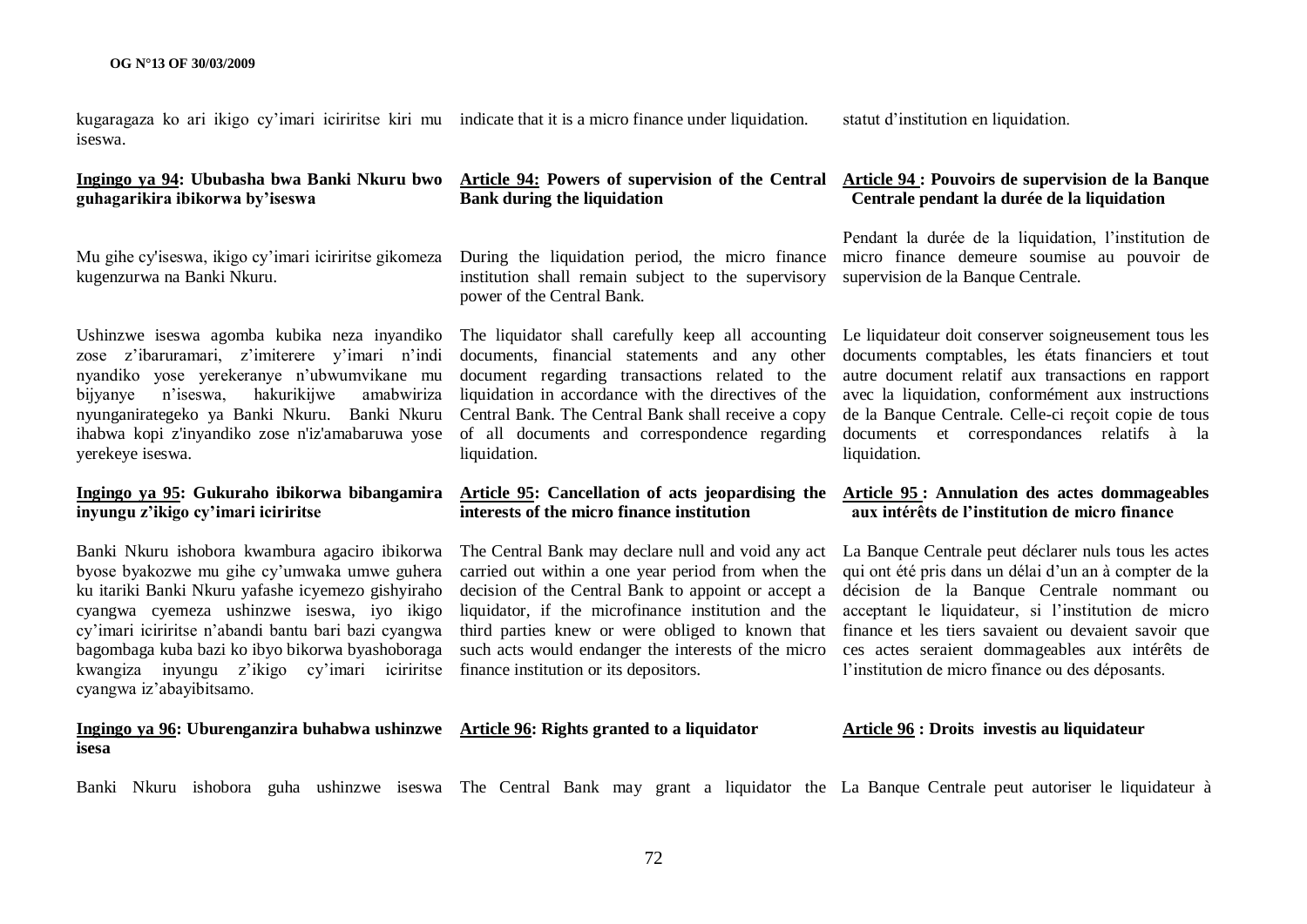uburenganzira bukurikira;

- 1° gufunga ahari ibintu by'abagize Inama y"Ubuyobozi n"Ubuyobozi b"ikigo cy"imari iciriritse ikeka ko bafite uruhare mu ihomba ry" ikigo cy"imari iciriritse;
- ry'amafaranga yabo n'ibintu byabo byimukanwa n'ibitimukanwa ;
- 3° gutambamira uburenganzira bw'abo bantu ku mutungo utimukanwa uwo ari wo wose, hakurikijwe uko amategeko mbonezamubano abivuga n'inkurikizi zayo.

### **Ingingo ya 97: Gutegeka uwahoze mu buyobozi bw"ikigo cy"imari iciriritse, wagize uruhare mu kugihombya kwishyura imyenda yacyo**

Iyo gusesa ikigo cy"imari iciriritse bigaragaje ko mu guhombya ikigo cy"imari iciriritse .

following rights:

poser les actes suivants :

- $1^\circ$  to affix seals on the property of the members of  $1^\circ$ Board of Directors and management of the micro finance institution who are suspected to have led to bankruptcy of the micro finance institution;
- 2° gukora ifatira-tambama cyangwa ishingana 2° to carry out any garnishment or conservatory attachment of their sums due to these persons and the moveable and immoveable property belonging to them:
	- $3^\circ$  to oppose, in any manner and basing on the  $3^\circ$ provisions in the civil law, of exercising such rights to dispose off any moveable property.

**Article 97: Ordering a former member of management of a micro finance institution suspected to have had a role in bankruptcy to settle its debts** 

umutungo wacyo udahagije, Banki Nkuru ibisabwe reveals that there are insufficient assets, the Central finance fait apparaître une insuffisance d'actif, la n'ushinzwe iseswa, ishobora gutegeka ko imyenda Bank may order, upon request by the liquidator, that Banque Centrale peut décider, à la demande du y'ikigo cy'imari iciriritse yishyurwa yose cyangwa the debts of the micro finance institution be borne in liquidateur, que les dettes de l'institution de micro igice cyayo na buri wese mu bagize Inama whole or in part, by any member of the Board of y"Ubuyobozi cyangwa umuyobozi, bagize uruhare Directors or a director who contributed to the solidairement par tous les membres du Conseil When liquidation of a micro finance institution Lorsque la liquidation d'une institution de micro bankruptcy of the micro finance institution.

- 1° faire apposer des scellés sur les biens des administrateurs et dirigeants dont la responsabilité paraît devoir être engagée dans la faillite de l"institution de micro finance ;
- 2° faire toute saisie-arrêt ou saisie conservatoire des sommes dues à ces personnes et des biens meubles et immeubles leur appartenant ;
- 3° former opposition, dans les formes et avec les effets prévus par le droit civil, à l'exercice par ces mêmes personnes du droit de disposer de tout bien immobilier.
- **Article 97 : Responsabilité financière des administrateurs impliqués dans la faillite à s"acquitter du passif de l"institution de micro finance**

finance seront supportées, en tout ou partie, et d"Administration ou dirigeant contre lequel est prouvée l"implication dans la faillite de l"institution de micro finance.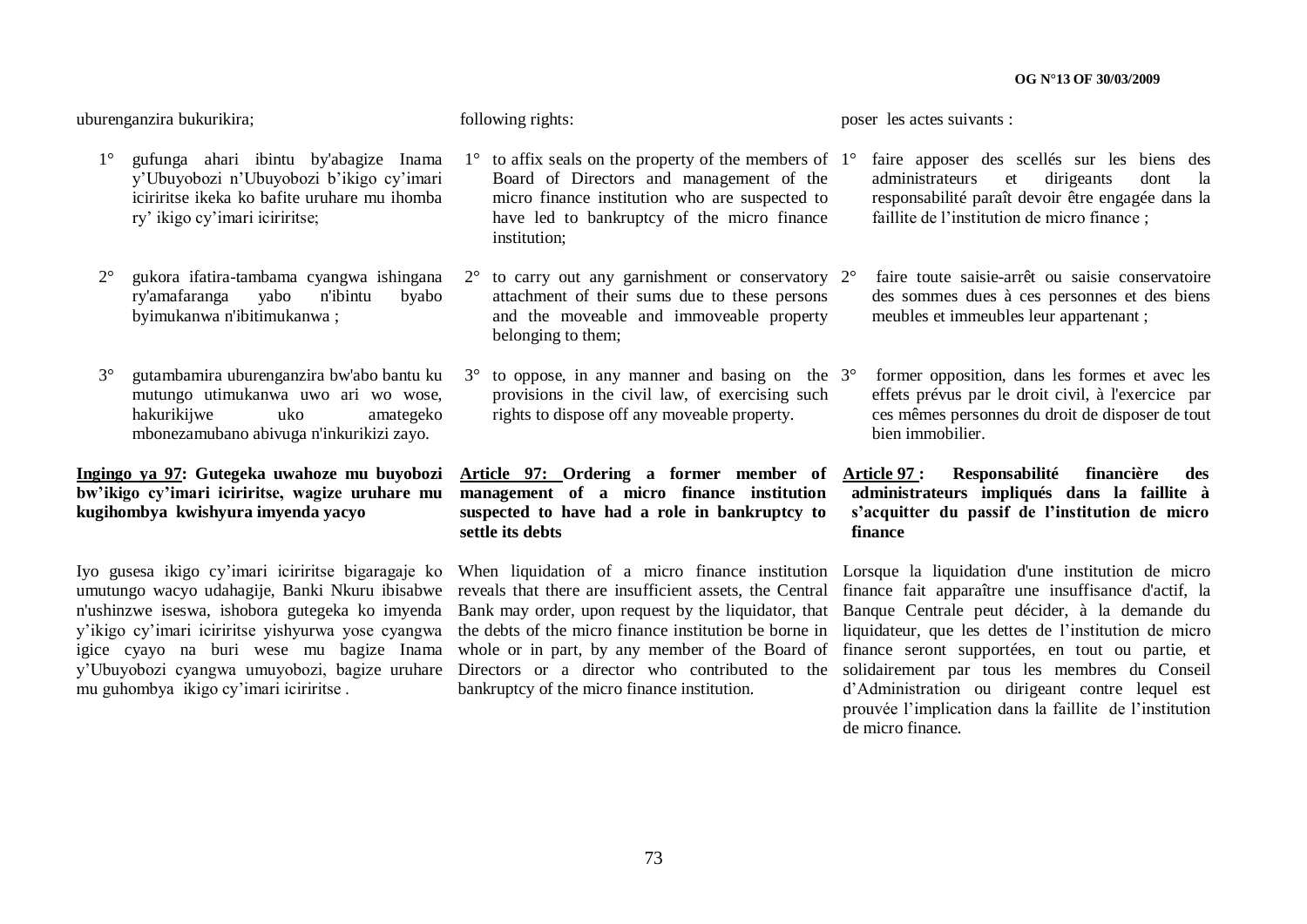### **Ingingo ya 98: Gushakira ubwishyu bw"imyenda y"ibigo by"imari iciriritse mu mitungo y"abagize inama y"ubutegetsi**

byemejwe na Banki Nkuru, Banki Nkuru ishobora n"iseswa, iyo byagaragaye ko, bihishe inyuma y"ikigo cy"imari iciriritse, bakoze imirimo ibazanira inyungu bwite cyangwa ko bakoresheje ibintu by'Ikigo cy"imari iciriritse nk'ibyabo bwite.

#### **Ingingo ya 99: Igihe isesa rimara n"ibijyanye na Article 99: Period for liquidation and its report raporo yayo**

Ubutumwa bw"ushinzwe isesa bumara imyaka ibiri (2) bushobora kongerwa inshuro imwe gusa. Iyo arangije ubutumwa bwe, ushinzwe isesa ashyikiriza raporo Banki Nkuru.

Bibaye ngombwa, Banki Nkuru ishobora gusaba impuguke mu by'ubugenzuzi iturutse hanze, gusuzuma no kugenzura raporo y'ushinzwe iseswa kimwe n'izindi nyandiko zijyanye n'iseswa.

#### **Ingingo ya 100: Kwemeza raporo y"iseswa n"icyemezo baha ushinzwe iseswa ko yakoze neza**

iseswa, imuha icyemezo cy'uko yakoze neza, hanyuma ikemeza ko iseswa rirangiye. Icyo cyemezo gikura k"ushinzwe iseswa uburyozwe bw"ibyo

## **Article 98: Extending reimbursement of the property of the administrators**

the micro finance institution property as their own.

The duration of the liquidator shall be two (2) years which may be renewed only once. At the end of the mission, the liquidator shall submit to the Central Bank his / her report.

The Central Bank may, where necessary, request an external expert in inspection to examine and assess the report of the liquidator as well as other related documents.

# **and full discharge**

### **liabilities of the micro finance institution onto the passif de l"institution de micro finance sur les Article 98 : Extension du remboursement du biens des administrateurs**

Iyo abavugwa mu ngingo ya 97 batishyuye imyenda Where persons mentioned in Article 97 do not settle Lorsque les personnes visées à l'article 97 ne y'ikigo cy'imari iciriritse bategetswe kwishyura the debts of the micro finance institution under the s'acquittent pas du passif d'une institution de micro gushyira ibintu byabo bwite mu mutungo urebwa their personal property with the assets concerned with celle-ci étend la procédure de liquidation forcée à order of the Central Bank, the Bank may combine finance mis à leur charge par la Banque Centrale, liquidation if it is established that they used the micro leurs biens s'il est établi que, sous le couvert de finance institution as a cover, if they carried out l'institution de micro finance masquant leurs operations for their personal interest or if they used agissements, elles ont réalisé des opérations dans un intérêt personnel ou qu'elles ont disposé des biens de l"institution de microfinance comme de leurs propres biens.

#### **Article 99: Durée de la liquidation et rapport y relatif**

La durée de la mission du liquidateur est de deux (2) ans renouvelables une seule fois. A la fin de sa mission, le liquidateur doit soumettre son rapport à la Banque Centrale.

La Banque Centrale peut soumettre, le cas échéant, le rapport du liquidateur, ainsi que les opérations liées à la liquidation, au contrôle et à la vérification d'un auditeur externe.

#### **Article 100: Approval of the liquidation report Article 100: Approbation du rapport de liquidation et quitus**

Iyo Banki Nkuru imaze kwemeza raporo y'ushinzwe After the Central Bank has approved the report of the Lorsque la Banque Centrale approuve les états liquidator, it shall give him / her a certificate of good financiers de la liquidation et les performances du performance and shall approve the closure of the liquidateur, la Banque Centrale lui donne quitus et liquidation. The certificate shall discharge the décide la clôture de la liquidation. Cet acte décharge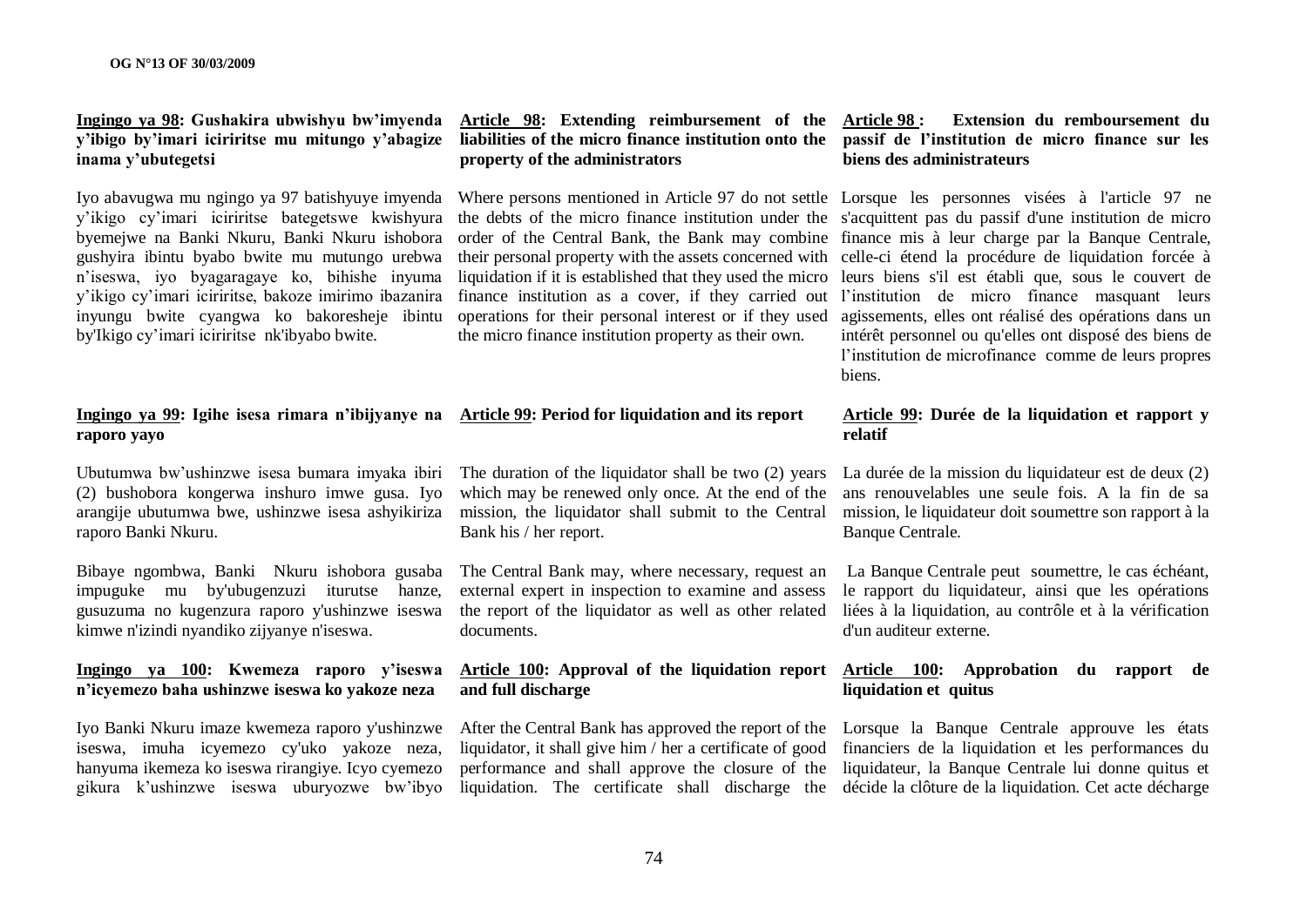yakoze cyangwa yirinze gukora mu gihe yacungaga ikigo cy"imari iciriritse kiri mu iseswa, uretse ibishobora kutemerwa nyuma hagaragajwe ibimenyetso ko byabayemo uburiganya cyangwa kugaragaza ibintu uko bitari. Ushinzwe iseswa asubiza Banki Nkuru inyandiko n'ibitabo by"ikigo cy"imari iciriritse, kandi akaba ari yo igena icyo bizakoreshwa.

#### **Ingingo ya 101: Ibyaha mu byerekeranye n"iseswa Article 101: Offences relating to liquidation**

Aba akoze icyaha, umuntu wese:

- 1. wanga kubahiriza ibisabwa n"ushinzwe iseswa mu gihe cy"iseswa;
- bw"ushinzwe iseswa;
- cyangwa akavuga ibyo azi ko atari byo kandi bishobora gutuma habaho kwibeshya.

#### **UMUTWE WA VIII : INGINGO ZIHANA**

### **Ingingo ya 102: Inzego zifite ububasha bwo gukurikirana ibyaha**

Abanyuranya n'iri tegeko cyangwa bakora ibindi byaha bibangamira imirimo y' ibigo by"imari iciriritse bakurikiranwa n'abagenzacyaha bafite ububasha rusange kimwe n'abakozi ba Banki Nkuru bafite ububasha bw'ubugenzacyaha muri urwo rwego.

liquidator of responsibility for acts performed or le liquidateur de toute responsabilité des actes omitted during management of the micro finance performed fraudulently or by concealing facts. The liquidator shall return all documents and registers of the micro finance institution to the Central Bank to determine how they will be used.

A person commits an offence where he / she :

- 1. refuses to comply with the demands made by the liquidator during the liquidation procedure;
- 2. ubuza cyangwa ubangamira ubutumwa 2. obstructs or hinders the mission of the liquidator:
- 3. uha ushinzwe iseswa amakuru atari yo 3. provides false information or makes statements which are false or misleading.

institution liquidation, except those which could be l"institution de micro finance en liquidation, à revoked upon presentation of proof that they were l'exception des actes qui peuvent être révoqués sur accomplis ou omis par lui lors de sa gestion de présentation des preuves qui démontrent qu"ils ont été obtenus par fraude ou dissimulation des faits. Le liquidateur remet les documents, livres et registres de l'institution de micro finance à la Banque Centrale qui en détermine l'usage.

#### **Article 101: Infraction en matière de liquidation**

Commet une infraction toute personne qui :

- 1. refuse de se conformer aux exigences du liquidateur au cours de la procédure de liquidation :
- 2. fait obstruction ou entrave à la mission du liquidateur :
- 3. fournit de fausses informations ou fait des déclarations qu"elle sait fausses ou pouvant induire en erreur.

#### **CHAPTER VIII: PENAL PROVISIONS**

#### **Article 102: Organs with jurisdiction over Article 102 : Organes compétents pour constater infringements**

Persons who contravene this Law or who commit other offences which prejudice micro finance sector activities shall be prosecuted by judicial police as well as the employees of the Central Bank holding the status of judicial police officers in that category.

#### **CHAPITRE VIII : DISPOSITIONS PENALES**

# **les infractions**

Les infractions à la présente loi ou toute autre infraction portant préjudice à l'activité du secteur de la micro finance, sont constatées par les officiers de police judiciaire, ainsi que par les agents de la Banque Centrale ayant la qualité d'officier de police judiciaire.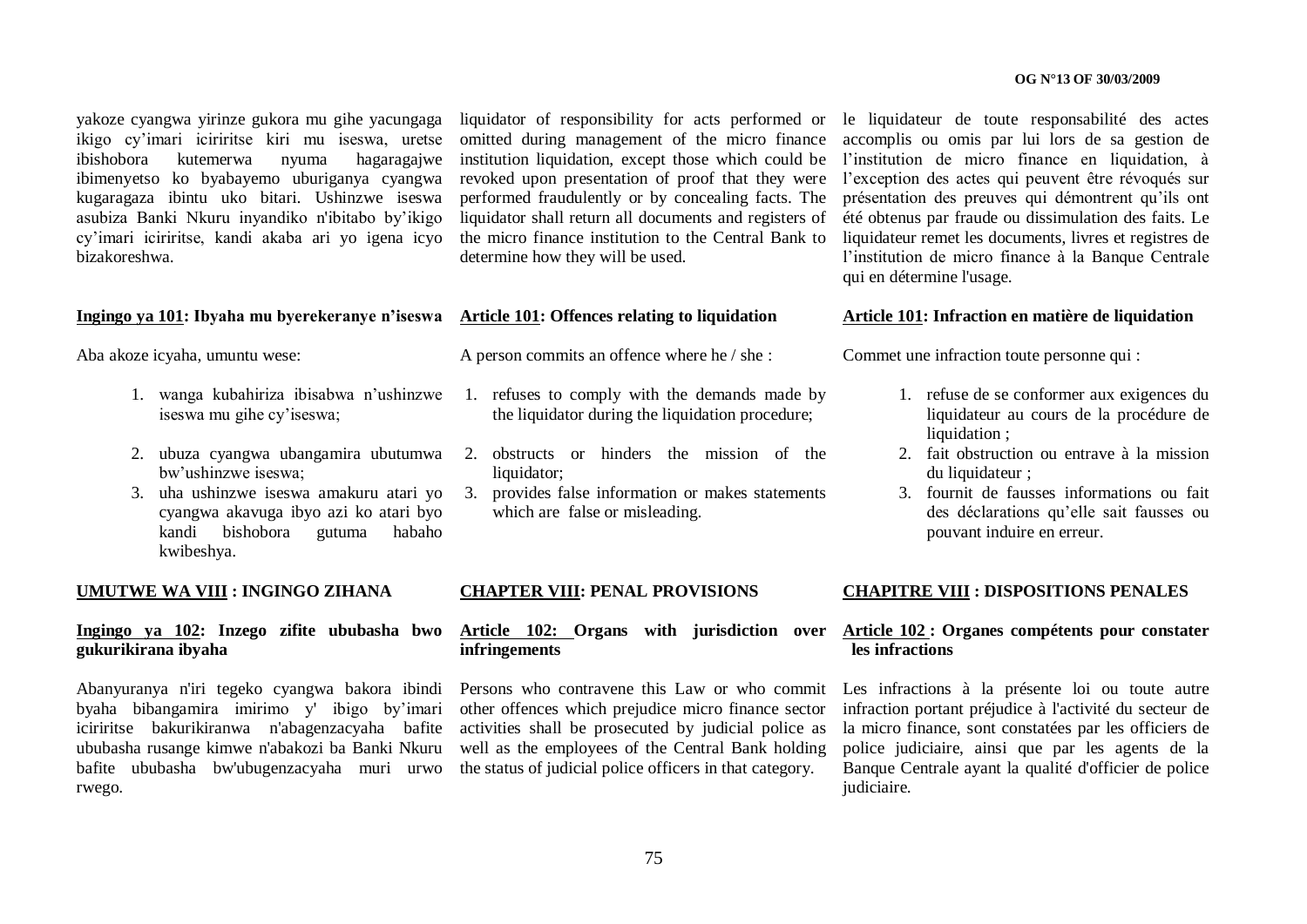#### **Ingingo ya 103: Ibihano byo gukora imirimo y"imari iciriritse utabyemerewe**

Ahanishwa igifungo kuva ku mezi atandatu (6) kugeza ku myaka itatu (3) n'ihazabu y'amafaranga kuva kuri miliyoni imwe (1.000.000 Frw) kugeza kuri miliyoni eshanu (5.000.000 Frw) z'amafaranga y'u Rwanda cyangwa kimwe gusa muri ibyo bihano, umuntu wese wikorera cyangwa umuhagarariye:

- 1° ukora imirimo y"imari iciriritse muri Repubulika y"u Rwanda atabanje kubyemererwa na Banki Nkuru;
- 2° wiyitirira ikigo cy"imari iciriritse, ukoresha, mu rurimi urwo ari rwo rwose, inyito y"imari iciriritse, inguzanyo iciriritse, koperative yo kuzigama no gutanga inguzanyo cyangwa irindi jambo ryose rivuga ibikorwa by"imari iciriritse haba mu izina ry"ikigo cye, mu cyicaro cyacyo no mu kirango cyacyo cyangwa mu iyamamaza ryacyo, kitabanje kwemerwa na Banki Nkuru.

Ibi bihano kandi bihabwa abakora iyamamaza babeshya cyangwa bakabya inkuru mu buryo bubangamira imirimo y'ibigo by"imari iciriritse. Ibihano bizikuba inshuro ebyiri igihe habayeho isubiracyaha.

# **bakora batabanje kwemererwa**

Ahanishwa igifungo kuva ku mezi atatu(3) kugeza ku myaka ibiri (2) cyangwa ihazabu y'amafaranga y'u

# **a micro finance institution without license**

Shall be liable to imprisonment of six (6) months to three years (3) and a fine of one million (1,000,000) to five eight million (5,000,000) Rwandan francs or one of the penalties, any individual or his / her representative who:

- $1^\circ$  engages in activities of a micro finance  $1^\circ$ institution within the territory of the Republic of Rwanda without being licensed by the Central Bank;
- claims the status of a micro finance institution:  $2^{\circ}$ use in any language, the name of the micro finance institution, medium loan, saving and credit cooperative or any other term evoking activities of a micro finance institution either in the name of his / her institution, in its seat and in its logo or advertisement without being licenced by the Central Bank.

who carry out false or exaggerated advertisement in a penalities shall double in case of recidivism.

# **operate without prior licence**

three  $(3)$  months to two  $(2)$  years or a fine of one  $(3)$  mois à deux  $(2)$  ans et d'une amende d'un

#### **Article 103: Penalties for performing activities of Article 103 : Peines pour exercice de l"activité de micro finance sans agrément**

Est passible d'une peine d'emprisonnement de six (6) mois à trois (3) ans et d'une amende d"un million (1.000.000 Frws) à cinq millions de francs rwandais (5.000.000 Frws) ou de l'une de ces peines seulement, toute personne qui, agissant pour son propre compte ou son représentant:

- 1° exerce l"activité de microfinance en République du Rwanda sans être agréé par la Banque Nationale ;
- 2° se prévaut de la qualité d"institution de microfinance; fait usage dans n"importe quelle langue des termes de microfinance, de coopérative d"épargne et de crédit ou de tout autre terme évoquant les opérations de microfinance, dans son appelation, sa raison sociale et son enseigne ou sa publicité, sans être agréé par la Banque Nationale.

These penalties shall also be incurred by persons Ces peines sont également infligées aux personnes manner that jeopardizes the micro finance. The tendancieuses préjudiciables à la micro finance. La qui auront recouru à des publicités mensongères ou peine est portée au double en cas de récidive.

#### **Ingingo ya 104: Ibihano byerekeye abayobozi Article 104: Penalties relating to managers who Article 104 : Peines à l"encontre des dirigeants d"une institution de micro finance non – agréée**

Shall be liable for a sentence of an imprisonment of Est passible d'une peine d'emprisonnement de trois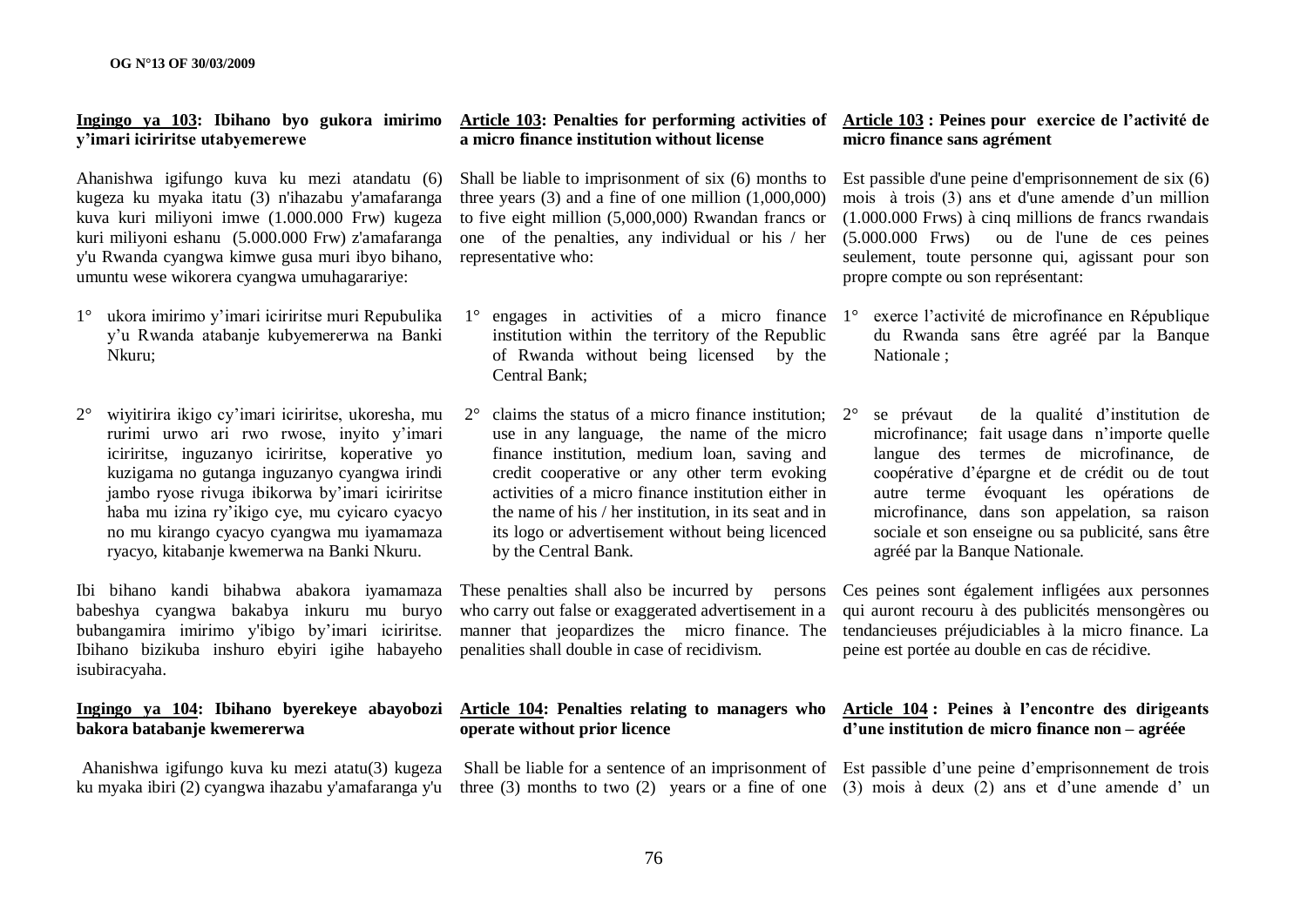Rwanda kuva kuri miliyoni imwe (1.000.000 ) kugeza kuri miliyoni eshanu (5.000.000) cyangwa kimwe gusa muri ibyo bihano, umuntu wese:

- 1° mu izina rye bwite, cyangwa umuntu uri mu nama y"ubuyobozi, umuyobozi, umucungamari w"ikigo cy"imari iciriritse atabanje ku byemererwa na Banki Nkuru;
- $2^{\circ}$  uyobora, ucunga, ufata ibyemezo bireba ikigo  $2^{\circ}$ cy"imari iciriritse cyangwa ukigenzura iyo byagaragaye ko yahombye ku giti cye haba mu Rwanda cyangwa mu mahanga cyangwa yaragize uruhare nk'uri mu nama y"ubuyobozi, umuyobozi cyangwa ufite imigabane mu guhombya banki cyangwa ikigo cy'imari cyangwa isosiyete y'ubucuruzi iyo ari yo yose. Abagize inama y"ubuyobozi cyangwa abayobozi b'amasosiyete adafite ubushobozi bwo kwishyura imyenda abereyemo ibigo byahombye, bashobora nabo gufatwa nk'abagize uruhare ku giti cyabo muri icyo gihombo;
- 3° ukora akazi muri banki ari mu nama y"ubuyobozi, umuyobozi, umucungamari w"ikigo cy"imari iciriritse kandi yarakoze ibyaha bivugwa mu ngingo ya 23.

Ibihano bizikuba inshuro ebyiri igihe habayeho The penalties shall double in case of recidivism. isubiracyaha.

rwandan francs or one of those penalties, any person who:

- $1^\circ$  as an individual, or as a member of the Board of  $1^\circ$ Directors, a manager, an accountant of a micro finance institution without prior authorization of the Central Bank;
- directs, manages, takes decision relationg to a  $2^{\circ}$ micro finance institution or inspects in case it is clear that he / she was bankrupt as an individual either in Rwanda or abroad or if he / she participated as a member of the Board, a Director or a shareholder in bankruptcy of the bank or a micro finance institution or any trading company. Members of the Board of Directors or Directors of companies which are not capable of clearing the liabilities of the bankrupt companies, may also be considered as individual participants in the bankruptcy;
- $3^\circ$  an employee of the Bank when she is a member  $3^\circ$ of the Board of Directors, a Director, an accountant of the micro finance institution and who committed offences prescribed in Article 23.

million (1,000,000) to five million (5,000,000) million (1 000 000 Frw) à cinq millions (5 000 000 Frw) de franc rwandais ou l"une de ces peines seulement, toute personne qui :

- 1° en son nom propre ou en qualité d"administrateur, de dirigeant, de gestionnaire ou de gérant d"une institution de micro finance aura exercé l"activité de microfinance sans agrément de la Banque Nationale ;
- 2° dirige, gère, prend les décisions engageant l"institution de micro finance ou qui en assure le contrôle si elle a été déclarée personnellement en faillite au Rwanda ou à l'étranger ou a été impliqué, en tant qu"administrateur, dirigeant ou actionnaire, dans la faillite d"une institution bancaire ou de micro finance ou de toute autre société commerciale. Les administrateurs ou les directeurs des sociétés qui ne sont pas en mesure d"exécuter leurs obligations à l"égard des institutions en faillite peuvent également être considérés comme ayant été impliqués personnellement dans cette faillite.
- 3° travaille à la Banque et est membre du Conseil d"Administration en qualité de dirigeant, de gestionnaire ou de gérant d"une institution de micro finance a contrevenu aux dispositions de l"article 23.

La peine est portée au double en cas de récidive.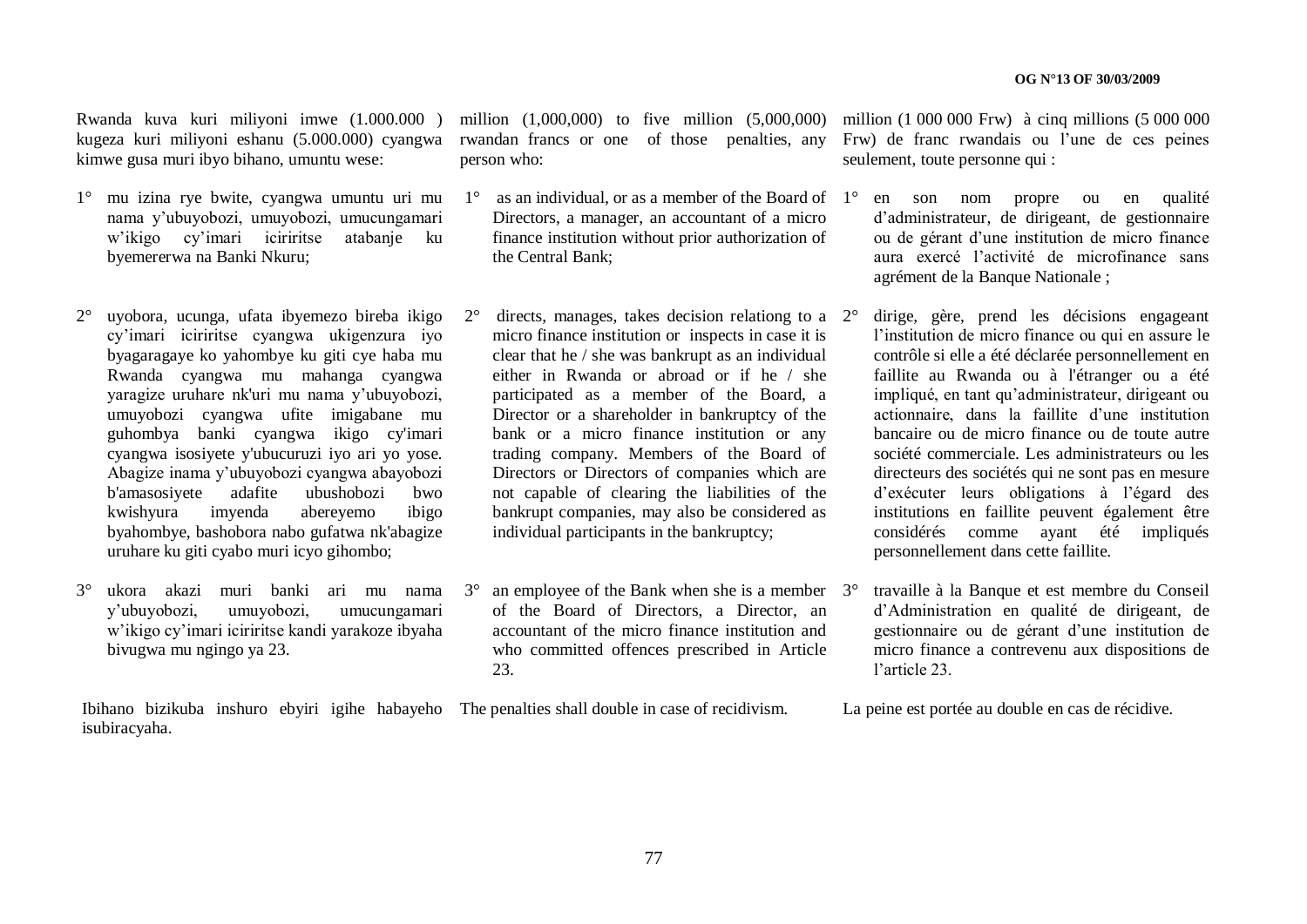### **Ingingo ya 105: Ibihano bijyanye n"ibyaha byerekeranye n"iseswa**

Ahanishwa igifungo kuva ku mezi atatu (3) kugeza ku myaka ibiri (2) cyangwa ihazabu y'amafaranga y'u Rwanda kuva kuri miliyoni imwe (1.000.000 Frw) kugeza kuri miliyoni eshanu (5.000.000 Frw) cyangwa kimwe gusa muri ibyo bihano, umuntu wese, uzaba yakoze ibyaha bivugwa mu ngingo ya 101 y"iri tegeko.

### **Ingingo ya 106: Ibihano bihabwa ubangamira ikurikirana, igenzurwa no kwanga gutanga amakuru**

Ahanishwa igifungo kuva ku mezi atandatu (6) kugeza ku mwaka umwe n"ihazabu y'amafaranga y'u Rwanda kuva kuri miliyoni imwe (1.000.000) kugeza kuri miliyoni eshanu (5.000.000), umwe mu bagize Inama y"Ubuyobozi, Umuyobozi w"ikigo cy"imari iciriritse, kimwe n'undi muntu ukorera muri icyo finance institution who: kigo uzaba :

- 1° atashubije ibyo Banki Nkuru imubajije cyangwa agasubiza ibyo azi ko atari byo;
- 2° ubangamiye, ku buryo ubwo ari bwo bwose, ibikorwa by"ubugenzuzi bya Banki Nkuru;
- 3° ubangamiye imirimo y'umugenzuzi uturuka hanze ya banki cyangwa wanze kumuhera aho inyandiko zose za ngombwa zirimo

#### **Article 105: Penalties regarding infractions Article 105 : Infractions en matière de liquidation relating to liquidation**

three  $(3)$  months to two  $(2)$  years or a fine of one  $(3)$  mois à deux  $(2)$  ans et d'une amende d'un million (1,000,000) to five million (5,000,000) million (1 000 000 Frw) à cinq million (5 000 000 Rwandan francs or either of the penalties, any Frw) de francs Rwandais ou l'une de ces peines person who commits offences prescribed in Article seulement, toute personne qui sera coupable des 101 of this Law.

#### **Article 106: Penalties for obstructing the Article 106 : Peines pour obstruction à la mission supervision, control and refusal to transmit de supervision, contrôle et refus d"octroi information**

imprisonment and a fine of one million (1,000,000 Rwf) to five million Rwandan francs (5,000,000 Rwf), the administrator and director of micro finance institutions and any other person serving in a micro

- $1^\circ$  does not respond to demands of the Central  $1^\circ$ Bank or communicates knowingly inaccurate information;
- $2^{\circ}$  hinder in any manner the exercise of the  $2^{\circ}$ mission for control or inspection by the Central Bank ;
- 3° knowingly hinder the audits or controls of the external auditor or refuse on site to furnish all the vouchers needed to exercise

Shall be liable for a sentence of imprisonment of Est passible d'une peine d'emprisonnement de trois infractions prévues à l"article 101 de la présente loi.

# **d"informations**

Shall be punished with six (6) months to one year of Est passible d'une peine d'emprisonnement de six (6) mois à un an et d"une amende d"un million (1 000 000 Frw) à cinq million (5 000 000 Frw), de francs rwandais un administrateur et un dirigeant des institutions de micro finance, ainsi que toute personne au service d"une institution de micro finance qui :

- 1° ne répond pas aux demandes d"information de la Banque Centrale ou de son mandataire ou qui lui communique sciemment des renseignements inexacts;
- 2° met obstacle, de quelque manière que ce soit, à l"exercice de la mission de contrôle ou d"inspection de la Banque Centrale ;
- 3° met sciemment obstacle aux vérifications ou aux contrôles de l"auditeur externe ou refuse la communication sur place de toutes les pièces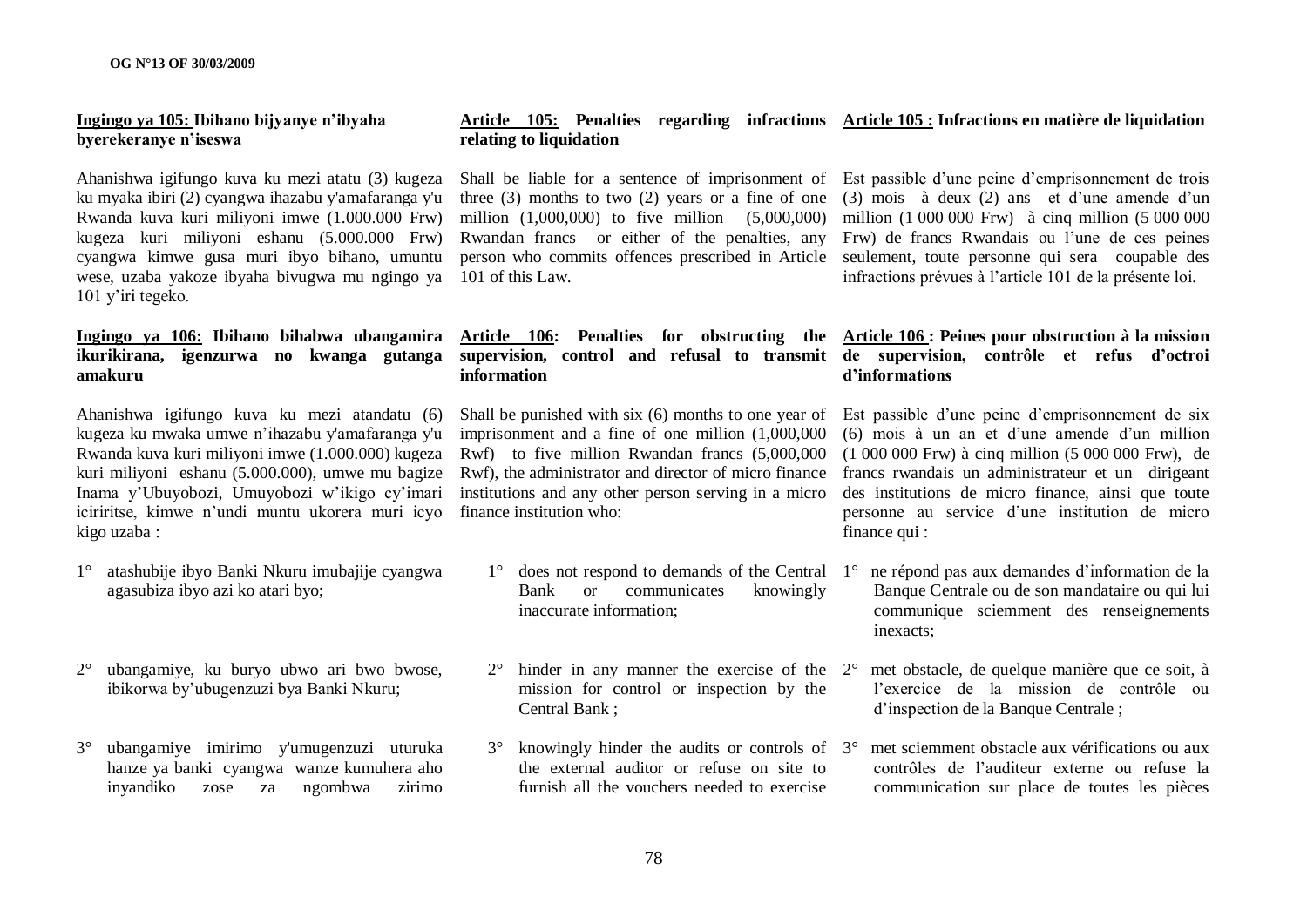amasezerano, ibitabo, inyandiko z"ibaruramari na rejisitiri z"inyandikomvugo kugira ngo arangize inshingano ze.

#### **Ingingo ya 107: Ibindi bihano**

kubangamira igihano nshinjacyaha.

### **Ingingo ya 108: Gusaza kw"icyaha**

bisaza nyuma y'imyaka icumi.

# **Z"INZIBACYUHO N"IZISOZA**

#### **Ingingo ya 109: Inshingano yo kubahiriza ibiteganywa n"iri tegeko**

Mu gihe cy"amezi atandatu (6) uhereye igihe iri tegeko ritangira gukurikizwa, ibigo by"imari iciriritse bigomba kuba byarubahirije ibyo riteganya byerekeye kwemererwa. Nyuma y"icyo gihe, Banki Nkuru izashyira ku rutonde, inashyire mu byiciro bya kabiri, bya gatatu n"ibya kane ibigo by"imari iciriritse bizaba byujuje ibya ngombwa biteganyijwe.

Ibigo by'imari bizagaragara kuri urwo rutonde The micro finance institutions which will appear on bizafatwa nk"aho byemerewe hakurikijwe such a list shall be considered as approved in ibiteganywa mu ngingo ya 16. Ibizaba bitujuje ibyangombwa bizahagarika ibikorwa byabyo maze biseswe ku bw"itegeko.

the mission, in particular all contracts, ledgers, accounting documents and registers of minutes.

#### **Article 107: Other penalties**

criminal penalty.

#### **Article 108: Lapsing of punishment**

have a prescription of ten  $(10)$  years.

#### **UMUTWE WA IX: INGINGO CHAPTER IX: TRANSITIONAL AND FINAL PROVISIONS**

# **this Law**

months following the commencement of this Law, approval. After that period, the Central Bank shall establish the list and categorise the micro finance institutions in the second, third and fourth categories that will have satisfied the conditions as provided for.

accordance with provisions of Article 16. Those which shall not have fulfilled the conditions shall cease their operations and enter into forced utiles à l"exercice de leur mission, notamment tous contrats, livres, documents comptables et registres des procès-verbaux.

#### **Article 107 : Autres sanctions**

Icyemezo cya Banki Nkuru ntigishobora The decision of the Central Bank shall not obstruct a La décision de la Banque Nationale ne peut pas faire obstruction à la sanction pénale.

#### **Article 108 : Prescription de la peine**

Gukurikirana ibyaha bivugwa muri uyu mutwe Prosecution of crimes prescribed in this chapter shall Les poursuites visées à ce chapitre se prescrivent àprès dix (10) années révolues.

#### **CHAPITRE IX : DISPOSITIONS TRANSITOIRES ET FINALES**

#### **Article 109:Obligation to respect provisions of Article 109 : Obligation de se conformer aux dispositions de la présente loi**

Micro finance institutions shall, within six (6) Les institutions de micro finance doivent, dans un comply with the provisions regarding conditions for l"entrée en vigueur de la présente loi, se conformer délai de six (6) mois à compter de la date de aux dispositions relatives aux conditions d"agrément. Après ce délai, la Banque Centrale établira la liste ainsi que la catégorisation des institutions de micro finance se trouvant dans la deuxième, troisième et quatrième catégorie qui auront satisfait à ces dispositions.

> Les institutions de micro finance qui figureront sur cette liste seront réputées avoir obtenu l'agrément prévu à l'article 16. Celles qui n"auront pas satisfait à ces conditions devront cesser leurs opérations et entrer en liquidation forcée.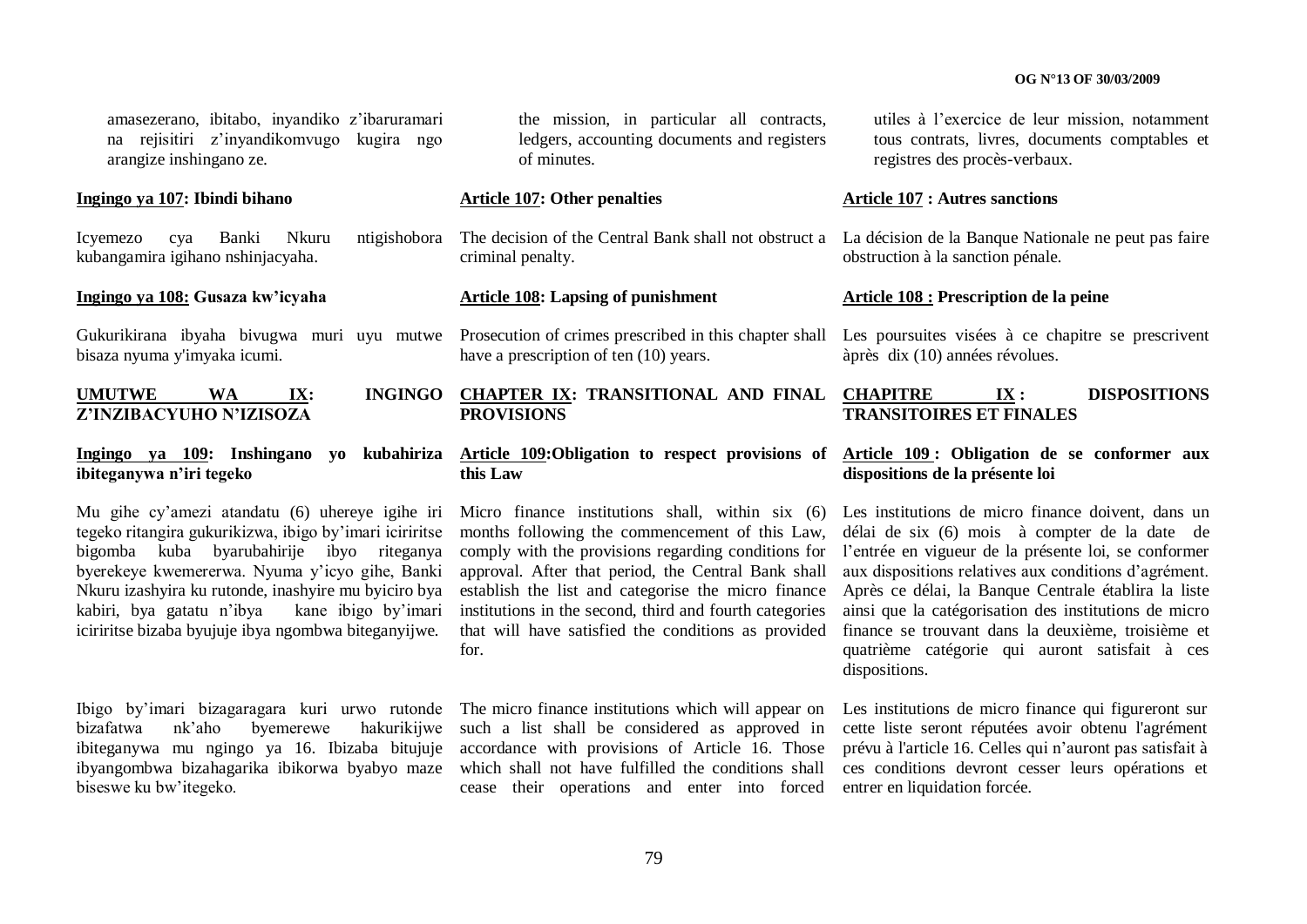### liquidation.

| gutanga amabwiriza                                                                                                                                                                        | Ingingo ya 110: Ububasha bwa Banki Nkuru bwo Article 110: Powers of the Central Bank to issue Article 110: Pouvoirs de la Banque Nationale de<br>instructions                | donner les instructions                                                                                                                                                                                                                                                                                                                                                     |
|-------------------------------------------------------------------------------------------------------------------------------------------------------------------------------------------|------------------------------------------------------------------------------------------------------------------------------------------------------------------------------|-----------------------------------------------------------------------------------------------------------------------------------------------------------------------------------------------------------------------------------------------------------------------------------------------------------------------------------------------------------------------------|
| Banki Nkuru ishyiraho amabwiriza atandukanye<br>hakurikijwe ibyiciro by'ibigo by'imari iciriritse na<br>kamere y'amategeko abigenga.                                                      | The Central Bank shall issue various instructions in<br>accordance with categories of micro finance<br>institutions and the nature of the relevant laws.                     | La Banque Nationale établit les instructions diverses<br>selon les catégories des institutions de microfinance<br>et la nature des lois qui les régissent.                                                                                                                                                                                                                  |
| Amabwiriza ya Banki Nkuru atangazwa mu Igazeti<br>ya Leta ya Repubulika y'u Rwanda. Atangira<br>gukurikizwa ku munsi yamenyesherejweho cyangwa<br>ku yindi tariki yagenwe na Banki Nkuru. | the day of their publication or any other date as<br>determined by the Central Bank.                                                                                         | The instructions of the Central Bank shall be Les instructions de la Banque Nationale sont<br>published in the Official Gazette of the Republic of publiées au Journal Officiel de la République du<br>Rwanda. The instructions shall come into force on Rwanda. Elles entrent en vigueur le jour de leur<br>émission ou à une autre date fixée par la Banque<br>Nationale. |
| Ingingo ya 111: Ivanwaho ry'ingingo zinyuranyije Article 111: Abrogating provision<br>n'iri tegeko                                                                                        |                                                                                                                                                                              | <b>Article 111 : Disposition abrogatoire</b>                                                                                                                                                                                                                                                                                                                                |
| zinyuranyije na ryo zivanyweho.                                                                                                                                                           | Ingingo zose z'amategeko abanziriza iri kandi All prior legal provisions contrary to this Law are Toutes les dispositions légales antérieures contraires<br>hereby repealed. | à la présente loi sont abrogées.                                                                                                                                                                                                                                                                                                                                            |
| Ingingo ya 112: Igihe iri tegeko ritangira Article 112: Commencement<br>gukurikizwa                                                                                                       |                                                                                                                                                                              | Article 112 : Entrée en vigueur                                                                                                                                                                                                                                                                                                                                             |
| Iri tegeko ritangira gukurikizwa ku munsi<br>ritangarijweho mu Igazeti ya Leta ya Repubulika y'u<br>Rwanda.                                                                               | This Law shall come into force on the date of its<br>publication in the Official Gazette of the Republic of<br>Rwanda.                                                       | La présente loi entre en vigueur le jour de sa<br>publication au Journal Officiel de la République du<br>Rwanda.                                                                                                                                                                                                                                                            |
| Kigali, ku wa 26/08/2008                                                                                                                                                                  | <b>Kigali, on 26/08/2008</b>                                                                                                                                                 | Kigali, le 26/08/2008                                                                                                                                                                                                                                                                                                                                                       |
| Perezida wa Repubulika<br><b>KAGAME Paul</b><br>$(s\acute{e})$                                                                                                                            | The President of the Republic<br><b>KAGAME Paul</b><br>$(s\acute{e})$                                                                                                        | Le Président de la République<br><b>KAGAME Paul</b><br>$(s\acute{e})$                                                                                                                                                                                                                                                                                                       |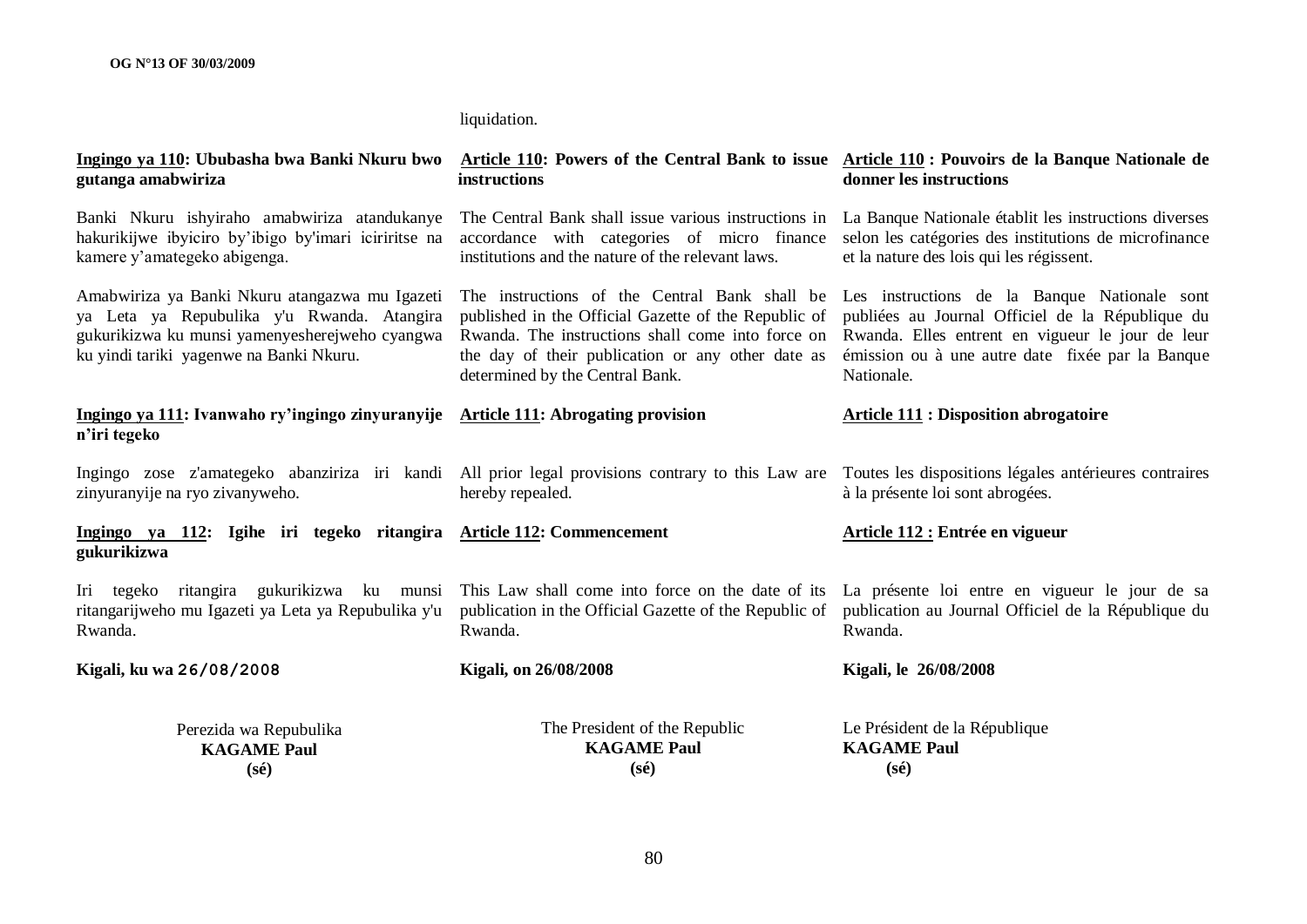| Minisitiri w'Intebe                                                                   | The Prime Minister                                                                         | Le Premier Ministre                                                                           |
|---------------------------------------------------------------------------------------|--------------------------------------------------------------------------------------------|-----------------------------------------------------------------------------------------------|
| <b>MAKUZA Bernard</b>                                                                 | <b>MAKUZA Bernard</b>                                                                      | <b>MAKUZA Bernard</b>                                                                         |
| $(s\acute{e})$                                                                        | $(s\acute{e})$                                                                             | $(s\acute{e})$                                                                                |
| Bibonywe kandi bishyizweho Ikirango cya<br>Repubulika:                                | Seen and sealed with the Seal of the Republic:                                             | Vu et scellé du Sceau de la République :                                                      |
| Minisitiri w'Ubutabera / Intumwa Nkuru ya Leta<br><b>KARUGARAMA Tharcisse</b><br>(sé) | The Minister of Justice/ Attorney General<br><b>KARUGARAMA Tharcisse</b><br>$(s\acute{e})$ | Le Ministre de la Justice / Garde des Sceaux<br><b>KARUGARAMA Tharcisse</b><br>$(s\acute{e})$ |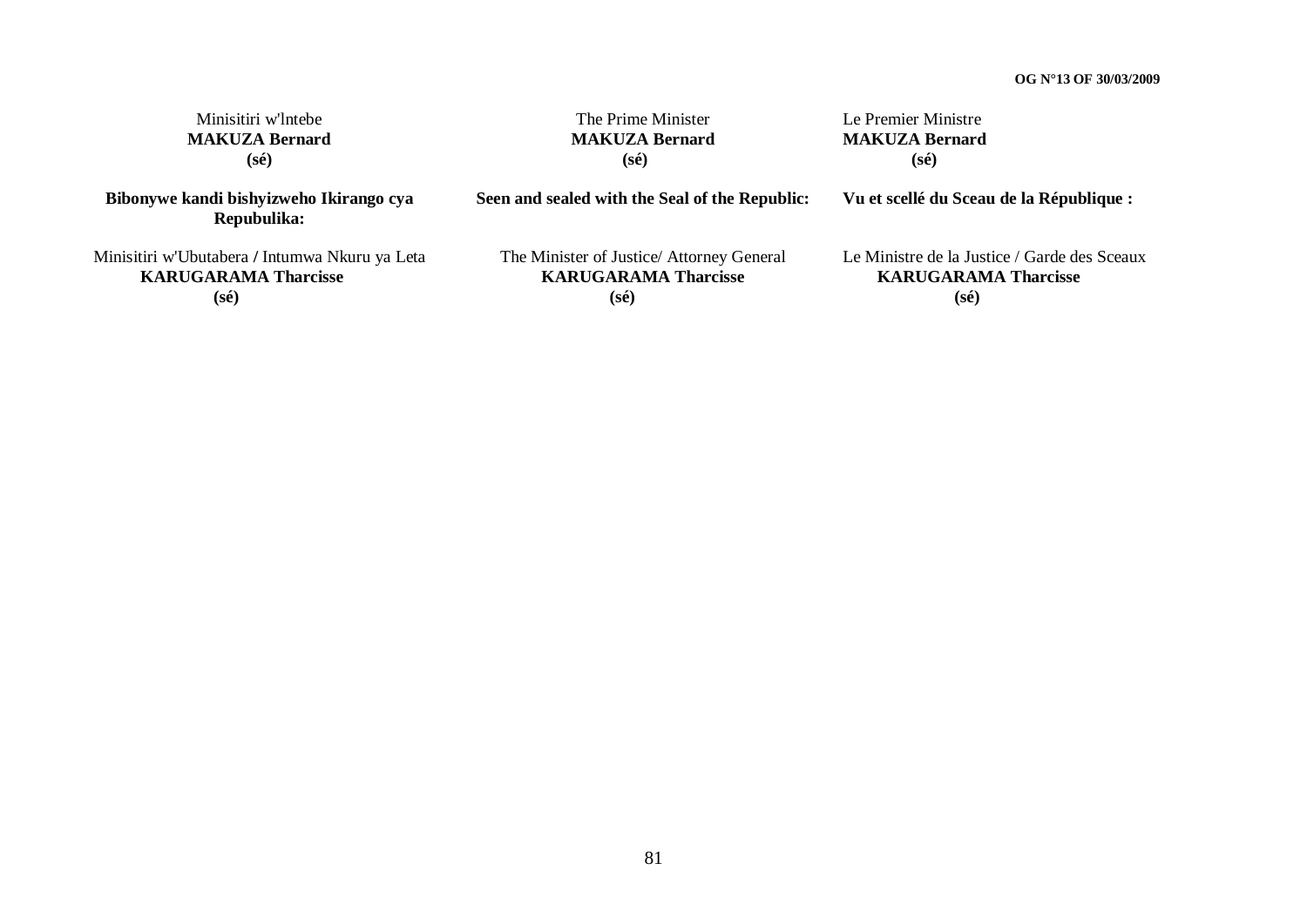**ITEKA RYA MINISITIRI W"INTEBE PRIME MINISTER"S ORDER N° 01/03 N°01/03 RYO KUWA 05/02/2009 RISHYIRAHO OF 05/02/2009 APPOINTING MEMBERS OF DU 05/02/2009 PORTANT NOMINATION DES ABAGIZE INAMA Y'UBUYOBOZI Y"IKIGO THE BOARD OF DIRECTORS OF THE MEMBRES DU CONSEIL CYA LABORATWARI Y"IGIHUGU Y"ICYITEGEREREZO MU BY"UBUVUZI (LNR) LABORATORY (LNR) NATIONAL MEDICAL REFERRAL D'ADMINISTRATION DU LABORATOIRE ARRETE DU PREMIER MINISTRE N°01/03 NATIONAL DE REFERENCE (LNR)**

#### **ISHAKIRO**

#### **TABLE OF CONTENTS**

#### **TABLE DES MATIERES**

| Ingingo ya mbere: Ishyirwaho ry'abagize Inama Article One: Appointment of members of Board of Article premier: Nomination des membres du<br>y'Ubuyobozi | Directors                                                                          | Conseil d'Administration                                                       |
|---------------------------------------------------------------------------------------------------------------------------------------------------------|------------------------------------------------------------------------------------|--------------------------------------------------------------------------------|
| Ingingo ya 2: Abashinzwe kubahiriza iri teka                                                                                                            | responsible<br>for<br>Authorities<br>Article<br>2:<br>implementation of this Order | the <b>Article 2</b> : Autorités chargées de l'exécution du<br>présent arrêté. |

**Ingingo ya 3**: Kuvanwaho kw"ingingo zinyuranyije **Article 3**: Repealing of inconsistent provisions n"iri teka **Article 3**: Disposition abrogatoire

**Ingingo ya 4**: Igihe iteka ritangira gukurikizwa

**Article 4**: Commencement

**Article 4**: Entrée en vigueur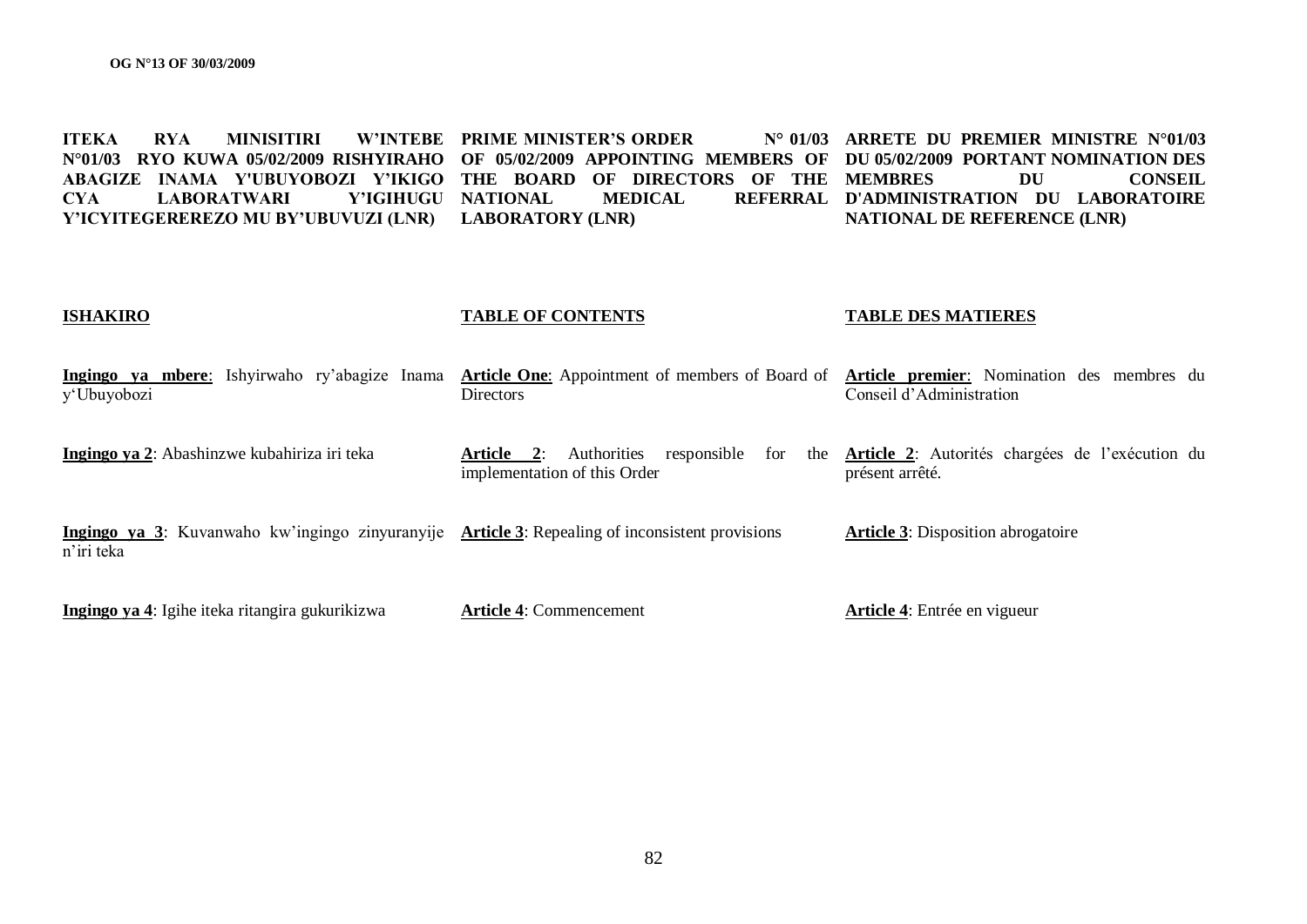**ITEKA RYA MINISITIRI W'INTEBE N°01/03 PRIME MINISTER'S ORDER N°01/03 OF ARRETE DU PREMIER MINISTRE N° 01/03 RYO KU WA 05/02/2009 ABAGIZE INAMA Y'UBUYOBOZI Y"IKIGO BOARD OF DIRECTORS OF THE NATIONAL CYA** LABORATWARI **Y"ICYITEGEREREZO MU BY"UBUVUZI (LNR)**

Y'IGIHUGU MEDICAL REFERRAL LABORATORY (LNR)

**05/02/2009 APPOINTING MEMBERS OF THE DU 05/02/2009 PORTANT NOMINATION DES MEMBRES DU CONSEIL D'ADMINISTRATION DU LABORATOIRE NATIONAL DE REFERENCE (LNR)**

#### **Minisitiri w"Intebe,**

Ashingiye ku Itegeko Nshinga rya Repubulika y'u Pursuant to the Constitution of the Republic of Vu la Constitution de la République du Rwanda du Rwanda ryo kuwa 04 Kamena 2003, nk'uko Rwanda of 04 June 2003, as amended to date, 04 juin 2003, telle que révisée à ce jour, ryavuguruwe kugeza ubu, cyane cyane mu ngingo especially in Articles 118, 119 and 201; zaryo iya 118, iya 119 n"iya 201;

Ashingiye ku Itegeko Ngenga n° 14/2004 ryo kuwa Pursuant to Organic Law n° 14/2004 of 26/05/2004 26/05/2004 rishyiraho amategeko rusange yerekeye ibigo bya Leta nk'uko ryahinduwe kandi ryujujwe institutions as modified and complemented to date, établissements publics telle que modifiée et kugeza ubu, cyane cyane mu ngingo yaryo ya 4;

Ashingiye ku Itegeko n° 38/2007 ryo kuwa 04/09/2007 Pursuant to Law n° 38/2007 of 04/09/2007 Vu la Loi n° 38/2007 du 04/09/2007 portant rishyiraho Ikigo cya Laboratwari y"Igihugu y"Icyitegererezo mu by"ubuvuzi (LNR), rikanagena inshingano, imiterere n'imikorere byacyo, cyane cyane responsibilities, organization and functioning mu ngingo yaryo ya 7;

Bisabwe na Minisitiri w'Ubuzima;

Inama y'Abaminisitiri yateranye ku wa 14 Kanama After consideration and approval by Cabinet in its Après examen et adoption par le Conseil des 2008 imaze kubisuzuma no kubyemeza;

**ATEGETSE:**

### **The Prime Minister,**

spécialement en ses articles 118, 119 et 201;

Vu la Loi Organique n° 14/2004 du 26/05/2004 portant dispositions générales applicables aux

complétée à ce jour, spécialement en son article 4;

**Le Premier Ministre,**

establishing general provisions governing public especially in Article 4;

establishing the National Medical Referral création, missions, organisation et fonctionnement Laboratory  $(LNR)$ , and determining especially in Article 7; du Laboratoire National Médical de Référence and functioning (LNR), spécialement en son article 7 ;

On proposal by the Minister of Health;

session of 14 August 2008;

Sur proposition du Ministre de la Santé ;

Ministres en sa séance du 14 août 2008;

**HEREBY ORDERS:**

**ARRETE :**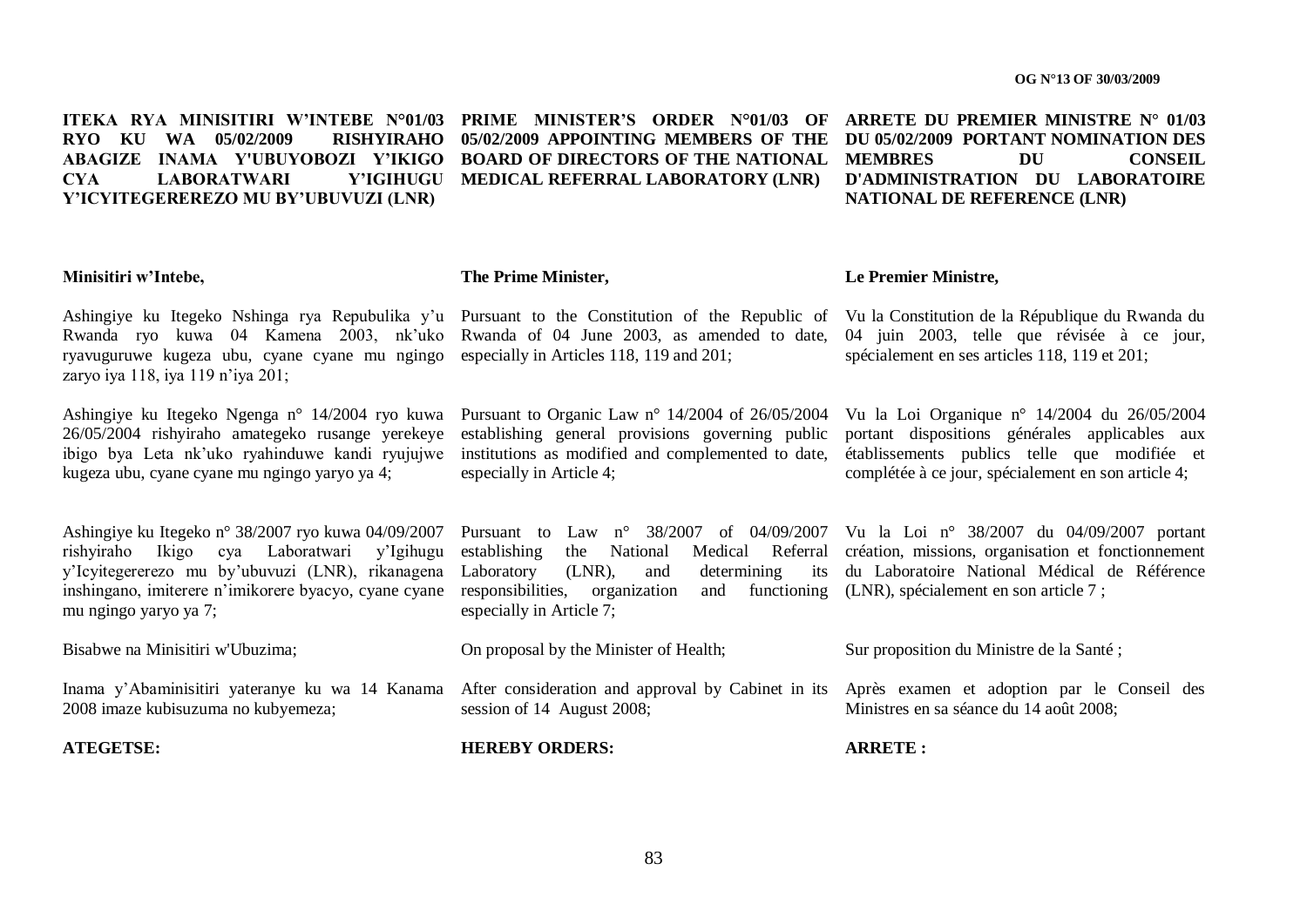| Ingingo ya mbere: Ishyirwaho ry'abagize Inama Article One: Appointment of members of Board Article premier : Nomination des membres du<br>y'Ubuyobozi                                              | of Directors                                                                                                                                                                                              | <b>Conseil d'Administration</b>                                                                                                                                                                             |
|----------------------------------------------------------------------------------------------------------------------------------------------------------------------------------------------------|-----------------------------------------------------------------------------------------------------------------------------------------------------------------------------------------------------------|-------------------------------------------------------------------------------------------------------------------------------------------------------------------------------------------------------------|
| Inama y'Ubuyobozi y'Ikigo cya Laboratwari y'Igihugu<br>y'Icyitegererezo mu by'ubuvuzi (LNR)<br>igizwe<br>n'abantu bakurikira:                                                                      | The Board of Directors of the National Medical<br>Referral Laboratory (LNR) shall comprise of the<br>following members:                                                                                   | Le Conseil d'Administration du Laboratoire<br>National Médical de Référence (LNR) est composé<br>de:                                                                                                        |
| 1. Phr KAYUMBA Claver: Perezida<br>Dr NYARUHIRIRA Allen: Visi Perezida<br><b>DR KARITA Etienne</b><br>3.<br>Dr RUBANZANA Wilson<br>Mrs NGOGA Emma<br>6. Dr KAYIGAMBA Félix<br>7. Mrs HAKIZINKA Ida | 1. Phr KAYUMBA Claver: President<br>2. Dr NYARUHIRIRA Allen: vice President<br>3. DR KARITA Etienne<br>4. Dr RUBANZANA Wilson<br>Mrs NGOGA Emma<br>5.<br>6. Dr KAYIGAMBA Félix<br>Mrs HAKIZINKA Ida<br>7. | 1. Phr KAYUMBA Claver: Président<br>2. Dr NYARUHIRIRA Allen: Vice Présidente<br><b>DR KARITA Etienne</b><br>Dr RUBANZANA Wilson<br>4.<br>Mrs NGOGA Emma<br>6. Dr KAYIGAMBA Félix<br>Mrs HAKIZINKA Ida<br>7. |
| Ingingo ya 2: Abashinzwe ishyirwa mu bikorwa ry'<br>iri teka                                                                                                                                       | Article 2:<br><b>Authorities</b><br>responsible<br>for<br>implementation of this Order                                                                                                                    | Article 2: Autorités chargées de l'exécution du<br>présent arrêté                                                                                                                                           |
| Minisitiri w'Ubuzima na Minisitiri w'Abakozi ba Leta<br>n'Umurimo basabwe kubahiriza iri teka.                                                                                                     | The Minister of Health and the Minister of Public<br>Service and Labour are entrusted with the<br>implementation of this Order.                                                                           | Le Ministre de la Santé et le Ministre de la Fonction<br>Publique et du Travail sont chargés de l'exécution<br>du présent arrêté.                                                                           |
| Ingingo ya 3: Ivanwaho ry'ingingo zinyuranyije Article 3: Repealing of inconsistent provisions<br>n'iri teka                                                                                       |                                                                                                                                                                                                           | <b>Article 3 : Disposition abrogatoire</b>                                                                                                                                                                  |
| Ingingo zose z'amateka abanziriza<br>kandi<br>iri<br>zinyuranyije na ryo zivanyweho.                                                                                                               | All prior provisions contrary to this Order are hereby<br>repealed.                                                                                                                                       | Toutes les dispositions antérieures contraires au<br>présent arrêté sont abrogées.                                                                                                                          |
| Ingingo ya 4: Igihe iteka ritangira gukurikizwa                                                                                                                                                    | <b>Article 4: Commencement</b>                                                                                                                                                                            | Article 4 : Entrée en vigueur                                                                                                                                                                               |
| Iri teka ritangira gukurikizwa ku munsi ritangarijweho<br>mu Igazeti ya Leta ya Repubulika y'u Rwanda.<br>Agaciro karyo gahera ku wa 14/08/2008.                                                   | This Order shall come into force on the date of its<br>publication in the Official Gazette of the Republic of<br>Rwanda. It takes effect as of 14/08/2008.                                                | Le présent arrêté entre en vigueur le jour de sa<br>publication au Journal Officiel de la République du<br>Rwanda. Il sort ses effets à partir du 14/08/2008.                                               |
| Kigali, ku wa 05/02/2009                                                                                                                                                                           | Kigali, on 05/02/2009                                                                                                                                                                                     | Kigali, le 05/02/2009                                                                                                                                                                                       |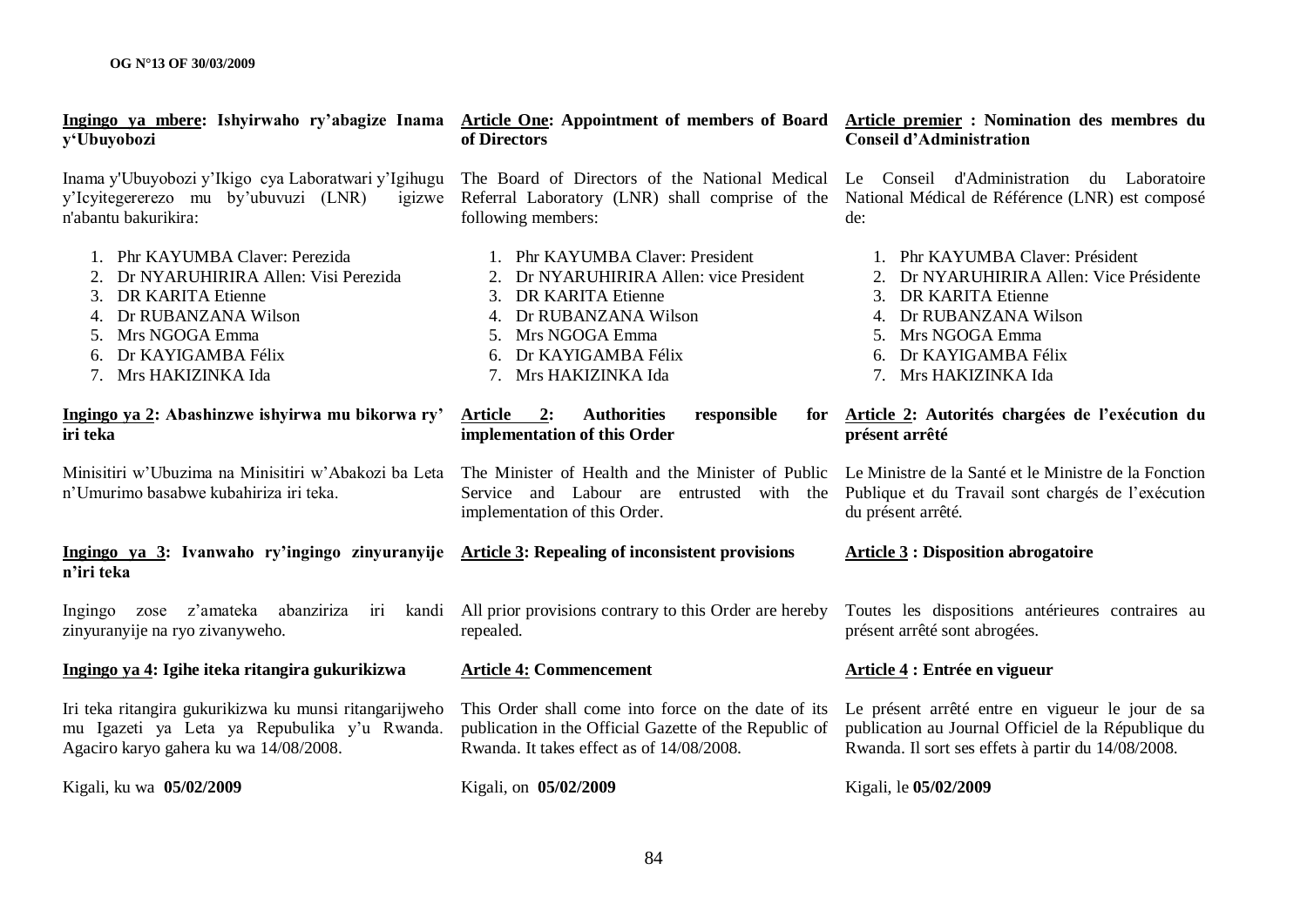Minisitiri w"Intebe **MAKUZA Bernard (sé)**

Minisitiri w"Ubuzima **Dr SEZIBERA Richard (sé)**

Minisitiri w"Abakozi ba Leta n"Umurimo

**MUREKEZI Anastase (sé)**

**Bibonywe kandi bishyizweho Ikirango cya Repubulika:**

Minisitiri w"Ubutabera/ Intumwa Nkuru ya Leta **KARUGARAMA Tharcisse (sé)**

The Prime Minister **MAKUZA Bernard (sé)**

The Minister of Health **Dr SEZIBERA Richard (sé)**

The Minister of Public Service and Labour

**MUREKEZI Anastase (sé)**

**Seen and sealed with the Seal of the Republic:**

The Minister of Justice /Attorney General **KARUGARAMA Tharcisse (sé)**

Le Premier Ministre **MAKUZA Bernard** (**sé)**

Le Ministre de la Santé **Dr SEZIBERA Richard (sé)**

Le Ministre de la Fonction Publique et du Travail

**MUREKEZI Anastase (sé)**

**Vu et scellé du Sceau de la République:**

Le Ministre de la Justice / Garde des Sceaux **KARUGARAMA Tharcisse (sé)**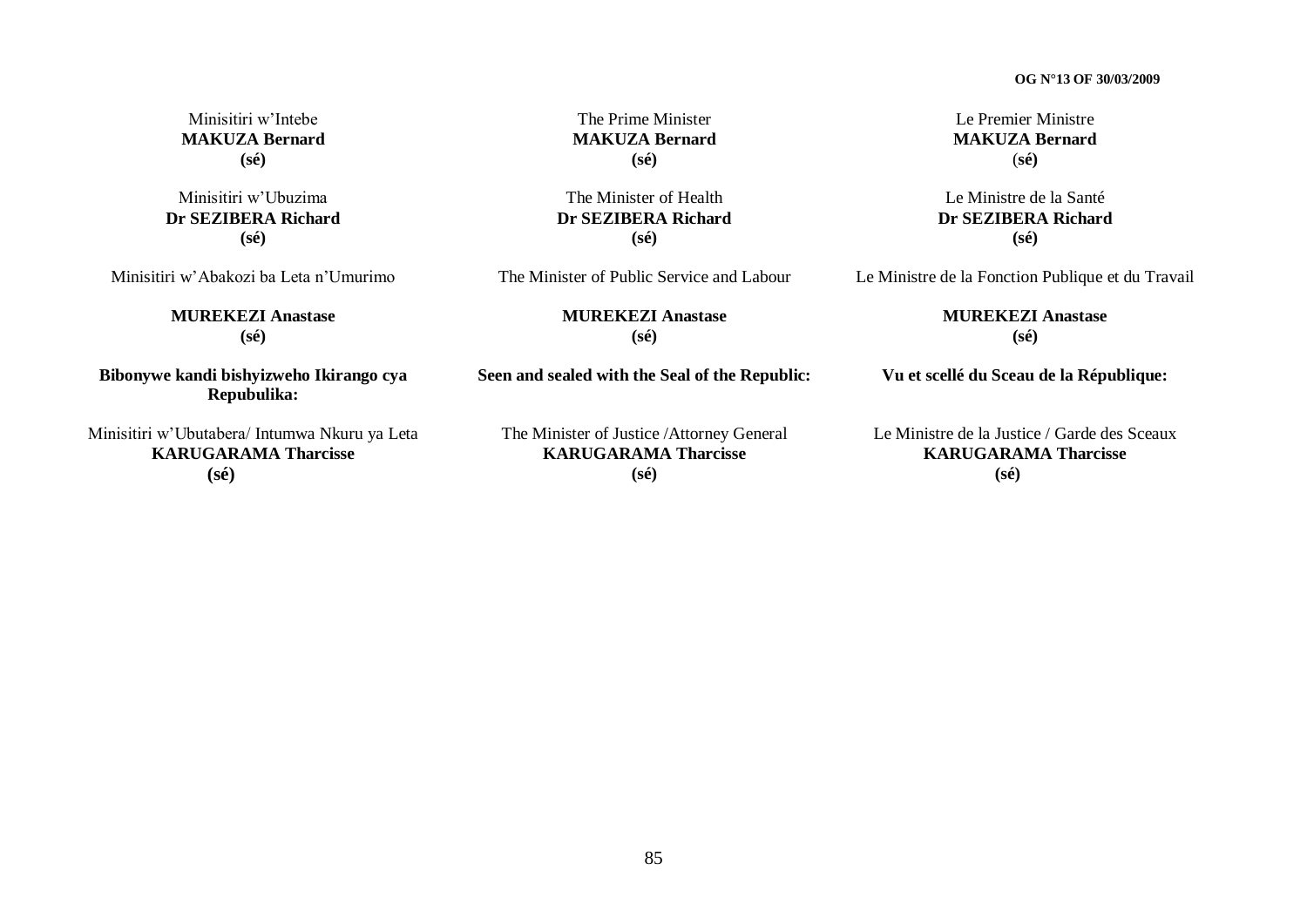**ITEKA RYA MINISITIRI N°02/03 RYO KUWA 05/02/2009 RISHYIRAHO 05/02/2009 APPOINTING MEMBERS OF THE DU 05/02/2009 PORTANT NOMINATION DES ABAGIZE INAMA Y'UBUYOBOZI Y"IKIGO BOARD OF DIRECTORS OF THE CENTER MEMBRES DU CENTRE POUR LE GISHINZWE UBUVUZI N"UBUSHAKASHATSI FOR TREATMENT AND RESEACH ON AIDS, TRAITEMENT ET LA RECHERCHE SUR LE KURI SIDA, MALARIA, IGITUNTU N"IZINDI MALARIA, TUBERCULOSIS AND OTHER SIDA, LA MALARIA, LA TUBERCULOSE ET NDWARA Z"IBYOREZO (TRAC PLUS) W'INTEBE PRIME MINISTER'S ORDER EPIDEMICS (TRAC PLUS) N°02/03 OF ARRETE DU PREMIER MINISTRE N° 02/03 LES AUTRES EPIDEMIES (TRAC PLUS)** 

#### **ISHAKIRO**

#### **TABLE OF CONTENTS**

#### **TABLE DES MATIERES**

| Ingingo ya mbere: Ishyirwaho ry'abagize Inama<br>y'Ubuyobozi                                                 | <b>Article One:</b> Appointment of members of Board of<br><b>Directors</b>             | Article premier: Nomination des membres du<br>Conseil d'Administration         |
|--------------------------------------------------------------------------------------------------------------|----------------------------------------------------------------------------------------|--------------------------------------------------------------------------------|
| Ingingo ya 2: Abashinzwe kubahiriza iri teka                                                                 | responsible<br>for<br><b>Authorities</b><br>Article 2:<br>implementation of this Order | the <b>Article 2</b> : Autorités chargées de l'exécution du<br>présent arrêté. |
| Ingingo ya 3: Ivanwaho ry'ingingo zinyuranyije n'iri Article 3: Repealing of inconsistent provisions<br>teka |                                                                                        | <b>Article 3:</b> Disposition abrogatoire                                      |
| Ingingo ya 4: Igihe iteka ritangira gukurikizwa                                                              | <b>Article 4: Commencement</b>                                                         | Article 4: Entrée en vigueur                                                   |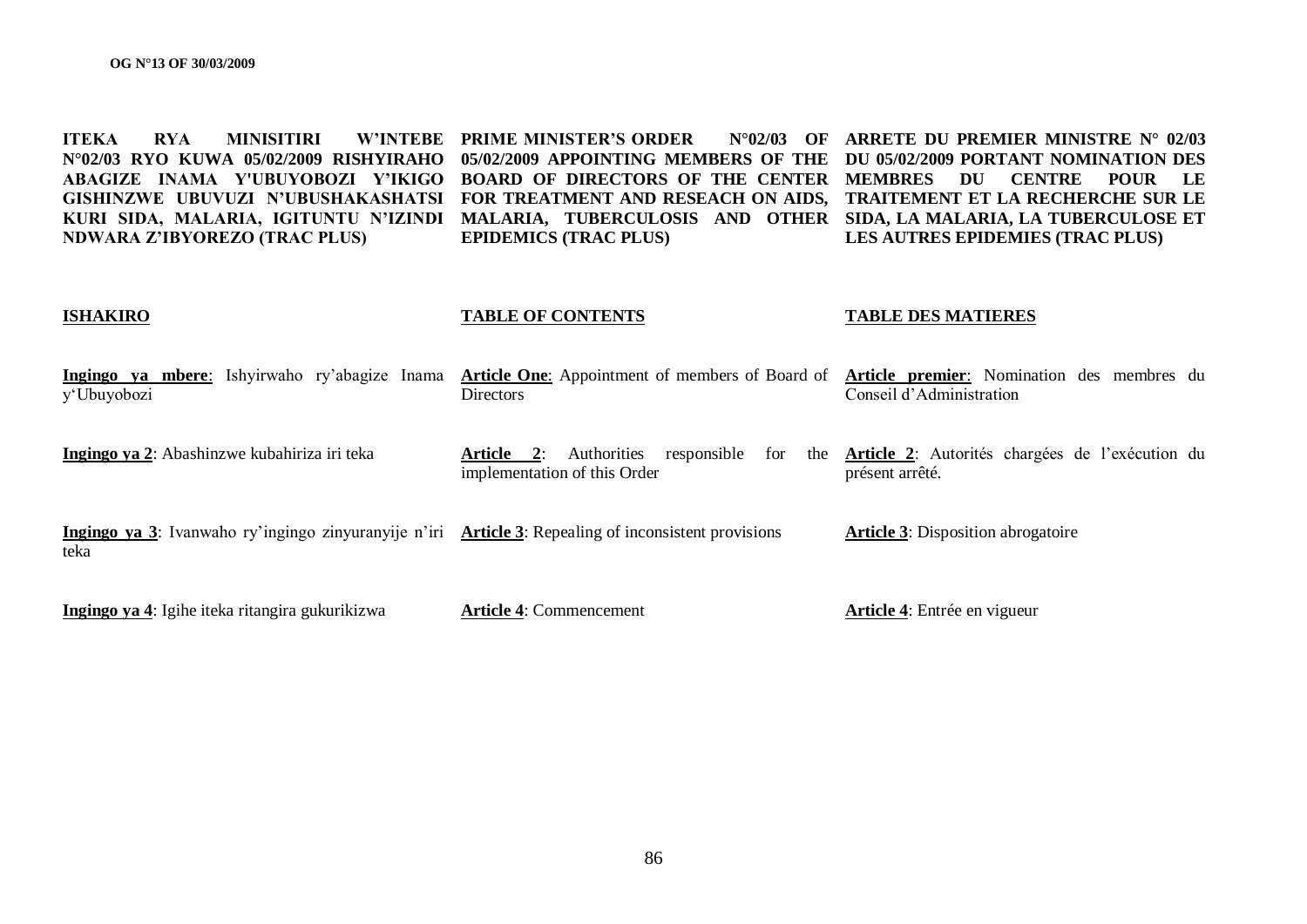**ITEKA RYA MINISITIRI N°02/03 RYO KU WA 05/02/2009 RISHYIRAHO OF 05/02/2009 APPOINTING MEMBERS OF DU 05/02/2009 PORTANT NOMINATION DES ABAGIZE INAMA Y'UBUYOBOZI Y"IKIGO THE BOARD OF DIRECTORS OF THE MEMBRES DU CONSEIL GISHINZWE UBUVUZI N"UBUSHAKASHATSI CENTER FOR TREATMENT AND RESEACH D'ADMINISTRATION DU CENTRE POUR LE KURI SIDA, MALARIA, IGITUNTU N"IZINDI ON AIDS, MALARIA, TUBERCULOSIS AND TRAITEMENT ET LA RECHERCHE SUR LE NDWARA Z"IBYOREZO (TRAC PLUS)**

**W'INTEBE PRIME MINISTER'S ORDER OTHER EPIDEMICS (TRAC PLUS)** 

**ARRETE DU PREMIER MINISTRE N° 02/03 SIDA, LA MALARIA, LA TUBERCULOSE ET LES AUTRES EPIDEMIES (TRAC PLUS)** 

#### **Minisitiri w"Intebe,**

**The Prime Minister,**

**Le Premier Ministre,**

Ashingiye ku Itegeko Nshinga rya Repubulika y'u Pursuant to the Constitution of the Republic of Vu la Constitution de la République du Rwanda du Rwanda ryo kuwa 04 Kamena 2003, nk"uko Rwanda of 04 June 2003, as amended to date, ryavuguruwe kugeza ubu, cyane cyane mu ngingo especially in Articles 118, 119 and 201; zaryo iya 118, iya 119 n"iya 201;

Ashingiye ku Itegeko Ngenga n° 14/2004 ryo kuwa Pursuant to Organic Law n° 14/2004 of 26/05/2004 26/05/2004 rishyiraho amategeko rusange yerekeye establishing general provisions governing public ibigo bya Leta nk"uko ryahinduwe kandi ryujujwe institutions as modified and complemented to date, kugeza ubu, cyane cyane mu ngingo yaryo ya 4;

Ashingiye ku Itegeko n° 28/2007 ryo kuwa 27/06/2007 rishyiraho Ikigo gishinzwe Ubuvuzi n"Ubushakashatsi kuri Sida, Malaria, Igituntu n"izindi ndwara z"ibyorezo (TRAC PLUS) rikanagena inshingano, imiterere n"imikorere byacyo mu ngingo yaryo ya 8;

Bisabwe na Minisitiri w'Ubuzima;

Inama y'Abaminisitiri yateranye ku wa 23 Nyakanga After consideration and approval by Cabinet in its Après examen et adoption par le Conseil des 2008 imaze kubisuzuma no kubyemeza;

**ATEGETSE:**

especially in Article 4;

Pursuant to Law n° 28/2007 of 27/06/2007 establishing the Center for Treatment and Research on Aids, Malaria, Tuberculosis and other epidemics du Centre pour le Traitement et la Recherche sur le (TRAC PLUS), and determining its responsibilities, organization and functioning especially in its Article épidémies (TRAC PLUS), spécialement en son 8;

On proposal by the Minister of Health;

session of 23 July 2008;

**HEREBY ORDERS:**

Vu la Loi Organique n° 14/2004 du 26/05/2004 portant dispositions générales applicables aux établissements publics telle que modifiée et complétée à ce jour, spécialement en son article 4;

04 juin 2003, telle que révisée à ce jour,

spécialement en ses articles 118, 119 et 201;

Vu la Loi n° 26/2007 du 27/06/2007 portant création, organisation, fonctionnement et missions Sida, la Malaria, la Tuberculose et les autres article 8 ;

Sur proposition du Ministre de la Santé ;

Ministres en sa séance du 23 juillet 2008;

**ARRETE :**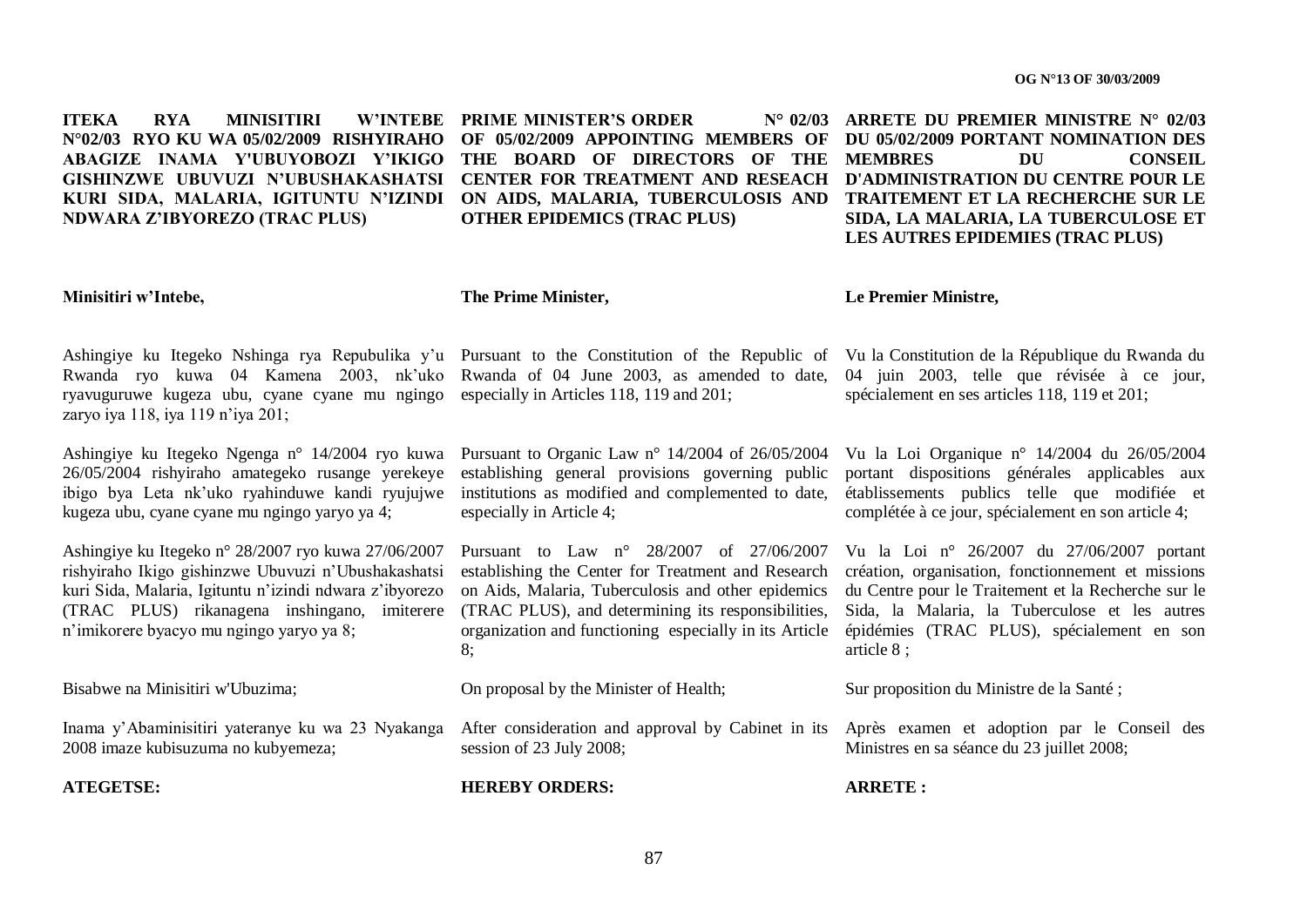| Ingingo ya mbere: Ishyirwaho ry'abagize Inama<br>y'Ubuyobozi.                                                                                                                                                             | Article One: Appointment of members of Board<br>of Director.                                                                                                                                                             | Article premier : Nomination des membres du<br><b>Conseil d'Administration.</b>                                                                                                                                                              |  |  |
|---------------------------------------------------------------------------------------------------------------------------------------------------------------------------------------------------------------------------|--------------------------------------------------------------------------------------------------------------------------------------------------------------------------------------------------------------------------|----------------------------------------------------------------------------------------------------------------------------------------------------------------------------------------------------------------------------------------------|--|--|
| Inama y'Ubuyobozi y'Ikigo gishinzwe Ubuvuzi<br>n'Ubushakashatsi kuri Sida, Malaria, Igituntu n'izindi<br>ndwara z'ibyorezo (TRAC PLUS) igizwe n'abantu<br>bakurikira:                                                     | The Board of Directors of the Center for Treatment<br>and Research on Aids, Malaria, Tuberculosis and<br>other epidemics (TRAC PLUS) shall comprise of the<br>following members:                                         | Le Conseil d'Administration du Centre pour le<br>Traitement et la Recherche sur le Sida, la Malaria, la<br>Tuberculose et les autres épidémies (TRAC PLUS)<br>est composé de:                                                                |  |  |
| 1. Dr KAYITENKORE Kayitesi: Perezida<br>2. Dr MUSEMAKWELI André: Visi Perezida<br>3. RUGEMINTWAZA Népo<br>4. GATABAZI Jean Baptiste<br>5. GATARAYIHA Jean Philippe<br>Dr UMURUNGI Yvonne<br>6.<br>7. MUKAMUSONI M. Dariya | 1. Dr KAYITENKORE Kayitesi: President<br>2. Dr MUSEMAKWELI André: Vice President<br>3. RUGEMINTWAZA Népo<br>4. GATABAZI Jean Baptiste<br>5. GATARAYIHA Jean Philippe<br>6. Dr UMURUNGI Yvonne<br>7. MUKAMUSONI M. Dariya | 1. Dr KAYITENKORE Kayitesi: Présidente<br><b>MUSEMAKWELI</b><br>André:<br>2. Dr<br>Vice<br>Président<br>3. RUGEMINTWAZA Népo<br>4. GATABAZI Jean Baptiste<br>5. GATARAYIHA Jean Philippe<br>6. Dr UMURUNGI Yvonne<br>7. MUKAMUSONI M. Dariya |  |  |
| Ingingo ya 2: Abashinzwe kubahiriza iri teka                                                                                                                                                                              | Article 2: Authorities responsible for the Article 2: Autorités chargées de l'exécution du<br>implementation of this Order                                                                                               | présent arrêté                                                                                                                                                                                                                               |  |  |
| Minisitiri w'Ubuzima na Minisitiri w'Abakozi ba Leta<br>n'Umurimo basabwe kubahiriza iri teka.                                                                                                                            | The Minister of Health and the Minister of Public<br>Service and Labour are entrusted with the<br>implementation of this Order.                                                                                          | Le Ministre de la Santé et le Ministre de la Fonction<br>Publique et du Travail sont chargés de l'exécution<br>du présent arrêté.                                                                                                            |  |  |
| Ingingo ya 3: Ivanwaho ry'ingingo zinyuranyije<br>n'iri teka.                                                                                                                                                             | <b>Article 3: Repealing of inconsistent provisions.</b>                                                                                                                                                                  | <b>Article 3: Disposition abrogatoire.</b>                                                                                                                                                                                                   |  |  |
| abanziriza<br>z'amateka<br>iri<br>kandi<br>Ingingo<br>zose<br>zinyuranyije na ryo zivanyweho.                                                                                                                             | All prior provisions contrary to this Order are hereby<br>repealed.                                                                                                                                                      | Toutes les dispositions antérieures contraires au<br>présent arrêté sont abrogées.                                                                                                                                                           |  |  |
| Ingingo ya 4: Igihe iteka ritangira gukurikizwa                                                                                                                                                                           | <b>Article 4: Commencement</b>                                                                                                                                                                                           | Article 4 : Entrée en vigueur                                                                                                                                                                                                                |  |  |
| Iri teka ritangira gukurikizwa ku munsi ritangarijweho<br>mu Igazeti ya Leta ya Repubulika y' u Rwanda.<br>Agaciro karyo gahera kuwa 23/07/2008.                                                                          | This Order shall come into force on the date of its<br>publication in the Official Gazette of the Republic of<br>Rwanda. It takes effect as of 23/07/2008.                                                               | Le présent arrêté entre en vigueur le jour de sa<br>publication au Journal Officiel de la République du<br>Rwanda. Il sort ses effets à partir du 23/07/2008.                                                                                |  |  |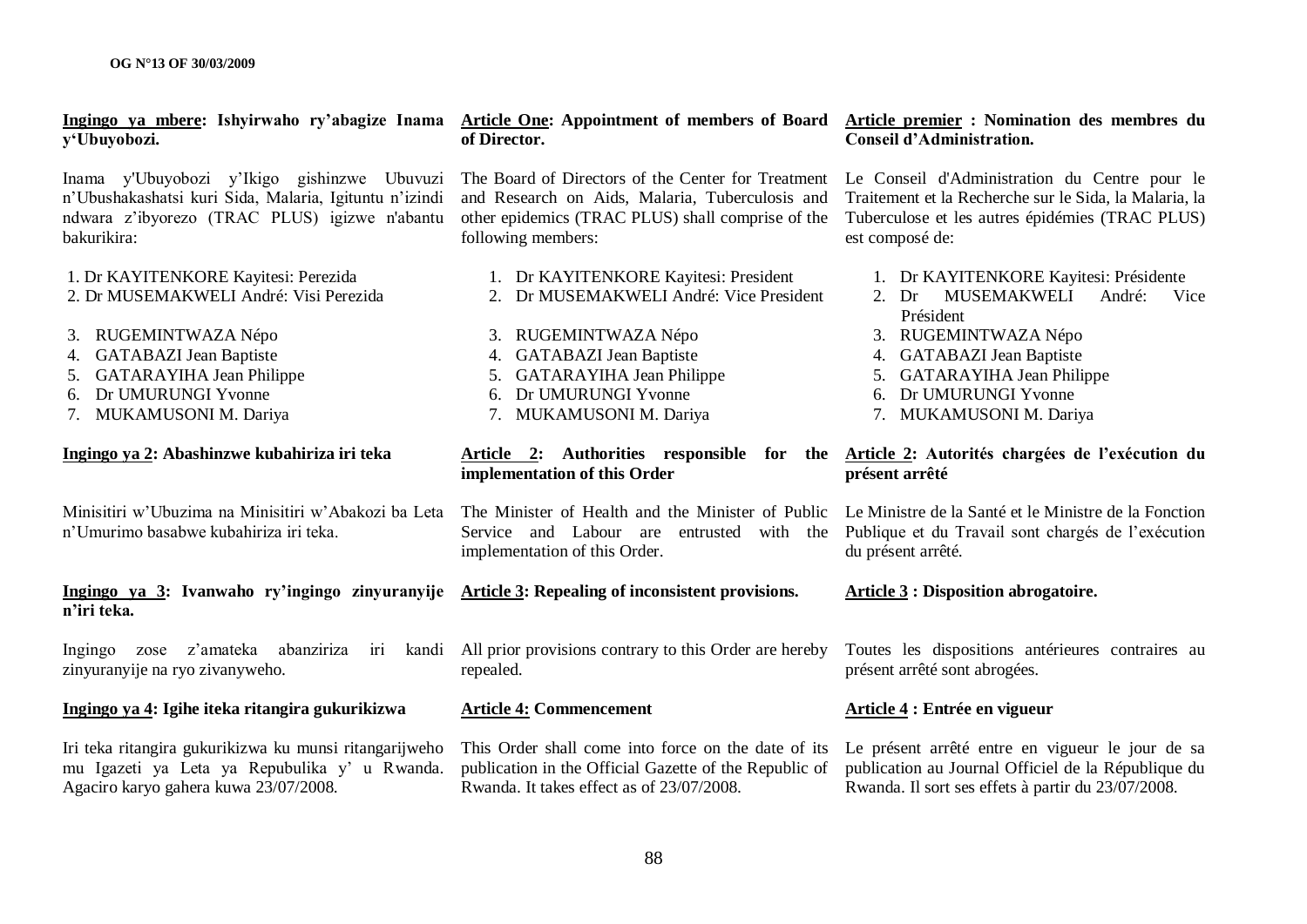#### Kigali, ku wa **05/02/2009**

Minisitiri w"Intebe **MAKUZA Bernard (sé)**

Minisitiri w"Ubuzima **Dr SEZIBERA Richard (sé)**

Minisitiri w"Abakozi ba Leta n"Umurimo

**MUREKEZI Anastase (sé)**

**Bibonywe kandi bishyizweho Ikirango cya Repubulika:**

Minisitiri w"Ubutabera/ Intumwa Nkuru ya Leta  **KARUGARAMA Tharcisse (sé)**

Kigali, on **05/02/2009** 

The Prime Minister **MAKUZA Bernard (sé)**

The Minister of Health **Dr SEZIBERA Richard (sé)**

The Minister of Public Service and Labour

**MUREKEZI Anastase (sé)**

**Seen and sealed with the Seal of the Republic:**

The Minister of Justice /Attorney General **KARUGARAMA Tharcisse (sé)**

Kigali, le **05/02/2009**

Le Premier Ministre **MAKUZA Bernard (sé)**

Le Ministre de la Santé **Dr SEZIBERA Richard (sé)**

Le Ministre de la Fonction Publique et du Travail

**MUREKEZI Anastase (sé)**

**Vu et scellé du Sceau de la République:**

Le Ministre de la Justice / Garde des Sceaux **KARUGARAMA Tharcisse (sé)**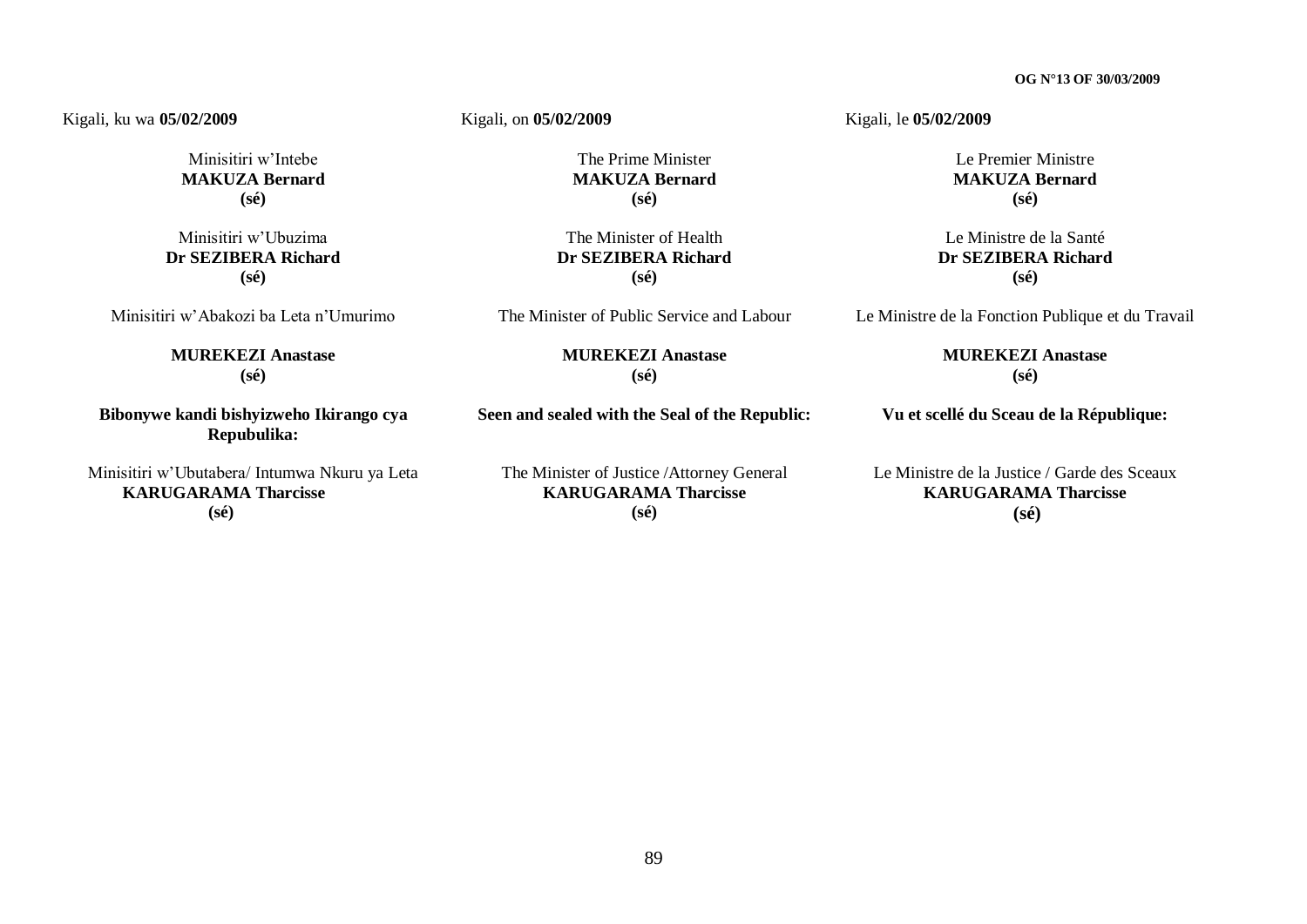| <b>ITEKA</b> | <b>RYA</b> |                               | <b>MINISITIRI W'INTEBE PRIME MINISTER'S ORDER</b>                                                               |  |  |                                  | $N^{\circ}03/03$ ARRETE DU PREMIER MINISTRE $N^{\circ}$ 03/03 |    |    |                |
|--------------|------------|-------------------------------|-----------------------------------------------------------------------------------------------------------------|--|--|----------------------------------|---------------------------------------------------------------|----|----|----------------|
|              |            |                               | N°03/03 RYO KUWA 05/02/2009 RISHYIRAHO OF 05/02/2009 APPOINTING MEMBERS OF DU 05/02/2009 PORTANT NOMINATION DES |  |  |                                  |                                                               |    |    |                |
|              |            |                               | ABAGIZE INAMA Y'UBUYOBOZI Y'IKIGO THE BOARD OF DIRECTORS OF THE MEMBRES                                         |  |  |                                  |                                                               | DU |    | <b>CONSEIL</b> |
|              |            | CY'UBUVUZI CYA KAMINUZA (CHU) |                                                                                                                 |  |  | UNIVERSITY HOSPITAL CENTRE (CHU) | D'ADMINISTRATION                                              |    | DU | <b>CENTRE</b>  |
|              |            |                               |                                                                                                                 |  |  |                                  | <b>HOSPITALIER UNIVERSITAIRE (CHU)</b>                        |    |    |                |

#### **ISHAKIRO TABLE OF CONTENTS TABLE DES MATIERES**

| <b>Ingingo</b><br>va<br>mbere: | Ishvirwaho | ry'abagize Inama | <b>Article One:</b> Appointment of members of Board of | Article .<br>Nomination<br>nremier:<br>membres<br>des | du |
|--------------------------------|------------|------------------|--------------------------------------------------------|-------------------------------------------------------|----|
| u buvober                      |            |                  | Jirectors                                              | Administration<br>`onseil d                           |    |

**Ingingo ya 2**: Abashinzwe kubahiriza iri teka. **Article 2**: Authorities responsible for the **Article 2**: Autorités chargées de l"exécution du implementation of this Order. présent arrêté.

**Ingingo ya 3**: Kuvanwaho kw"ingingo zinyuranyije **Article 3**: Repealing of inconsistent provisions. n"iri teka. **Article 3**: Disposition abrogatoire.

**Ingingo ya 4**: Igihe iteka ritangira gukurikizwa**. Article 4**: Commencement. **Article 4**: Entrée en vigueur.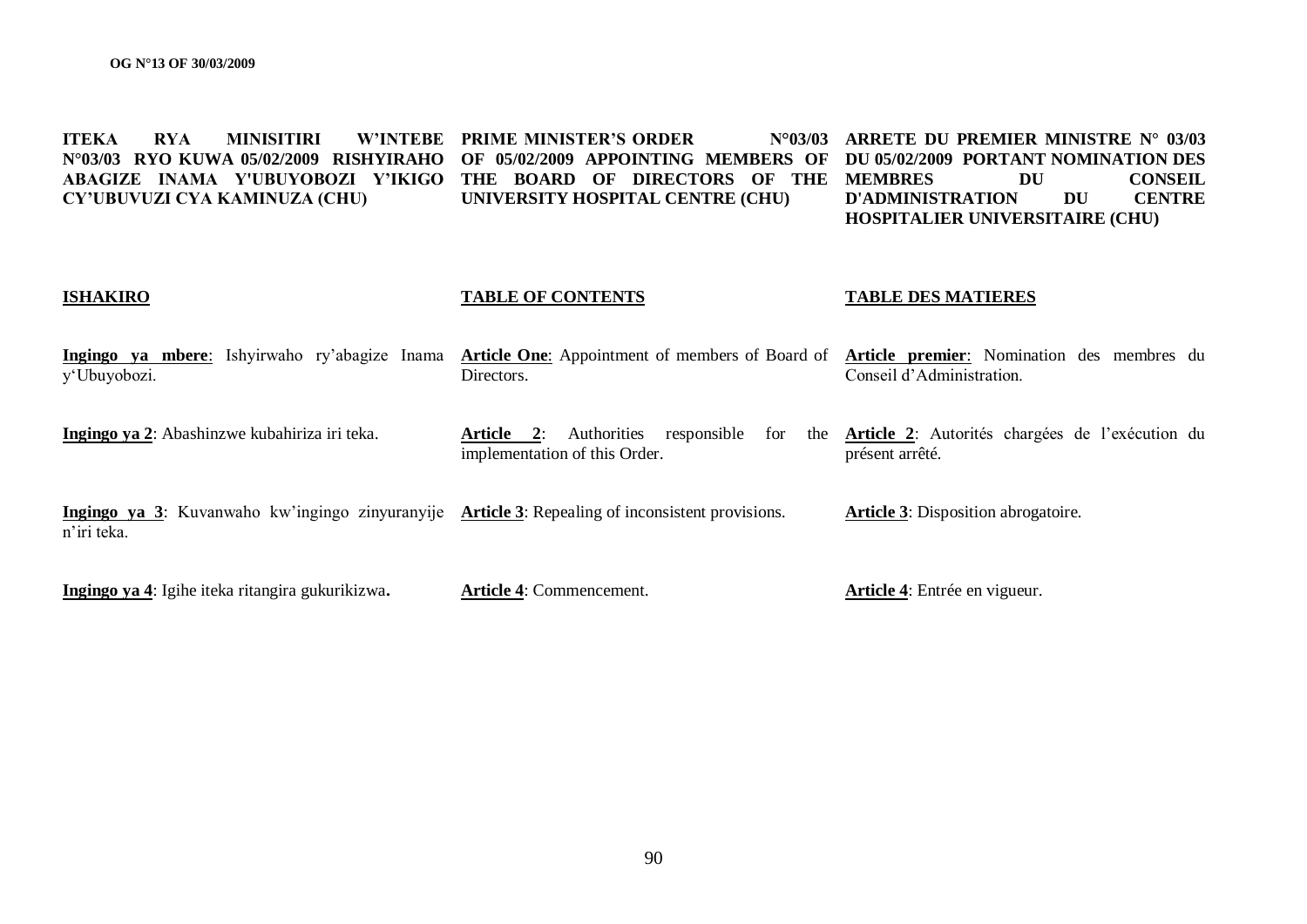**ITEKA RYA MINISITIRI N°03/03 RYO KUWA 05/02/2009 RISHYIRAHO OF 05/02/2009 APPOINTING MEMBERS OF DU 05/02/2009 PORTANT NOMINATION DES ABAGIZE INAMA Y'UBUYOBOZI Y"IKIGO THE BOARD OF DIRECTORS OF THE MEMBRES DU CONSEIL CY"UBUVUZI CYA KAMINUZA (CHU) W'INTEBE PRIME MINISTER'S ORDER UNIVERSITY HOSPITAL CENTRE (CHU) ARRETE DU PREMIER MINISTRE N°03/03**

**The Prime Minister,**

#### **Le Premier Ministre,**

Rwanda ryo kuwa 04 Kamena 2003, nk"uko Rwanda of 04 June 2003, as amended to date, ryavuguruwe kugeza ubu, cyane cyane mu ngingo especially in Articles 118, 119 and 201; zaryo iya 118 iya 119 n'iya 201<sup>-</sup>

Ashingiye ku Itegeko Ngenga n° 14/2004 ryo kuwa Pursuant to Organic Law n° 14/2004 of 26/05/2004 Vu la Loi Organique n° 14/2004 du 26/05/2004 26/05/2004 rishyiraho amategeko rusange yerekeye establishing general provisions governing public ibigo bya Leta nk"uko ryahinduwe kandi rikuzuzwa kugeza ubu cyane cyane mu ngingo yaryo ya 4;

Ashingiye ku Itegeko n° 37/2007 ryo kuwa 03/09/2007 rishyiraho Ikigo cy"Ubuvuzi cya Kaminuza (CHU), rikanagena inshingano, imiterere n"imikorere byacyo mu ngingo yaryo ya 7;

Bisabwe na Minisitiri w'Ubuzima;

2008 imaze kubisuzuma no kubyemeza;

**ATEGETSE:**

**Minisitiri w"Intebe,**

especially in Article 4;

Pursuant to Law n° 37/2007 of 03/09/2007 establishing the University Hospital Centre (CHU), and determining its responsibilities, organization and Vu la Loi n° 37/2007 du 03/09/2007 portant création, missions, organisation et fonctionnement du Centre Hospitalier Universitaire (CHU),

Sur proposition du Ministre de la Santé ;

spécialement en son article 7 ;

Inama y'Abaminisitiri yateranye kuwa 14 Kanama After consideration and approval by Cabinet in its Après examen et adoption par le Conseil des Ministres en sa séance du 14 août 2008;

**HEREBY ORDERS:**

session of 14 August 2008:

functioning especially in Article 7;

On proposal by the Minister of Health;

**ARRETE :**

Ashingiye ku Itegeko Nshinga rya Repubulika y'u Pursuant to the Constitution of the Republic of Vu la Constitution de la République du Rwanda du 04 juin 2003, telle que révisée à ce jour,

**D'ADMINISTRATION DU CENTRE HOSPITALIER UNIVERSITAIRE (CHU)** 

institutions as modified and complemented to date établissements publics telle que modifiée et portant dispositions générales applicables aux complétée à ce jour, spécialement en son article 4;

spécialement en ses articles 118, 119 et 201 ;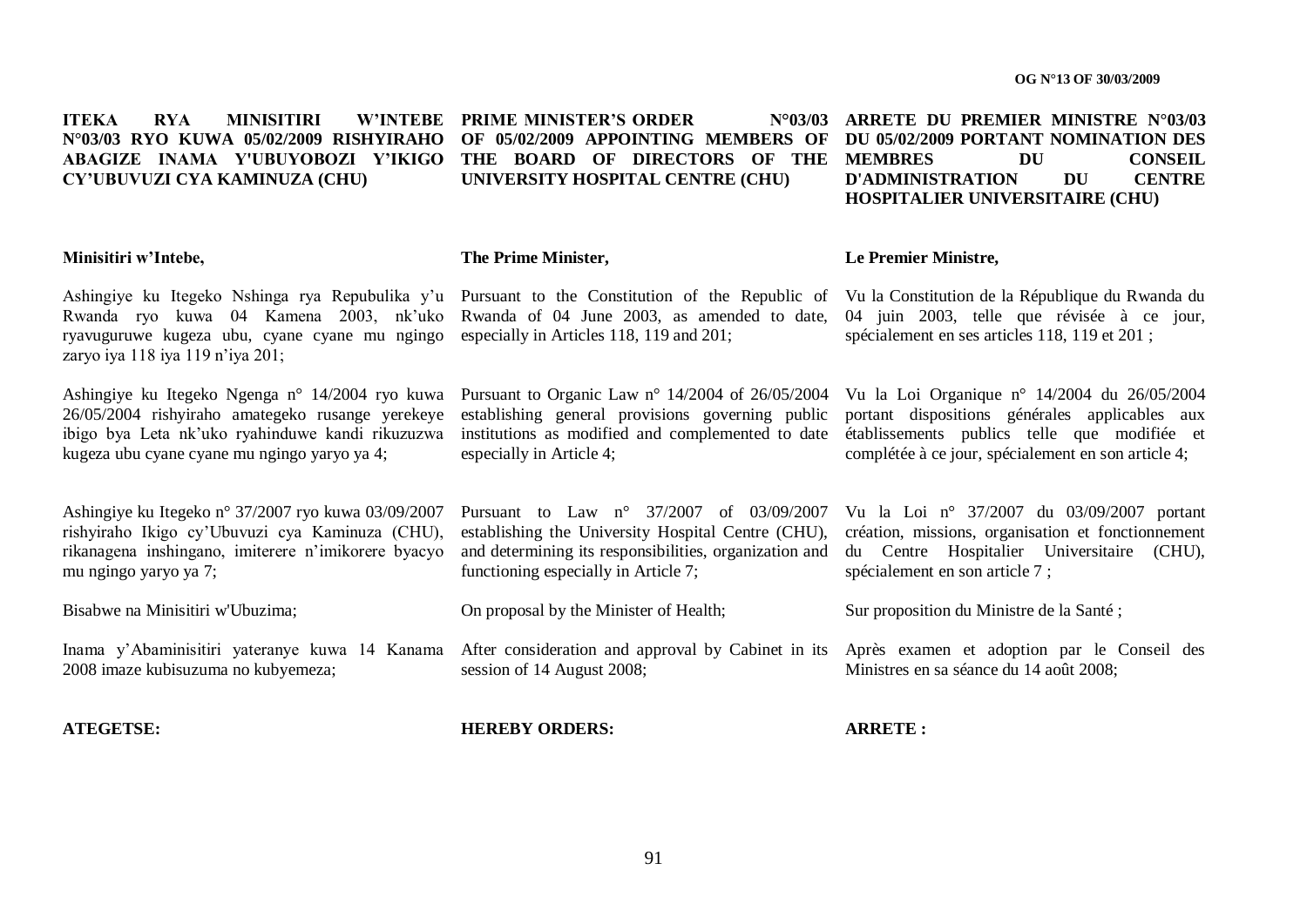| <u>Ingingo ya mbere</u> : Ishyirwaho ry'abagize Inama Article One: Appointment of members of Board Article premier : Nomination des membres du<br>y'Ubuyobozi                                                                                                                                                | of Directors                                                                                                                                                                                                                                                                                                                    | <b>Conseil d'Administration</b>                                                                                                                                                                                                                                                                             |
|--------------------------------------------------------------------------------------------------------------------------------------------------------------------------------------------------------------------------------------------------------------------------------------------------------------|---------------------------------------------------------------------------------------------------------------------------------------------------------------------------------------------------------------------------------------------------------------------------------------------------------------------------------|-------------------------------------------------------------------------------------------------------------------------------------------------------------------------------------------------------------------------------------------------------------------------------------------------------------|
| Inama y'Ubuyobozi y'Ikigo cy'Ubuvuzi cya Kaminuza<br>(CHU) igizwe n'abantu bakurikira:<br>1. Pr NSANZE Herbert: Perezida<br>Dr KANTENGWA Kathy: Visi Perezida<br>Mr SEMUKANYA Antoine<br>3.<br>Dr RWANKUNDA Françoise<br>4.<br>Mr HABIMANA André<br>5.<br>6. Mrs MUREBWAYIRE Mary<br>7. Dr SEKABARAGA Claude | The Board of Directors of the University Hospital<br>Centre (CHU) shall comprise of the following<br>members:<br>1. Pr NSANZE Herbert: President<br>2. Dr KANTENGWA Kathy: Vice President<br>3. Mr SEMUKANYA Antoine<br>4. Dr RWANKUNDA Françoise<br>5. Mr HABIMANA André<br>6. Mrs MUREBWAYIRE Mary<br>7. Dr SEKABARAGA Claude | Le Conseil d'Administration du Centre Hospitalier<br>Universitaire (CHU) est composé de:<br>1. Pr NSANZE Herbert: Président<br>2. Dr KANTENGWA Kathy: Vice Présidente<br>3. Mr SEMUKANYA Antoine<br>4. Dr RWANKUNDA Françoise<br>5. Mr HABIMANA André<br>6. Mrs MUREBWAYIRE Mary<br>7. Dr SEKABARAGA Claude |
| Ingingo ya 2: Abashinzwe kubahiriza iri teka                                                                                                                                                                                                                                                                 | 2:<br><b>Authorities</b><br>responsible<br>Article<br>for<br>implementation of this Order                                                                                                                                                                                                                                       | Article 2: Autorités chargées de l'exécution du<br>présent arrêté                                                                                                                                                                                                                                           |
| Minisitiri w'Ubuzima na Minisitiri w'Abakozi ba Leta<br>n'Umurimo basabwe kubahiriza iri teka.                                                                                                                                                                                                               | The Minister of Health and the Minister of Public<br>Service and Labour are entrusted with the<br>implementation of this Order.                                                                                                                                                                                                 | Le Ministre de la Santé et le Ministre de la Fonction<br>Publique et du Travail sont chargés de l'exécution<br>du présent arrêté.                                                                                                                                                                           |
| Ingingo ya 3: Ivanwaho ry'ingingo zinyuranyije Article 3: Repealing of inconsistent provisions.<br>n'iri teka.                                                                                                                                                                                               |                                                                                                                                                                                                                                                                                                                                 | <b>Article 3: Disposition abrogatoire.</b>                                                                                                                                                                                                                                                                  |
| zose z'amateka<br>abanziriza<br>Ingingo<br>zinyuranyije na ryo zivanyweho.                                                                                                                                                                                                                                   | iri kandi All prior provisions contrary to this Order are hereby<br>repealed.                                                                                                                                                                                                                                                   | Toutes les dispositions antérieures contraires au<br>présent arrêté sont abrogées.                                                                                                                                                                                                                          |
| Ingingo ya 4: Igihe iteka ritangira gukurikizwa                                                                                                                                                                                                                                                              | <b>Article 4: Commencement</b>                                                                                                                                                                                                                                                                                                  | Article 4 : Entrée en vigueur                                                                                                                                                                                                                                                                               |
| Iri teka ritangira gukurikizwa ku munsi ritangarijweho<br>mu Igazeti ya Leta ya Repubulika y' u Rwanda.<br>Agaciro karyo gahera ku wa 14/08/2008.                                                                                                                                                            | This Order shall come into force on the date of its<br>publication in the Official Gazette of the Republic of<br>Rwanda. It takes effect as of 14/08/2008                                                                                                                                                                       | Le présent arrêté entre en vigueur le jour de sa<br>publication au Journal Officiel de la République du<br>Rwanda. Il sort ses effets à partir du 14/08/2008                                                                                                                                                |
| Kigali, ku wa 05/02/2009                                                                                                                                                                                                                                                                                     | Kigali, on 05/02/2009                                                                                                                                                                                                                                                                                                           | Kigali, le 05/02/2009                                                                                                                                                                                                                                                                                       |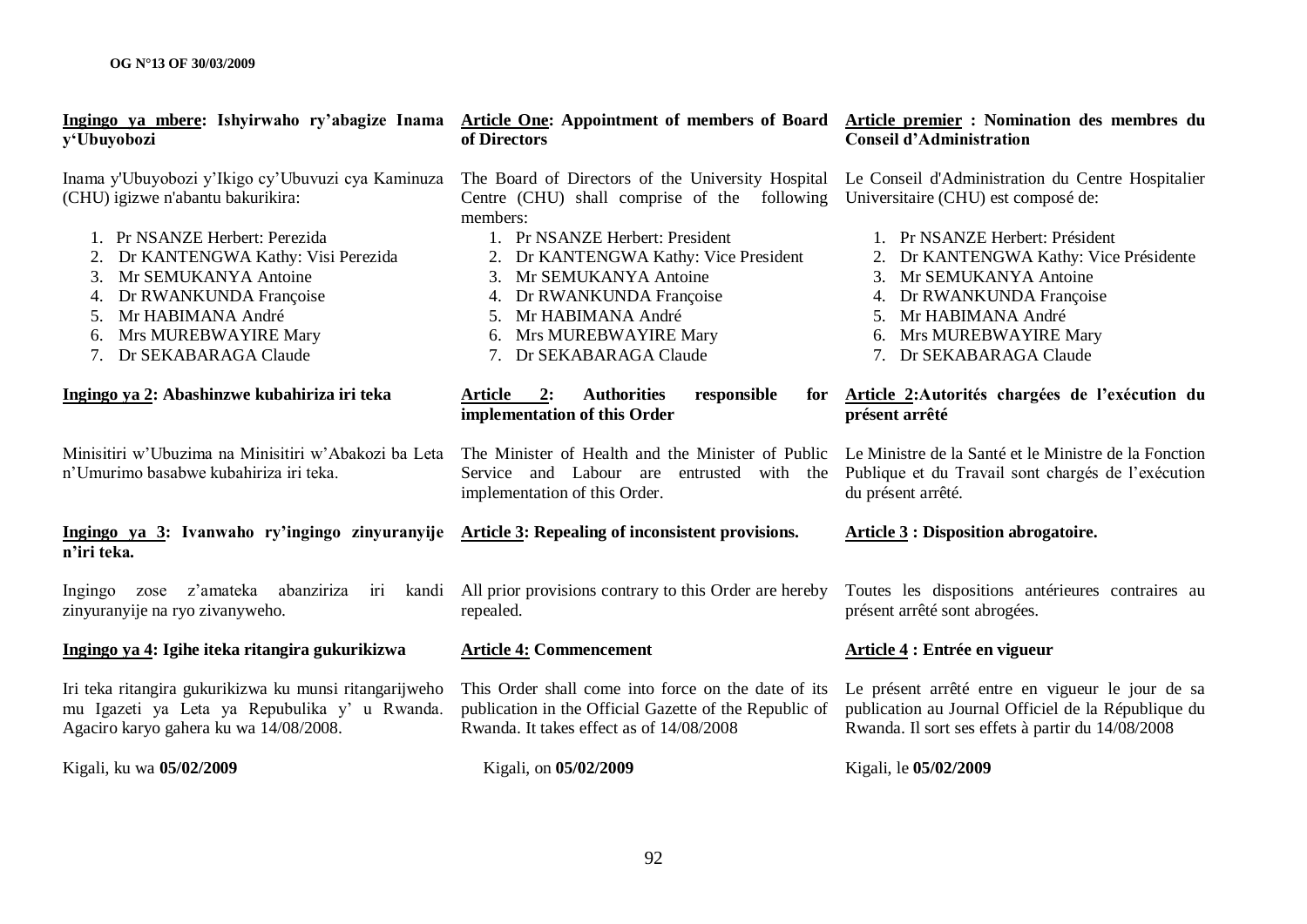Minisitiri w"Intebe **MAKUZA Bernard (sé)**

Minisitiri w"Ubuzima **Dr SEZIBERA Richard (sé)**

Minisitiri w"Abakozi ba Leta n"Umurimo **MUREKEZI Anastase (sé)**

**Bibonywe kandi bishyizweho Ikirango cya Repubulika:** Minisitiri w"Ubutabera/ Intumwa Nkuru ya Leta

> **KARUGARAMA Tharcisse (sé)**

The Prime Minister **MAKUZA Bernard (sé)**

The Minister of Health **Dr SEZIBERA Richard (sé)**

The Minister of Public Service and Labour **MUREKEZI Anastase (sé)**

**Seen and sealed with the Seal of the Republic:**

The Minister of Justice /Attorney General

**KARUGARAMA Tharcisse (sé)**

Le Premier Ministre **MAKUZA Bernard (sé)**

Le Ministre de la Santé **Dr SEZIBERA Richard (sé)**

Le Ministre de la Fonction Publique et du Travail **MUREKEZI Anastase (sé)**

**Vu et scellé du Sceau de la République:**

Le Ministre de la Justice / Garde des Sceaux

**KARUGARAMA Tharcisse (sé)**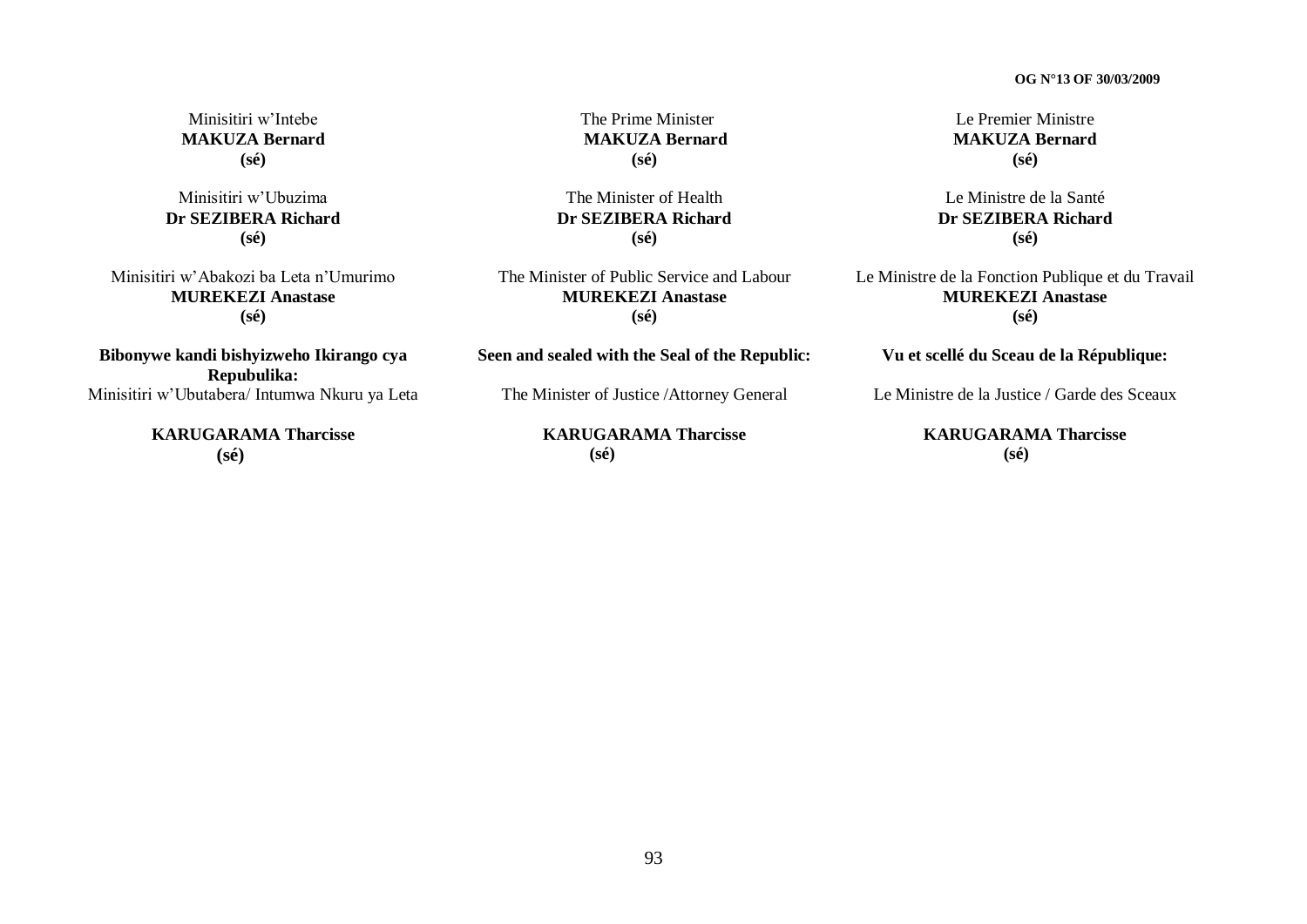**ITEKA RYA MINISITIRI W"INTEBE N°04/03 RYO KUWA 05/02/2009 RISHYIRAHO N°04/03 OF 05/02/2009 APPOINTING ABAGIZE INAMA Y'UBUYOBOZI Y"IKIGO MEMBERS OF THE BOARD OF NOMINATION DES MEMBRES DU CY"IGIHUGU CYO GUTANGA AMARASO DIRECTORS OF THE NATIONAL CONSEIL D'ADMINISTRATION DU (CNTS) MINISTER'S CENTRE FOR BLOOD TRANFUSION CENTRE NATIONAL DE TRANSFUSION (CNTS) ORDER ARRETE DU PREMIER MINISTRE N°04/03 DU 05/02/2009 PORTANT SANGUINE (CNTS)** 

#### **ISHAKIRO TABLE OF CONTENTS TABLE DES MATIERES**

|             |  |  |                    | Ingingo ya mbere: Ishyirwaho ry'abagize Inama Article One: Appointment of members of Article premier: Nomination des membres du |
|-------------|--|--|--------------------|---------------------------------------------------------------------------------------------------------------------------------|
| y'Ubuyobozi |  |  | Board of Directors | Conseil d'Administration                                                                                                        |
|             |  |  |                    |                                                                                                                                 |

**Ingingo ya 2**: Abashinzwe kubahiriza iri teka **Article 2**: Authorities responsible for the **Article 2**: Autorités chargées de l"exécution du implementation of this Order présent arrêté.

**Ingingo ya 3**: Kuvanwaho kw'ingingo zinyuranyije Article 3: Repealing of inconsistent provisions Article 3: Disposition abrogatoire n"iri teka

**Ingingo ya 4**: Igihe iteka ritangira gukurikizwa

**Article 4**: Commencement

**Article 4**: Entrée en vigueur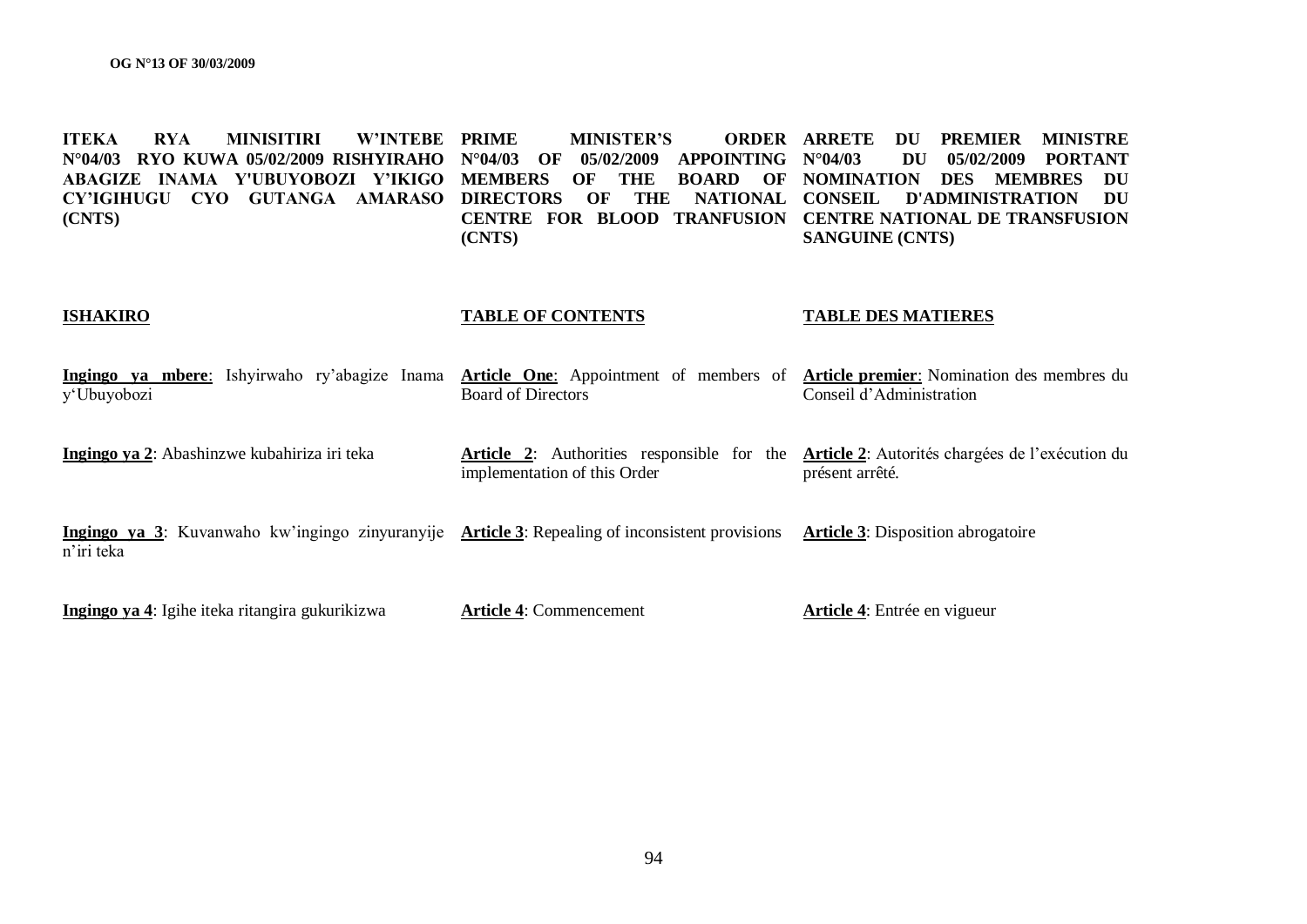**ITEKA RYA MINISITIRI W"INTEBE N° 04/03 PRIME MINISTER"S ORDER N° 04/03 OF RYO KUWA 05/02/2009 RISHYIRAHO ABAGIZE INAMA Y'UBUYOBOZI Y"IKIGO CY"IGIHUGU CYO GUTANGA AMARASO (CNTS)**

**05/02/2009 APPOINTING MEMBERS OF THE BOARD OF DIRECTORS OF THE NOMINATION DES MEMBRES DU NATIONAL CENTRE FOR BLOOD CONSEIL D'ADMINISTRATION DU TRANFUSION (CNTS)** 

**PREMIER MINISTRE N°04/03 DU 05/02/2009 PORTANT CENTRE NATIONAL DE TRANSFUSION SANGUINE (CNTS)** 

Rwanda du 04 juin 2003, telle que révisée à ce jour, spécialement en ses articles 118, 119 et

Vu la Loi Organique n° 14/2004 du 26/05/2004 portant dispositions générales applicables aux établissements publics telle que modifiée et complétée à ce jour, spécialement en son

Sur proposition du Ministre de la Santé ;

Ministres en sa séance du 14 août 2008;

**Le Premier Ministre,**

201;

article 4;

#### **Minisitiri w"Intebe,**

Ashingiye ku Itegeko Nshinga rya Repubulika y"u Pursuant to the Constitution of the Republic of Vu la Constitution de la République du Rwanda ryo kuwa 04 Kamena 2003, nk"uko Rwanda of 04 June 2003, as amended to date, ryavuguruwe kugeza ubu, cyane cyane mu ngingo especially in Articles 118, 119 and 201; zaryo iya 118, iya 119 n"iya 201;

Ashingiye ku Itegeko Ngenga n° 14/2004 ryo kuwa Pursuant to Organic Law n° 14/2004 of 26/05/2004 rishyiraho amategeko rusange yerekeye ibigo bya Leta nk"uko ryahinduwe kandi ryujujwe governing public institutions as modified and kugeza ubu, cyane cyane mu ngingo yaryo ya 4;

Ashingiye ku Itegeko n° 26/2007 ryo kuwa 27/06/2007 rishyiraho Ikigo cy"Igihugu cyo gutanga amaraso (CNTS), rikanagena inshingano, imiterere n"imikorere byacyo, cyane cyane mu ngingo yaryo ya 7;

Bisabwe na Minisitiri w'Ubuzima;

Inama y'Abaminisitiri yateranye kuwa 14 Kanama After consideration and approval by Cabinet in Après examen et adoption par le Conseil des 2008 imaze kubisuzuma no kubyemeza;

**ATEGETSE:**

#### **The Prime Minister,**

26/05/2004 establishing general provisions complemented to date, especially in Article 4;

Pursuant to Law n° 26/2007 of 27/06/2007 establishing the National Centre for Blood Transfusion (CNTS), and determining its responsibilities, organization and functioning especially in Article 7; Vu la Loi n° 26/2007 du 27/06/2007 portant création, missions, organisation et fonctionnement du Centre National de Transfusion Sanguine (CNTS), spécialement en son article7 ;

On proposal by the Minister of Health;

its session of 14 August 2008;

**HEREBY ORDERS:**

**ARRETE :**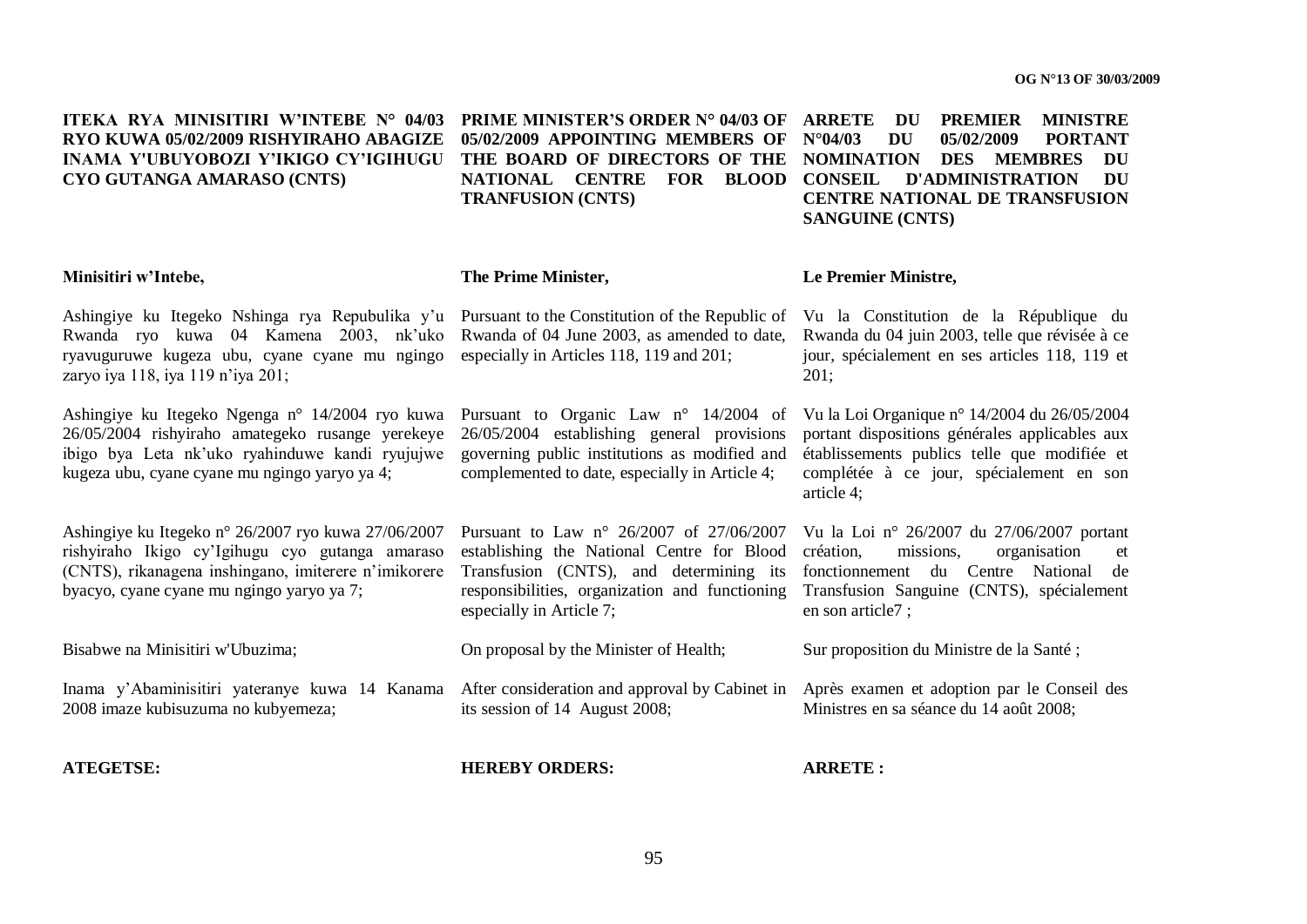| Ingingo ya mbere: Ishyirwaho ry'abagize Inama<br>y'Ubuyobozi                                                                                                                                                              | Article One: Appointment of members of Article premier : Nomination des membres<br><b>Board of Directors</b>                                                                                                       | du Conseil d'Administration                                                                                                                                                                                             |  |  |
|---------------------------------------------------------------------------------------------------------------------------------------------------------------------------------------------------------------------------|--------------------------------------------------------------------------------------------------------------------------------------------------------------------------------------------------------------------|-------------------------------------------------------------------------------------------------------------------------------------------------------------------------------------------------------------------------|--|--|
| Inama y'Ubuyobozi y'Ikigo cy'Igihugu cyo Gutanga<br>Amaraso (CNTS) igizwe n'abantu bakurikira:                                                                                                                            | The Board of Directors of the National Centre<br>for Blood Transfusion (CNTS) shall comprise<br>of the following members:                                                                                          | Le Conseil d'Administration du Centre<br>National de Transfusion Sanguine (CNTS) est<br>composé de:                                                                                                                     |  |  |
| 1. Dr MUGISHA Veronique: Perezida<br>2. Dr KARANGIRWA Alphonse: Visi Perezida<br>Mrs UKIZE Christine<br>3.<br>Phr MUTANGUHA Viateur<br>4.<br>Dr RUGUMIRE Guido<br>5.<br>6. Dr RUSANGANWA Vicent<br>7. Dr TUYISENGE Lysine | 1. Dr MUGISHA Veronique: President<br>2. Dr KARANGIRWA Alphonse: Vice<br>President<br>Mrs UKIZE Christine<br>4. Phr MUTANGUHA Viateur<br>5. Dr RUGUMIRE Guido<br>6. Dr RUSANGANWA Vicent<br>7. Dr TUYISENGE Lysine | 1. Dr MUGISHA Veronique: Présidente<br>2. Dr KARANGIRWA Alphonse: Vice-<br>Président<br>3. Mrs UKIZE Christine<br>4. Phr MUTANGUHA Viateur<br>5. Dr RUGUMIRE Guido<br>6. Dr RUSANGANWA Vicent<br>7. Dr TUYISENGE Lysine |  |  |
| Ingingo ya 2: Abashinzwe ishyirwa mu bikorwa ry'<br>iri teka                                                                                                                                                              | Article 2: Authorities responsible for<br>implementation of this Order                                                                                                                                             | Article 2: Autorités chargées de l'exécution<br>du présent arrêté                                                                                                                                                       |  |  |
| Minisitiri w'Ubuzima na Minisitiri w'Abakozi ba Leta<br>n'Umurimo basabwe kubahiriza iri teka.                                                                                                                            | The Minister of Health and the Minister of<br>Public Service and Labour are entrusted with<br>the implementation of this Order.                                                                                    | Le Ministre de la Santé et le Ministre de la<br>Fonction Publique et du Travail sont chargés<br>de l'exécution du présent arrêté.                                                                                       |  |  |
| Ingingo ya 3: Ivanwaho ry'ingingo zinyuranyije<br>n'iri teka                                                                                                                                                              | Article 3:<br><b>Repealing</b><br>of<br>provisions                                                                                                                                                                 | inconsistent Article 3 : Disposition abrogatoire                                                                                                                                                                        |  |  |
| z'amateka<br>abanziriza<br>kandi<br>Ingingo zose<br><b>III</b><br>zinyuranyije na ryo zivanyweho.                                                                                                                         | All prior provisions contrary to this Order are<br>hereby repealed.                                                                                                                                                | Toutes les dispositions antérieures contraires<br>au présent arrêté sont abrogées.                                                                                                                                      |  |  |
| Ingingo ya 4: Igihe iteka ritangira gukurikizwa.                                                                                                                                                                          | <b>Article 4: Commencement.</b>                                                                                                                                                                                    | Article 4 : Entrée en vigueur.                                                                                                                                                                                          |  |  |
| Iri teka ritangira gukurikizwa ku munsi ritangarijweho<br>mu Igazeti ya Leta ya Repubulika y' u Rwanda.<br>Agaciro karyo gahera ku wa 14/08/2008.                                                                         | This Order shall come into force on the date of<br>its publication in the Official Gazette of the<br>Republic of Rwanda. It takes effect as of<br>14/08/2008.                                                      | Le présent arrêté entre en vigueur le jour de sa<br>publication au Journal Officiel de la<br>République du Rwanda. Il sort ses effets à<br>partir du 14/08/2008.                                                        |  |  |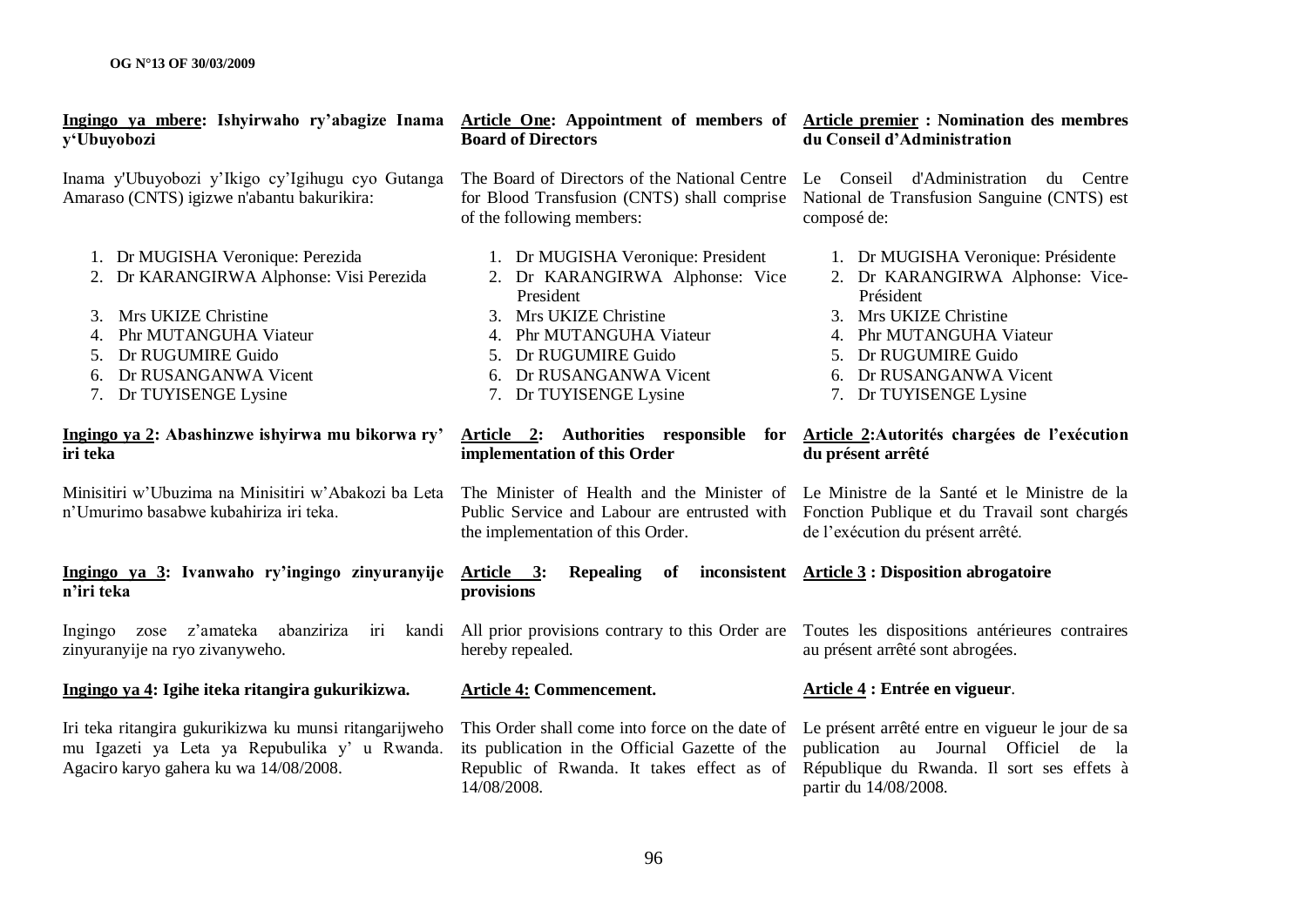#### Kigali, ku wa **05/02/2009**

Minisitiri w"Intebe **MAKUZA Bernard (sé)**

Minisitiri w"Ubuzima **Dr SEZIBERA Richard (sé)**

Minisitiri w"Abakozi ba Leta n"Umurimo

**MUREKEZI Anastase (sé)**

**Bibonywe kandi bishyizweho Ikirango cya Repubulika:**

Minisitiri w"Ubutabera/ Intumwa Nkuru ya Leta **KARUGARAMA Tharcisse (sé)**

Kigali, on **05/02/2009** 

The Prime Minister **MAKUZA Bernard (sé)**

The Minister of Health **Dr SEZIBERA Richard (sé)**

The Minister of Public Service and Labour

**MUREKEZI Anastase (sé)**

**Seen and sealed with the Seal of the Republic:**

The Minister of Justice /Attorney General **KARUGARAMA Tharcisse (sé)**

Kigali, le **05/02/2009** 

Le Premier Ministre **MAKUZA Bernard** (sé)

Le Ministre de la Santé **Dr SEZIBERA Richard (sé)**

Le Ministre de la Fonction Publique et du Travail **MUREKEZI Anastase (sé)**

**Vu et scellé du Sceau de la République:**

Le Ministre de la Justice / Garde des Sceaux **KARUGARAMA Tharcisse (sé)**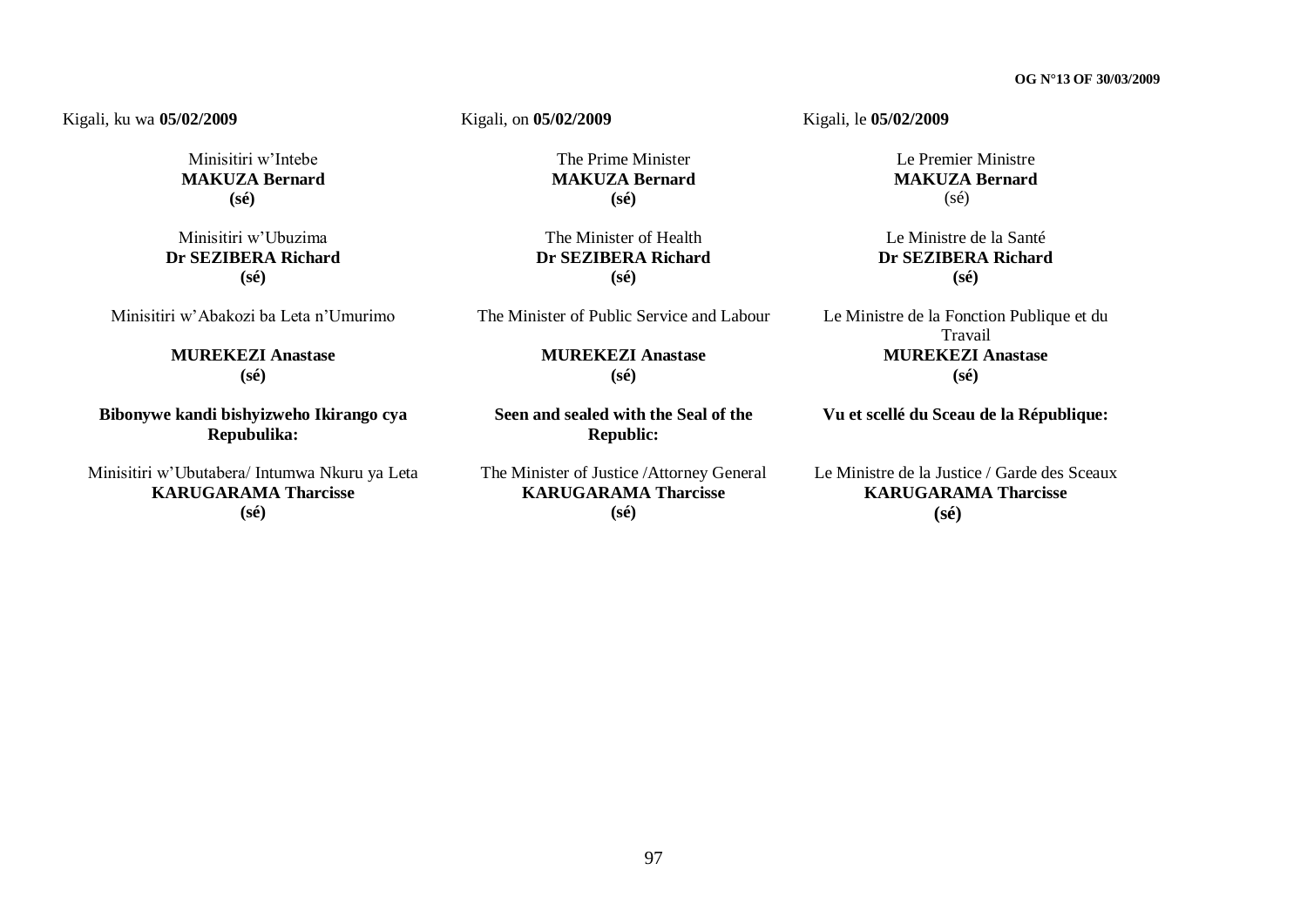| <b>ITEKA RYA MINISITIRI N° 006/08/10/MIN RYO</b><br>KUWA 14/11/2007 RIGENA AMAFARANGA YO<br>GUTUNGA UWAMUGARIYE KU RUGAMBA<br><b>UTISHOBOYE</b> | MINISTERIAL ORDER n° 006/08/10/MIN<br><b>DETERMINING</b><br>14/11/2007<br>THE.<br>OF<br>SUBSISTENCE ALLOWANCE ENTITLED<br>TO NEEDY DISABLED FORMER WAR<br><b>COMBATANT</b> | ARRETE MINISTERIEL $N^{\circ}$ 006/08/10/MIN<br><b>LES</b><br>14/11/2007<br><b>DETERMINANT</b><br>DU<br>L'EX<br><b>SUBSISTANCE</b><br><b>FRAIS</b><br>DE<br>DE<br><b>COMBATTANT</b><br><b>HANDICAPE</b><br>DE<br><b>GUERRE DEMUNI</b> |
|-------------------------------------------------------------------------------------------------------------------------------------------------|----------------------------------------------------------------------------------------------------------------------------------------------------------------------------|---------------------------------------------------------------------------------------------------------------------------------------------------------------------------------------------------------------------------------------|
| Ingingo ya mbere: Icyo iteka rigamije                                                                                                           | <b>Article One: Scope of application</b>                                                                                                                                   | <b>Article premier: Champ d'application</b>                                                                                                                                                                                           |
| Ingingo ya 2: Amafaranga yo kumutunga                                                                                                           | <b>Article 2: Subsistence allowance</b>                                                                                                                                    | Article 2: Frais de subsistance                                                                                                                                                                                                       |
| Ingingo ya 3: Ivanwaho ry'ingingo zinyuranije<br>n'iri teka                                                                                     | <b>Article 3: Repealing of inconsistent</b><br>provisions                                                                                                                  | <b>Article 3: Disposition abrogatoire</b>                                                                                                                                                                                             |
| Ingingo ya 4: Igihe iteka ritangira gukurikizwa                                                                                                 | <b>Article 4: Commencement</b>                                                                                                                                             | Article 4: Entrée en vigueur                                                                                                                                                                                                          |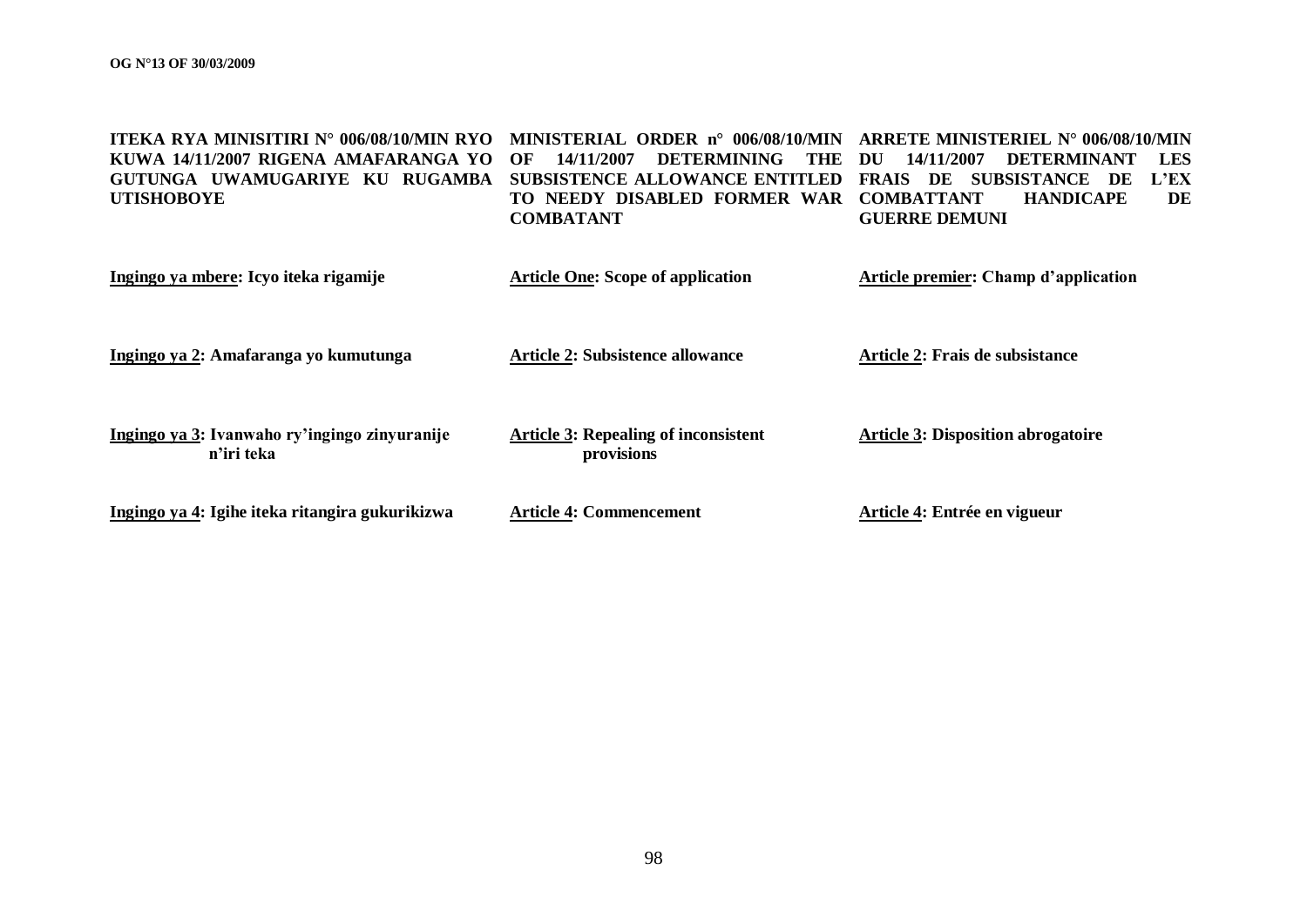ITEKA RYA MINISITIRI N° 006/08/10/MIN RYO MINISTERIAL ORDER N° 006/08/10/MIN ARRETE MINISTERIEL N° 006/08/10/MIN **KUWA 14/11/2007 RIGENA AMAFARANGA YO**  GUTUNGA UWAMUGARIYE KU RUGAMBA SUBSISTENCE ALLOWANCE ENTITLED FRAIS DE SUBSISTANCE DE L'EX **UTISHOBOYE.**

**DETERMINING COMBATANT.**

**TO NEEDY DISABLED FORMER WAR COMBATTANT HANDICAPE DE DU 14/11/2007 DETERMINANT LES GUERRE DEMUNI**

#### **Minisitiri w"Imari n"Igenamigambi; The Minister of Finance and Economic Planning;**

Ashingiye ku Itegeko Nshinga rya Repubulika y'u Pursuant to the Constitution of the Republic of Vu la Constitution de la République du Rwanda Rwanda ryo kuwa 04 Kamena 2003, nk"uko ryavuguruwe kugeza ubu, cyane cyane mu ngingo zaryo, iya 120 n"iya 201;

Ashingiye ku Itegeko n° 02/2007 ryo kuwa 20/01/2007 rirengera abari ingabo bamugariye ku rugamba cyane cyane mu ngingo yaryo ya 17;

Ashingiye ku Iteka rya Perezida n° 41/01 ryo kuwa 06/11/2007 rigena amafaranga yo gutunga uwari Ingabo wamugariye ku rugamba utishoboye, cyane cyane mu ngingo yaryo ya 2;

Inama y"Abaminisitiri yateranye ku wa 14/11/2007, imaze kubisuzuma no kubyemeza;

#### **ATEGETSE: ORDERED: ARRETE:**

Iri teka rigena amafaranga ya buri kwezi yo gutunga uwari Ingabo wamugariye ku rugamba utishoboye wo mu cyiciro cya kabiri (2), icya gatatu (3) n"icya kane  $(4).$ 

Rwanda of 4 June 2003, as amended to date, especially in Articles 120 and 201;

#### **Le Ministre des Finances et de la Planification Economique;**

du 04 juin 2003 telle que révisée à ce jour, spécialement en ses articles 120 et 201;

Pursuant to Law n° 02/2007 of 20/01/2007 Vu la Loi n° 02/2007 du 20/01/2007 relative à relating to the protection of disabled former war combatants, especially in Article 17;

Pursuant to the Presidential Order n° 41/01 of Vu l'Arrêté 06/11/2007 determining the subsistence 06/11/2007 déterminant les frais de subsistance allowance entitled to needy disabled former war des ex-combattants handicapés de guerre combatants, especially in Article 2;

in its session of 14/11/2007;

This Order determines a monthly subsistence Le présent arrêté porte détermination des frais allowance for needy disabled former war four (4).

la protection des ex-combattants handicapés de guerre, spécialement en son article 17;

Présidentiel n° 41/01 du démunis, spécialement en son article 2;

After consideration and approval by the Cabinet Après adoptation du Conseil des Ministres en sa séance du 14/11/2007;

#### **Ingingo ya mbere: Icyo iteka rigamije Article One: Scope of application Article premier: Champ d"application**

combatant of category two (2), three (3) and handicapé de guerre démuni de catégorie deux mensuels de subsistance de l"ex-combattant (2), trois (3) et quatre (4).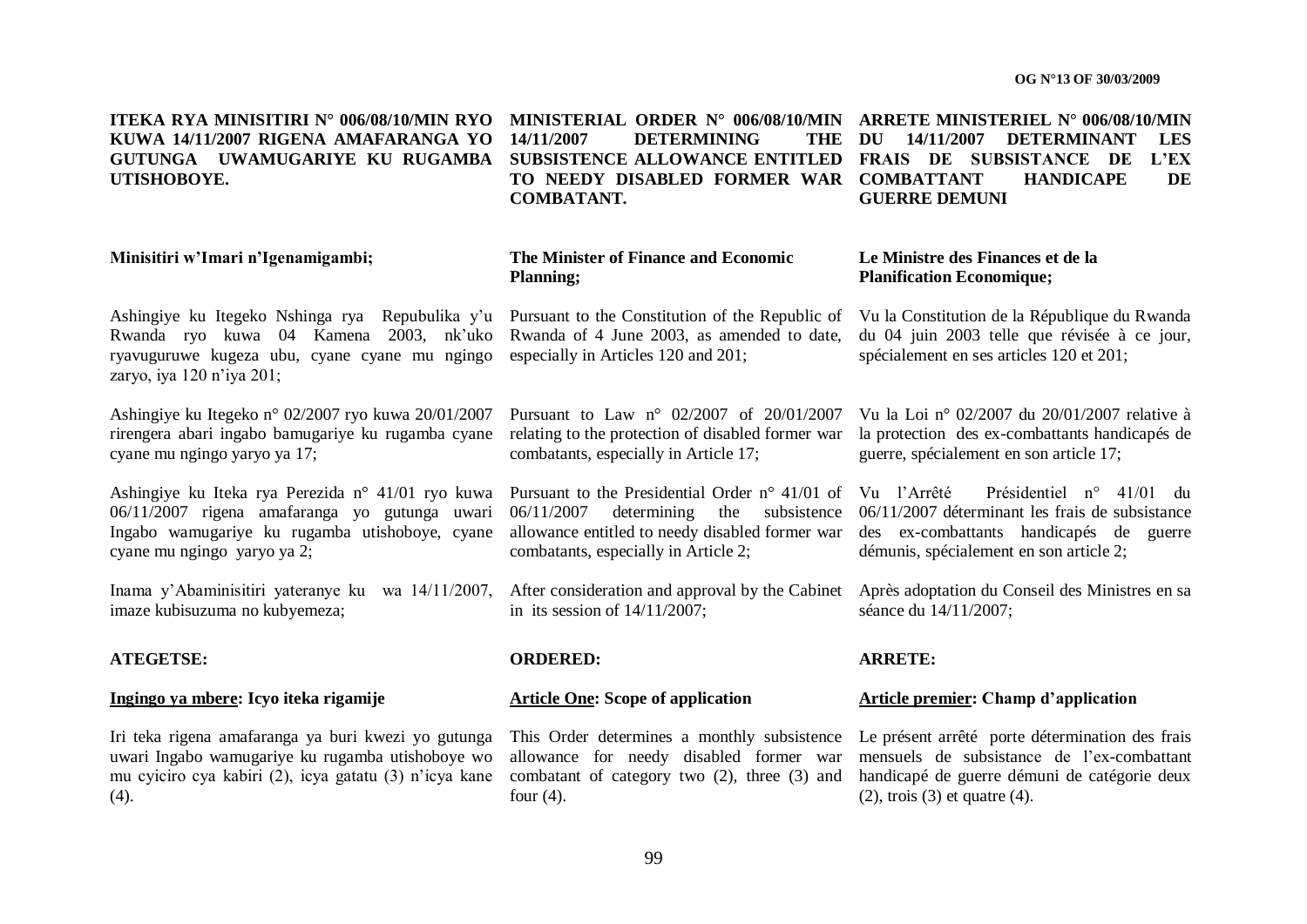#### **Ingingo ya 2: Amafaranga yo kumutuga Aticle 2: Subsistence allowance Aticle 2**: **Frais de subsistance**

Uwamugariye ku rugamba utishoboye uri mu cyiciro cya kabiri (2) ahabwa buri kwezi amafaranga y"amanyarwanda angana n"ibihumbi mirongo itatu na bitanu (35.000 Frw) yuzuye.

Uwamugariye ku rugamba utishoboye uri mu cyiciro cya gatatu (3) ahabwa buri kwezi amafaranga y"amanyarwanda angana n"ibihumbi makumyabiri na bitanu (25.000 Frw) yuzuye.

Uwamugariye ku rugamba utishoboye uri mu cyiciro cya kane (4) ahabwa buri kwezi amafaranga y"amanyarwanda angana n"ibihumbi makumyabiri (20.000 Frw) yuzuye.

Iyo uwamugariye ku rugamba uri muri kimwe mu byiciro bivugwa muri iyi ngingo ashoboye kwitunga atakaza uburenganzira agenerwa n"iri teka

### **Ingingo ya 3**: **Ivanwaho ry"ingingo zinyuranyije n"iri teka**

Ingingo zose z'amateka abanziriza iri zinyuranyije na ryo zivanyweho.

#### **Ingingo ya 4: Igihe iteka ritangira gukurikizwa**

Iri teka ritangira gukurikizwa ku munsi ritangarijweho mu Igazeti ya Leta ya Repubulika y"u Rwanda.

**Kigali, ku wa 14//11/2007 Kigali, on 14/11/2007 Kigali, le 14/11/2007**

A needy disabled former war combatant of L"ex-combattant handicapé de guerre démuni de category two (2) shall be entitled to a monthy subsistence allowance of thirty five thousand Rwandan Francs (35.000 Rwf).

category three (3) shall be entitled to a monthly Rwandan Francs (25.000 Rwf)

category four (4) shall be entitled to a monthly Rwandan Francs (20.000Rwf).

subsequently shall be able to cater for his/ her needs, he/she shall loose the above privilege enshrined in this Order.

#### **Article 3: Repealing of inconsistent provisions**

hereby repealed.

#### **Article 4: Commencement**

This Order shall come into force on the date of Le présent arrêté entre en vigueur le jour de sa its publication in the Official Gazette of the Republic of Rwanda.

la deuxième (2) catégorie bénéficie, chaque mois, des frais de subsistance nets de trentecinq mille francs rwandais (35.000 Frw).

A needy disabled former war combatant of L"ex-combattant handicapé de guerre démuni de subsistence allowance of twenty five thousand mois, des frais de subsistance nets de vingt- cinq la troisième (3) catégorie bénéficie, chaque mille francs rwandais (25.000 fw).

A needy disabled former war combatant of L"ex-combattant handicapé de guerre démuni de subsistence allowance of twenty thousand mois, des frais de subsistance nets de vingt mille la quatrième (4) catégorie bénéficie, chaque francs rwandais (20.000 frw).

When the disabled former war combatant Lorsque la personne handicapée redevient capable de subvenir à ses besoins, il perd le droit à l"allocation des frais de subsistance prévus dans le présent arrêté.

#### **Article 3: Disposition abrogatoire**

All prior provisions contrary to this Order are Toutes les dispositions antérieures contraires au présent arrêté sont abrogées.

#### **Article 4: Entrée en vigueur**

publication au Journal Officiel de la République du Rwanda.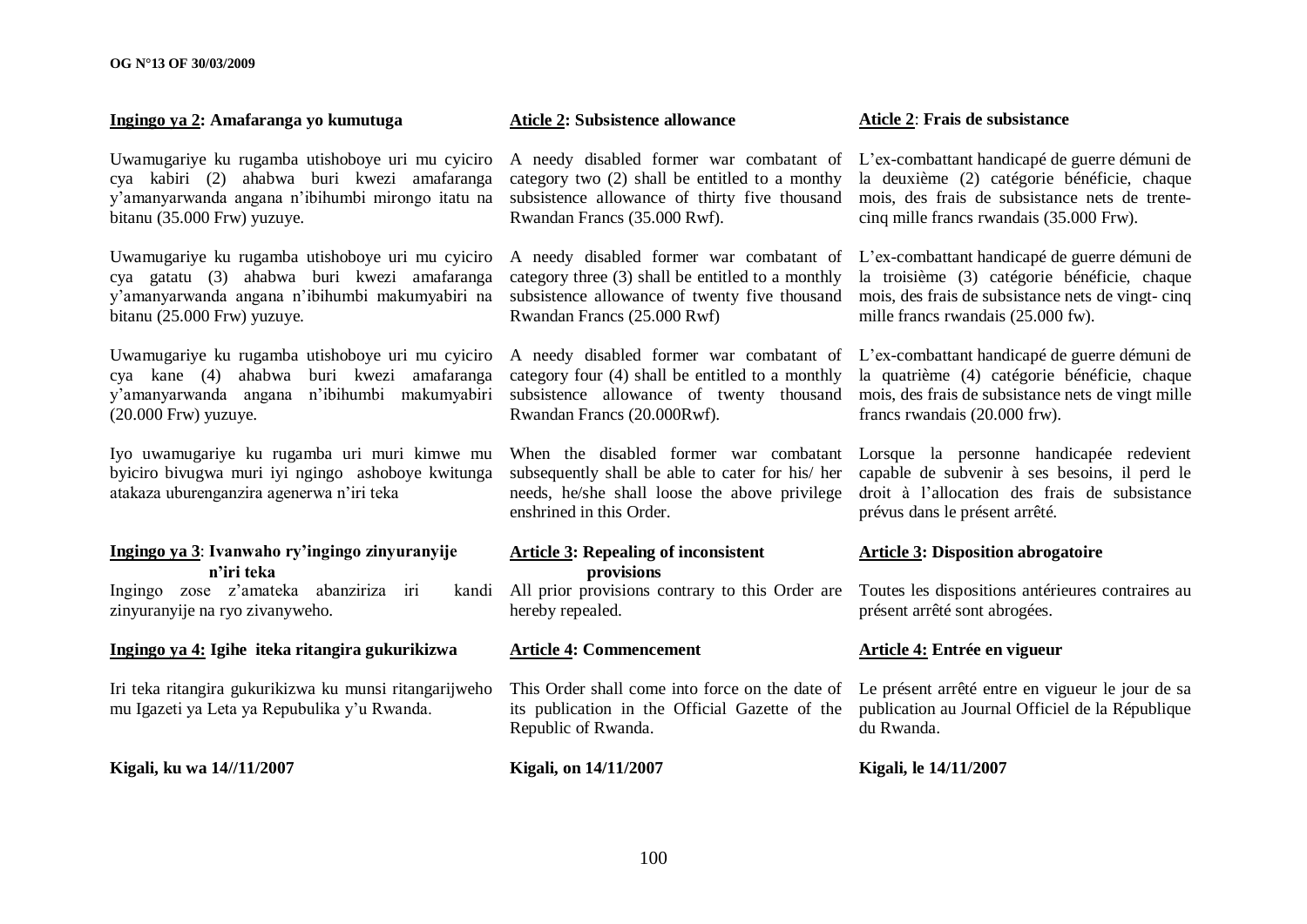Minisitiri w"Imari n"Igenamigambi **MUSONI James (sé)** The Minister of Finance and Economic Planning **MUSONI James (sé)** Le Ministre des Finances et de la Planification Economique **MUSONI James** (sé)<br>**Vu et scellé du Sceau de la République: Bibonywe kandi bishyizweho Ikirango cya Repubulika: Seen and sealed with the Seal of the Republic** Minisitiri w"Ubutabera/Intumwa Nkuru ya Leta **KARUGARAMA Tharcisse (sé)** The Minister of Justice/Attorney General **KARUGARAMA Tharcisse (sé)** Le Ministre de la Justice/Garde de Sceaux **KARUGARAMA Tharcisse (sé)**